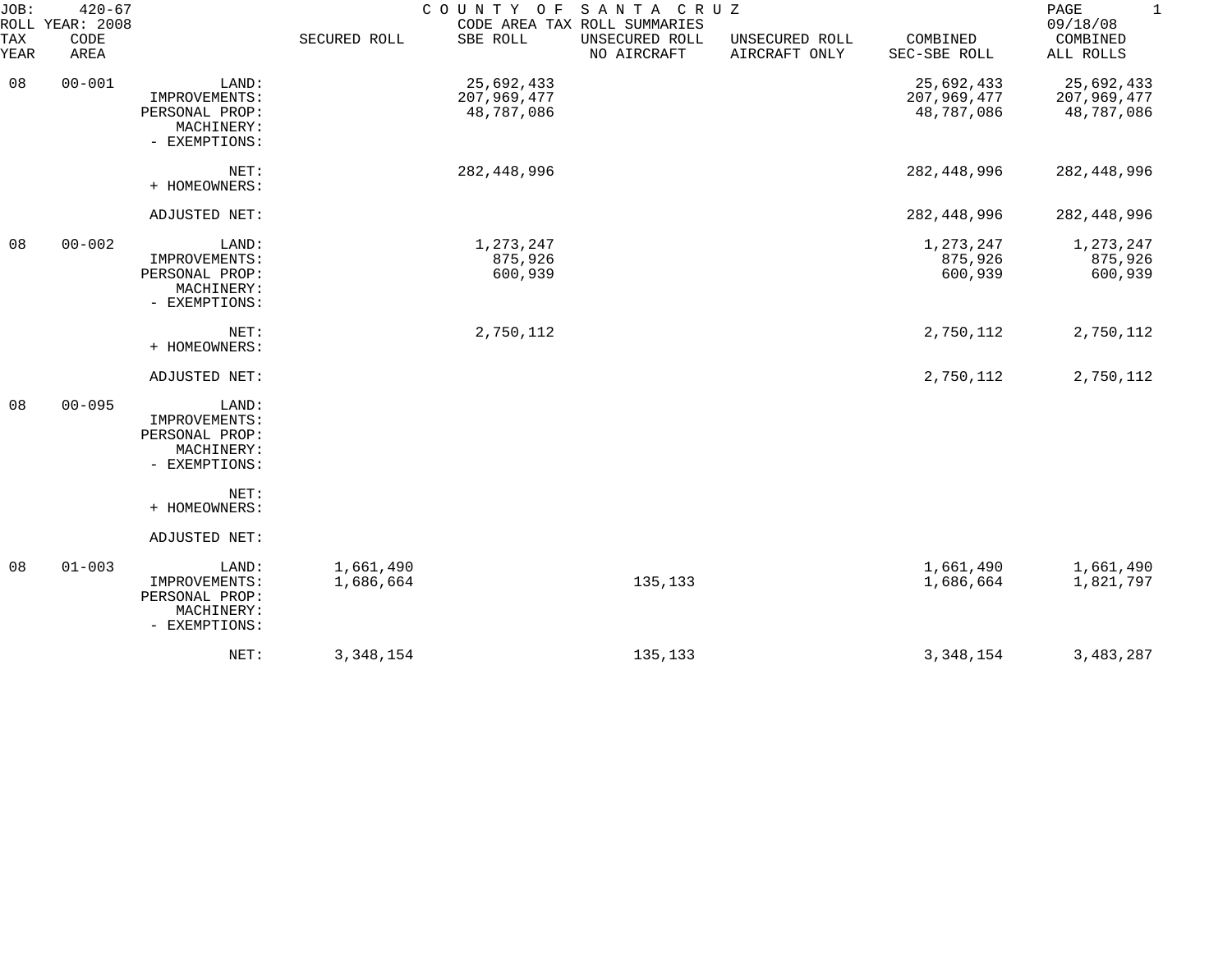| JOB:<br><b>TAX</b><br>YEAR | $420 - 67$<br>ROLL YEAR: 2008<br>CODE<br>AREA |                                                                         | SECURED ROLL       | COUNTY OF<br>SANTA CRUZ<br>CODE AREA TAX ROLL SUMMARIES<br>SBE ROLL<br>UNSECURED ROLL<br>NO AIRCRAFT | UNSECURED ROLL<br>AIRCRAFT ONLY | COMBINED<br>SEC-SBE ROLL | $\overline{a}$<br>PAGE<br>09/18/08<br>COMBINED<br>ALL ROLLS |
|----------------------------|-----------------------------------------------|-------------------------------------------------------------------------|--------------------|------------------------------------------------------------------------------------------------------|---------------------------------|--------------------------|-------------------------------------------------------------|
|                            |                                               | + HOMEOWNERS:<br>ADJUSTED NET:                                          | 3,348,154          | 135,133                                                                                              |                                 | 3,348,154                | 3,483,287                                                   |
|                            |                                               |                                                                         |                    |                                                                                                      |                                 |                          |                                                             |
| 08                         | $01 - 006$                                    | LAND:<br>IMPROVEMENTS:<br>PERSONAL PROP:<br>MACHINERY:<br>- EXEMPTIONS: |                    |                                                                                                      |                                 |                          |                                                             |
|                            |                                               | NET:<br>+ HOMEOWNERS:                                                   |                    |                                                                                                      |                                 |                          |                                                             |
|                            |                                               | ADJUSTED NET:                                                           |                    |                                                                                                      |                                 |                          |                                                             |
| 08                         | $01 - 009$                                    | LAND:<br>IMPROVEMENTS:<br>PERSONAL PROP:<br>MACHINERY:<br>- EXEMPTIONS: | 465,750<br>155,250 |                                                                                                      |                                 | 465,750<br>155,250       | 465,750<br>155,250                                          |
|                            |                                               | NET:<br>+ HOMEOWNERS:                                                   | 621,000            |                                                                                                      |                                 | 621,000                  | 621,000                                                     |
|                            |                                               | ADJUSTED NET:                                                           | 621,000            |                                                                                                      |                                 | 621,000                  | 621,000                                                     |
| 08                         | $01 - 010$                                    | LAND:<br>IMPROVEMENTS:<br>PERSONAL PROP:<br>MACHINERY:<br>- EXEMPTIONS: |                    |                                                                                                      |                                 |                          |                                                             |
|                            |                                               | NET:<br>+ HOMEOWNERS:                                                   |                    |                                                                                                      |                                 |                          |                                                             |
|                            |                                               | ADJUSTED NET:                                                           |                    |                                                                                                      |                                 |                          |                                                             |
| 08                         | $01 - 014$                                    | LAND:<br>IMPROVEMENTS:<br>PERSONAL PROP:<br>MACHINERY:                  |                    |                                                                                                      |                                 |                          |                                                             |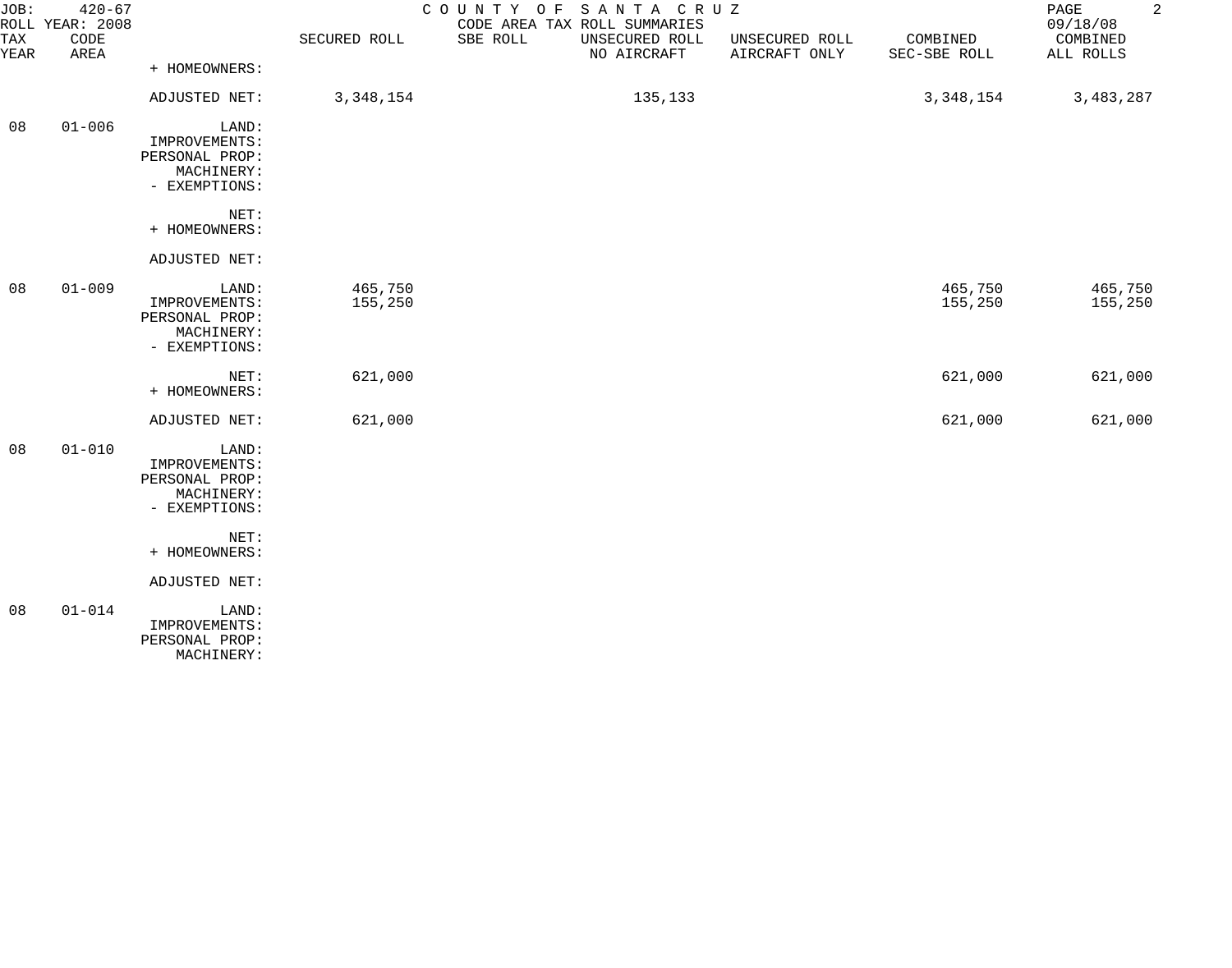| JOB:        | $420 - 67$<br>ROLL YEAR: 2008 |                                 |               | SANTA CRUZ<br>COUNTY OF<br>CODE AREA TAX ROLL SUMMARIES |                                 |                          | 3<br>PAGE<br>09/18/08 |
|-------------|-------------------------------|---------------------------------|---------------|---------------------------------------------------------|---------------------------------|--------------------------|-----------------------|
| TAX<br>YEAR | CODE<br>AREA                  |                                 | SECURED ROLL  | SBE ROLL<br>UNSECURED ROLL<br>NO AIRCRAFT               | UNSECURED ROLL<br>AIRCRAFT ONLY | COMBINED<br>SEC-SBE ROLL | COMBINED<br>ALL ROLLS |
|             |                               | - EXEMPTIONS:                   |               |                                                         |                                 |                          |                       |
|             |                               | NET:<br>+ HOMEOWNERS:           |               |                                                         |                                 |                          |                       |
|             |                               |                                 |               |                                                         |                                 |                          |                       |
|             |                               | ADJUSTED NET:                   |               |                                                         |                                 |                          |                       |
| 08          | $01 - 015$                    | LAND:                           | 65,838        |                                                         |                                 | 65,838                   | 65,838                |
|             |                               | IMPROVEMENTS:<br>PERSONAL PROP: | 728,279       | 563,008<br>429,367                                      |                                 | 728,279                  | 1,291,287<br>429,367  |
|             |                               | MACHINERY:                      |               |                                                         |                                 |                          |                       |
|             |                               | - EXEMPTIONS:                   |               | 783,534                                                 |                                 |                          | 783,534               |
|             |                               | NET:                            | 794,117       | 208,841                                                 |                                 | 794,117                  | 1,002,958             |
|             |                               | + HOMEOWNERS:                   |               |                                                         |                                 |                          |                       |
|             |                               | ADJUSTED NET:                   | 794,117       | 208,841                                                 |                                 | 794,117                  | 1,002,958             |
| 08          | $01 - 017$                    | LAND:                           | 31,057,640    | 154,062                                                 |                                 | 31,057,640               | 31, 211, 702          |
|             |                               | IMPROVEMENTS:                   | 86,972,526    | 13,362,976                                              |                                 | 86,972,526               | 100,335,502           |
|             |                               | PERSONAL PROP:                  | 99,840        | 10,738,994                                              |                                 | 99,840                   | 10,838,834            |
|             |                               | MACHINERY:<br>- EXEMPTIONS:     | 5,786,641     | 734,904                                                 |                                 | 5,786,641                | 6,521,545             |
|             |                               |                                 |               |                                                         |                                 |                          |                       |
|             |                               | $NET$ :                         | 112, 343, 365 | 23,521,128                                              |                                 | 112, 343, 365            | 135,864,493           |
|             |                               | + HOMEOWNERS:                   |               |                                                         |                                 |                          |                       |
|             |                               | ADJUSTED NET:                   | 112, 343, 365 | 23,521,128                                              |                                 | 112, 343, 365            | 135,864,493           |
| 08          | $01 - 020$                    | LAND:                           | 51, 213, 384  | 648,785                                                 |                                 | 51, 213, 384             | 51,862,169            |
|             |                               | IMPROVEMENTS:                   | 91,983,167    | 5,261,829                                               |                                 | 91,983,167               | 97,244,996            |
|             |                               | PERSONAL PROP:                  | 387,562       | 6,438,999                                               |                                 | 387,562                  | 6,826,561             |
|             |                               | MACHINERY:                      |               |                                                         |                                 |                          |                       |
|             |                               | - EXEMPTIONS:                   | 19,066,424    | 1,488,101                                               |                                 | 19,066,424               | 20,554,525            |
|             |                               | NET:                            | 124,517,689   | 10,861,512                                              |                                 | 124, 517, 689            | 135, 379, 201         |
|             |                               | + HOMEOWNERS:                   | 21,000        |                                                         |                                 | 21,000                   | 21,000                |
|             |                               | ADJUSTED NET:                   | 124,538,689   | 10,861,512                                              |                                 | 124,538,689              | 135,400,201           |
| 08          | $01 - 023$                    | LAND:                           | 80,028,267    |                                                         |                                 | 80,028,267               | 80,028,267            |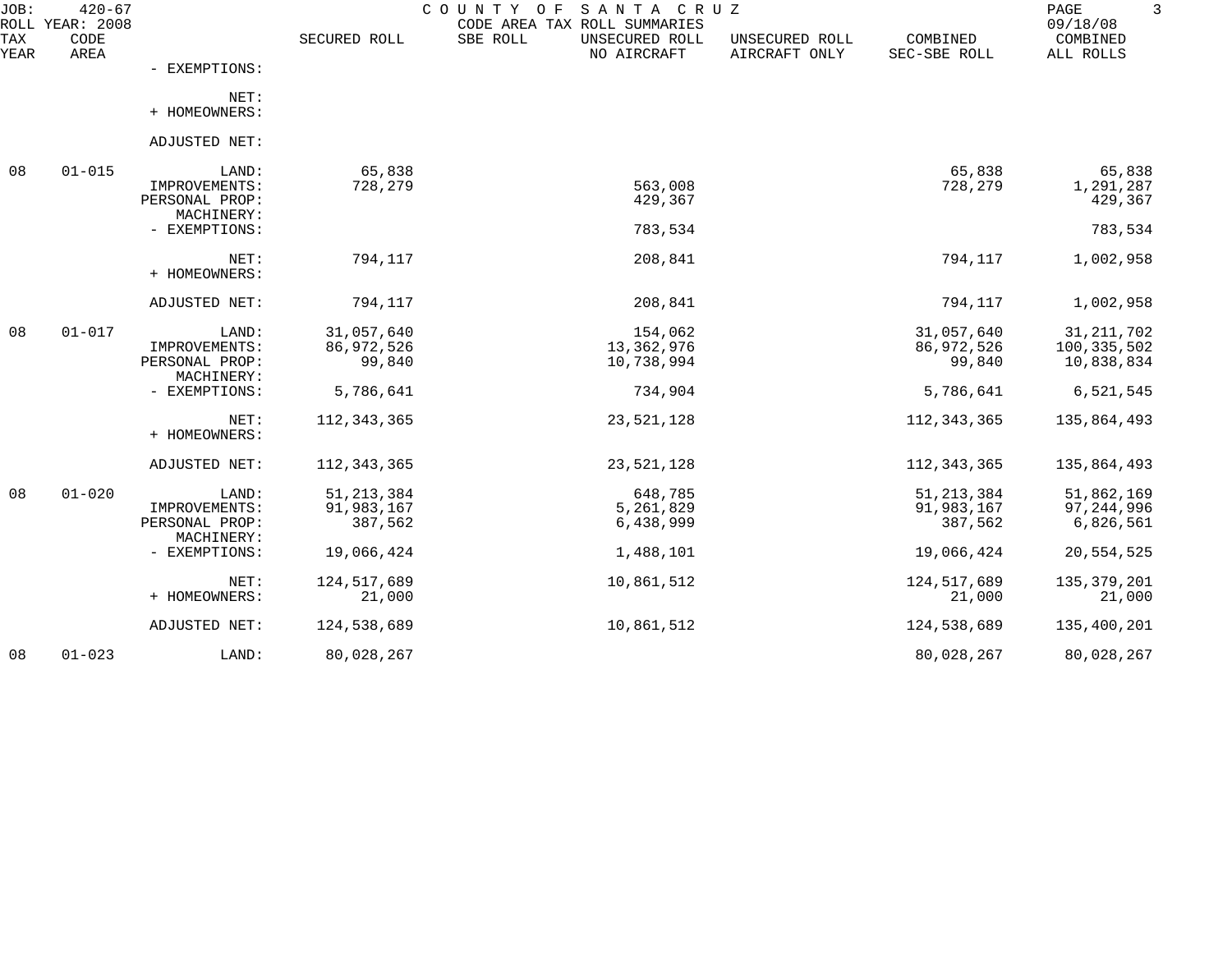| JOB:        | $420 - 67$                      |                             |               | COUNTY OF<br>SANTA CRUZ                                                   |                                 |                          | PAGE<br>4                         |
|-------------|---------------------------------|-----------------------------|---------------|---------------------------------------------------------------------------|---------------------------------|--------------------------|-----------------------------------|
| TAX<br>YEAR | ROLL YEAR: 2008<br>CODE<br>AREA |                             | SECURED ROLL  | CODE AREA TAX ROLL SUMMARIES<br>SBE ROLL<br>UNSECURED ROLL<br>NO AIRCRAFT | UNSECURED ROLL<br>AIRCRAFT ONLY | COMBINED<br>SEC-SBE ROLL | 09/18/08<br>COMBINED<br>ALL ROLLS |
|             |                                 | IMPROVEMENTS:               | 84, 711, 325  | 47,978                                                                    |                                 | 84, 711, 325             | 84,759,303                        |
|             |                                 | PERSONAL PROP:              | 271,283       | 276,676                                                                   |                                 | 271,283                  | 547,959                           |
|             |                                 | MACHINERY:                  |               |                                                                           |                                 |                          |                                   |
|             |                                 | - EXEMPTIONS:               | 9,656,963     |                                                                           |                                 | 9,656,963                | 9,656,963                         |
|             |                                 | NET:                        | 155, 353, 912 | 324,654                                                                   |                                 | 155, 353, 912            | 155,678,566                       |
|             |                                 | + HOMEOWNERS:               | 721,000       |                                                                           |                                 | 721,000                  | 721,000                           |
|             |                                 | ADJUSTED NET:               | 156,074,912   | 324,654                                                                   |                                 | 156,074,912              | 156,399,566                       |
| 08          | $01 - 024$                      | LAND:                       | 83, 161, 538  |                                                                           |                                 | 83, 161, 538             | 83, 161, 538                      |
|             |                                 | IMPROVEMENTS:               | 87,035,786    | 8,034,284                                                                 |                                 | 87,035,786               | 95,070,070                        |
|             |                                 | PERSONAL PROP:              | 1,999,949     | 28,813,008                                                                |                                 | 1,999,949                | 30,812,957                        |
|             |                                 | MACHINERY:                  | 543,157       |                                                                           |                                 | 543,157                  | 543,157                           |
|             |                                 | - EXEMPTIONS:               | 30,480,366    | 15,513,508                                                                |                                 | 30,480,366               | 45, 993, 874                      |
|             |                                 | NET:                        | 142,260,064   | 21, 333, 784                                                              |                                 | 142,260,064              | 163,593,848                       |
|             |                                 | + HOMEOWNERS:               | 70,000        |                                                                           |                                 | 70,000                   | 70,000                            |
|             |                                 | ADJUSTED NET:               | 142,330,064   | 21, 333, 784                                                              |                                 | 142,330,064              | 163,663,848                       |
| 08          | $01 - 025$                      | LAND:                       | 911,739       |                                                                           |                                 | 911,739                  | 911,739                           |
|             |                                 | IMPROVEMENTS:               | 798,985       | 154,230                                                                   |                                 | 798,985                  | 953,215                           |
|             |                                 | PERSONAL PROP:              |               | 120,741                                                                   |                                 |                          | 120,741                           |
|             |                                 | MACHINERY:                  |               |                                                                           |                                 |                          |                                   |
|             |                                 | - EXEMPTIONS:               |               | 274,971                                                                   |                                 |                          | 274,971                           |
|             |                                 | NET:                        | 1,710,724     |                                                                           |                                 | 1,710,724                | 1,710,724                         |
|             |                                 | + HOMEOWNERS:               |               |                                                                           |                                 |                          |                                   |
|             |                                 | ADJUSTED NET:               | 1,710,724     |                                                                           |                                 | 1,710,724                | 1,710,724                         |
| 08          | $01 - 026$                      | LAND:                       | 2,872,637     |                                                                           |                                 | 2,872,637                | 2,872,637                         |
|             |                                 | IMPROVEMENTS:               | 8, 113, 399   | 457,642                                                                   |                                 | 8,113,399                | 8,571,041                         |
|             |                                 | PERSONAL PROP:              | 50,000        | 628,518                                                                   |                                 | 50,000                   | 678,518                           |
|             |                                 | MACHINERY:<br>- EXEMPTIONS: |               |                                                                           |                                 |                          |                                   |
|             |                                 | NET:                        | 11,036,036    | 1,086,160                                                                 |                                 | 11,036,036               | 12, 122, 196                      |
|             |                                 | + HOMEOWNERS:               |               |                                                                           |                                 |                          |                                   |
|             |                                 | ADJUSTED NET:               | 11,036,036    | 1,086,160                                                                 |                                 | 11,036,036               | 12, 122, 196                      |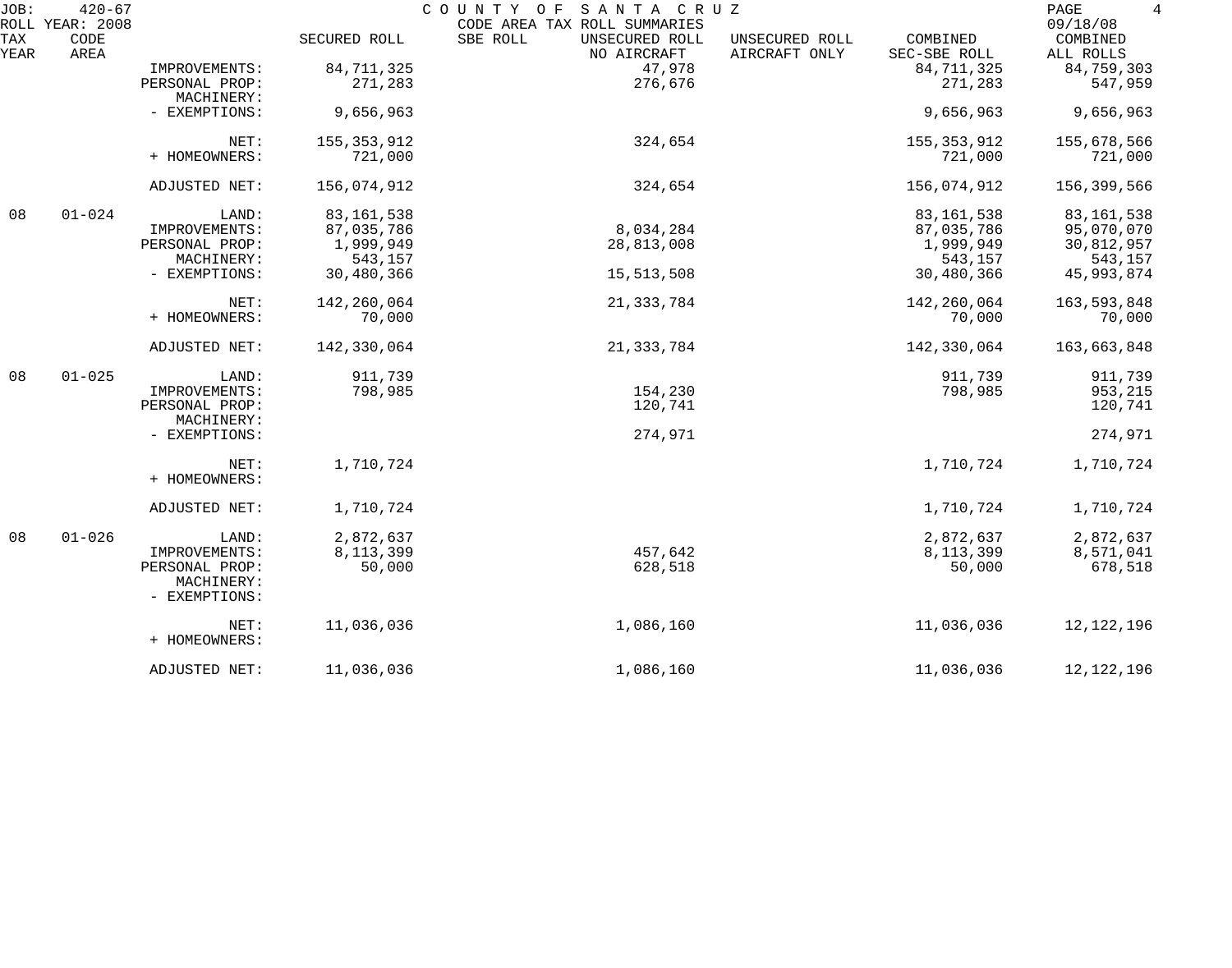| JOB:               | $420 - 67$                      |                              |               | COUNTY OF SANTA CRUZ                                                      |                                 |                          | 5<br>PAGE                         |
|--------------------|---------------------------------|------------------------------|---------------|---------------------------------------------------------------------------|---------------------------------|--------------------------|-----------------------------------|
| <b>TAX</b><br>YEAR | ROLL YEAR: 2008<br>CODE<br>AREA |                              | SECURED ROLL  | CODE AREA TAX ROLL SUMMARIES<br>SBE ROLL<br>UNSECURED ROLL<br>NO AIRCRAFT | UNSECURED ROLL<br>AIRCRAFT ONLY | COMBINED<br>SEC-SBE ROLL | 09/18/08<br>COMBINED<br>ALL ROLLS |
| 08                 | $01 - 027$                      | LAND:                        | 361,733,223   | 399,560<br>374,208                                                        |                                 | 362,107,431              | 362,506,991                       |
|                    |                                 | IMPROVEMENTS:                | 359,688,056   | 26, 105, 721                                                              |                                 | 359,688,056              | 385,793,777                       |
|                    |                                 | PERSONAL PROP:               | 23, 365, 227  | 53,967,139                                                                |                                 | 23, 365, 227             | 77,332,366                        |
|                    |                                 | MACHINERY:                   | 16,006,683    |                                                                           |                                 | 16,006,683               | 16,006,683                        |
|                    |                                 | - EXEMPTIONS:                | 25,420,036    | 6,202,125                                                                 |                                 | 25,420,036               | 31,622,161                        |
|                    |                                 | NET:                         | 735, 373, 153 | 374,208<br>74, 270, 295                                                   |                                 | 735,747,361              | 810,017,656                       |
|                    |                                 | + HOMEOWNERS:                | 742,000       |                                                                           |                                 | 742,000                  | 742,000                           |
|                    |                                 | ADJUSTED NET:                | 736, 115, 153 | 74, 270, 295                                                              |                                 | 736,489,361              | 810,759,656                       |
| 08                 | $01 - 028$                      | LAND:                        | 8,319,847     | 1,828,383                                                                 |                                 | 8,319,847                | 10,148,230                        |
|                    |                                 | IMPROVEMENTS:                | 41, 115, 837  | 2,397,706                                                                 |                                 | 41,115,837               | 43,513,543                        |
|                    |                                 | PERSONAL PROP:               | 121,784       | 1,040,205                                                                 |                                 | 121,784                  | 1,161,989                         |
|                    |                                 | MACHINERY:                   |               |                                                                           |                                 |                          |                                   |
|                    |                                 | - EXEMPTIONS:                | 283,973       |                                                                           |                                 | 283,973                  | 283,973                           |
|                    |                                 | NET:                         | 49, 273, 495  | 5,266,294                                                                 |                                 | 49, 273, 495             | 54, 539, 789                      |
|                    |                                 | + HOMEOWNERS:                | 7,000         |                                                                           |                                 | 7,000                    | 7,000                             |
|                    |                                 | ADJUSTED NET:                | 49,280,495    | 5,266,294                                                                 |                                 | 49,280,495               | 54, 546, 789                      |
| 08                 | $01 - 030$                      | LAND:                        | 194           | 3,823,937                                                                 |                                 | 194                      | 3,824,131                         |
|                    |                                 | IMPROVEMENTS:                | 73,972        | 4,698,747                                                                 |                                 | 73,972                   | 4,772,719                         |
|                    |                                 | PERSONAL PROP:<br>MACHINERY: |               | 9,411,466                                                                 |                                 |                          | 9,411,466                         |
|                    |                                 | - EXEMPTIONS:                | 194           | 621,817                                                                   |                                 | 194                      | 622,011                           |
|                    |                                 | NET:                         | 73,972        | 17, 312, 333                                                              |                                 | 73,972                   | 17,386,305                        |
|                    |                                 | + HOMEOWNERS:                |               | 33,866                                                                    |                                 |                          | 33,866                            |
|                    |                                 | ADJUSTED NET:                | 73,972        | 17,346,199                                                                |                                 | 73,972                   | 17,420,171                        |
| 08                 | $01 - 031$                      | LAND:                        | 201, 198, 452 | 159,824                                                                   |                                 | 201, 198, 452            | 201, 358, 276                     |
|                    |                                 | IMPROVEMENTS:                | 184,552,402   | 3,120,269                                                                 |                                 | 184,552,402              | 187,672,671                       |
|                    |                                 | PERSONAL PROP:               | 1,146,053     | 5, 273, 760                                                               |                                 | 1,146,053                | 6,419,813                         |
|                    |                                 | MACHINERY:                   | 2,827         |                                                                           |                                 | 2,827                    | 2,827                             |
|                    |                                 | - EXEMPTIONS:                | 15,009,362    | 18,764                                                                    |                                 | 15,009,362               | 15,028,126                        |
|                    |                                 | NET:                         | 371,890,372   | 8,535,089                                                                 |                                 | 371,890,372              | 380, 425, 461                     |
|                    |                                 | + HOMEOWNERS:                | 1,680,000     |                                                                           |                                 | 1,680,000                | 1,680,000                         |
|                    |                                 | ADJUSTED NET:                | 373, 570, 372 | 8,535,089                                                                 |                                 | 373,570,372              | 382, 105, 461                     |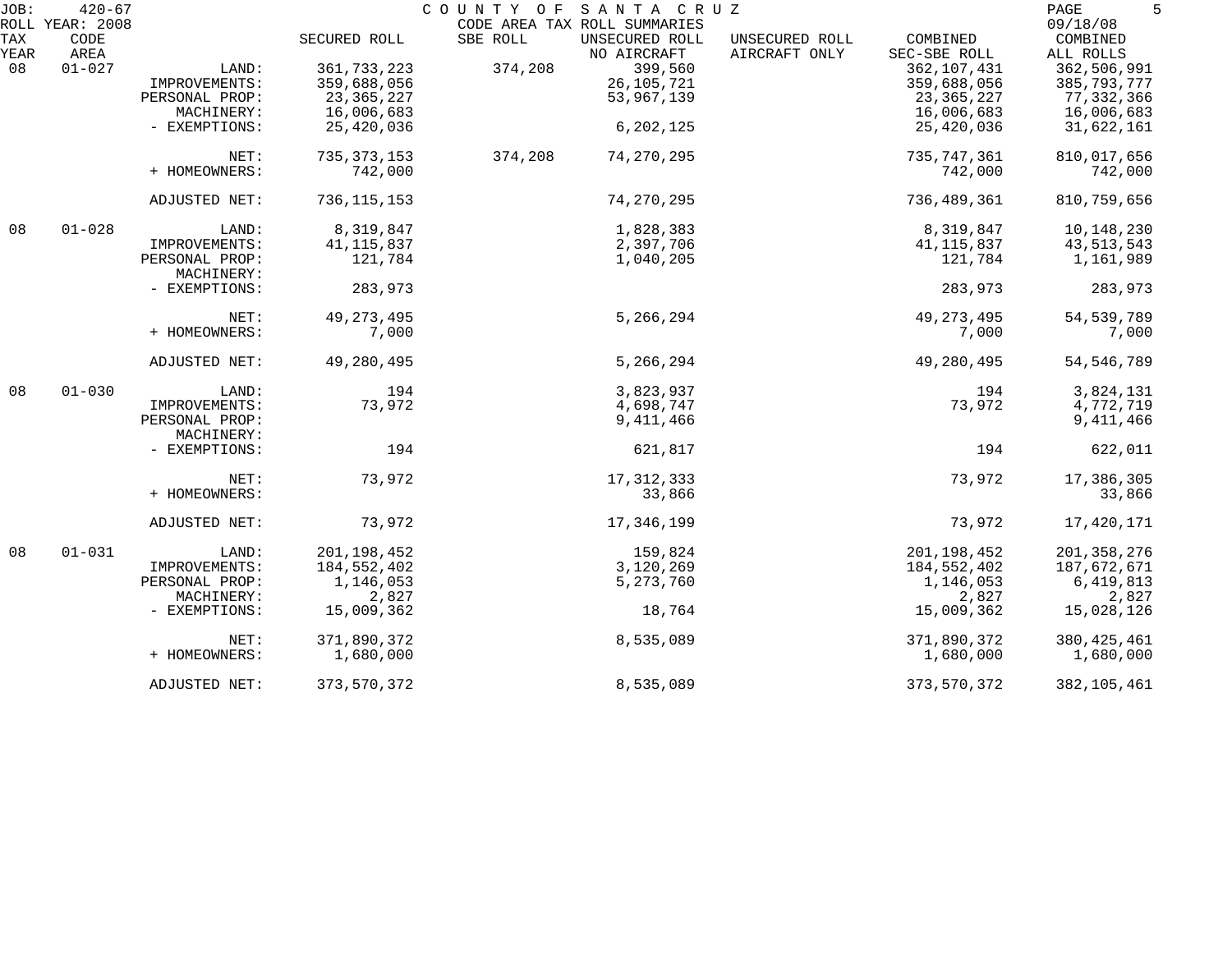| JOB:        | $420 - 67$<br>ROLL YEAR: 2008 |                                                        |                                                       | COUNTY<br>O F | SANTA CRUZ<br>CODE AREA TAX ROLL SUMMARIES |                                 |                                                       | PAGE<br>09/18/08                                       |
|-------------|-------------------------------|--------------------------------------------------------|-------------------------------------------------------|---------------|--------------------------------------------|---------------------------------|-------------------------------------------------------|--------------------------------------------------------|
| TAX<br>YEAR | CODE<br>AREA                  |                                                        | SECURED ROLL                                          | SBE ROLL      | UNSECURED ROLL<br>NO AIRCRAFT              | UNSECURED ROLL<br>AIRCRAFT ONLY | COMBINED<br>SEC-SBE ROLL                              | COMBINED<br>ALL ROLLS                                  |
| 08          | $01 - 032$                    | LAND:<br>IMPROVEMENTS:<br>PERSONAL PROP:<br>MACHINERY: | 2,828,943,842<br>2,156,354,497<br>1,138,152<br>55,454 | 58,230        | 6,182,108<br>11,747,185<br>41, 171, 916    |                                 | 2,829,002,072<br>2,156,354,497<br>1,138,152<br>55,454 | 2,835,184,180<br>2,168,101,682<br>42,310,068<br>55,454 |
|             |                               | - EXEMPTIONS:                                          | 103,306,856                                           |               | 3,281,205                                  |                                 | 103,306,856                                           | 106,588,061                                            |
|             |                               | NET:<br>+ HOMEOWNERS:                                  | 4,883,185,089<br>49,245,000                           | 58,230        | 55,820,004<br>83,616                       |                                 | 4,883,243,319<br>49,245,000                           | 4,939,063,323<br>49,328,616                            |
|             |                               | ADJUSTED NET:                                          | 4,932,430,089                                         |               | 55,903,620                                 |                                 | 4,932,488,319                                         | 4,988,391,939                                          |
| 08          | $01 - 033$                    | LAND:<br>IMPROVEMENTS:<br>PERSONAL PROP:<br>MACHINERY: | 33, 144, 990<br>17,517,378                            |               | 279,852<br>208,606<br>556,545              |                                 | 33, 144, 990<br>17,517,378                            | 33, 424, 842<br>17,725,984<br>556,545                  |
|             |                               | - EXEMPTIONS:                                          | 379,754                                               |               |                                            |                                 | 379,754                                               | 379,754                                                |
|             |                               | NET:<br>+ HOMEOWNERS:                                  | 50, 282, 614<br>378,000                               |               | 1,045,003                                  |                                 | 50, 282, 614<br>378,000                               | 51, 327, 617<br>378,000                                |
|             |                               | ADJUSTED NET:                                          | 50,660,614                                            |               | 1,045,003                                  |                                 | 50,660,614                                            | 51,705,617                                             |
| 08          | $01 - 034$                    | LAND:<br>IMPROVEMENTS:<br>PERSONAL PROP:<br>MACHINERY: | 32,774<br>211,801                                     |               |                                            |                                 | 32,774<br>211,801                                     | 32,774<br>211,801                                      |
|             |                               | - EXEMPTIONS:                                          | 7,000                                                 |               |                                            |                                 | 7,000                                                 | 7,000                                                  |
|             |                               | NET:<br>+ HOMEOWNERS:                                  | 237,575<br>7,000                                      |               |                                            |                                 | 237,575<br>7,000                                      | 237,575<br>7,000                                       |
|             |                               | ADJUSTED NET:                                          | 244,575                                               |               |                                            |                                 | 244,575                                               | 244,575                                                |
| 08          | $01 - 035$                    | LAND:<br>IMPROVEMENTS:                                 |                                                       |               |                                            |                                 |                                                       |                                                        |

 PERSONAL PROP: MACHINERY:

- EXEMPTIONS:

NET: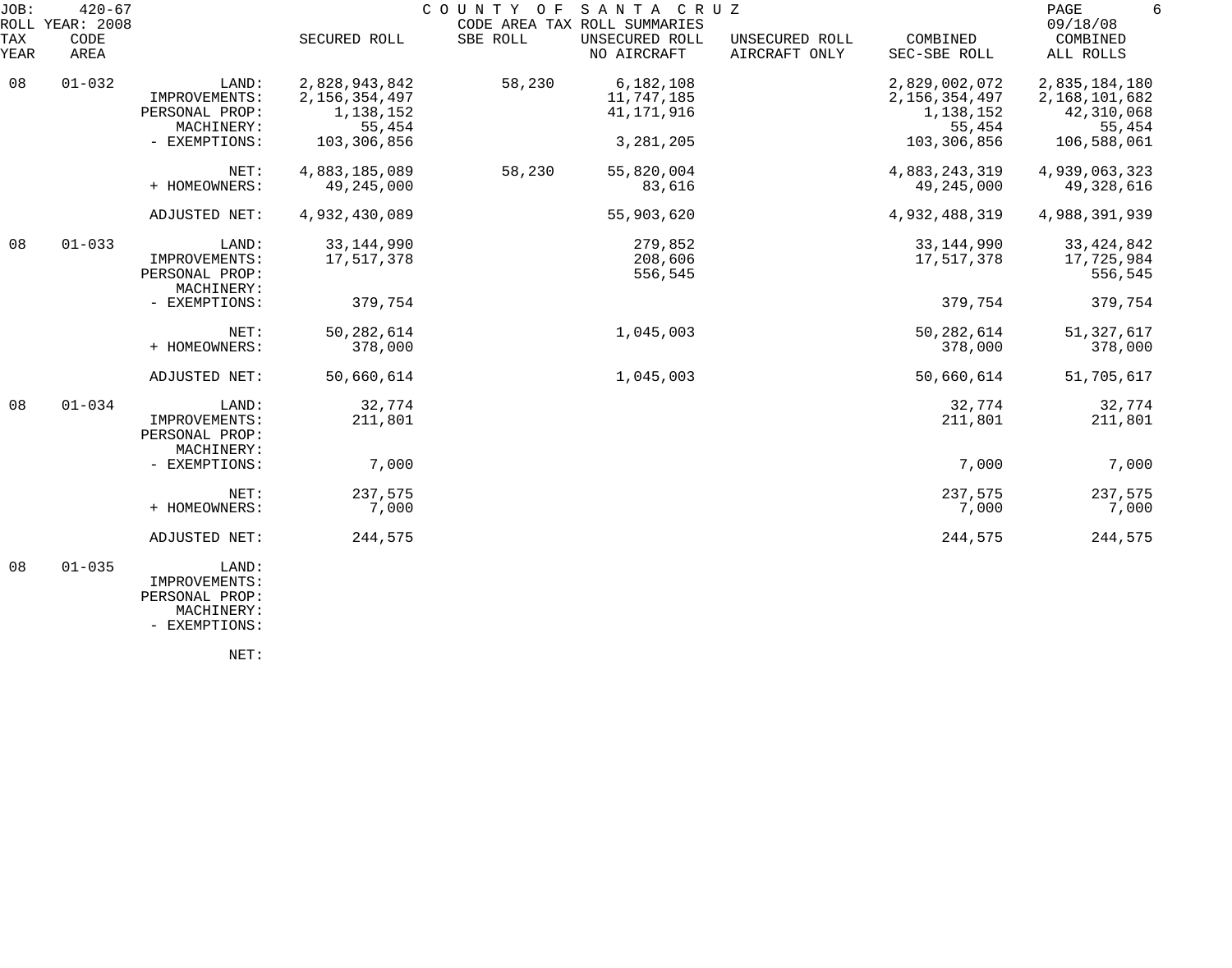| JOB:        | $420 - 67$<br>ROLL YEAR: 2008 |                                                                         |                                                                   | COUNTY OF | SANTA CRUZ<br>CODE AREA TAX ROLL SUMMARIES |                                 |                                                                   | $7\overline{ }$<br>PAGE<br>09/18/08                                |  |
|-------------|-------------------------------|-------------------------------------------------------------------------|-------------------------------------------------------------------|-----------|--------------------------------------------|---------------------------------|-------------------------------------------------------------------|--------------------------------------------------------------------|--|
| TAX<br>YEAR | CODE<br>AREA                  |                                                                         | SECURED ROLL                                                      | SBE ROLL  | UNSECURED ROLL<br>NO AIRCRAFT              | UNSECURED ROLL<br>AIRCRAFT ONLY | COMBINED<br>SEC-SBE ROLL                                          | COMBINED<br>ALL ROLLS                                              |  |
|             |                               | + HOMEOWNERS:                                                           |                                                                   |           |                                            |                                 |                                                                   |                                                                    |  |
|             |                               | ADJUSTED NET:                                                           |                                                                   |           |                                            |                                 |                                                                   |                                                                    |  |
| 08          | $01 - 036$                    | LAND:<br>IMPROVEMENTS:<br>PERSONAL PROP:<br>MACHINERY:<br>- EXEMPTIONS: |                                                                   |           |                                            |                                 |                                                                   |                                                                    |  |
|             |                               | NET:<br>+ HOMEOWNERS:                                                   |                                                                   |           |                                            |                                 |                                                                   |                                                                    |  |
|             |                               | ADJUSTED NET:                                                           |                                                                   |           |                                            |                                 |                                                                   |                                                                    |  |
| 08          | $02 - 021$                    | LAND:<br>IMPROVEMENTS:<br>PERSONAL PROP:<br>MACHINERY:<br>- EXEMPTIONS: | 42,332,121<br>96,559,084<br>29,769,430<br>15,942,894<br>3,304,535 | 214,488   | 5,349,072<br>15,799,083                    |                                 | 42,546,609<br>96,559,084<br>29,769,430<br>15,942,894<br>3,304,535 | 42,546,609<br>101,908,156<br>45,568,513<br>15,942,894<br>3,304,535 |  |
|             |                               | NET:<br>+ HOMEOWNERS:                                                   | 181, 298, 994<br>28,000                                           | 214,488   | 21, 148, 155                               |                                 | 181, 513, 482<br>28,000                                           | 202,661,637<br>28,000                                              |  |
|             |                               | ADJUSTED NET:                                                           | 181,326,994                                                       |           | 21, 148, 155                               |                                 | 181,541,482                                                       | 202,689,637                                                        |  |
| 08          | $02 - 023$                    | LAND:<br>IMPROVEMENTS:<br>PERSONAL PROP:<br>MACHINERY:<br>- EXEMPTIONS: | 44,186,402<br>52,041,664<br>466,942<br>293,938<br>11,303,455      |           | 64,075<br>1,315,969<br>2,852,548<br>20,950 |                                 | 44,186,402<br>52,041,664<br>466,942<br>293,938<br>11,303,455      | 44,250,477<br>53, 357, 633<br>3,319,490<br>293,938<br>11,324,405   |  |
|             |                               | NET:<br>+ HOMEOWNERS:                                                   | 85,685,491<br>294,000                                             |           | 4, 211, 642                                |                                 | 85,685,491<br>294,000                                             | 89,897,133<br>294,000                                              |  |
|             |                               | ADJUSTED NET:                                                           | 85, 979, 491                                                      |           | 4, 211, 642                                |                                 | 85,979,491                                                        | 90, 191, 133                                                       |  |
| 08          | $02 - 029$                    | LAND:<br>IMPROVEMENTS:<br>PERSONAL PROP:                                |                                                                   |           |                                            |                                 |                                                                   |                                                                    |  |

MACHINERY: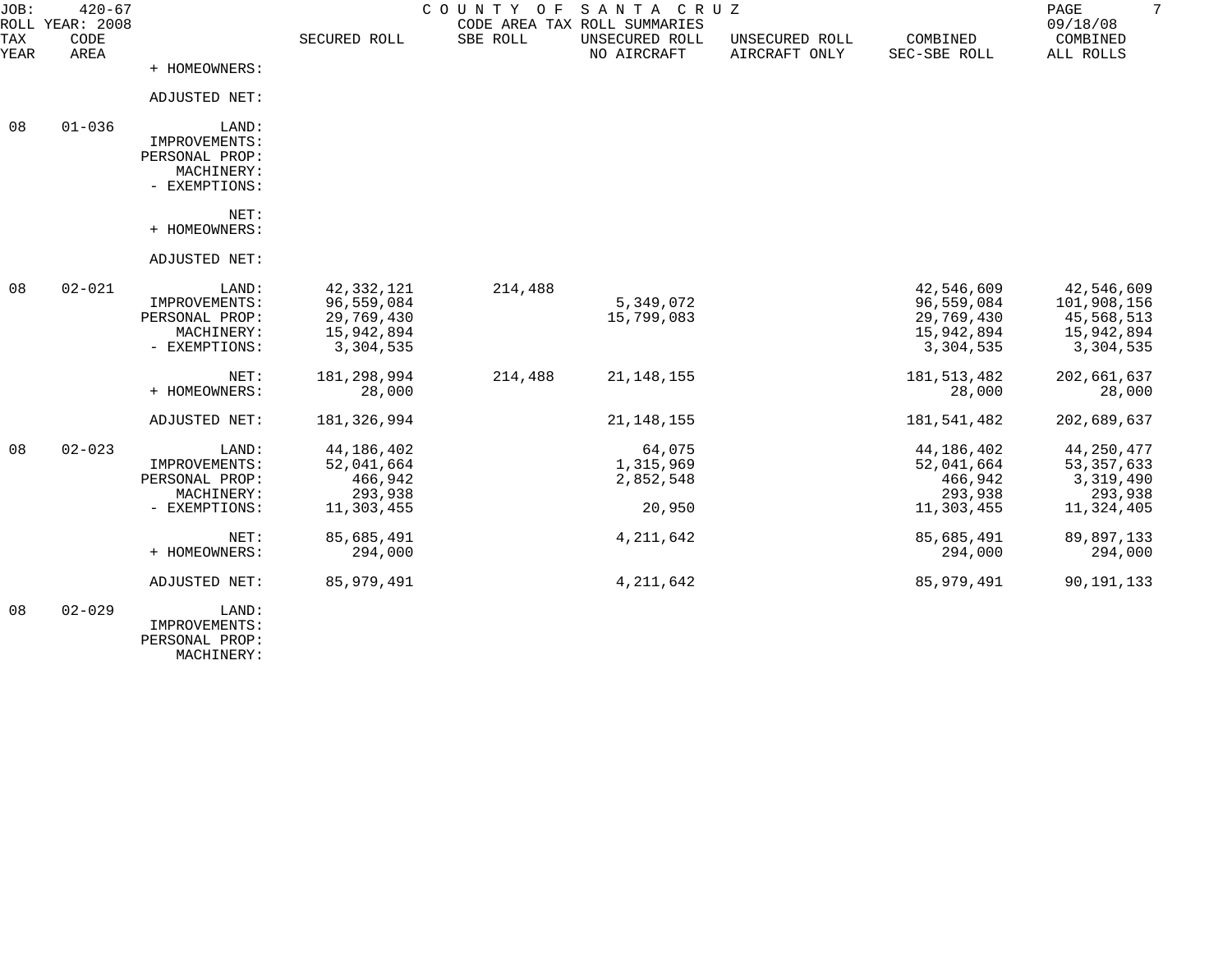| JOB:        | $420 - 67$<br>ROLL YEAR: 2008 |                                                                         |                                                            | COUNTY<br>O F | SANTA CRUZ<br>CODE AREA TAX ROLL SUMMARIES  |                                 |                                                            | 8<br>PAGE<br>09/18/08                                          |
|-------------|-------------------------------|-------------------------------------------------------------------------|------------------------------------------------------------|---------------|---------------------------------------------|---------------------------------|------------------------------------------------------------|----------------------------------------------------------------|
| TAX<br>YEAR | CODE<br>AREA                  |                                                                         | SECURED ROLL                                               | SBE ROLL      | UNSECURED ROLL<br>NO AIRCRAFT               | UNSECURED ROLL<br>AIRCRAFT ONLY | COMBINED<br>SEC-SBE ROLL                                   | COMBINED<br>ALL ROLLS                                          |
|             |                               | - EXEMPTIONS:                                                           |                                                            |               |                                             |                                 |                                                            |                                                                |
|             |                               | NET:<br>+ HOMEOWNERS:                                                   |                                                            |               |                                             |                                 |                                                            |                                                                |
|             |                               |                                                                         |                                                            |               |                                             |                                 |                                                            |                                                                |
|             |                               | ADJUSTED NET:                                                           |                                                            |               |                                             |                                 |                                                            |                                                                |
| 08          | $02 - 045$                    | LAND:<br>IMPROVEMENTS:<br>PERSONAL PROP:<br>MACHINERY:<br>- EXEMPTIONS: |                                                            |               |                                             |                                 |                                                            |                                                                |
|             |                               | NET:<br>+ HOMEOWNERS:                                                   |                                                            |               |                                             |                                 |                                                            |                                                                |
|             |                               | ADJUSTED NET:                                                           |                                                            |               |                                             |                                 |                                                            |                                                                |
| 08          | $02 - 070$                    | LAND:<br>IMPROVEMENTS:<br>PERSONAL PROP:<br>MACHINERY:<br>- EXEMPTIONS: | 13,481,422<br>24,763,517<br>431,680<br>27,680<br>5,135,666 |               | 189,469<br>2,010,551<br>1,429,371<br>29,126 |                                 | 13,481,422<br>24,763,517<br>431,680<br>27,680<br>5,135,666 | 13,670,891<br>26,774,068<br>1,861,051<br>27,680<br>5, 164, 792 |
|             |                               | NET:<br>+ HOMEOWNERS:                                                   | 33,568,633<br>14,000                                       |               | 3,600,265                                   |                                 | 33,568,633<br>14,000                                       | 37, 168, 898<br>14,000                                         |
|             |                               | ADJUSTED NET:                                                           | 33,582,633                                                 |               | 3,600,265                                   |                                 | 33,582,633                                                 | 37, 182, 898                                                   |
| 08          | $02 - 071$                    | LAND:<br>IMPROVEMENTS:<br>PERSONAL PROP:                                | 160, 135, 811<br>141,803,887<br>268,048                    |               | 53,791<br>141,535                           |                                 | 160, 135, 811<br>141,803,887<br>268,048                    | 160,189,602<br>141,803,887<br>409,583                          |
|             |                               | MACHINERY:<br>- EXEMPTIONS:                                             | 26,093,630                                                 |               |                                             |                                 | 26,093,630                                                 | 26,093,630                                                     |
|             |                               | NET:<br>+ HOMEOWNERS:                                                   | 276, 114, 116<br>4,095,000                                 |               | 195,326                                     |                                 | 276, 114, 116<br>4,095,000                                 | 276, 309, 442<br>4,095,000                                     |
|             |                               | ADJUSTED NET:                                                           | 280, 209, 116                                              |               | 195,326                                     |                                 | 280, 209, 116                                              | 280, 404, 442                                                  |
| 08          | $02 - 072$                    | LAND:                                                                   | 1,012,866,155                                              | 375,053       | 358,367                                     |                                 | 1,013,241,208                                              | 1,013,599,575                                                  |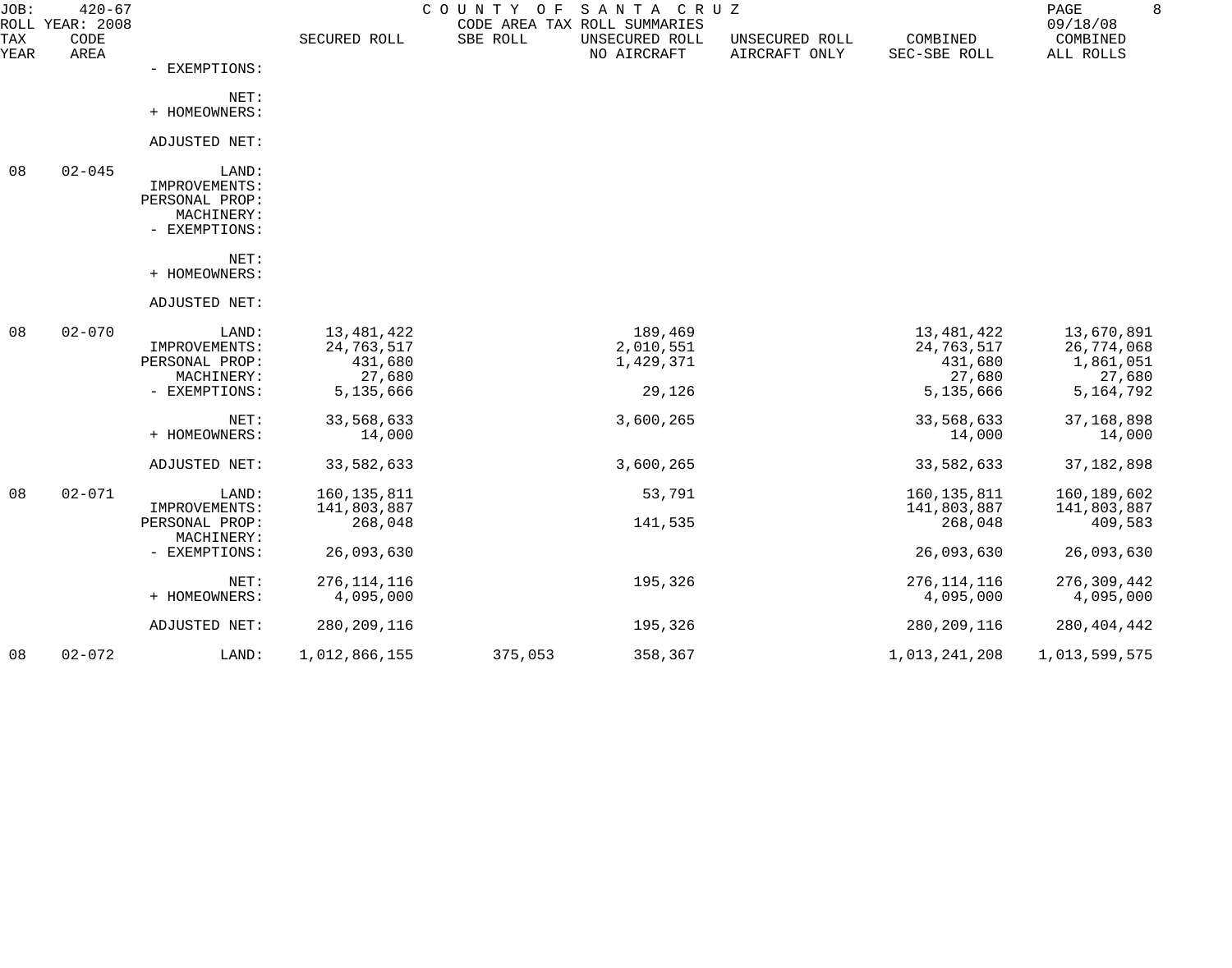| JOB:        | $420 - 67$<br>ROLL YEAR: 2008 |                                                                         |                       | SANTA CRUZ<br>COUNTY OF<br>CODE AREA TAX ROLL SUMMARIES |                                 |                          | 9<br>PAGE<br>09/18/08 |
|-------------|-------------------------------|-------------------------------------------------------------------------|-----------------------|---------------------------------------------------------|---------------------------------|--------------------------|-----------------------|
| TAX<br>YEAR | CODE<br>AREA                  |                                                                         | SECURED ROLL          | SBE ROLL<br>UNSECURED ROLL<br>NO AIRCRAFT               | UNSECURED ROLL<br>AIRCRAFT ONLY | COMBINED<br>SEC-SBE ROLL | COMBINED<br>ALL ROLLS |
|             |                               | IMPROVEMENTS:                                                           | 1,048,215,164         | 18,415,907                                              |                                 | 1,048,215,164            | 1,066,631,071         |
|             |                               | PERSONAL PROP:<br>MACHINERY:                                            | 15,504,323<br>557,431 | 40,401,246                                              |                                 | 15,504,323<br>557,431    | 55,905,569<br>557,431 |
|             |                               | - EXEMPTIONS:                                                           | 74,707,955            | 1,806,428                                               |                                 | 74,707,955               | 76, 514, 383          |
|             |                               |                                                                         |                       |                                                         |                                 |                          |                       |
|             |                               | NET:                                                                    | 2,002,435,118         | 375,053<br>57, 369, 092                                 |                                 | 2,002,810,171            | 2,060,179,263         |
|             |                               | + HOMEOWNERS:                                                           | 21,539,000            |                                                         |                                 | 21,539,000               | 21,539,000            |
|             |                               | ADJUSTED NET:                                                           | 2,023,974,118         | 57, 369, 092                                            |                                 | 2,024,349,171            | 2,081,718,263         |
| 08          | $02 - 073$                    | LAND:                                                                   | 25,024,394            |                                                         |                                 | 25,024,394               | 25,024,394            |
|             |                               | IMPROVEMENTS:                                                           | 26, 496, 573          | 1,711,656                                               |                                 | 26,496,573               | 28, 208, 229          |
|             |                               | PERSONAL PROP:<br>MACHINERY:                                            | 649,410               | 7,841,172                                               |                                 | 649,410                  | 8,490,582             |
|             |                               | - EXEMPTIONS:                                                           | 278,012               |                                                         |                                 | 278,012                  | 278,012               |
|             |                               | NET:                                                                    | 51,892,365            | 9,552,828                                               |                                 | 51,892,365               | 61, 445, 193          |
|             |                               | + HOMEOWNERS:                                                           | 21,000                |                                                         |                                 | 21,000                   | 21,000                |
|             |                               | ADJUSTED NET:                                                           | 51, 913, 365          | 9,552,828                                               |                                 | 51, 913, 365             | 61,466,193            |
| 08          | $02 - 074$                    | LAND:                                                                   | 2,983,014             |                                                         |                                 | 2,983,014                | 2,983,014             |
|             |                               | IMPROVEMENTS:                                                           | 6,737,525             | 2,541                                                   |                                 | 6,737,525                | 6,740,066             |
|             |                               | PERSONAL PROP:<br>MACHINERY:                                            | 659,256               | 50,844                                                  |                                 | 659,256                  | 710,100               |
|             |                               | - EXEMPTIONS:                                                           | 1,010,263             |                                                         |                                 | 1,010,263                | 1,010,263             |
|             |                               | NET:<br>+ HOMEOWNERS:                                                   | 9,369,532             | 53,385                                                  |                                 | 9,369,532                | 9,422,917             |
|             |                               |                                                                         |                       |                                                         |                                 |                          |                       |
|             |                               | ADJUSTED NET:                                                           | 9,369,532             | 53,385                                                  |                                 | 9,369,532                | 9,422,917             |
| 08          | $02 - 075$                    | LAND:<br>IMPROVEMENTS:<br>PERSONAL PROP:<br>MACHINERY:<br>- EXEMPTIONS: | 14,335                |                                                         |                                 | 14,335                   | 14,335                |
|             |                               | NET:                                                                    | 14,335                |                                                         |                                 | 14,335                   | 14,335                |
|             |                               | + HOMEOWNERS:                                                           |                       |                                                         |                                 |                          |                       |
|             |                               | ADJUSTED NET:                                                           | 14,335                |                                                         |                                 | 14,335                   | 14,335                |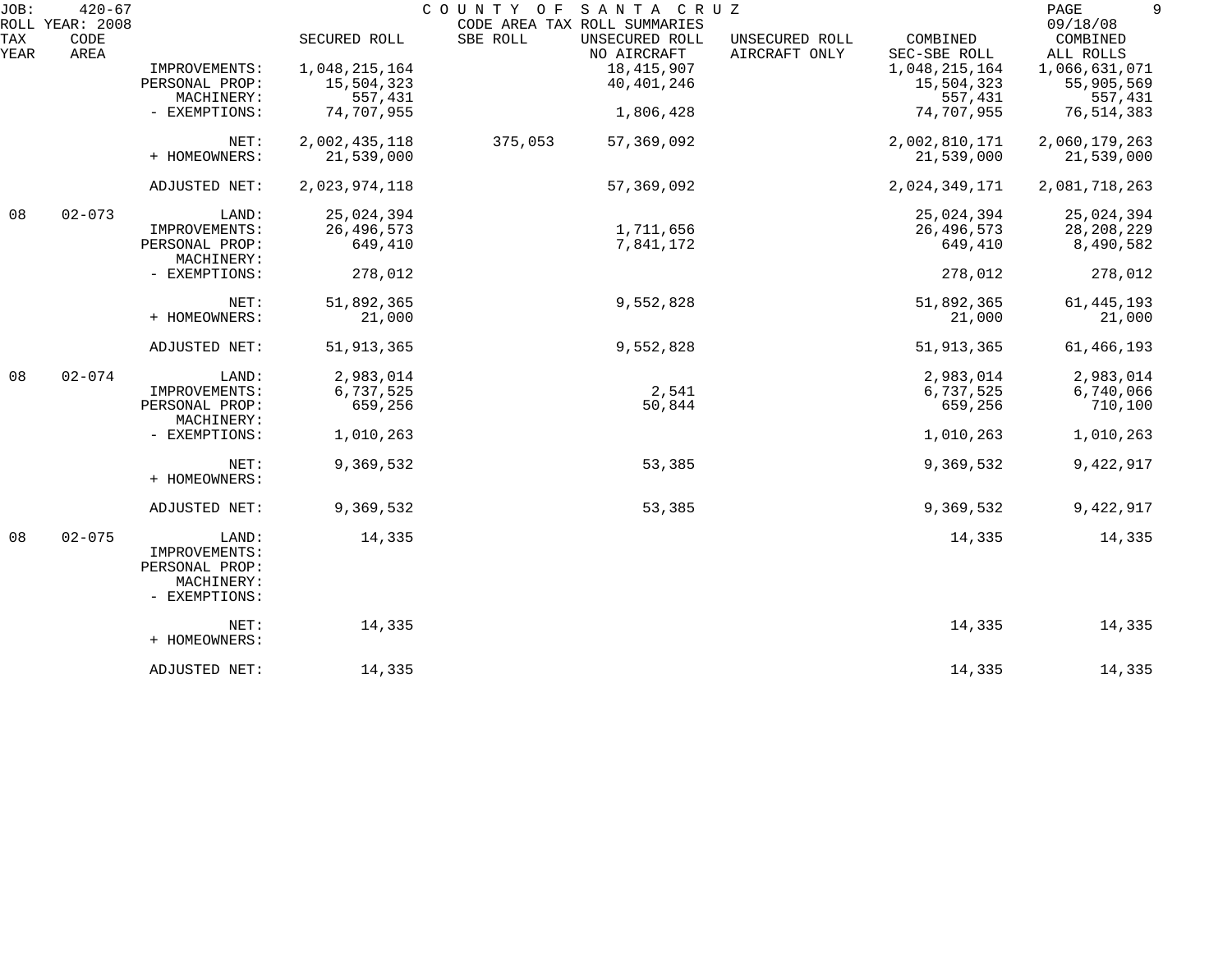| JOB:        | $420 - 67$<br>ROLL YEAR: 2008 |                                                                                 |                                                      | COUNTY OF<br>SANTA CRUZ<br>CODE AREA TAX ROLL SUMMARIES |                                 |                                                      | 10<br>PAGE<br>09/18/08                                     |
|-------------|-------------------------------|---------------------------------------------------------------------------------|------------------------------------------------------|---------------------------------------------------------|---------------------------------|------------------------------------------------------|------------------------------------------------------------|
| TAX<br>YEAR | CODE<br>AREA                  |                                                                                 | SECURED ROLL                                         | SBE ROLL<br>UNSECURED ROLL<br>NO AIRCRAFT               | UNSECURED ROLL<br>AIRCRAFT ONLY | COMBINED<br>SEC-SBE ROLL                             | COMBINED<br>ALL ROLLS                                      |
| 08          | $02 - 077$                    | LAND:<br>IMPROVEMENTS:<br>PERSONAL PROP:<br>MACHINERY:<br>- EXEMPTIONS:         | 452,586<br>797,296                                   |                                                         |                                 | 452,586<br>797,296                                   | 452,586<br>797,296                                         |
|             |                               | NET:<br>+ HOMEOWNERS:                                                           | 1,249,882                                            |                                                         |                                 | 1,249,882                                            | 1,249,882                                                  |
|             |                               | ADJUSTED NET:                                                                   | 1,249,882                                            |                                                         |                                 | 1,249,882                                            | 1,249,882                                                  |
| 08          | $02 - 078$                    | LAND:<br>IMPROVEMENTS:<br>PERSONAL PROP:<br>MACHINERY:                          | 340,534,072<br>409,102,452<br>6,735,389<br>3,390,296 | 4,942,021<br>29,844,923<br>59,812,674                   | 51, 146, 200                    | 340,534,072<br>409,102,452<br>6,735,389<br>3,390,296 | 345, 476, 093<br>438, 947, 375<br>117,694,263<br>3,390,296 |
|             |                               | - EXEMPTIONS:                                                                   | 32, 457, 571                                         | 329,282                                                 | 231,800                         | 32, 457, 571                                         | 33,018,653                                                 |
|             |                               | NET:<br>+ HOMEOWNERS:                                                           | 727,304,638<br>3,269,000                             | 94, 270, 336                                            | 50,914,400                      | 727, 304, 638<br>3,269,000                           | 872, 489, 374<br>3,269,000                                 |
|             |                               | ADJUSTED NET:                                                                   | 730, 573, 638                                        | 94, 270, 336                                            |                                 | 730, 573, 638                                        | 875, 758, 374                                              |
| 08          | $02 - 079$                    | LAND:<br>IMPROVEMENTS:<br>PERSONAL PROP:<br>MACHINERY:<br>- EXEMPTIONS:         | 38,459<br>4,715                                      |                                                         |                                 | 38,459<br>4,715                                      | 38,459<br>4,715                                            |
|             |                               | NET:<br>+ HOMEOWNERS:                                                           | 43,174                                               |                                                         |                                 | 43,174                                               | 43,174                                                     |
|             |                               | ADJUSTED NET:                                                                   | 43,174                                               |                                                         |                                 | 43,174                                               | 43,174                                                     |
| 08          | $02 - 080$                    | LAND:<br>IMPROVEMENTS:<br>PERSONAL PROP:<br>MACHINERY:<br>- EXEMPTIONS:<br>NET: |                                                      |                                                         |                                 |                                                      |                                                            |
|             |                               | + HOMEOWNERS:                                                                   |                                                      |                                                         |                                 |                                                      |                                                            |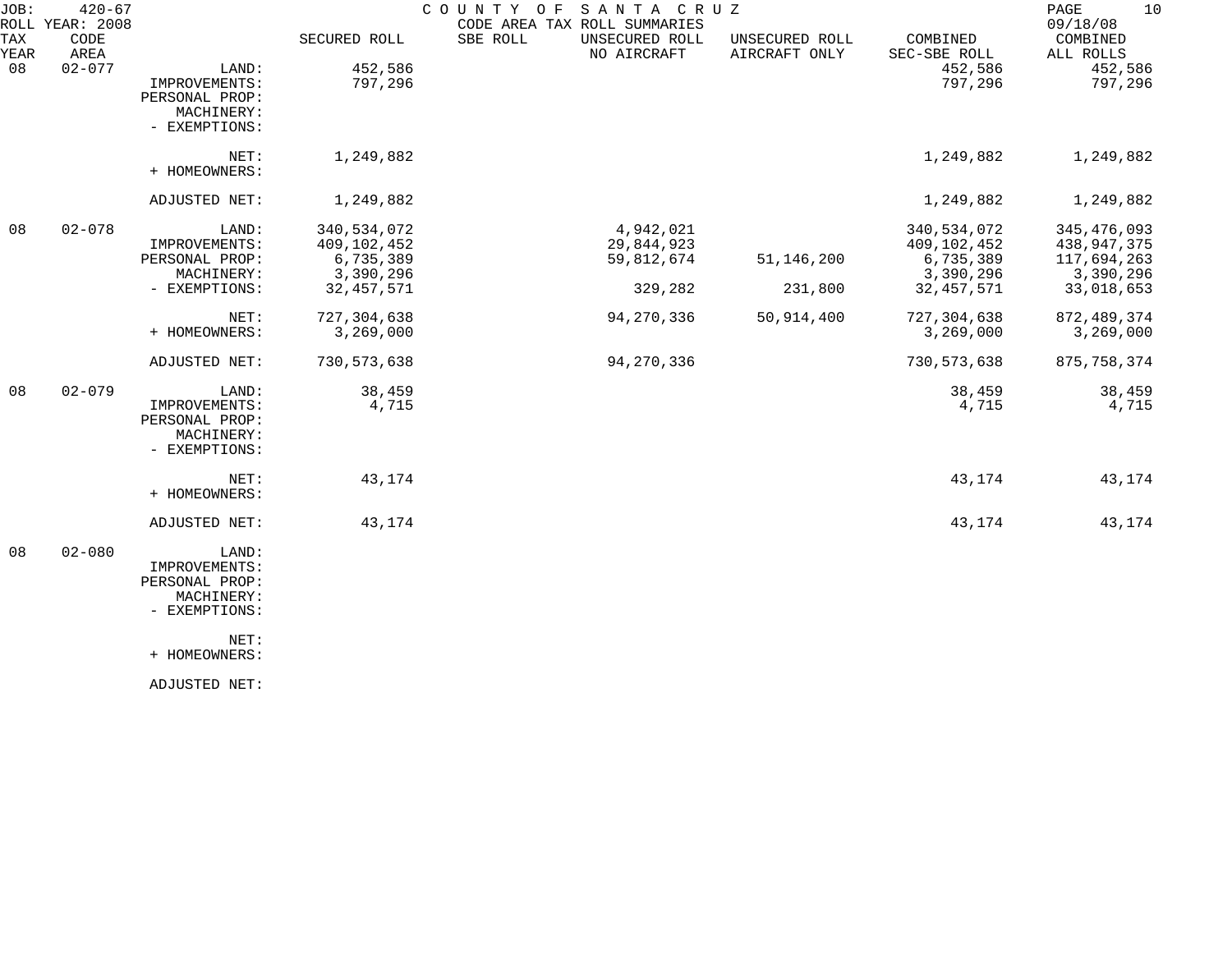| JOB:        | $420 - 67$<br>ROLL YEAR: 2008 |                                                                         | COUNTY OF SANTA CRUZ<br>CODE AREA TAX ROLL SUMMARIES |          |                               |                                 |                          | PAGE<br>09/18/08      | 11 |
|-------------|-------------------------------|-------------------------------------------------------------------------|------------------------------------------------------|----------|-------------------------------|---------------------------------|--------------------------|-----------------------|----|
| TAX<br>YEAR | CODE<br>AREA                  |                                                                         | SECURED ROLL                                         | SBE ROLL | UNSECURED ROLL<br>NO AIRCRAFT | UNSECURED ROLL<br>AIRCRAFT ONLY | COMBINED<br>SEC-SBE ROLL | COMBINED<br>ALL ROLLS |    |
| 08          | $02 - 081$                    | LAND:<br>IMPROVEMENTS:<br>PERSONAL PROP:<br>MACHINERY:<br>- EXEMPTIONS: |                                                      |          |                               |                                 |                          |                       |    |
|             |                               | NET:<br>+ HOMEOWNERS:                                                   |                                                      |          |                               |                                 |                          |                       |    |
|             |                               | ADJUSTED NET:                                                           |                                                      |          |                               |                                 |                          |                       |    |
| 08          | $03 - 007$                    | LAND:<br>IMPROVEMENTS:<br>PERSONAL PROP:<br>MACHINERY:<br>- EXEMPTIONS: |                                                      |          |                               |                                 |                          |                       |    |
|             |                               | NET:<br>+ HOMEOWNERS:                                                   |                                                      |          |                               |                                 |                          |                       |    |
|             |                               | ADJUSTED NET:                                                           |                                                      |          |                               |                                 |                          |                       |    |
| 08          | $03 - 011$                    | LAND:<br>IMPROVEMENTS:<br>PERSONAL PROP:<br>MACHINERY:<br>- EXEMPTIONS: |                                                      |          |                               |                                 |                          |                       |    |
|             |                               | NET:<br>+ HOMEOWNERS:                                                   |                                                      |          |                               |                                 |                          |                       |    |
|             |                               | ADJUSTED NET:                                                           |                                                      |          |                               |                                 |                          |                       |    |
| 08          | $03 - 017$                    | LAND:<br>IMPROVEMENTS:<br>PERSONAL PROP:<br>MACHINERY:<br>- EXEMPTIONS: |                                                      |          |                               |                                 |                          |                       |    |

NET: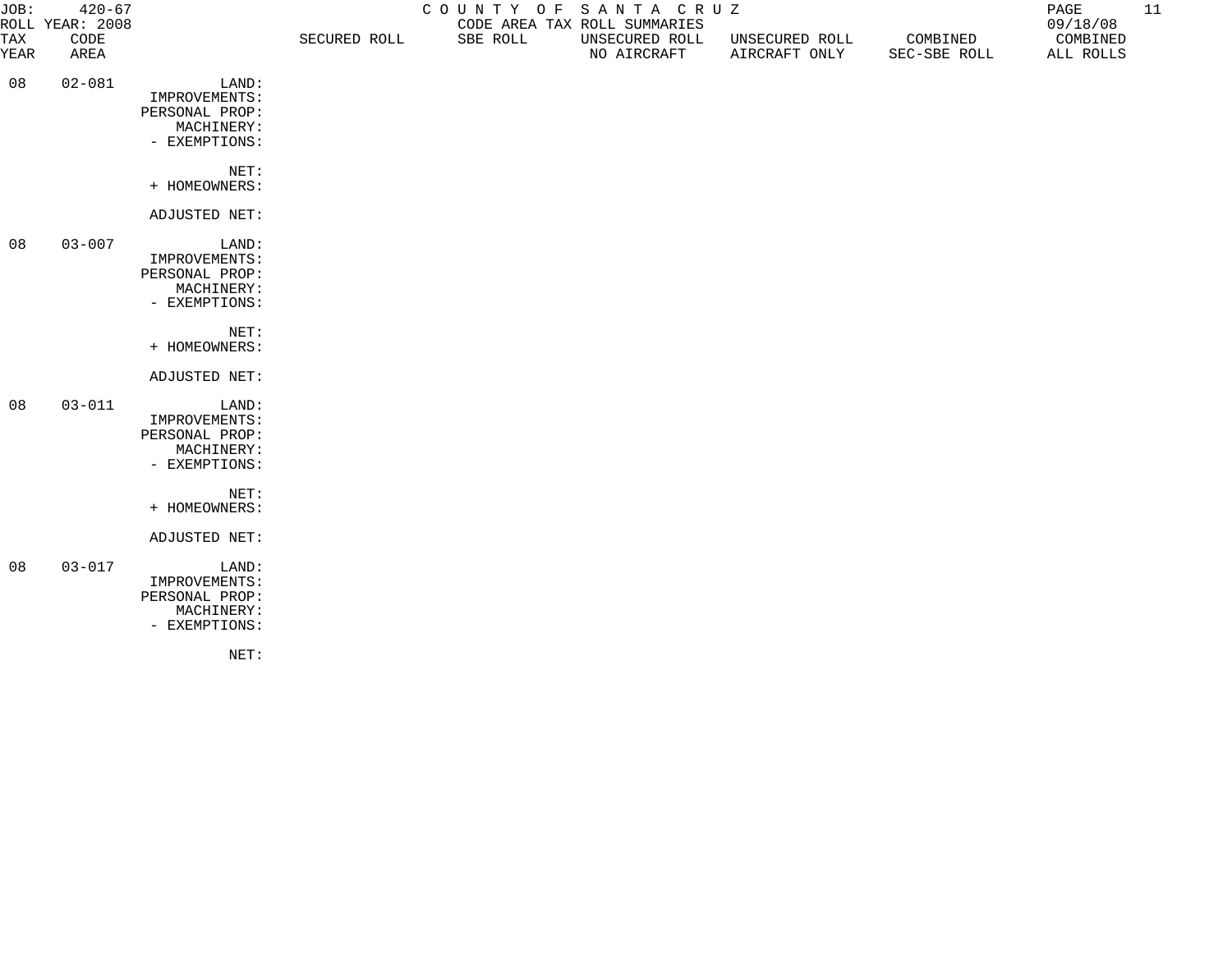| JOB:        | $420 - 67$<br>ROLL YEAR: 2008 |                                                                         |                         | COUNTY OF<br>SANTA CRUZ<br>CODE AREA TAX ROLL SUMMARIES |                                 |                          | 12<br>PAGE<br>09/18/08      |
|-------------|-------------------------------|-------------------------------------------------------------------------|-------------------------|---------------------------------------------------------|---------------------------------|--------------------------|-----------------------------|
| TAX<br>YEAR | CODE<br>AREA                  |                                                                         | SECURED ROLL            | SBE ROLL<br>UNSECURED ROLL<br>NO AIRCRAFT               | UNSECURED ROLL<br>AIRCRAFT ONLY | COMBINED<br>SEC-SBE ROLL | COMBINED<br>ALL ROLLS       |
|             |                               | + HOMEOWNERS:                                                           |                         |                                                         |                                 |                          |                             |
|             |                               | ADJUSTED NET:                                                           |                         |                                                         |                                 |                          |                             |
| 08          | $03 - 020$                    | LAND:<br>IMPROVEMENTS:<br>PERSONAL PROP:<br>MACHINERY:                  |                         |                                                         |                                 |                          |                             |
|             |                               | - EXEMPTIONS:                                                           |                         |                                                         |                                 |                          |                             |
|             |                               | NET:<br>+ HOMEOWNERS:                                                   |                         |                                                         |                                 |                          |                             |
|             |                               | ADJUSTED NET:                                                           |                         |                                                         |                                 |                          |                             |
| 08          | $03 - 037$                    | LAND:<br>IMPROVEMENTS:<br>PERSONAL PROP:<br>MACHINERY:<br>- EXEMPTIONS: |                         | 75,226<br>55,969                                        |                                 |                          | 75,226<br>55,969            |
|             |                               | NET:<br>+ HOMEOWNERS:                                                   |                         | 131,195                                                 |                                 |                          | 131,195                     |
|             |                               | ADJUSTED NET:                                                           |                         | 131,195                                                 |                                 |                          | 131,195                     |
| 08          | $03 - 039$                    | LAND:<br>IMPROVEMENTS:<br>PERSONAL PROP:<br>MACHINERY:                  | 372,260<br>421,890      | 5,100                                                   |                                 | 372,260<br>421,890       | 372,260<br>421,890<br>5,100 |
|             |                               | - EXEMPTIONS:                                                           | 7,000                   |                                                         |                                 | 7,000                    | 7,000                       |
|             |                               | NET:<br>+ HOMEOWNERS:                                                   | 787,150<br>7,000        | 5,100                                                   |                                 | 787,150<br>7,000         | 792,250<br>7,000            |
|             |                               | ADJUSTED NET:                                                           | 794,150                 | 5,100                                                   |                                 | 794,150                  | 799,250                     |
| 08          | $03 - 046$                    | LAND:<br>IMPROVEMENTS:<br>PERSONAL PROP:                                | 15,968,720<br>4,685,868 |                                                         |                                 | 15,968,720<br>4,685,868  | 15,968,720<br>4,685,868     |

MACHINERY: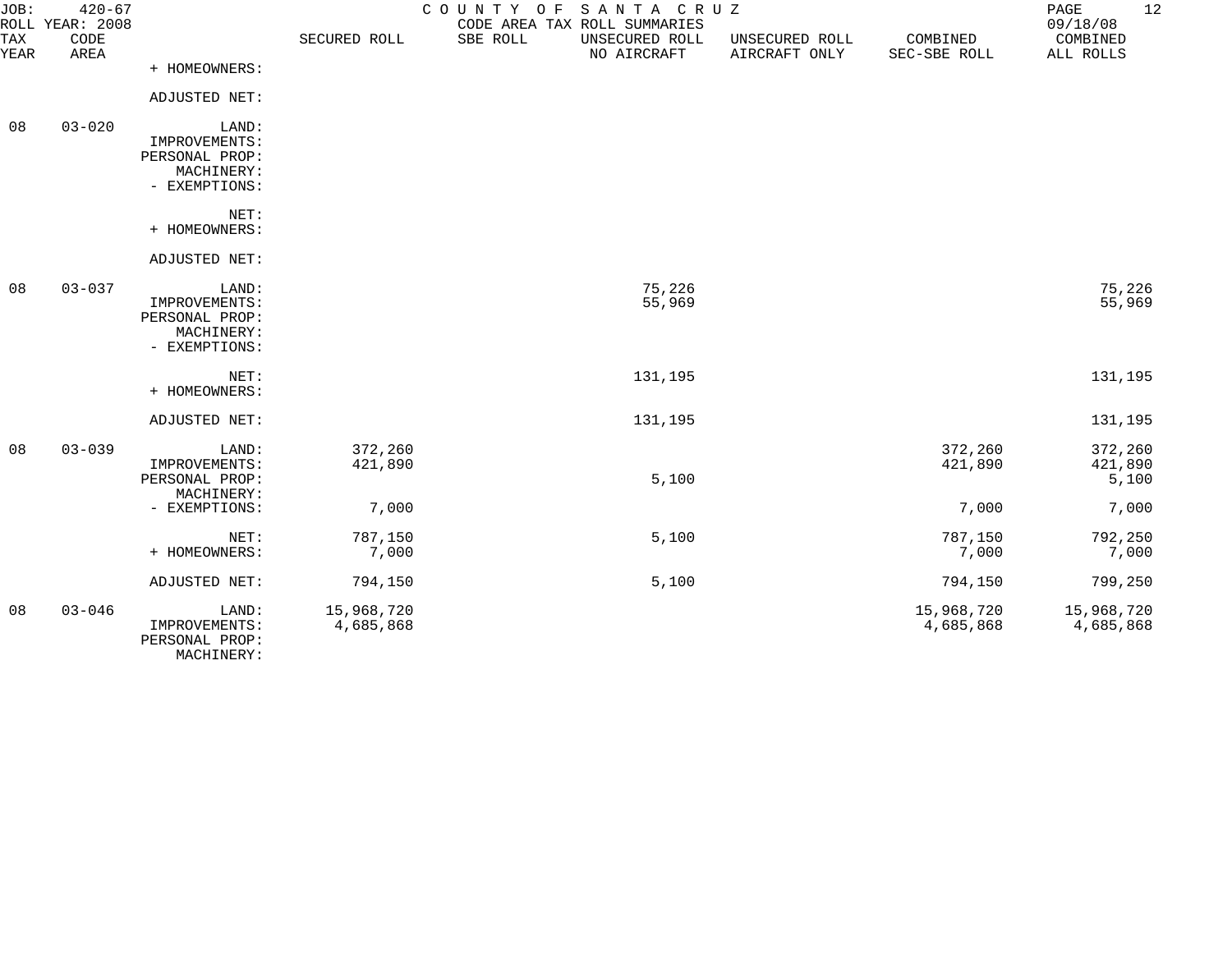| JOB:        | $420 - 67$<br>ROLL YEAR: 2008 |                                                                         |                        | COUNTY OF<br>SANTA CRUZ<br>CODE AREA TAX ROLL SUMMARIES |                                 |                          | 13<br>PAGE<br>09/18/08           |
|-------------|-------------------------------|-------------------------------------------------------------------------|------------------------|---------------------------------------------------------|---------------------------------|--------------------------|----------------------------------|
| TAX<br>YEAR | CODE<br>AREA                  |                                                                         | SECURED ROLL           | SBE ROLL<br>UNSECURED ROLL<br>NO AIRCRAFT               | UNSECURED ROLL<br>AIRCRAFT ONLY | COMBINED<br>SEC-SBE ROLL | COMBINED<br>ALL ROLLS            |
|             |                               | - EXEMPTIONS:                                                           | 35,000                 |                                                         |                                 | 35,000                   | 35,000                           |
|             |                               | NET:<br>+ HOMEOWNERS:                                                   | 20,619,588<br>35,000   |                                                         |                                 | 20,619,588<br>35,000     | 20,619,588<br>35,000             |
|             |                               | ADJUSTED NET:                                                           | 20,654,588             |                                                         |                                 | 20,654,588               | 20,654,588                       |
| 08          | $03 - 050$                    | LAND:<br>IMPROVEMENTS:<br>PERSONAL PROP:<br>MACHINERY:<br>- EXEMPTIONS: | 593,028<br>166,464     | 5,133                                                   |                                 | 593,028<br>166,464       | 593,028<br>166,464<br>5,133      |
|             |                               | NET:<br>+ HOMEOWNERS:                                                   | 759,492                | 5,133                                                   |                                 | 759,492                  | 764,625                          |
|             |                               | ADJUSTED NET:                                                           | 759,492                | 5,133                                                   |                                 | 759,492                  | 764,625                          |
| 08          | $03 - 053$                    | LAND:<br>IMPROVEMENTS:<br>PERSONAL PROP:<br>MACHINERY:<br>- EXEMPTIONS: |                        |                                                         |                                 |                          |                                  |
|             |                               | NET:<br>+ HOMEOWNERS:                                                   |                        |                                                         |                                 |                          |                                  |
|             |                               | ADJUSTED NET:                                                           |                        |                                                         |                                 |                          |                                  |
| 08          | $03 - 056$                    | LAND:<br>IMPROVEMENTS:<br>PERSONAL PROP:<br>MACHINERY:<br>- EXEMPTIONS: | 7,035,160<br>5,783,560 | 16,039<br>29,737                                        |                                 | 7,035,160<br>5,783,560   | 7,035,160<br>5,799,599<br>29,737 |
|             |                               | NET:<br>+ HOMEOWNERS:                                                   | 12,818,720             | 45,776                                                  |                                 | 12,818,720               | 12,864,496                       |
|             |                               | ADJUSTED NET:                                                           | 12,818,720             | 45,776                                                  |                                 | 12,818,720               | 12,864,496                       |
| 08          | $03 - 063$                    | LAND:                                                                   | 435,570                |                                                         |                                 | 435,570                  | 435,570                          |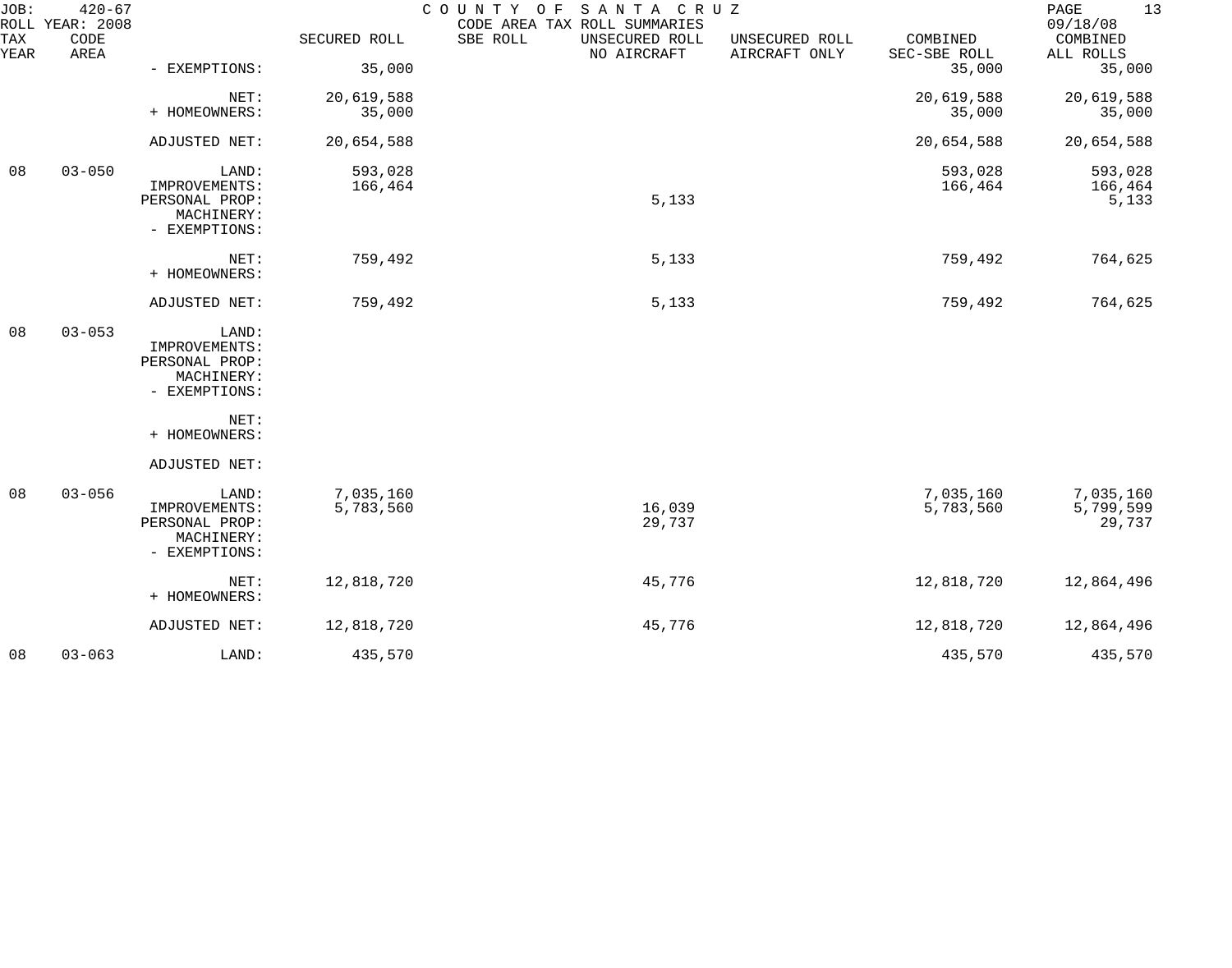| JOB:<br>ROLL | $420 - 67$<br>YEAR: 2008 |                                                                         |                                           | COUNTY OF | SANTA CRUZ<br>CODE AREA TAX ROLL SUMMARIES |                                 |                                           | 14<br>PAGE<br>09/18/08                   |
|--------------|--------------------------|-------------------------------------------------------------------------|-------------------------------------------|-----------|--------------------------------------------|---------------------------------|-------------------------------------------|------------------------------------------|
| TAX<br>YEAR  | CODE<br>AREA             |                                                                         | SECURED ROLL                              | SBE ROLL  | UNSECURED ROLL<br>NO AIRCRAFT              | UNSECURED ROLL<br>AIRCRAFT ONLY | COMBINED<br>SEC-SBE ROLL                  | COMBINED<br>ALL ROLLS                    |
|              |                          | IMPROVEMENTS:<br>PERSONAL PROP:<br>MACHINERY:<br>- EXEMPTIONS:          | 362,975                                   |           |                                            |                                 | 362,975                                   | 362,975                                  |
|              |                          | NET:<br>+ HOMEOWNERS:                                                   | 798,545                                   |           |                                            |                                 | 798,545                                   | 798,545                                  |
|              |                          | ADJUSTED NET:                                                           | 798,545                                   |           |                                            |                                 | 798,545                                   | 798,545                                  |
| 08           | $03 - 100$               | LAND:<br>IMPROVEMENTS:<br>PERSONAL PROP:<br>MACHINERY:<br>- EXEMPTIONS: | 88,607                                    |           |                                            |                                 | 88,607                                    | 88,607                                   |
|              |                          | NET:<br>+ HOMEOWNERS:                                                   | 88,607                                    |           |                                            |                                 | 88,607                                    | 88,607                                   |
|              |                          | ADJUSTED NET:                                                           | 88,607                                    |           |                                            |                                 | 88,607                                    | 88,607                                   |
| 08           | $03 - 101$               | LAND:<br>IMPROVEMENTS:<br>PERSONAL PROP:<br>MACHINERY:                  | 53, 125, 195<br>78,867,462<br>5, 212, 324 | 68,981    | 19,624,675<br>10,429,993                   |                                 | 53, 194, 176<br>78,867,462<br>5, 212, 324 | 53, 194, 176<br>98,492,137<br>15,642,317 |
|              |                          | - EXEMPTIONS:                                                           | 3,645,165                                 |           |                                            |                                 | 3,645,165                                 | 3,645,165                                |
|              |                          | NET:<br>+ HOMEOWNERS:                                                   | 133,559,816<br>35,000                     | 68,981    | 30,054,668                                 |                                 | 133,628,797<br>35,000                     | 163,683,465<br>35,000                    |
|              |                          | ADJUSTED NET:                                                           | 133,594,816                               |           | 30,054,668                                 |                                 | 133,663,797                               | 163,718,465                              |
| 08           | $03 - 102$               | LAND:<br>IMPROVEMENTS:<br>PERSONAL PROP:<br>MACHINERY:                  | 13,779,646<br>12,837,567<br>79,050        |           | 3,723<br>240,986                           |                                 | 13,779,646<br>12,837,567<br>79,050        | 13,779,646<br>12,841,290<br>320,036      |
|              |                          | - EXEMPTIONS:                                                           | 322,336                                   |           |                                            |                                 | 322,336                                   | 322,336                                  |
|              |                          | NET:<br>+ HOMEOWNERS:                                                   | 26, 373, 927<br>210,000                   |           | 244,709                                    |                                 | 26, 373, 927<br>210,000                   | 26,618,636<br>210,000                    |
|              |                          | ADJUSTED NET:                                                           | 26,583,927                                |           | 244,709                                    |                                 | 26,583,927                                | 26,828,636                               |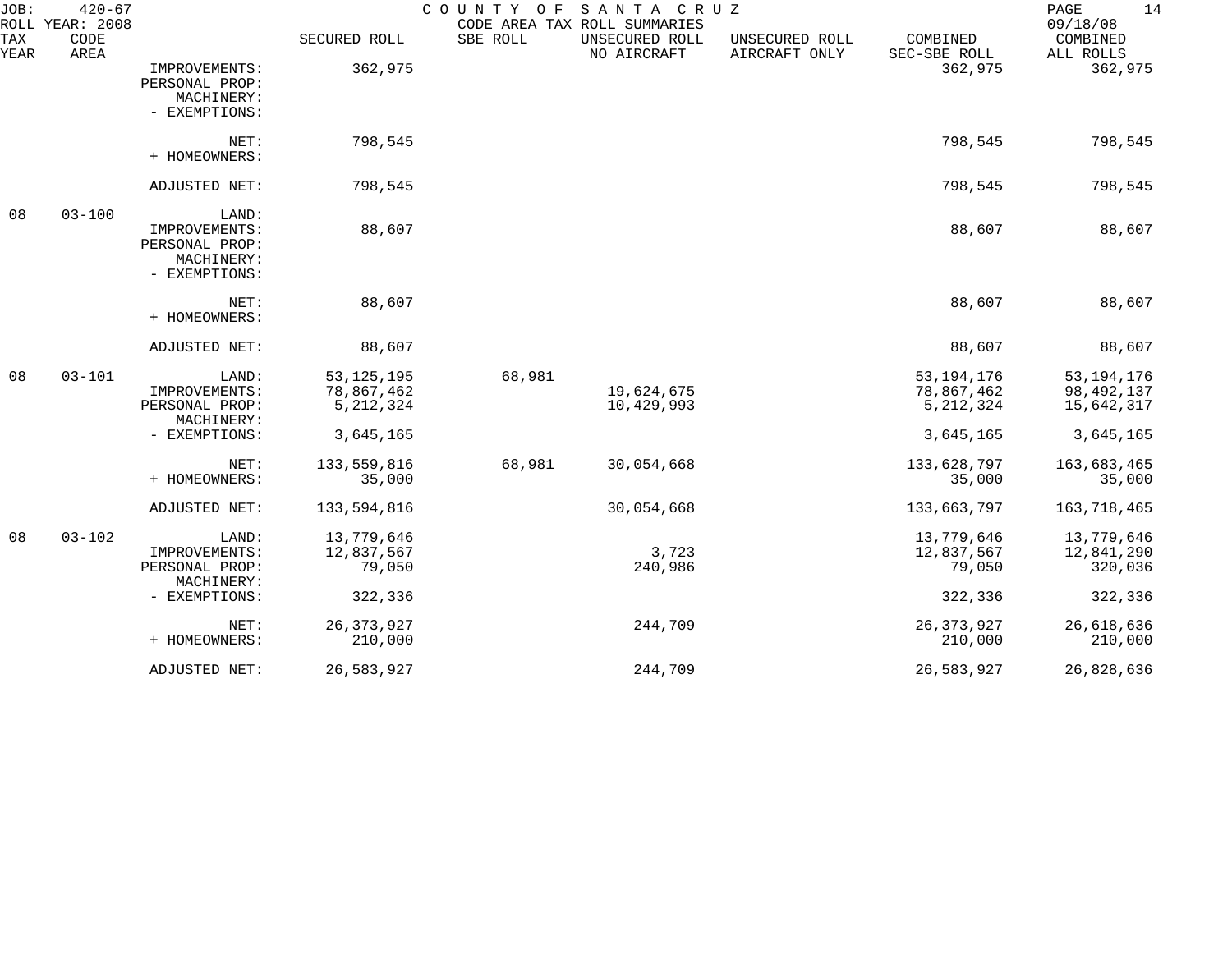| JOB:        | $420 - 67$                      |                |               | COUNTY OF SANTA CRUZ                                                      |                                 |                          | 15<br>$\mathop{\mathrm{PAGE}}$    |
|-------------|---------------------------------|----------------|---------------|---------------------------------------------------------------------------|---------------------------------|--------------------------|-----------------------------------|
| TAX<br>YEAR | ROLL YEAR: 2008<br>CODE<br>AREA |                | SECURED ROLL  | CODE AREA TAX ROLL SUMMARIES<br>SBE ROLL<br>UNSECURED ROLL<br>NO AIRCRAFT | UNSECURED ROLL<br>AIRCRAFT ONLY | COMBINED<br>SEC-SBE ROLL | 09/18/08<br>COMBINED<br>ALL ROLLS |
| 08          | $03 - 103$                      | LAND:          | 5,014,328     |                                                                           |                                 | 5,014,328                | 5,014,328                         |
|             |                                 | IMPROVEMENTS:  | 3,815,267     | 125,012                                                                   |                                 | 3,815,267                | 3,940,279                         |
|             |                                 | PERSONAL PROP: |               | 753,994                                                                   |                                 |                          | 753,994                           |
|             |                                 | MACHINERY:     |               |                                                                           |                                 |                          |                                   |
|             |                                 | - EXEMPTIONS:  |               |                                                                           |                                 |                          |                                   |
|             |                                 |                |               |                                                                           |                                 |                          |                                   |
|             |                                 | NET:           | 8,829,595     | 879,006                                                                   |                                 | 8,829,595                | 9,708,601                         |
|             |                                 | + HOMEOWNERS:  |               |                                                                           |                                 |                          |                                   |
|             |                                 | ADJUSTED NET:  | 8,829,595     | 879,006                                                                   |                                 | 8,829,595                | 9,708,601                         |
|             |                                 |                |               |                                                                           |                                 |                          |                                   |
| 08          | $03 - 104$                      | LAND:          | 4,868,564     |                                                                           |                                 | 4,868,564                | 4,868,564                         |
|             |                                 | IMPROVEMENTS:  | 6,104,237     | 1,110,326                                                                 |                                 | 6,104,237                | 7,214,563                         |
|             |                                 | PERSONAL PROP: | 726,882       | 566,573                                                                   |                                 | 726,882                  | 1,293,455                         |
|             |                                 | MACHINERY:     | 59,079        |                                                                           |                                 | 59,079                   | 59,079                            |
|             |                                 | - EXEMPTIONS:  |               |                                                                           |                                 |                          |                                   |
|             |                                 | NET:           | 11,758,762    | 1,676,899                                                                 |                                 | 11,758,762               | 13,435,661                        |
|             |                                 | + HOMEOWNERS:  |               |                                                                           |                                 |                          |                                   |
|             |                                 | ADJUSTED NET:  | 11,758,762    | 1,676,899                                                                 |                                 | 11,758,762               | 13,435,661                        |
| 08          | $03 - 105$                      | LAND:          | 15,961,542    |                                                                           |                                 | 15,961,542               | 15,961,542                        |
|             |                                 | IMPROVEMENTS:  | 18,432,789    | 1,870,775                                                                 |                                 | 18,432,789               | 20,303,564                        |
|             |                                 | PERSONAL PROP: | 247,299       | 2,368,997                                                                 |                                 | 247,299                  | 2,616,296                         |
|             |                                 | MACHINERY:     | 699,449       |                                                                           |                                 | 699,449                  | 699,449                           |
|             |                                 | - EXEMPTIONS:  | 77,000        |                                                                           |                                 | 77,000                   | 77,000                            |
|             |                                 | NET:           | 35, 264, 079  | 4,239,772                                                                 |                                 | 35, 264, 079             | 39,503,851                        |
|             |                                 | + HOMEOWNERS:  | 77,000        |                                                                           |                                 | 77,000                   | 77,000                            |
|             |                                 | ADJUSTED NET:  | 35, 341, 079  | 4,239,772                                                                 |                                 | 35, 341, 079             | 39,580,851                        |
| 08          | $03 - 106$                      | LAND:          | 179,970,892   | 86,065                                                                    |                                 | 179,970,892              | 180,056,957                       |
|             |                                 | IMPROVEMENTS:  | 150, 115, 459 | 1,823,753                                                                 |                                 | 150, 115, 459            | 151,939,212                       |
|             |                                 | PERSONAL PROP: | 793,268       | 2,478,074                                                                 |                                 | 793,268                  | 3, 271, 342                       |
|             |                                 | MACHINERY:     | 421,165       |                                                                           |                                 | 421,165                  | 421,165                           |
|             |                                 | - EXEMPTIONS:  | 5,951,230     |                                                                           |                                 | 5,951,230                | 5,951,230                         |
|             |                                 | NET:           | 325, 349, 554 | 4,387,892                                                                 |                                 | 325, 349, 554            | 329,737,446                       |
|             |                                 | + HOMEOWNERS:  | 3,346,000     |                                                                           |                                 | 3,346,000                | 3,346,000                         |
|             |                                 | ADJUSTED NET:  | 328,695,554   | 4,387,892                                                                 |                                 | 328,695,554              | 333,083,446                       |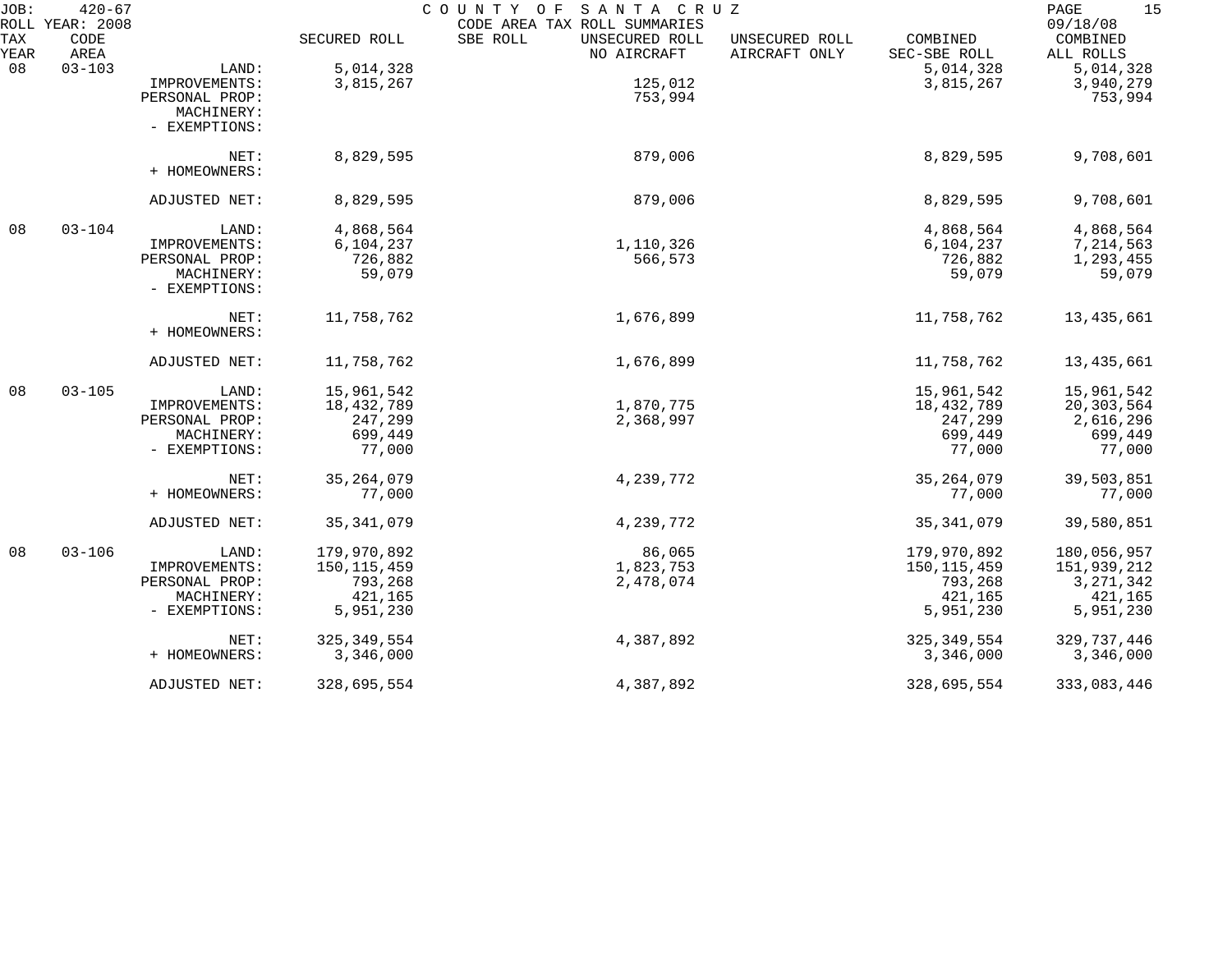| JOB:        | $420 - 67$<br>ROLL YEAR: 2008 |                              |               | COUNTY OF SANTA CRUZ | CODE AREA TAX ROLL SUMMARIES  |                                 |                          | 16<br>PAGE<br>09/18/08 |
|-------------|-------------------------------|------------------------------|---------------|----------------------|-------------------------------|---------------------------------|--------------------------|------------------------|
| TAX<br>YEAR | CODE<br>AREA                  |                              | SECURED ROLL  | SBE ROLL             | UNSECURED ROLL<br>NO AIRCRAFT | UNSECURED ROLL<br>AIRCRAFT ONLY | COMBINED<br>SEC-SBE ROLL | COMBINED<br>ALL ROLLS  |
| 08          | $03 - 108$                    | LAND:                        | 506, 914, 428 | 678,650              | 433,907                       |                                 | 507, 593, 078            | 508,026,985            |
|             |                               | IMPROVEMENTS:                | 326,665,669   |                      | 7,882,482                     |                                 | 326,665,669              | 334,548,151            |
|             |                               | PERSONAL PROP:               | 659,547       |                      | 13,407,377                    |                                 | 659,547                  | 14,066,924             |
|             |                               | MACHINERY:                   | 5,291         |                      |                               |                                 | 5,291                    | 5,291                  |
|             |                               | - EXEMPTIONS:                | 22,027,323    |                      | 36,812                        |                                 | 22,027,323               | 22,064,135             |
|             |                               | NET:                         | 812, 217, 612 | 678,650              | 21,686,954                    |                                 | 812,896,262              | 834, 583, 216          |
|             |                               | + HOMEOWNERS:                | 4,823,000     |                      |                               |                                 | 4,823,000                | 4,823,000              |
|             |                               | ADJUSTED NET:                | 817,040,612   |                      | 21,686,954                    |                                 | 817,719,262              | 839,406,216            |
| 08          | $03 - 109$                    | LAND:                        | 15,857,138    |                      |                               |                                 | 15,857,138               | 15,857,138             |
|             |                               | IMPROVEMENTS:                | 12,726,713    |                      | 926,763                       |                                 | 12,726,713               | 13,653,476             |
|             |                               | PERSONAL PROP:               | 466,016       |                      | 1,761,289                     |                                 | 466,016                  | 2, 227, 305            |
|             |                               | MACHINERY:                   | 85,949        |                      |                               |                                 | 85,949                   | 85,949                 |
|             |                               | - EXEMPTIONS:                | 35,129        |                      |                               |                                 | 35,129                   | 35,129                 |
|             |                               | NET:                         | 29,100,687    |                      | 2,688,052                     |                                 | 29,100,687               | 31,788,739             |
|             |                               | + HOMEOWNERS:                | 35,000        |                      |                               |                                 | 35,000                   | 35,000                 |
|             |                               | ADJUSTED NET:                | 29, 135, 687  |                      | 2,688,052                     |                                 | 29, 135, 687             | 31,823,739             |
| 08          | $03 - 110$                    | LAND:                        | 28,839,836    |                      |                               |                                 | 28,839,836               | 28,839,836             |
|             |                               | IMPROVEMENTS:                | 19,583,764    |                      |                               |                                 | 19,583,764               | 19,583,764             |
|             |                               | PERSONAL PROP:<br>MACHINERY: | 5,400         |                      | 1,151,278                     |                                 | 5,400                    | 1,156,678              |
|             |                               | - EXEMPTIONS:                | 406,281       |                      |                               |                                 | 406,281                  | 406,281                |
|             |                               | NET:                         | 48,022,719    |                      | 1,151,278                     |                                 | 48,022,719               | 49, 173, 997           |
|             |                               | + HOMEOWNERS:                | 406,000       |                      |                               |                                 | 406,000                  | 406,000                |
|             |                               | ADJUSTED NET:                | 48, 428, 719  |                      | 1,151,278                     |                                 | 48,428,719               | 49,579,997             |
| 08          | $03 - 111$                    | LAND:                        | 33,703,349    |                      |                               |                                 | 33,703,349               | 33,703,349             |
|             |                               | IMPROVEMENTS:                | 26, 403, 912  |                      | 378,743                       |                                 | 26,403,912               | 26,782,655             |
|             |                               | PERSONAL PROP:               |               |                      | 957,008                       |                                 |                          | 957,008                |
|             |                               | MACHINERY:<br>- EXEMPTIONS:  | 2,219,820     |                      |                               |                                 | 2,219,820                | 2,219,820              |
|             |                               |                              |               |                      |                               |                                 |                          |                        |
|             |                               | NET:                         | 57,887,441    |                      | 1,335,751                     |                                 | 57,887,441               | 59, 223, 192           |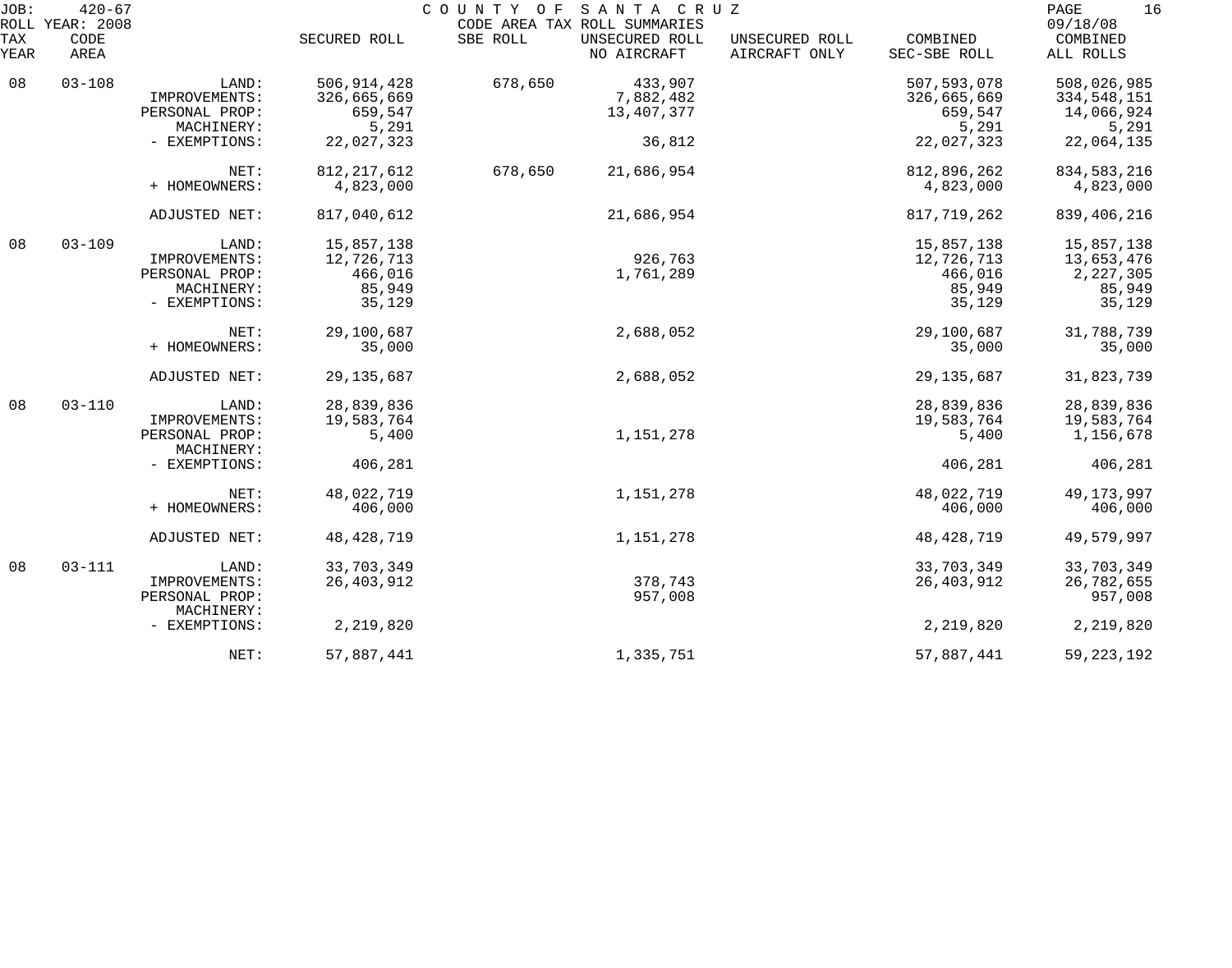| JOB:<br>ROLL YEAR: 2008     | $420 - 67$                      |              | COUNTY OF SANTA CRUZ<br>CODE AREA TAX ROLL SUMMARIES |                                 |                          | PAGE<br>17<br>09/18/08  |
|-----------------------------|---------------------------------|--------------|------------------------------------------------------|---------------------------------|--------------------------|-------------------------|
| TAX<br>CODE<br>YEAR<br>AREA |                                 | SECURED ROLL | SBE ROLL<br>UNSECURED ROLL<br>NO AIRCRAFT            | UNSECURED ROLL<br>AIRCRAFT ONLY | COMBINED<br>SEC-SBE ROLL | COMBINED<br>ALL ROLLS   |
|                             | + HOMEOWNERS:                   | 413,000      |                                                      |                                 | 413,000                  | 413,000                 |
|                             | ADJUSTED NET:                   | 58,300,441   | 1,335,751                                            |                                 | 58,300,441               | 59,636,192              |
| 08<br>$03 - 112$            | LAND:                           | 58,957,867   |                                                      |                                 | 58,957,867               | 58,957,867              |
|                             | IMPROVEMENTS:                   | 46,966,365   | 1,022,792                                            |                                 | 46,966,365               | 47,989,157              |
|                             | PERSONAL PROP:<br>MACHINERY:    | 49,000       | 1,031,866                                            |                                 | 49,000                   | 1,080,866               |
|                             | - EXEMPTIONS:                   | 1,071,000    | 121,202                                              |                                 | 1,071,000                | 1,192,202               |
|                             | NET:                            | 104,902,232  | 1,933,456                                            |                                 | 104,902,232              | 106,835,688             |
|                             | + HOMEOWNERS:                   | 1,071,000    |                                                      |                                 | 1,071,000                | 1,071,000               |
|                             | ADJUSTED NET:                   | 105,973,232  | 1,933,456                                            |                                 | 105,973,232              | 107,906,688             |
| 08<br>$03 - 113$            | LAND:                           | 19,269,599   |                                                      |                                 | 19,269,599               | 19,269,599              |
|                             | IMPROVEMENTS:<br>PERSONAL PROP: | 23, 181, 941 | 1,726,540<br>1,195,151                               |                                 | 23, 181, 941             | 24,908,481<br>1,195,151 |
|                             | MACHINERY:                      |              |                                                      |                                 |                          |                         |
|                             | - EXEMPTIONS:                   | 217,000      |                                                      |                                 | 217,000                  | 217,000                 |
|                             | NET:                            | 42, 234, 540 | 2,921,691                                            |                                 | 42, 234, 540             | 45, 156, 231            |
|                             | + HOMEOWNERS:                   | 217,000      |                                                      |                                 | 217,000                  | 217,000                 |
|                             | ADJUSTED NET:                   | 42, 451, 540 | 2,921,691                                            |                                 | 42, 451, 540             | 45, 373, 231            |
| $03 - 114$<br>08            | LAND:                           | 296,615      |                                                      |                                 | 296,615                  | 296,615                 |
|                             | IMPROVEMENTS:                   | 531,877      |                                                      |                                 | 531,877                  | 531,877                 |
|                             | PERSONAL PROP:                  | 3,000        |                                                      |                                 | 3,000                    | 3,000                   |
|                             | MACHINERY:                      |              |                                                      |                                 |                          |                         |
|                             | - EXEMPTIONS:                   | 35,617       |                                                      |                                 | 35,617                   | 35,617                  |
|                             | NET:                            | 795,875      |                                                      |                                 | 795,875                  | 795,875                 |
|                             | + HOMEOWNERS:                   | 35,000       |                                                      |                                 | 35,000                   | 35,000                  |
|                             | ADJUSTED NET:                   | 830,875      |                                                      |                                 | 830,875                  | 830,875                 |
| $03 - 115$<br>08            | LAND:                           |              |                                                      |                                 |                          |                         |

 IMPROVEMENTS: PERSONAL PROP: MACHINERY: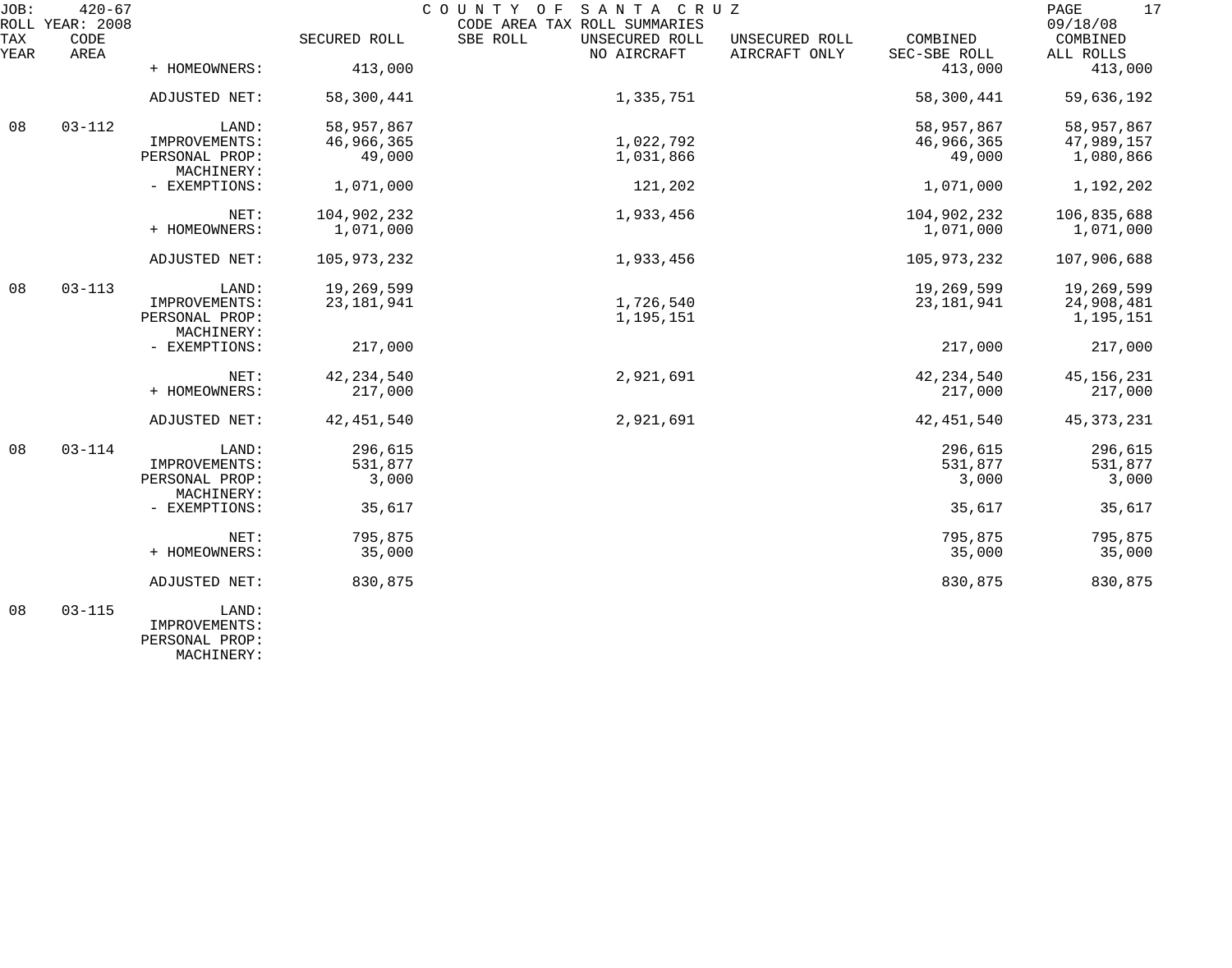| JOB:        | $420 - 67$<br>ROLL YEAR: 2008 |                                                                         |              |          | COUNTY OF SANTA CRUZ<br>CODE AREA TAX ROLL SUMMARIES |                                 |                          | PAGE<br>09/18/08      | 18 |
|-------------|-------------------------------|-------------------------------------------------------------------------|--------------|----------|------------------------------------------------------|---------------------------------|--------------------------|-----------------------|----|
| TAX<br>YEAR | CODE<br>AREA                  |                                                                         | SECURED ROLL | SBE ROLL | UNSECURED ROLL<br>NO AIRCRAFT                        | UNSECURED ROLL<br>AIRCRAFT ONLY | COMBINED<br>SEC-SBE ROLL | COMBINED<br>ALL ROLLS |    |
|             |                               | - EXEMPTIONS:                                                           |              |          |                                                      |                                 |                          |                       |    |
|             |                               | NET:<br>+ HOMEOWNERS:                                                   |              |          |                                                      |                                 |                          |                       |    |
|             |                               | ADJUSTED NET:                                                           |              |          |                                                      |                                 |                          |                       |    |
| 08          | $03 - 116$                    | LAND:<br>IMPROVEMENTS:<br>PERSONAL PROP:<br>MACHINERY:<br>- EXEMPTIONS: |              |          |                                                      |                                 |                          |                       |    |
|             |                               | NET:<br>+ HOMEOWNERS:                                                   |              |          |                                                      |                                 |                          |                       |    |
|             |                               | ADJUSTED NET:                                                           |              |          |                                                      |                                 |                          |                       |    |
| 08          | $04 - 001$                    | LAND:<br>IMPROVEMENTS:<br>PERSONAL PROP:<br>MACHINERY:<br>- EXEMPTIONS: |              |          | 33,181                                               |                                 |                          | 33,181                |    |
|             |                               | NET:<br>+ HOMEOWNERS:                                                   |              |          | 33,181                                               |                                 |                          | 33,181                |    |
|             |                               | ADJUSTED NET:                                                           |              |          | 33,181                                               |                                 |                          | 33,181                |    |
| 08          | $04 - 005$                    | LAND:<br>IMPROVEMENTS:<br>PERSONAL PROP:<br>MACHINERY:<br>- EXEMPTIONS: | 59,676       |          |                                                      |                                 | 59,676                   | 59,676                |    |
|             |                               | NET:<br>+ HOMEOWNERS:                                                   | 59,676       |          |                                                      |                                 | 59,676                   | 59,676                |    |
|             |                               | ADJUSTED NET:                                                           | 59,676       |          |                                                      |                                 | 59,676                   | 59,676                |    |
| 08          | $04 - 006$                    | LAND:                                                                   | 2,458,265    |          |                                                      |                                 | 2,458,265                | 2,458,265             |    |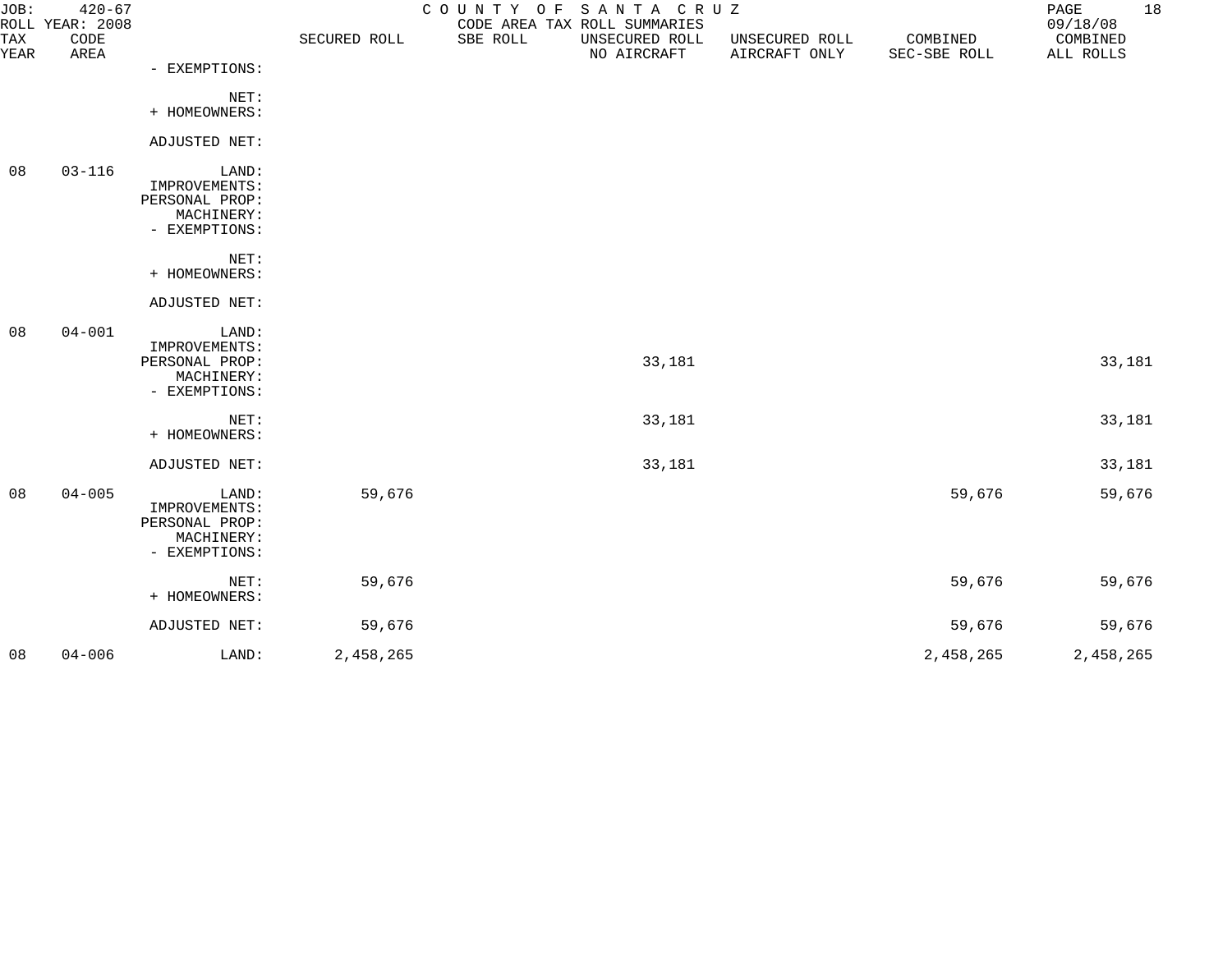| JOB:        | $420 - 67$<br>ROLL YEAR: 2008 |                                                                         |                      | SANTA CRUZ<br>COUNTY<br>O F<br>CODE AREA TAX ROLL SUMMARIES |                                 |                          | 19<br>PAGE<br>09/18/08          |
|-------------|-------------------------------|-------------------------------------------------------------------------|----------------------|-------------------------------------------------------------|---------------------------------|--------------------------|---------------------------------|
| TAX<br>YEAR | CODE<br>AREA                  |                                                                         | SECURED ROLL         | SBE ROLL<br>UNSECURED ROLL<br>NO AIRCRAFT                   | UNSECURED ROLL<br>AIRCRAFT ONLY | COMBINED<br>SEC-SBE ROLL | COMBINED<br>ALL ROLLS           |
|             |                               | IMPROVEMENTS:<br>PERSONAL PROP:<br>MACHINERY:                           |                      |                                                             |                                 |                          |                                 |
|             |                               | - EXEMPTIONS:                                                           | 65                   |                                                             |                                 | 65                       | 65                              |
|             |                               | NET:<br>+ HOMEOWNERS:                                                   | 2,458,200            |                                                             |                                 | 2,458,200                | 2,458,200                       |
|             |                               | ADJUSTED NET:                                                           | 2,458,200            |                                                             |                                 | 2,458,200                | 2,458,200                       |
| 08          | $04 - 013$                    | LAND:<br>IMPROVEMENTS:<br>PERSONAL PROP:<br>MACHINERY:                  | 525,704<br>1,809,431 | 26,739<br>233,064                                           |                                 | 525,704<br>1,809,431     | 525,704<br>1,836,170<br>233,064 |
|             |                               | - EXEMPTIONS:                                                           |                      | 52,732                                                      |                                 |                          | 52,732                          |
|             |                               | NET:<br>+ HOMEOWNERS:                                                   | 2,335,135            | 207,071                                                     |                                 | 2,335,135                | 2,542,206                       |
|             |                               | ADJUSTED NET:                                                           | 2,335,135            | 207,071                                                     |                                 | 2,335,135                | 2,542,206                       |
| 08          | $04 - 020$                    | LAND:<br>IMPROVEMENTS:<br>PERSONAL PROP:                                | 1,295,051<br>907,192 | 84,646                                                      |                                 | 1,295,051<br>907,192     | 1,295,051<br>907,192<br>84,646  |
|             |                               | MACHINERY:<br>- EXEMPTIONS:                                             | 14,000               |                                                             |                                 | 14,000                   | 14,000                          |
|             |                               | NET:<br>+ HOMEOWNERS:                                                   | 2,188,243<br>14,000  | 84,646                                                      |                                 | 2,188,243<br>14,000      | 2,272,889<br>14,000             |
|             |                               | ADJUSTED NET:                                                           | 2,202,243            | 84,646                                                      |                                 | 2,202,243                | 2,286,889                       |
| 08          | $04 - 022$                    | LAND:<br>IMPROVEMENTS:<br>PERSONAL PROP:<br>MACHINERY:<br>- EXEMPTIONS: | 401,515              |                                                             |                                 | 401,515                  | 401,515                         |
|             |                               | NET:<br>+ HOMEOWNERS:                                                   | 401,515              |                                                             |                                 | 401,515                  | 401,515                         |
|             |                               | ADJUSTED NET:                                                           | 401,515              |                                                             |                                 | 401,515                  | 401,515                         |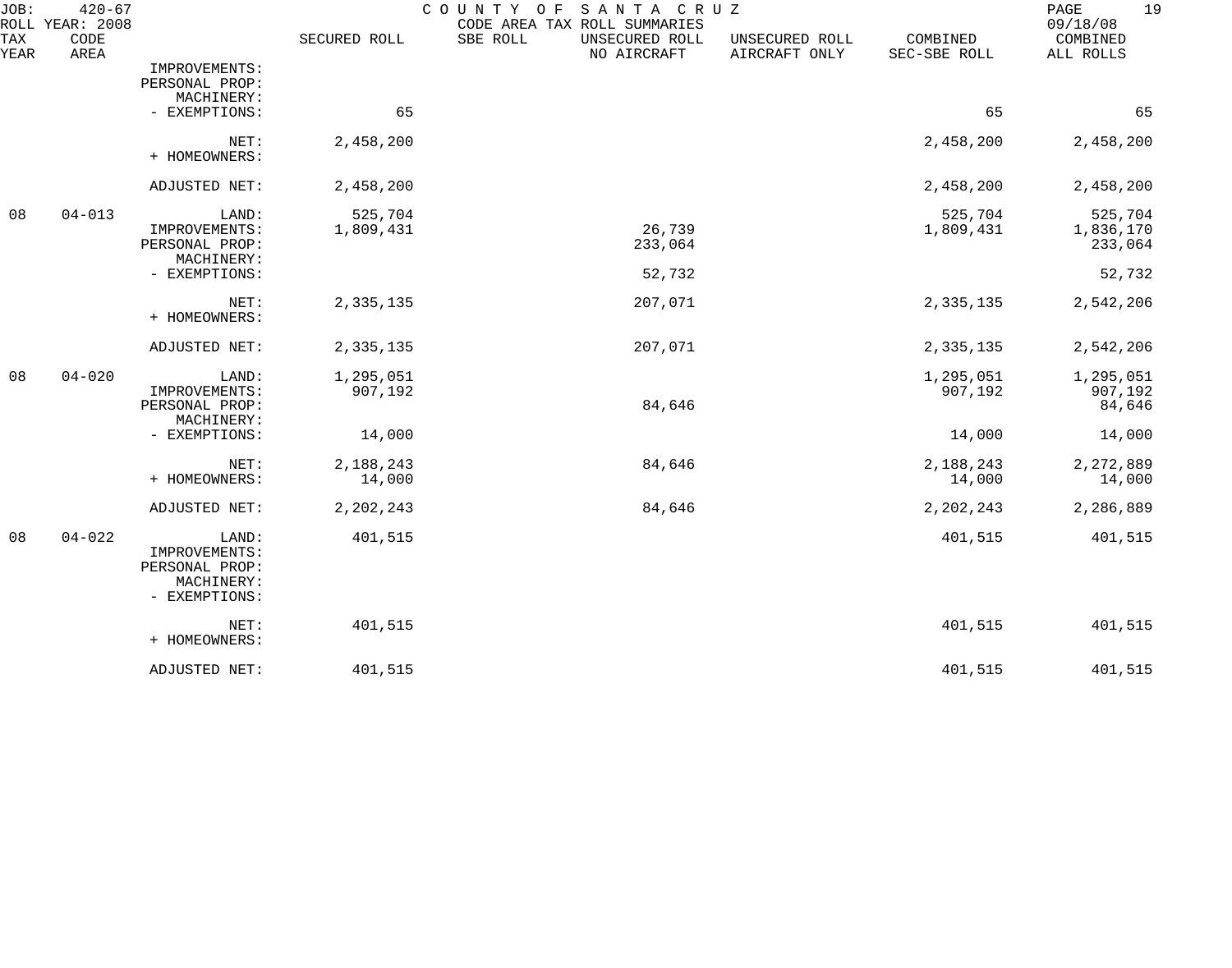| JOB:                | $420 - 67$                 |                                                                         |                    | SANTA CRUZ<br>COUNTY OF                                                   |                                 |                          | 20<br>PAGE                        |
|---------------------|----------------------------|-------------------------------------------------------------------------|--------------------|---------------------------------------------------------------------------|---------------------------------|--------------------------|-----------------------------------|
| ROLL<br>TAX<br>YEAR | YEAR: 2008<br>CODE<br>AREA |                                                                         | SECURED ROLL       | CODE AREA TAX ROLL SUMMARIES<br>SBE ROLL<br>UNSECURED ROLL<br>NO AIRCRAFT | UNSECURED ROLL<br>AIRCRAFT ONLY | COMBINED<br>SEC-SBE ROLL | 09/18/08<br>COMBINED<br>ALL ROLLS |
| 08                  | $04 - 028$                 | LAND:                                                                   | 23,382,997         |                                                                           |                                 | 23, 382, 997             | 23,382,997                        |
|                     |                            | IMPROVEMENTS:                                                           | 19,224,016         |                                                                           |                                 | 19,224,016               | 19,224,016                        |
|                     |                            | PERSONAL PROP:<br>MACHINERY:                                            |                    | 14,238                                                                    |                                 |                          | 14,238                            |
|                     |                            | - EXEMPTIONS:                                                           | 741,264            |                                                                           |                                 | 741,264                  | 741,264                           |
|                     |                            | NET:                                                                    | 41,865,749         | 14,238                                                                    |                                 | 41,865,749               | 41,879,987                        |
|                     |                            | + HOMEOWNERS:                                                           | 357,000            |                                                                           |                                 | 357,000                  | 357,000                           |
|                     |                            | ADJUSTED NET:                                                           | 42, 222, 749       | 14,238                                                                    |                                 | 42, 222, 749             | 42, 236, 987                      |
| 08                  | $04 - 032$                 | LAND:<br>IMPROVEMENTS:<br>PERSONAL PROP:<br>MACHINERY:<br>- EXEMPTIONS: |                    |                                                                           |                                 |                          |                                   |
|                     |                            | NET:<br>+ HOMEOWNERS:                                                   |                    |                                                                           |                                 |                          |                                   |
|                     |                            | ADJUSTED NET:                                                           |                    |                                                                           |                                 |                          |                                   |
| 08                  | $04 - 034$                 | LAND:<br>IMPROVEMENTS:<br>PERSONAL PROP:<br>MACHINERY:<br>- EXEMPTIONS: |                    |                                                                           |                                 |                          |                                   |
|                     |                            | NET:<br>+ HOMEOWNERS:                                                   |                    |                                                                           |                                 |                          |                                   |
|                     |                            | ADJUSTED NET:                                                           |                    |                                                                           |                                 |                          |                                   |
| 08                  | $04 - 035$                 | LAND:<br>IMPROVEMENTS:<br>PERSONAL PROP:                                | 836,370<br>974,015 |                                                                           |                                 | 836,370<br>974,015       | 836,370<br>974,015                |
|                     |                            | MACHINERY:<br>- EXEMPTIONS:                                             | 7,000              |                                                                           |                                 | 7,000                    | 7,000                             |
|                     |                            | NET:                                                                    | 1,803,385          |                                                                           |                                 | 1,803,385                | 1,803,385                         |
|                     |                            | + HOMEOWNERS:                                                           | 7,000              |                                                                           |                                 | 7,000                    | 7,000                             |
|                     |                            | ADJUSTED NET:                                                           | 1,810,385          |                                                                           |                                 | 1,810,385                | 1,810,385                         |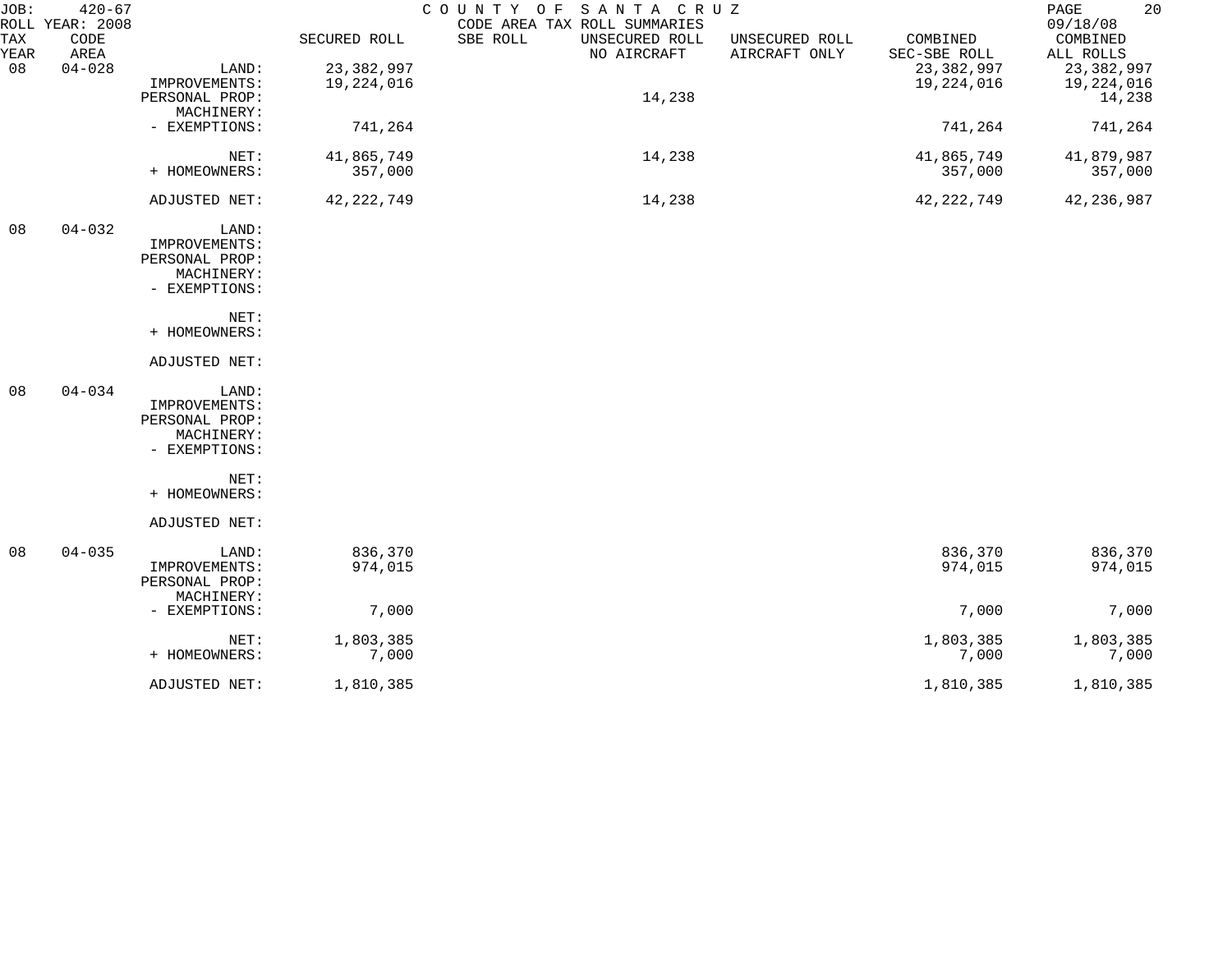| JOB:<br>ROLL | $420 - 67$<br>YEAR: 2008 |                              |               | COUNTY OF SANTA CRUZ<br>CODE AREA TAX ROLL SUMMARIES |                                 |                          | PAGE<br>21<br>09/18/08 |
|--------------|--------------------------|------------------------------|---------------|------------------------------------------------------|---------------------------------|--------------------------|------------------------|
| TAX<br>YEAR  | CODE<br>AREA             |                              | SECURED ROLL  | SBE ROLL<br>UNSECURED ROLL<br>NO AIRCRAFT            | UNSECURED ROLL<br>AIRCRAFT ONLY | COMBINED<br>SEC-SBE ROLL | COMBINED<br>ALL ROLLS  |
| 08           | $04 - 050$               | LAND:                        | 390, 464, 095 | 271,701                                              |                                 | 390, 464, 095            | 390, 735, 796          |
|              |                          | IMPROVEMENTS:                | 457,690,154   | 19,984,217                                           |                                 | 457,690,154              | 477,674,371            |
|              |                          | PERSONAL PROP:               | 7,224,279     | 59,998,451                                           | 62,600                          | 7,224,279                | 67,285,330             |
|              |                          | MACHINERY:                   | 1,955,038     |                                                      |                                 | 1,955,038                | 1,955,038              |
|              |                          | - EXEMPTIONS:                | 19,829,258    | 450,831                                              |                                 | 19,829,258               | 20,280,089             |
|              |                          | NET:                         | 837,504,308   | 79,803,538                                           | 62,600                          | 837,504,308              | 917,370,446            |
|              |                          | + HOMEOWNERS:                | 3,941,000     |                                                      |                                 | 3,941,000                | 3,941,000              |
|              |                          | ADJUSTED NET:                | 841, 445, 308 | 79,803,538                                           |                                 | 841, 445, 308            | 921, 311, 446          |
| 08           | $04 - 051$               | LAND:                        | 25,665,098    |                                                      |                                 | 25,665,098               | 25,665,098             |
|              |                          | IMPROVEMENTS:                | 27, 513, 163  |                                                      |                                 | 27,513,163               | 27, 513, 163           |
|              |                          | PERSONAL PROP:               |               | 5,949                                                |                                 |                          | 5,949                  |
|              |                          | MACHINERY:                   |               |                                                      |                                 |                          |                        |
|              |                          | - EXEMPTIONS:                | 203,630       |                                                      |                                 | 203,630                  | 203,630                |
|              |                          | NET:                         | 52,974,631    | 5,949                                                |                                 | 52,974,631               | 52,980,580             |
|              |                          | + HOMEOWNERS:                | 203,000       |                                                      |                                 | 203,000                  | 203,000                |
|              |                          | ADJUSTED NET:                | 53, 177, 631  | 5,949                                                |                                 | 53, 177, 631             | 53, 183, 580           |
| 08           | $04 - 052$               | LAND:                        | 90, 915, 869  |                                                      |                                 | 90,915,869               | 90, 915, 869           |
|              |                          | IMPROVEMENTS:                | 133,083,173   |                                                      |                                 | 133,083,173              | 133,083,173            |
|              |                          | PERSONAL PROP:<br>MACHINERY: | 30,811        | 926,112                                              |                                 | 30,811                   | 956,923                |
|              |                          | - EXEMPTIONS:                | 3, 261, 140   |                                                      |                                 | 3, 261, 140              | 3, 261, 140            |
|              |                          | NET:                         | 220, 768, 713 | 926,112                                              |                                 | 220, 768, 713            | 221,694,825            |
|              |                          | + HOMEOWNERS:                | 2,856,000     |                                                      |                                 | 2,856,000                | 2,856,000              |
|              |                          | ADJUSTED NET:                | 223,624,713   | 926,112                                              |                                 | 223,624,713              | 224,550,825            |
| 08           | $04 - 053$               | LAND:                        | 462, 252, 988 | 356,940                                              |                                 | 462, 252, 988            | 462,609,928            |
|              |                          | IMPROVEMENTS:                | 467,535,840   | 2,765,478                                            |                                 | 467,535,840              | 470,301,318            |
|              |                          | PERSONAL PROP:               | 1,482,697     | 19, 247, 579                                         |                                 | 1,482,697                | 20,730,276             |
|              |                          | MACHINERY:                   | 9,094         |                                                      |                                 | 9,094                    | 9,094                  |
|              |                          | - EXEMPTIONS:                | 25, 330, 457  | 132,879                                              |                                 | 25,330,457               | 25, 463, 336           |
|              |                          | NET:                         | 905, 950, 162 | 22, 237, 118                                         |                                 | 905, 950, 162            | 928, 187, 280          |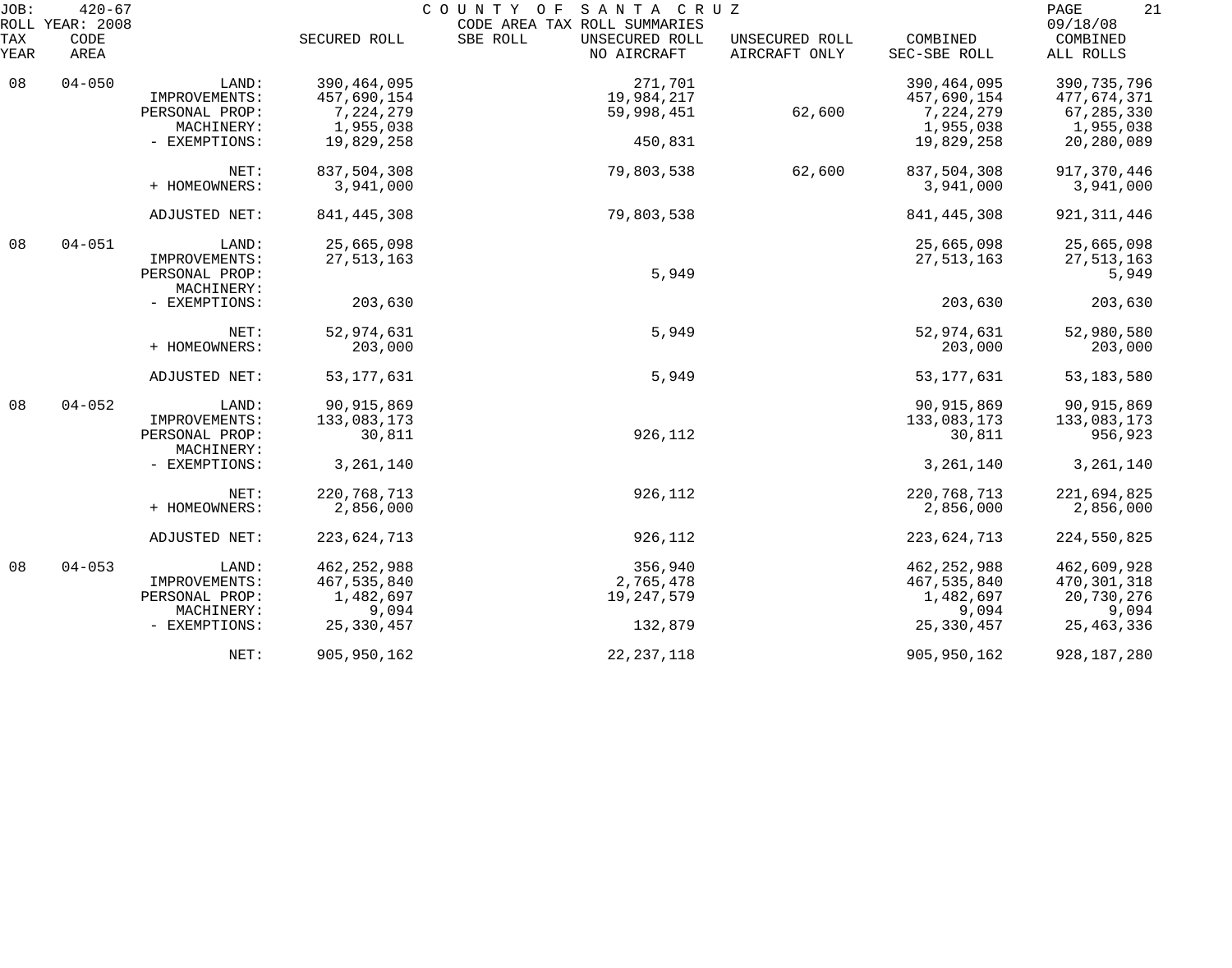| JOB:        | $420 - 67$<br>ROLL YEAR: 2008 |                                 |               | COUNTY OF<br>SANTA CRUZ<br>CODE AREA TAX ROLL SUMMARIES |                                 |                          | 22<br>PAGE<br>09/18/08 |
|-------------|-------------------------------|---------------------------------|---------------|---------------------------------------------------------|---------------------------------|--------------------------|------------------------|
| TAX<br>YEAR | CODE<br>AREA                  |                                 | SECURED ROLL  | SBE ROLL<br>UNSECURED ROLL<br>NO AIRCRAFT               | UNSECURED ROLL<br>AIRCRAFT ONLY | COMBINED<br>SEC-SBE ROLL | COMBINED<br>ALL ROLLS  |
|             |                               | + HOMEOWNERS:                   | 8,295,000     |                                                         |                                 | 8,295,000                | 8,295,000              |
|             |                               | ADJUSTED NET:                   | 914, 245, 162 | 22, 237, 118                                            |                                 | 914, 245, 162            | 936, 482, 280          |
| 08          | $04 - 054$                    | LAND:                           | 661,124       |                                                         |                                 | 661,124                  | 661,124                |
|             |                               | IMPROVEMENTS:<br>PERSONAL PROP: | 632,752       | 7,125                                                   |                                 | 632,752                  | 632,752<br>7,125       |
|             |                               | MACHINERY:                      |               |                                                         |                                 |                          |                        |
|             |                               | - EXEMPTIONS:                   | 7,000         |                                                         |                                 | 7,000                    | 7,000                  |
|             |                               | NET:                            | 1,286,876     | 7,125                                                   |                                 | 1,286,876                | 1,294,001              |
|             |                               | + HOMEOWNERS:                   | 7,000         |                                                         |                                 | 7,000                    | 7,000                  |
|             |                               | ADJUSTED NET:                   | 1,293,876     | 7,125                                                   |                                 | 1,293,876                | 1,301,001              |
| 08          | $04 - 055$                    | LAND:                           |               |                                                         |                                 |                          |                        |
|             |                               | IMPROVEMENTS:                   |               |                                                         |                                 |                          |                        |
|             |                               | PERSONAL PROP:<br>MACHINERY:    |               |                                                         |                                 |                          |                        |
|             |                               | - EXEMPTIONS:                   |               |                                                         |                                 |                          |                        |
|             |                               |                                 |               |                                                         |                                 |                          |                        |
|             |                               | NET:<br>+ HOMEOWNERS:           |               |                                                         |                                 |                          |                        |
|             |                               | ADJUSTED NET:                   |               |                                                         |                                 |                          |                        |
| 08          | $04 - 056$                    | LAND:                           | 167,404       |                                                         |                                 | 167,404                  | 167,404                |
|             |                               | IMPROVEMENTS:                   | 561,907       |                                                         |                                 | 561,907                  | 561,907                |
|             |                               | PERSONAL PROP:<br>MACHINERY:    |               |                                                         |                                 |                          |                        |
|             |                               | - EXEMPTIONS:                   | 21,000        |                                                         |                                 | 21,000                   | 21,000                 |
|             |                               | NET:                            | 708,311       |                                                         |                                 | 708,311                  | 708,311                |
|             |                               | + HOMEOWNERS:                   | 21,000        |                                                         |                                 | 21,000                   | 21,000                 |
|             |                               | ADJUSTED NET:                   | 729,311       |                                                         |                                 | 729,311                  | 729,311                |
| 08          | $55 - 000$                    | LAND:                           | 8,052,778     |                                                         |                                 | 8,052,778                | 8,052,778              |
|             |                               | IMPROVEMENTS:                   | 4,326,314     | 81,894                                                  |                                 | 4,326,314                | 4,408,208              |
|             |                               | PERSONAL PROP:<br>MACHINERY:    | 91,475        | 223,626                                                 |                                 | 91,475                   | 315,101                |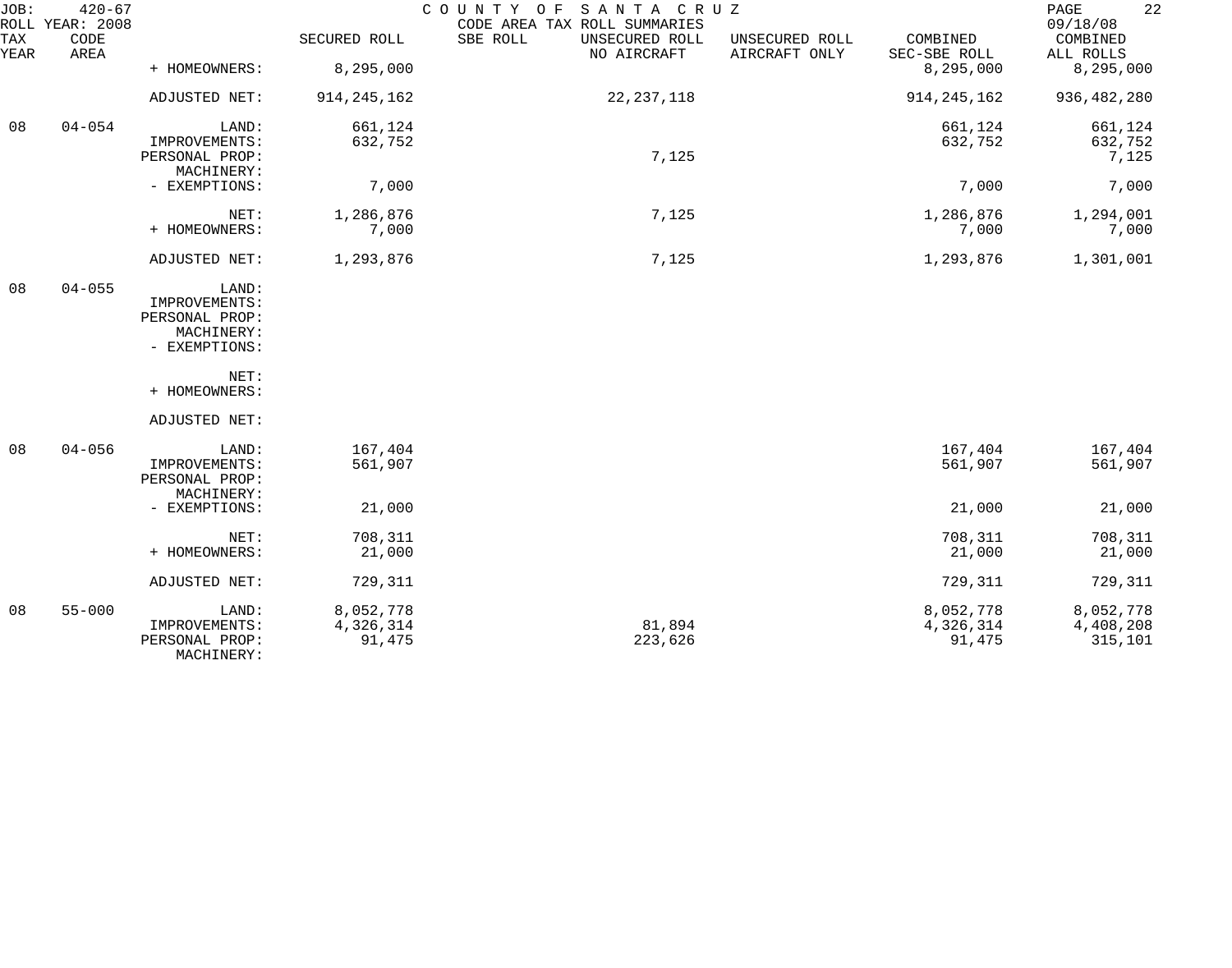| JOB:        | $420 - 67$<br>ROLL YEAR: 2008 |                                                                         |               | COUNTY OF<br>SANTA CRUZ<br>CODE AREA TAX ROLL SUMMARIES |                                 |                          | 23<br>PAGE<br>09/18/08 |
|-------------|-------------------------------|-------------------------------------------------------------------------|---------------|---------------------------------------------------------|---------------------------------|--------------------------|------------------------|
| TAX<br>YEAR | CODE<br>AREA                  |                                                                         | SECURED ROLL  | SBE ROLL<br>UNSECURED ROLL<br>NO AIRCRAFT               | UNSECURED ROLL<br>AIRCRAFT ONLY | COMBINED<br>SEC-SBE ROLL | COMBINED<br>ALL ROLLS  |
|             |                               | - EXEMPTIONS:                                                           | 87,005        |                                                         |                                 | 87,005                   | 87,005                 |
|             |                               | NET:                                                                    | 12,383,562    | 305,520                                                 |                                 | 12,383,562               | 12,689,082             |
|             |                               | + HOMEOWNERS:                                                           | 84,000        |                                                         |                                 | 84,000                   | 84,000                 |
|             |                               | ADJUSTED NET:                                                           | 12,467,562    | 305,520                                                 |                                 | 12,467,562               | 12,773,082             |
| 08          | $58 - 000$                    | LAND:<br>IMPROVEMENTS:<br>PERSONAL PROP:<br>MACHINERY:<br>- EXEMPTIONS: | 5,487         |                                                         |                                 | 5,487                    | 5,487                  |
|             |                               | NET:<br>+ HOMEOWNERS:                                                   | 5,487         |                                                         |                                 | 5,487                    | 5,487                  |
|             |                               | ADJUSTED NET:                                                           | 5,487         |                                                         |                                 | 5,487                    | 5,487                  |
| 08          | $58 - 001$                    | LAND:                                                                   | 177,366,899   | 84,284                                                  |                                 | 177,366,899              | 177, 451, 183          |
|             |                               | IMPROVEMENTS:                                                           | 156,387,652   | 7,015,418                                               |                                 | 156,387,652              | 163,403,070            |
|             |                               | PERSONAL PROP:                                                          | 2,477,506     | 2,681,874                                               |                                 | 2,477,506                | 5,159,380              |
|             |                               | MACHINERY:                                                              | 5,673,171     |                                                         |                                 | 5,673,171                | 5,673,171              |
|             |                               | - EXEMPTIONS:                                                           | 9,402,260     |                                                         |                                 | 9,402,260                | 9,402,260              |
|             |                               | NET:                                                                    | 332,502,968   | 9,781,576                                               |                                 | 332,502,968              | 342, 284, 544          |
|             |                               | + HOMEOWNERS:                                                           | 3,088,400     |                                                         |                                 | 3,088,400                | 3,088,400              |
|             |                               | ADJUSTED NET:                                                           | 335, 591, 368 | 9,781,576                                               |                                 | 335,591,368              | 345, 372, 944          |
| 08          | $58 - 002$                    | LAND:                                                                   | 7,174,283     |                                                         |                                 | 7,174,283                | 7,174,283              |
|             |                               | IMPROVEMENTS:                                                           | 7,553,265     | 2,940                                                   |                                 | 7,553,265                | 7,556,205              |
|             |                               | PERSONAL PROP:                                                          |               | 88,105                                                  |                                 |                          | 88,105                 |
|             |                               | MACHINERY:                                                              |               |                                                         |                                 |                          |                        |
|             |                               | - EXEMPTIONS:                                                           | 173,600       |                                                         |                                 | 173,600                  | 173,600                |
|             |                               | NET:                                                                    | 14,553,948    | 91,045                                                  |                                 | 14,553,948               | 14,644,993             |
|             |                               | + HOMEOWNERS:                                                           | 173,600       |                                                         |                                 | 173,600                  | 173,600                |
|             |                               | ADJUSTED NET:                                                           | 14,727,548    | 91,045                                                  |                                 | 14,727,548               | 14,818,593             |
| 08          | $58 - 003$                    | LAND:                                                                   | 9,589,634     |                                                         |                                 | 9,589,634                | 9,589,634              |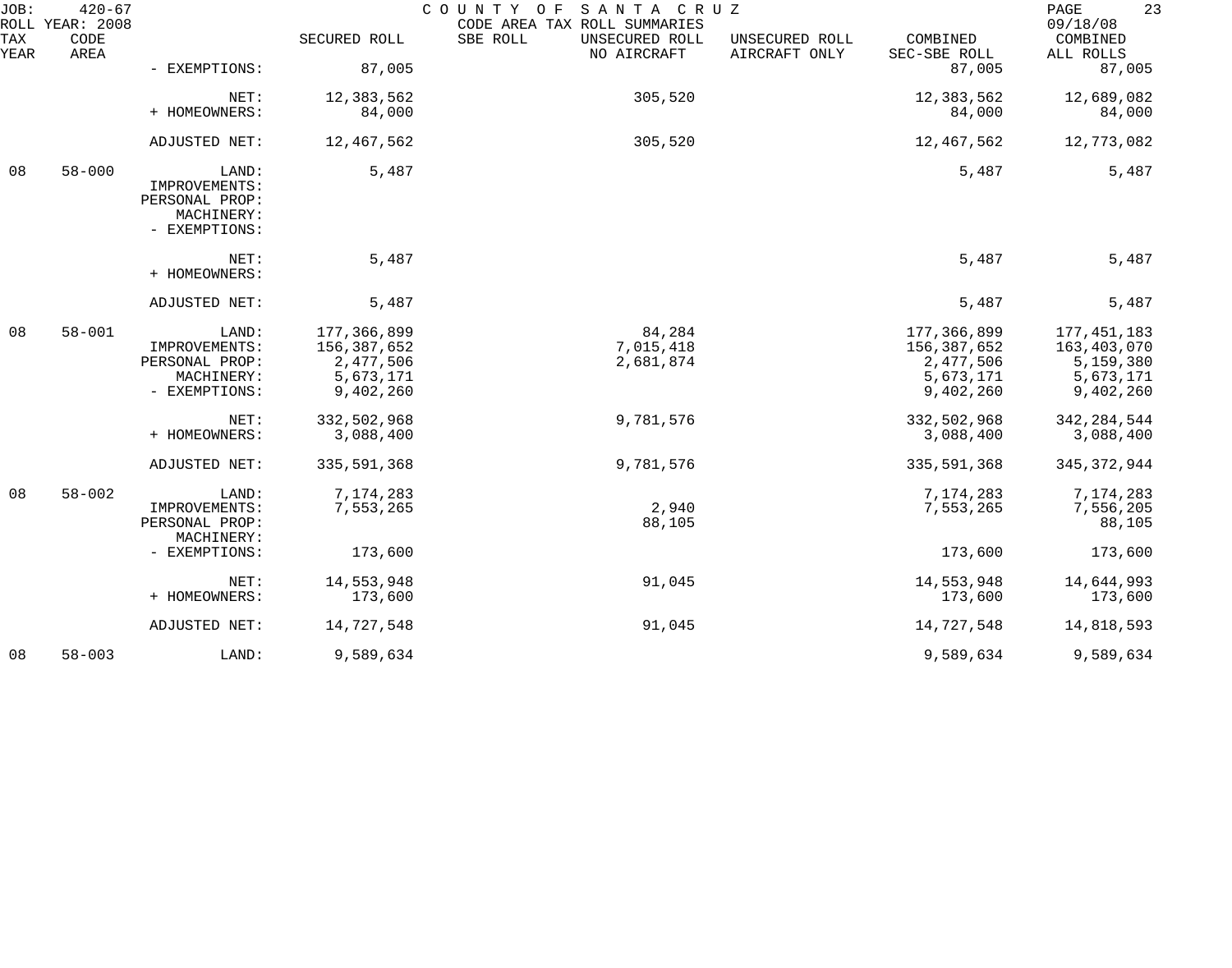| JOB:        | $420 - 67$<br>ROLL YEAR: 2008 |                |              | COUNTY OF<br>SANTA CRUZ<br>CODE AREA TAX ROLL SUMMARIES |                                 |                          | 24<br>PAGE<br>09/18/08 |
|-------------|-------------------------------|----------------|--------------|---------------------------------------------------------|---------------------------------|--------------------------|------------------------|
| TAX<br>YEAR | CODE<br>AREA                  |                | SECURED ROLL | SBE ROLL<br>UNSECURED ROLL<br>NO AIRCRAFT               | UNSECURED ROLL<br>AIRCRAFT ONLY | COMBINED<br>SEC-SBE ROLL | COMBINED<br>ALL ROLLS  |
|             |                               | IMPROVEMENTS:  | 9,374,048    |                                                         |                                 | 9,374,048                | 9,374,048              |
|             |                               | PERSONAL PROP: |              | 28,528                                                  |                                 |                          | 28,528                 |
|             |                               | MACHINERY:     |              |                                                         |                                 |                          |                        |
|             |                               | - EXEMPTIONS:  | 231,419      |                                                         |                                 | 231,419                  | 231,419                |
|             |                               | NET:           | 18,732,263   | 28,528                                                  |                                 | 18,732,263               | 18,760,791             |
|             |                               | + HOMEOWNERS:  | 231,000      |                                                         |                                 | 231,000                  | 231,000                |
|             |                               | ADJUSTED NET:  | 18,963,263   | 28,528                                                  |                                 | 18,963,263               | 18,991,791             |
| 08          | $58 - 004$                    | LAND:          | 17,834,768   |                                                         |                                 | 17,834,768               | 17,834,768             |
|             |                               | IMPROVEMENTS:  | 19,938,802   |                                                         |                                 | 19,938,802               | 19,938,802             |
|             |                               | PERSONAL PROP: |              | 86,925                                                  |                                 |                          | 86,925                 |
|             |                               | MACHINERY:     |              |                                                         |                                 |                          |                        |
|             |                               | - EXEMPTIONS:  | 490,194      |                                                         |                                 | 490,194                  | 490,194                |
|             |                               | NET:           | 37, 283, 376 | 86,925                                                  |                                 | 37, 283, 376             | 37, 370, 301           |
|             |                               | + HOMEOWNERS:  | 490,000      |                                                         |                                 | 490,000                  | 490,000                |
|             |                               | ADJUSTED NET:  | 37, 773, 376 | 86,925                                                  |                                 | 37, 773, 376             | 37,860,301             |
| 08          | $58 - 005$                    | LAND:          | 5,817,711    |                                                         |                                 | 5,817,711                | 5,817,711              |
|             |                               | IMPROVEMENTS:  | 6,774,458    |                                                         |                                 | 6,774,458                | 6,774,458              |
|             |                               | PERSONAL PROP: |              | 30,137                                                  |                                 |                          | 30,137                 |
|             |                               | MACHINERY:     |              |                                                         |                                 |                          |                        |
|             |                               | - EXEMPTIONS:  | 128,863      |                                                         |                                 | 128,863                  | 128,863                |
|             |                               | NET:           | 12,463,306   | 30,137                                                  |                                 | 12,463,306               | 12,493,443             |
|             |                               | + HOMEOWNERS:  | 126,000      |                                                         |                                 | 126,000                  | 126,000                |
|             |                               | ADJUSTED NET:  | 12,589,306   | 30,137                                                  |                                 | 12,589,306               | 12,619,443             |
| 08          | $58 - 006$                    | LAND:          | 10,712,792   |                                                         |                                 | 10,712,792               | 10,712,792             |
|             |                               | IMPROVEMENTS:  | 11,405,986   |                                                         |                                 | 11,405,986               | 11,405,986             |
|             |                               | PERSONAL PROP: |              | 72,320                                                  | 5,800                           |                          | 78,120                 |
|             |                               | MACHINERY:     |              |                                                         |                                 |                          |                        |
|             |                               | - EXEMPTIONS:  | 203,000      |                                                         |                                 | 203,000                  | 203,000                |
|             |                               | NET:           | 21,915,778   | 72,320                                                  | 5,800                           | 21,915,778               | 21,993,898             |
|             |                               | + HOMEOWNERS:  | 203,000      |                                                         |                                 | 203,000                  | 203,000                |
|             |                               | ADJUSTED NET:  | 22, 118, 778 | 72,320                                                  |                                 | 22, 118, 778             | 22,196,898             |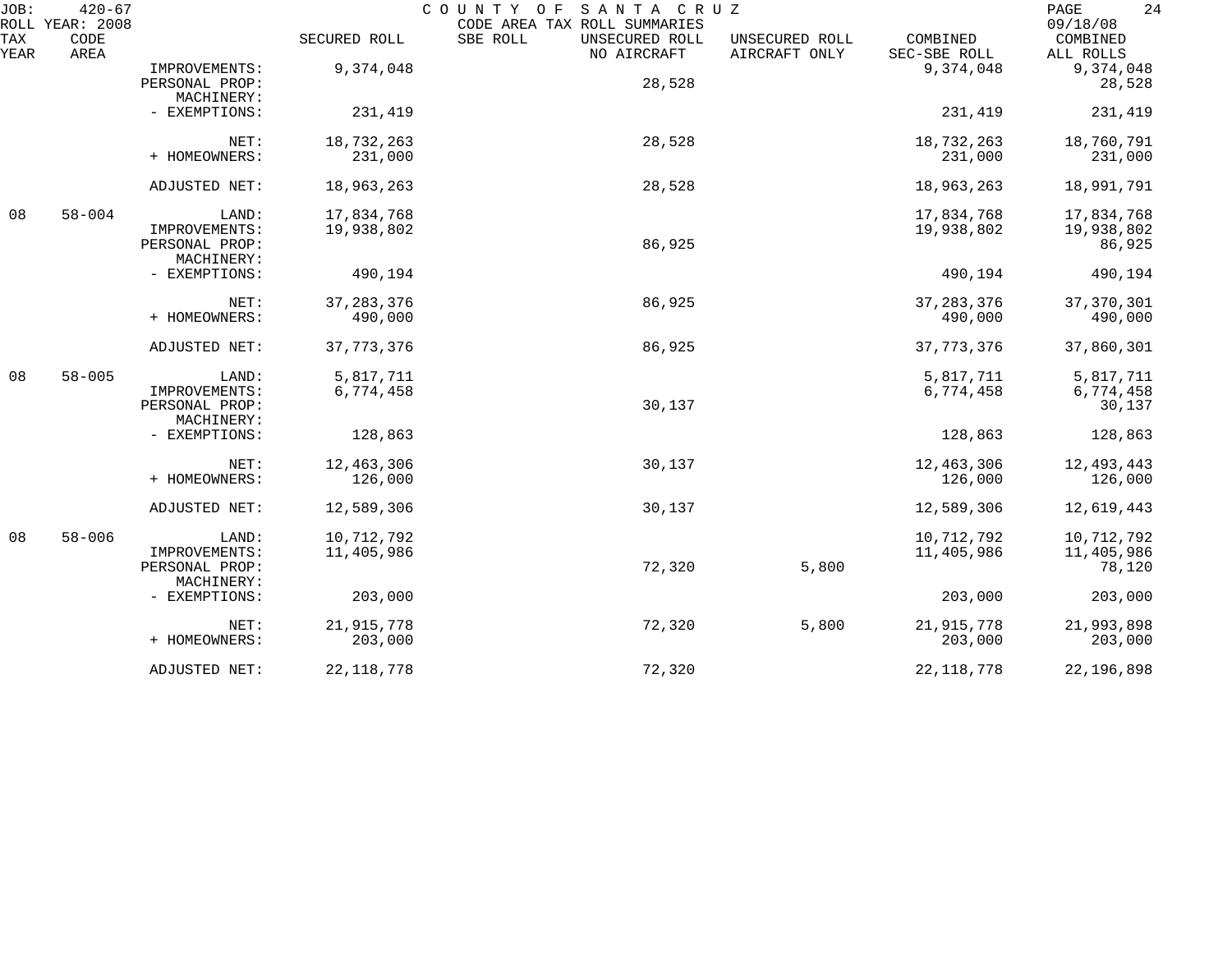| JOB:        | $420 - 67$<br>ROLL YEAR: 2008 |                                                                         |                          | COUNTY OF<br>SANTA CRUZ<br>CODE AREA TAX ROLL SUMMARIES |                                 |                          | 25<br>$\mathop{\mathtt{PAGE}}$<br>09/18/08 |
|-------------|-------------------------------|-------------------------------------------------------------------------|--------------------------|---------------------------------------------------------|---------------------------------|--------------------------|--------------------------------------------|
| TAX<br>YEAR | CODE<br>AREA                  |                                                                         | SECURED ROLL             | SBE ROLL<br>UNSECURED ROLL<br>NO AIRCRAFT               | UNSECURED ROLL<br>AIRCRAFT ONLY | COMBINED<br>SEC-SBE ROLL | COMBINED<br>ALL ROLLS                      |
| 08          | $58 - 007$                    | LAND:<br>IMPROVEMENTS:<br>PERSONAL PROP:                                | 11,657,387<br>12,193,901 | 27,075                                                  |                                 | 11,657,387<br>12,193,901 | 11,657,387<br>12,193,901<br>27,075         |
|             |                               | MACHINERY:<br>- EXEMPTIONS:                                             | 231,000                  |                                                         |                                 | 231,000                  | 231,000                                    |
|             |                               | NET:<br>+ HOMEOWNERS:                                                   | 23,620,288<br>231,000    | 27,075                                                  |                                 | 23,620,288<br>231,000    | 23,647,363<br>231,000                      |
|             |                               | ADJUSTED NET:                                                           | 23,851,288               | 27,075                                                  |                                 | 23,851,288               | 23,878,363                                 |
| 08          | $58 - 008$                    | LAND:<br>IMPROVEMENTS:<br>PERSONAL PROP:                                | 8,915,521<br>11,876,141  | 15,794                                                  |                                 | 8,915,521<br>11,876,141  | 8,915,521<br>11,876,141<br>15,794          |
|             |                               | MACHINERY:<br>- EXEMPTIONS:                                             | 274,755                  |                                                         |                                 | 274,755                  | 274,755                                    |
|             |                               | NET:<br>+ HOMEOWNERS:                                                   | 20,516,907<br>273,000    | 15,794                                                  |                                 | 20,516,907<br>273,000    | 20,532,701<br>273,000                      |
|             |                               | ADJUSTED NET:                                                           | 20,789,907               | 15,794                                                  |                                 | 20,789,907               | 20,805,701                                 |
| 08          | $65 - 003$                    | LAND:<br>IMPROVEMENTS:<br>PERSONAL PROP:<br>MACHINERY:<br>- EXEMPTIONS: |                          |                                                         |                                 |                          |                                            |
|             |                               | NET:<br>+ HOMEOWNERS:                                                   |                          |                                                         |                                 |                          |                                            |
|             |                               | ADJUSTED NET:                                                           |                          |                                                         |                                 |                          |                                            |
| 08          | $65 - 006$                    | LAND:<br>IMPROVEMENTS:<br>PERSONAL PROP:<br>MACHINERY:                  | 270,301<br>289,609       |                                                         |                                 | 270,301<br>289,609       | 270,301<br>289,609                         |
|             |                               | - EXEMPTIONS:<br>NET:<br>+ HOMEOWNERS:                                  | 559,910                  |                                                         |                                 | 559,910                  | 559,910                                    |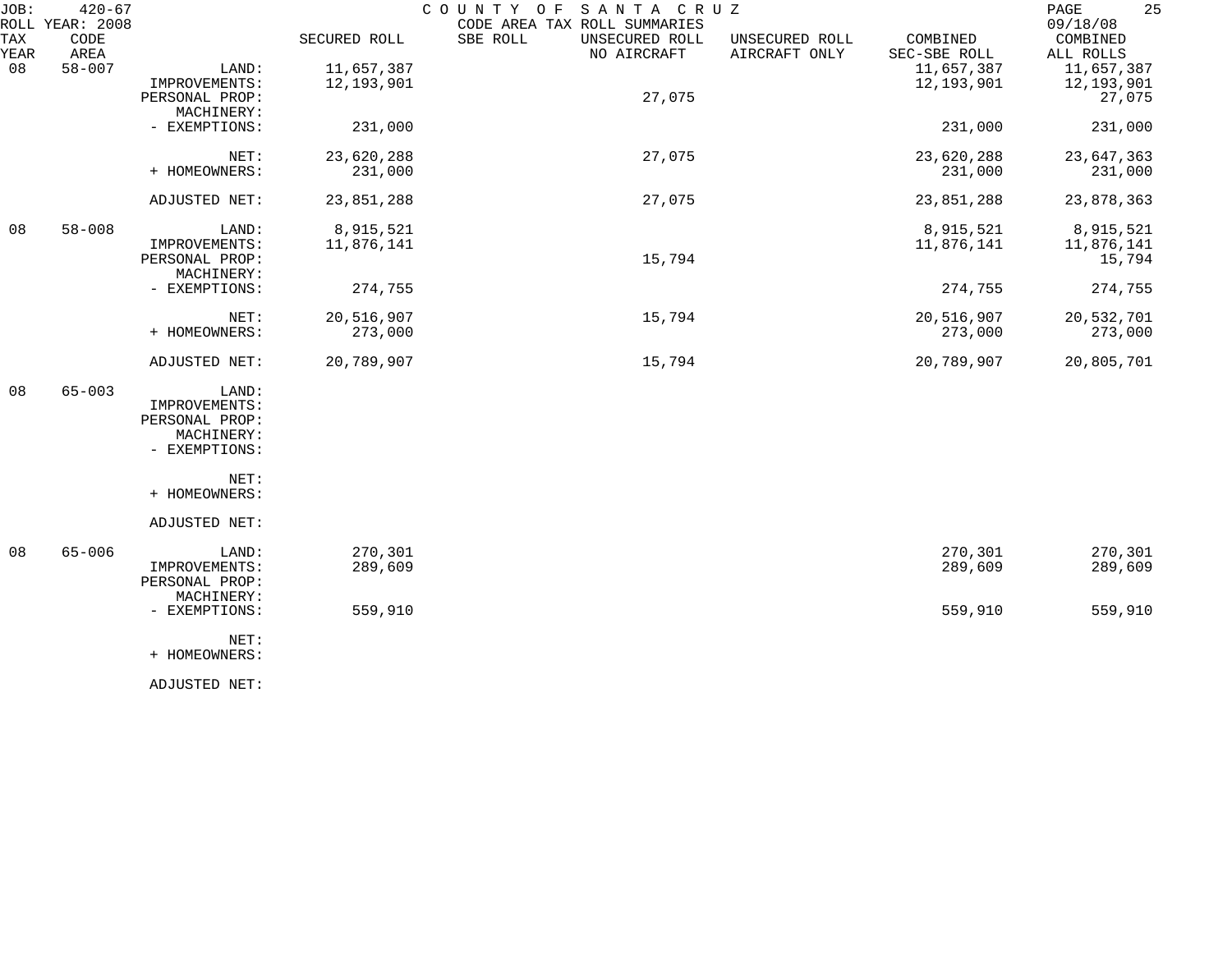| JOB:        | $420 - 67$<br>ROLL YEAR: 2008 |                                                                         |                                                      | COUNTY OF<br>SANTA CRUZ<br>CODE AREA TAX ROLL SUMMARIES |                                 |                                                      | 26<br>PAGE<br>09/18/08                               |
|-------------|-------------------------------|-------------------------------------------------------------------------|------------------------------------------------------|---------------------------------------------------------|---------------------------------|------------------------------------------------------|------------------------------------------------------|
| TAX<br>YEAR | CODE<br>AREA                  |                                                                         | SECURED ROLL                                         | SBE ROLL<br>UNSECURED ROLL<br>NO AIRCRAFT               | UNSECURED ROLL<br>AIRCRAFT ONLY | COMBINED<br>SEC-SBE ROLL                             | COMBINED<br>ALL ROLLS                                |
| 08          | $65 - 007$                    | LAND:<br>IMPROVEMENTS:<br>PERSONAL PROP:<br>MACHINERY:<br>- EXEMPTIONS: |                                                      |                                                         |                                 |                                                      |                                                      |
|             |                               | NET:<br>+ HOMEOWNERS:                                                   |                                                      |                                                         |                                 |                                                      |                                                      |
|             |                               | ADJUSTED NET:                                                           |                                                      |                                                         |                                 |                                                      |                                                      |
| 08          | $65 - 020$                    | LAND:<br>IMPROVEMENTS:<br>PERSONAL PROP:<br>MACHINERY:                  | 17,919,179<br>14,186,439                             | 1,190<br>43,106                                         |                                 | 17,919,179<br>14,186,439                             | 17,919,179<br>14,187,629<br>43,106                   |
|             |                               | - EXEMPTIONS:                                                           | 302,276                                              |                                                         |                                 | 302,276                                              | 302,276                                              |
|             |                               | NET:<br>+ HOMEOWNERS:                                                   | 31,803,342<br>301,000                                | 44,296                                                  |                                 | 31,803,342<br>301,000                                | 31,847,638<br>301,000                                |
|             |                               | ADJUSTED NET:                                                           | 32, 104, 342                                         | 44,296                                                  |                                 | 32, 104, 342                                         | 32, 148, 638                                         |
| 08          | $65 - 021$                    | LAND:<br>IMPROVEMENTS:<br>PERSONAL PROP:<br>MACHINERY:<br>- EXEMPTIONS: | 118,744,588<br>108,635,748<br>1,645,430<br>2,379,987 | 55,969<br>78,621<br>974,931                             |                                 | 118,744,588<br>108,635,748<br>1,645,430<br>2,379,987 | 118,800,557<br>108,714,369<br>2,620,361<br>2,379,987 |
|             |                               | NET:<br>+ HOMEOWNERS:                                                   | 226,645,779<br>1,724,800                             | 1,109,521                                               |                                 | 226,645,779<br>1,724,800                             | 227, 755, 300<br>1,724,800                           |
|             |                               | ADJUSTED NET:                                                           | 228, 370, 579                                        | 1,109,521                                               |                                 | 228, 370, 579                                        | 229,480,100                                          |
| 08          | $65 - 022$                    | LAND:<br>IMPROVEMENTS:<br>PERSONAL PROP:<br>MACHINERY:                  | 36,405                                               |                                                         |                                 | 36,405                                               | 36,405                                               |
|             |                               | - EXEMPTIONS:                                                           | 1,399                                                |                                                         |                                 | 1,399                                                | 1,399                                                |
|             |                               | NET:                                                                    | 35,006                                               |                                                         |                                 | 35,006                                               | 35,006                                               |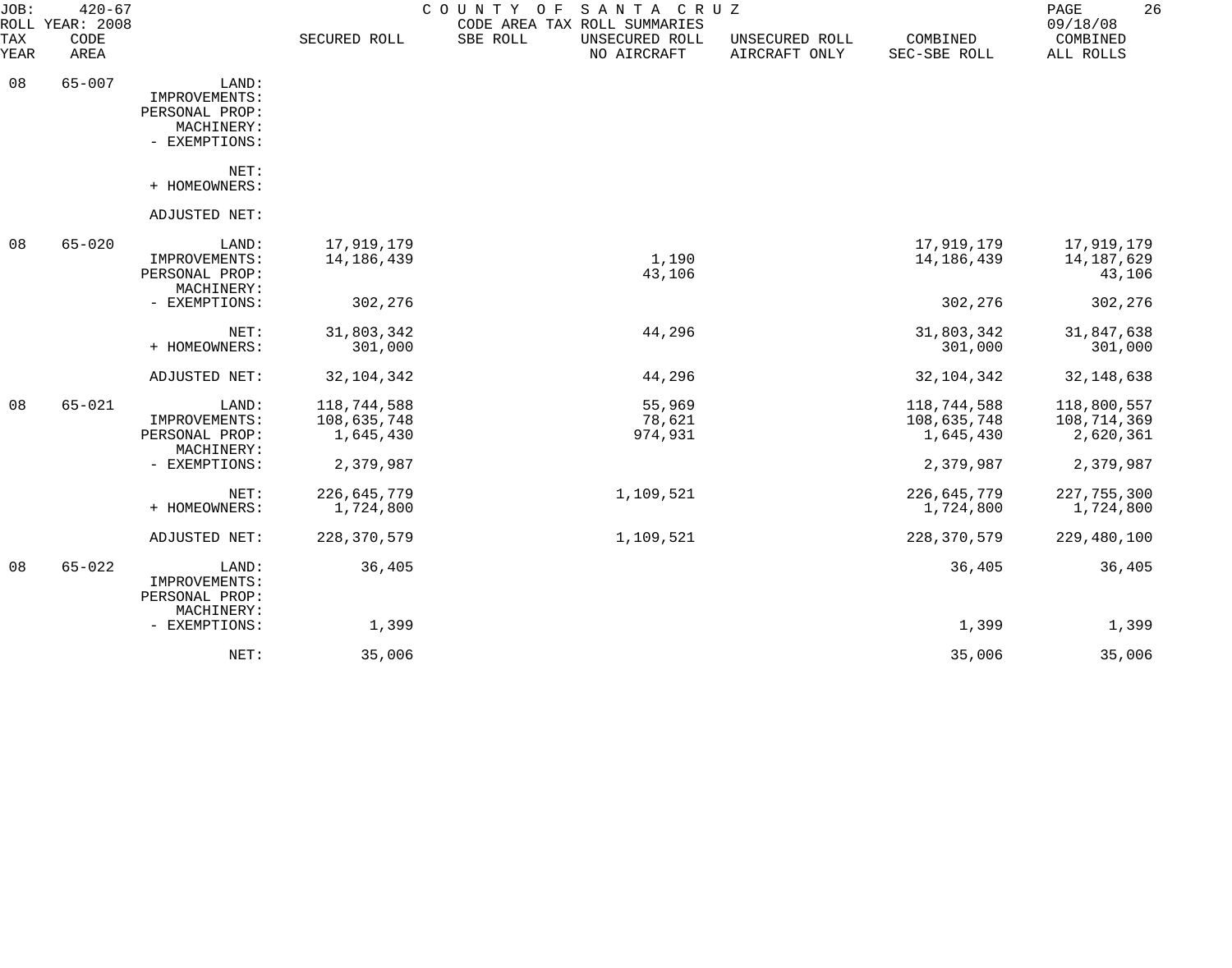| JOB:        | $420 - 67$<br>ROLL YEAR: 2008 |                                               |                          | SANTA CRUZ<br>COUNTY<br>O F<br>CODE AREA TAX ROLL SUMMARIES |                                 |                          | 27<br>PAGE<br>09/18/08   |
|-------------|-------------------------------|-----------------------------------------------|--------------------------|-------------------------------------------------------------|---------------------------------|--------------------------|--------------------------|
| TAX<br>YEAR | CODE<br>AREA                  |                                               | SECURED ROLL             | SBE ROLL<br>UNSECURED ROLL<br>NO AIRCRAFT                   | UNSECURED ROLL<br>AIRCRAFT ONLY | COMBINED<br>SEC-SBE ROLL | COMBINED<br>ALL ROLLS    |
|             |                               | + HOMEOWNERS:                                 |                          |                                                             |                                 |                          |                          |
|             |                               | ADJUSTED NET:                                 | 35,006                   |                                                             |                                 | 35,006                   | 35,006                   |
| 08          | $65 - 023$                    | LAND:                                         | 5,464,419                |                                                             |                                 | 5,464,419                | 5,464,419                |
|             |                               | IMPROVEMENTS:<br>PERSONAL PROP:<br>MACHINERY: | 4,449,793                | 15,903                                                      |                                 | 4,449,793                | 4, 449, 793<br>15,903    |
|             |                               | - EXEMPTIONS:                                 | 84,194                   |                                                             |                                 | 84,194                   | 84,194                   |
|             |                               | NET:                                          | 9,830,018                | 15,903                                                      |                                 | 9,830,018                | 9,845,921                |
|             |                               | + HOMEOWNERS:                                 | 84,000                   |                                                             |                                 | 84,000                   | 84,000                   |
|             |                               | ADJUSTED NET:                                 | 9,914,018                | 15,903                                                      |                                 | 9,914,018                | 9,929,921                |
| 08          | $69 - 012$                    | LAND:<br>IMPROVEMENTS:                        |                          |                                                             |                                 |                          |                          |
|             |                               | PERSONAL PROP:<br>MACHINERY:                  |                          |                                                             |                                 |                          |                          |
|             |                               | - EXEMPTIONS:                                 |                          |                                                             |                                 |                          |                          |
|             |                               | NET:<br>+ HOMEOWNERS:                         |                          |                                                             |                                 |                          |                          |
|             |                               | ADJUSTED NET:                                 |                          |                                                             |                                 |                          |                          |
| 08          | $69 - 013$                    | LAND:<br>IMPROVEMENTS:                        | 31,543,663<br>19,955,610 |                                                             |                                 | 31,543,663<br>19,955,610 | 31,543,663<br>19,955,610 |
|             |                               | PERSONAL PROP:<br>MACHINERY:                  |                          |                                                             |                                 |                          |                          |
|             |                               | - EXEMPTIONS:                                 | 105,000                  |                                                             |                                 | 105,000                  | 105,000                  |
|             |                               | NET:                                          | 51, 394, 273             |                                                             |                                 | 51, 394, 273             | 51, 394, 273             |
|             |                               | + HOMEOWNERS:                                 | 105,000                  |                                                             |                                 | 105,000                  | 105,000                  |
|             |                               | ADJUSTED NET:                                 | 51,499,273               |                                                             |                                 | 51,499,273               | 51,499,273               |
| 08          | $69 - 015$                    | LAND:<br>IMPROVEMENTS:<br>PERSONAL PROP:      |                          |                                                             |                                 |                          |                          |

MACHINERY: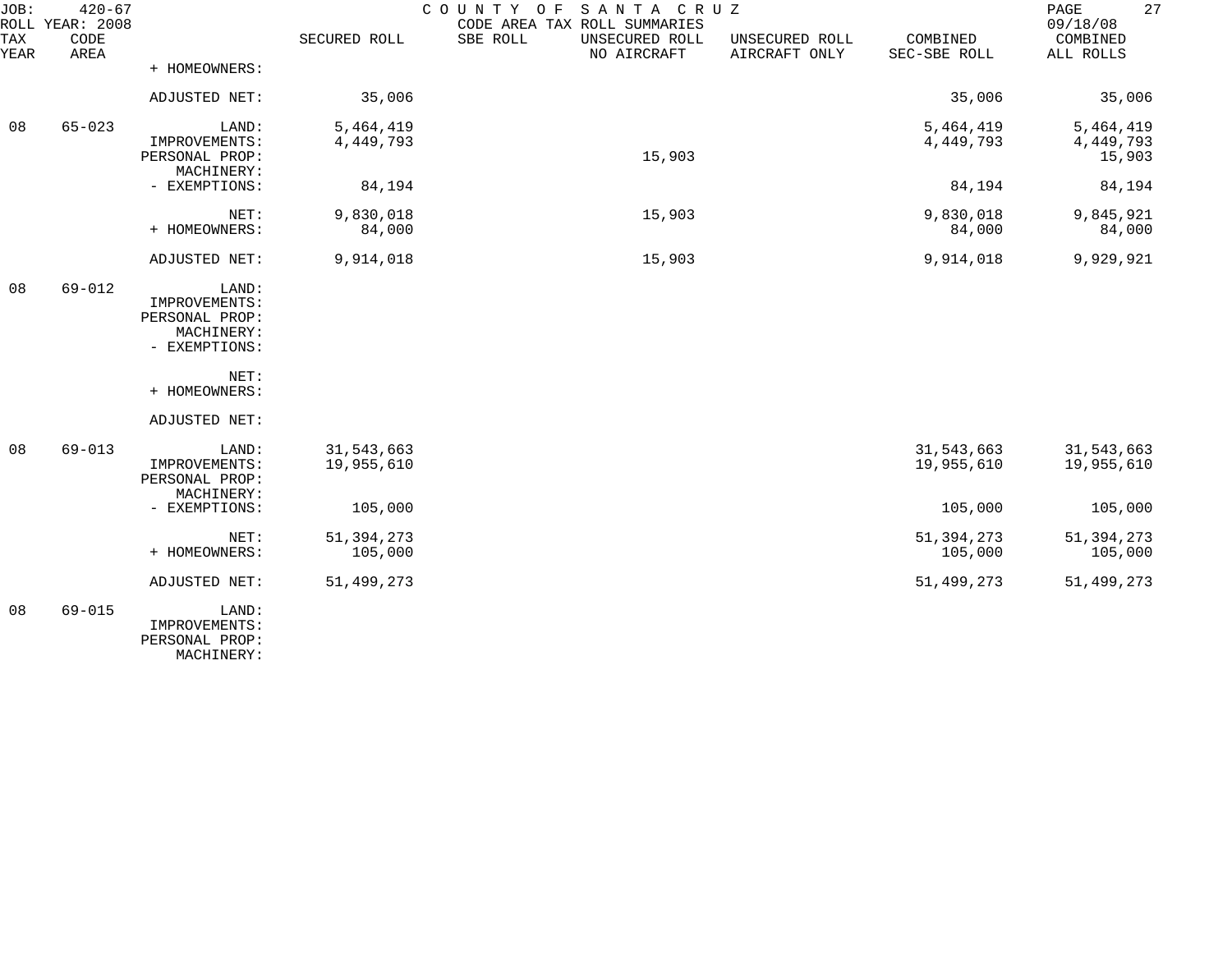| JOB:        | $420 - 67$<br>ROLL YEAR: 2008 |                                 |                      | COUNTY OF | SANTA CRUZ<br>CODE AREA TAX ROLL SUMMARIES |                                 |                          | 28<br>PAGE<br>09/18/08 |
|-------------|-------------------------------|---------------------------------|----------------------|-----------|--------------------------------------------|---------------------------------|--------------------------|------------------------|
| TAX<br>YEAR | CODE<br>AREA                  |                                 | SECURED ROLL         | SBE ROLL  | UNSECURED ROLL<br>NO AIRCRAFT              | UNSECURED ROLL<br>AIRCRAFT ONLY | COMBINED<br>SEC-SBE ROLL | COMBINED<br>ALL ROLLS  |
|             |                               | - EXEMPTIONS:                   |                      |           |                                            |                                 |                          |                        |
|             |                               | NET:<br>+ HOMEOWNERS:           |                      |           |                                            |                                 |                          |                        |
|             |                               |                                 |                      |           |                                            |                                 |                          |                        |
|             |                               | ADJUSTED NET:                   |                      |           |                                            |                                 |                          |                        |
| 08          | $69 - 016$                    | LAND:<br>IMPROVEMENTS:          | 220,203<br>1,045,643 |           |                                            |                                 | 220,203<br>1,045,643     | 220,203<br>1,045,643   |
|             |                               | PERSONAL PROP:                  |                      |           |                                            |                                 |                          |                        |
|             |                               | MACHINERY:<br>- EXEMPTIONS:     | 1,265,846            |           |                                            |                                 | 1,265,846                | 1,265,846              |
|             |                               |                                 |                      |           |                                            |                                 |                          |                        |
|             |                               | NET:<br>+ HOMEOWNERS:           |                      |           |                                            |                                 |                          |                        |
|             |                               | ADJUSTED NET:                   |                      |           |                                            |                                 |                          |                        |
| 08          | $69 - 019$                    | LAND:                           |                      |           |                                            |                                 |                          |                        |
|             |                               | IMPROVEMENTS:<br>PERSONAL PROP: |                      |           |                                            |                                 |                          |                        |
|             |                               | MACHINERY:                      |                      |           |                                            |                                 |                          |                        |
|             |                               | - EXEMPTIONS:                   |                      |           |                                            |                                 |                          |                        |
|             |                               | NET:<br>+ HOMEOWNERS:           |                      |           |                                            |                                 |                          |                        |
|             |                               |                                 |                      |           |                                            |                                 |                          |                        |
|             |                               | ADJUSTED NET:                   |                      |           |                                            |                                 |                          |                        |
| 08          | $69 - 020$                    | LAND:                           | 7,793,397            |           |                                            |                                 | 7,793,397                | 7,793,397              |
|             |                               | IMPROVEMENTS:<br>PERSONAL PROP: | 3,763,092            |           |                                            |                                 | 3,763,092                | 3,763,092              |
|             |                               | MACHINERY:                      |                      |           |                                            |                                 |                          |                        |
|             |                               | - EXEMPTIONS:                   | 35,000               |           |                                            |                                 | 35,000                   | 35,000                 |
|             |                               | NET:                            | 11,521,489           |           |                                            |                                 | 11,521,489               | 11,521,489             |
|             |                               | + HOMEOWNERS:                   | 35,000               |           |                                            |                                 | 35,000                   | 35,000                 |
|             |                               | ADJUSTED NET:                   | 11,556,489           |           |                                            |                                 | 11,556,489               | 11,556,489             |
| 08          | $69 - 022$                    | LAND:                           | 501,373              |           |                                            |                                 | 501,373                  | 501,373                |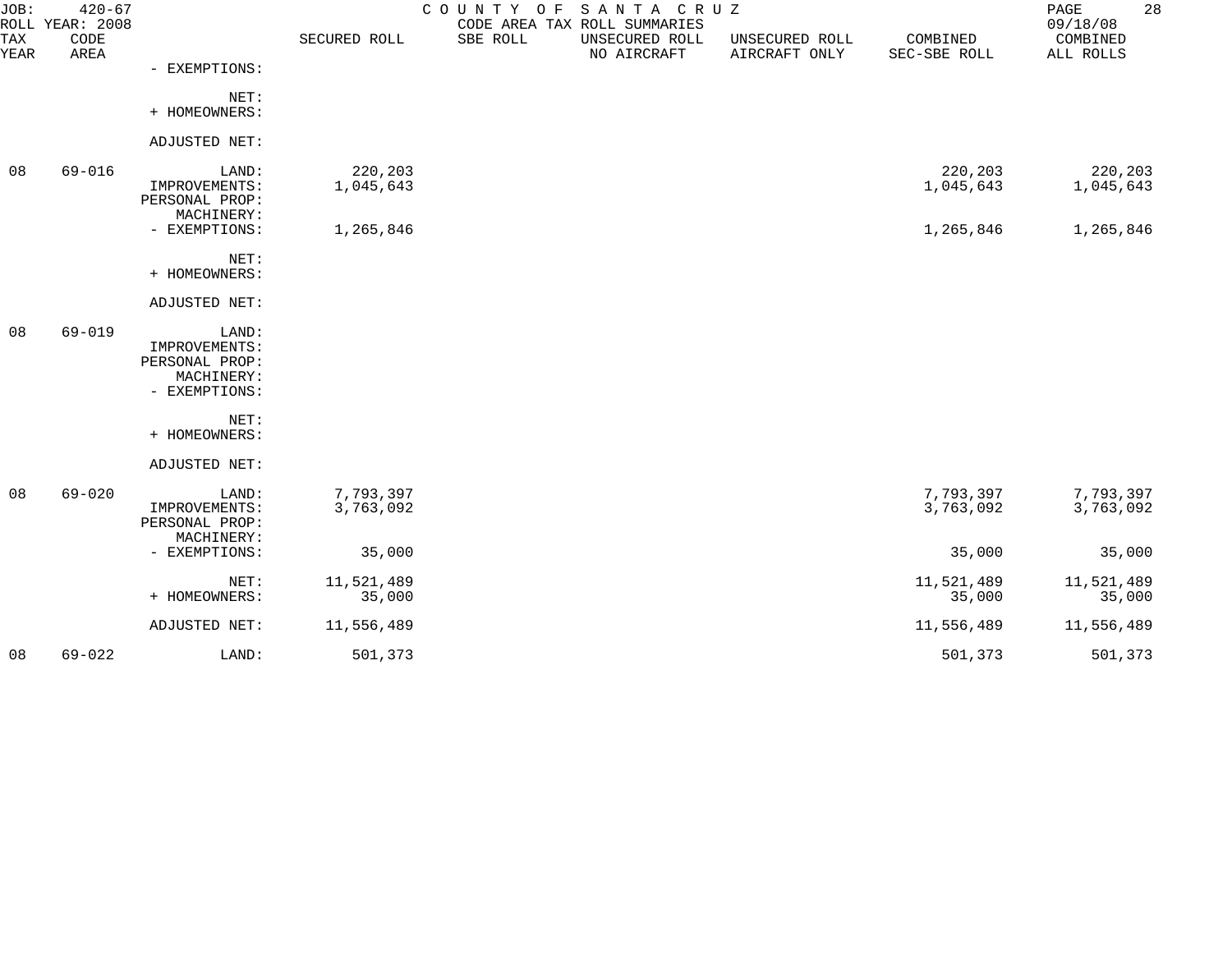| JOB:<br>ROLL | $420 - 67$<br>YEAR: 2008 |                                                                |                            | COUNTY<br>SANTA CRUZ<br>O F<br>CODE AREA TAX ROLL SUMMARIES |                                 |                            | 29<br>PAGE<br>09/18/08             |
|--------------|--------------------------|----------------------------------------------------------------|----------------------------|-------------------------------------------------------------|---------------------------------|----------------------------|------------------------------------|
| TAX<br>YEAR  | CODE<br>AREA             |                                                                | SECURED ROLL               | SBE ROLL<br>UNSECURED ROLL<br>NO AIRCRAFT                   | UNSECURED ROLL<br>AIRCRAFT ONLY | COMBINED<br>SEC-SBE ROLL   | COMBINED<br>ALL ROLLS              |
|              |                          | IMPROVEMENTS:<br>PERSONAL PROP:<br>MACHINERY:<br>- EXEMPTIONS: | 4,561                      |                                                             |                                 | 4,561                      | 4,561                              |
|              |                          | NET:<br>+ HOMEOWNERS:                                          | 505,934                    |                                                             |                                 | 505,934                    | 505,934                            |
|              |                          | ADJUSTED NET:                                                  | 505,934                    |                                                             |                                 | 505,934                    | 505,934                            |
| 08           | $69 - 023$               | LAND:<br>IMPROVEMENTS:<br>PERSONAL PROP:<br>MACHINERY:         | 34,926,810<br>17,269,447   | 11,836                                                      |                                 | 34,926,810<br>17,269,447   | 34,926,810<br>17,269,447<br>11,836 |
|              |                          | - EXEMPTIONS:                                                  | 152,010                    |                                                             |                                 | 152,010                    | 152,010                            |
|              |                          | NET:<br>+ HOMEOWNERS:                                          | 52,044,247<br>147,000      | 11,836                                                      |                                 | 52,044,247<br>147,000      | 52,056,083<br>147,000              |
|              |                          | ADJUSTED NET:                                                  | 52, 191, 247               | 11,836                                                      |                                 | 52, 191, 247               | 52, 203, 083                       |
| 08           | $69 - 029$               | LAND:<br>IMPROVEMENTS:<br>PERSONAL PROP:<br>MACHINERY:         | 23, 169, 023<br>19,971,764 | 19,855<br>19,855                                            |                                 | 23, 169, 023<br>19,971,764 | 23, 188, 878<br>19,991,619         |
|              |                          | - EXEMPTIONS:                                                  | 238,000                    |                                                             |                                 | 238,000                    | 238,000                            |
|              |                          | NET:<br>+ HOMEOWNERS:                                          | 42,902,787<br>238,000      | 39,710                                                      |                                 | 42,902,787<br>238,000      | 42,942,497<br>238,000              |
|              |                          | ADJUSTED NET:                                                  | 43, 140, 787               | 39,710                                                      |                                 | 43, 140, 787               | 43,180,497                         |
| 08           | $69 - 030$               | LAND:<br>IMPROVEMENTS:                                         |                            |                                                             |                                 |                            |                                    |

 PERSONAL PROP: MACHINERY:

- EXEMPTIONS:

NET:

+ HOMEOWNERS: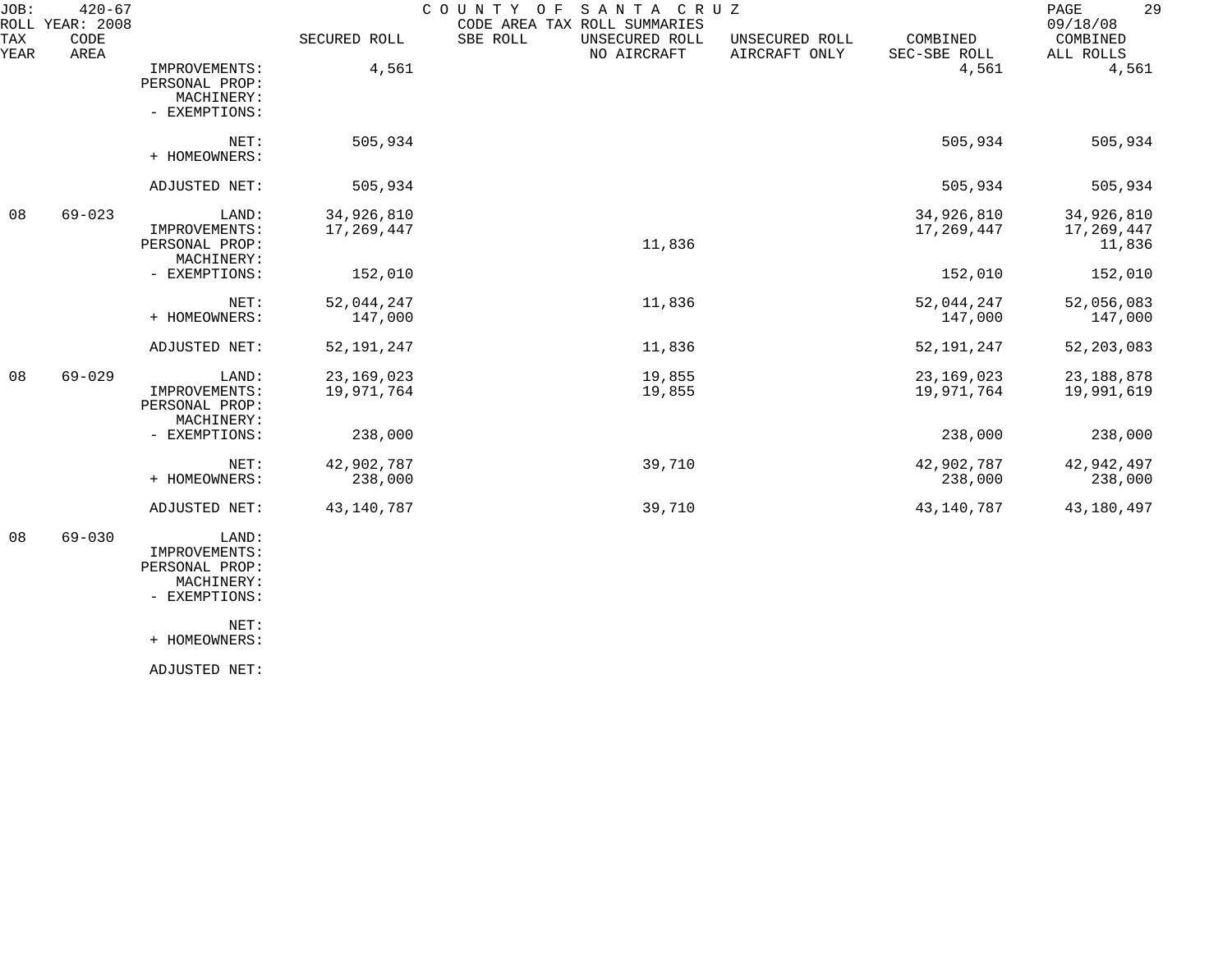| JOB:        | $420 - 67$<br>ROLL YEAR: 2008 |                |              | COUNTY OF<br>SANTA CRUZ<br>CODE AREA TAX ROLL SUMMARIES |                                                             | 30<br>PAGE<br>09/18/08 |
|-------------|-------------------------------|----------------|--------------|---------------------------------------------------------|-------------------------------------------------------------|------------------------|
| TAX<br>YEAR | CODE<br>AREA                  |                | SECURED ROLL | SBE ROLL<br>UNSECURED ROLL<br>NO AIRCRAFT               | COMBINED<br>UNSECURED ROLL<br>AIRCRAFT ONLY<br>SEC-SBE ROLL | COMBINED<br>ALL ROLLS  |
| 08          | $69 - 032$                    | LAND:          | 10,470,239   |                                                         | 10,470,239                                                  | 10,470,239             |
|             |                               | IMPROVEMENTS:  | 10,337,702   |                                                         | 10,337,702                                                  | 10,337,702             |
|             |                               | PERSONAL PROP: |              | 47,147                                                  |                                                             | 47,147                 |
|             |                               | MACHINERY:     |              |                                                         |                                                             |                        |
|             |                               |                |              |                                                         |                                                             |                        |
|             |                               | - EXEMPTIONS:  | 286,796      |                                                         | 286,796                                                     | 286,796                |
|             |                               | NET:           | 20,521,145   | 47,147                                                  | 20,521,145                                                  | 20,568,292             |
|             |                               | + HOMEOWNERS:  | 175,000      |                                                         | 175,000                                                     | 175,000                |
|             |                               | ADJUSTED NET:  | 20,696,145   | 47,147                                                  | 20,696,145                                                  | 20,743,292             |
|             |                               |                |              |                                                         |                                                             |                        |
| 08          | $69 - 038$                    | LAND:          | 14,469,982   |                                                         | 14,469,982                                                  | 14,469,982             |
|             |                               | IMPROVEMENTS:  | 12,327,412   |                                                         | 12,327,412                                                  | 12,327,412             |
|             |                               | PERSONAL PROP: |              | 69,082                                                  |                                                             | 69,082                 |
|             |                               | MACHINERY:     |              |                                                         |                                                             |                        |
|             |                               | - EXEMPTIONS:  | 338,315      |                                                         | 338,315                                                     | 338,315                |
|             |                               | NET:           | 26, 459, 079 | 69,082                                                  | 26,459,079                                                  | 26,528,161             |
|             |                               | + HOMEOWNERS:  | 336,000      |                                                         | 336,000                                                     | 336,000                |
|             |                               | ADJUSTED NET:  | 26,795,079   | 69,082                                                  | 26,795,079                                                  | 26,864,161             |
| 08          | $69 - 048$                    | LAND:          | 7,685,935    |                                                         | 7,685,935                                                   | 7,685,935              |
|             |                               | IMPROVEMENTS:  | 8,656,697    |                                                         | 8,656,697                                                   | 8,656,697              |
|             |                               | PERSONAL PROP: |              | 26,393                                                  |                                                             | 26,393                 |
|             |                               | MACHINERY:     |              |                                                         |                                                             |                        |
|             |                               | - EXEMPTIONS:  | 212,427      |                                                         | 212,427                                                     | 212,427                |
|             |                               |                |              |                                                         |                                                             |                        |
|             |                               | NET:           | 16,130,205   | 26,393                                                  | 16, 130, 205                                                | 16, 156, 598           |
|             |                               | + HOMEOWNERS:  | 154,000      |                                                         | 154,000                                                     | 154,000                |
|             |                               | ADJUSTED NET:  | 16,284,205   | 26,393                                                  | 16,284,205                                                  | 16,310,598             |
| 08          | $69 - 049$                    | LAND:          | 356,324      |                                                         | 356,324                                                     | 356,324                |
|             |                               | IMPROVEMENTS:  | 497,761      |                                                         | 497,761                                                     | 497,761                |
|             |                               | PERSONAL PROP: |              |                                                         |                                                             |                        |
|             |                               | MACHINERY:     |              |                                                         |                                                             |                        |
|             |                               | - EXEMPTIONS:  | 21,000       |                                                         | 21,000                                                      | 21,000                 |
|             |                               | NET:           | 833,085      |                                                         | 833,085                                                     | 833,085                |
|             |                               | + HOMEOWNERS:  | 21,000       |                                                         | 21,000                                                      | 21,000                 |
|             |                               | ADJUSTED NET:  | 854,085      |                                                         | 854,085                                                     | 854,085                |
|             |                               |                |              |                                                         |                                                             |                        |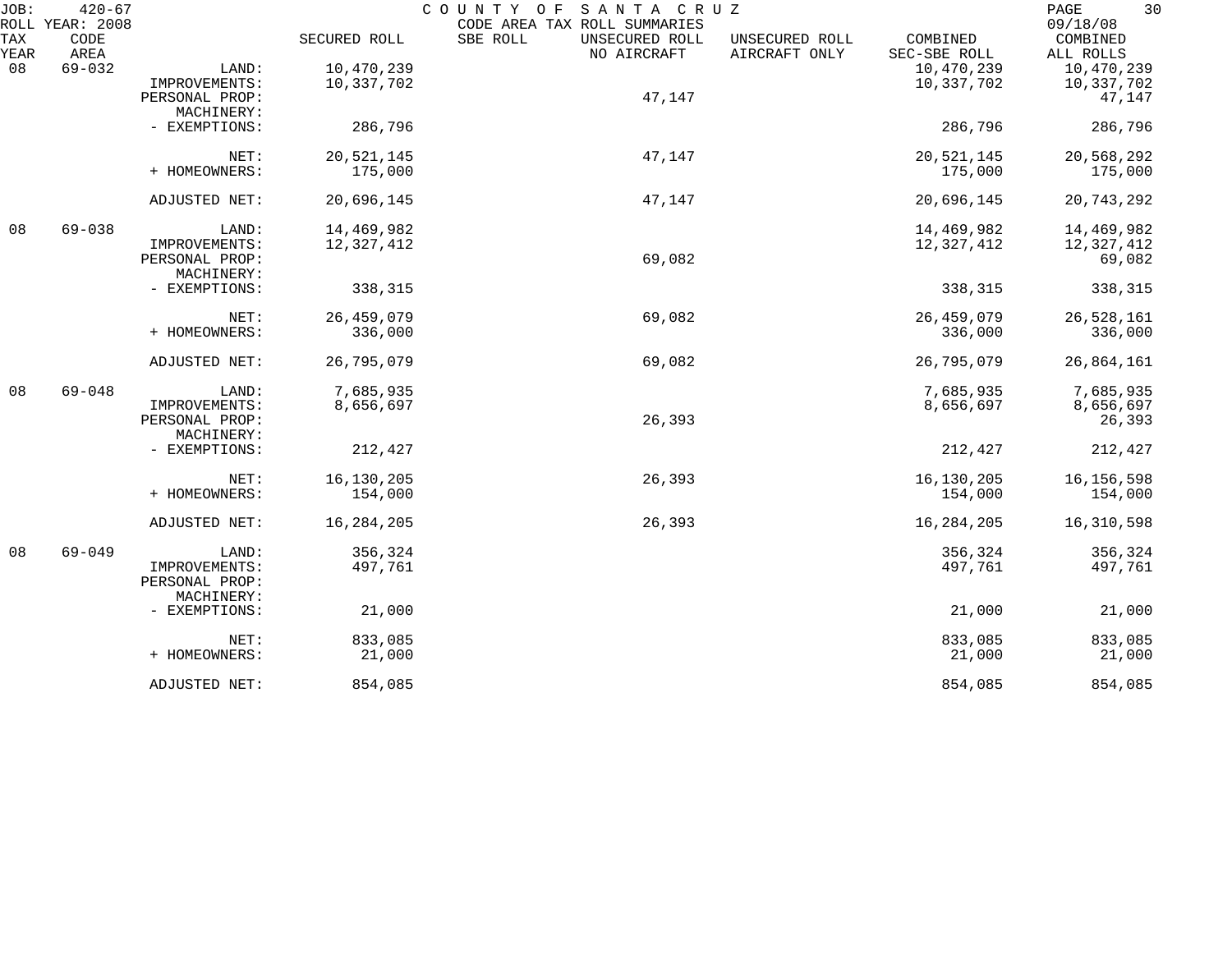| JOB:<br>TAX<br>YEAR | $420 - 67$<br>ROLL YEAR: 2008<br>CODE<br>AREA |                                                                                                  | SECURED ROLL                        | SANTA CRUZ<br>COUNTY<br>O F<br>CODE AREA TAX ROLL SUMMARIES<br>SBE ROLL<br>UNSECURED ROLL<br>NO AIRCRAFT | UNSECURED ROLL<br>AIRCRAFT ONLY | COMBINED<br>SEC-SBE ROLL            | 31<br>PAGE<br>09/18/08<br>COMBINED<br>ALL ROLLS |
|---------------------|-----------------------------------------------|--------------------------------------------------------------------------------------------------|-------------------------------------|----------------------------------------------------------------------------------------------------------|---------------------------------|-------------------------------------|-------------------------------------------------|
| 08                  | $69 - 050$                                    | LAND:<br>IMPROVEMENTS:<br>PERSONAL PROP:<br>MACHINERY:                                           | 11,062,475<br>8,940,349             | 17,682                                                                                                   |                                 | 11,062,475<br>8,940,349             | 11,062,475<br>8,940,349<br>17,682               |
|                     |                                               | - EXEMPTIONS:                                                                                    | 77,787                              |                                                                                                          |                                 | 77,787                              | 77,787                                          |
|                     |                                               | NET:<br>+ HOMEOWNERS:                                                                            | 19,925,037<br>77,000                | 17,682                                                                                                   |                                 | 19,925,037<br>77,000                | 19,942,719<br>77,000                            |
|                     |                                               | ADJUSTED NET:                                                                                    | 20,002,037                          | 17,682                                                                                                   |                                 | 20,002,037                          | 20,019,719                                      |
| 08                  | $69 - 051$                                    | LAND:<br>IMPROVEMENTS:<br>PERSONAL PROP:<br>MACHINERY:<br>- EXEMPTIONS:<br>NET:<br>+ HOMEOWNERS: |                                     |                                                                                                          |                                 |                                     |                                                 |
|                     |                                               | ADJUSTED NET:                                                                                    |                                     |                                                                                                          |                                 |                                     |                                                 |
| 08                  | $69 - 070$                                    | LAND:<br>IMPROVEMENTS:<br>PERSONAL PROP:<br>MACHINERY:                                           | 51,976,586<br>30,651,214<br>346,406 | 110,629                                                                                                  |                                 | 51,976,586<br>30,651,214<br>346,406 | 51,976,586<br>30,651,214<br>457,035             |
|                     |                                               | - EXEMPTIONS:                                                                                    | 5,050,710                           |                                                                                                          |                                 | 5,050,710                           | 5,050,710                                       |
|                     |                                               | NET:<br>+ HOMEOWNERS:                                                                            | 77,923,496<br>595,000               | 110,629                                                                                                  |                                 | 77,923,496<br>595,000               | 78,034,125<br>595,000                           |
|                     |                                               | ADJUSTED NET:                                                                                    | 78,518,496                          | 110,629                                                                                                  |                                 | 78,518,496                          | 78,629,125                                      |
| 08                  | $69 - 071$                                    | LAND:<br>IMPROVEMENTS:<br>PERSONAL PROP:<br>MACHINERY:                                           | 177,515<br>477,802<br>45,326        |                                                                                                          |                                 | 177,515<br>477,802<br>45,326        | 177,515<br>477,802<br>45,326                    |
|                     |                                               | - EXEMPTIONS:                                                                                    | 695,062                             |                                                                                                          |                                 | 695,062                             | 695,062                                         |
|                     |                                               | NET:                                                                                             | 5,581                               |                                                                                                          |                                 | 5,581                               | 5,581                                           |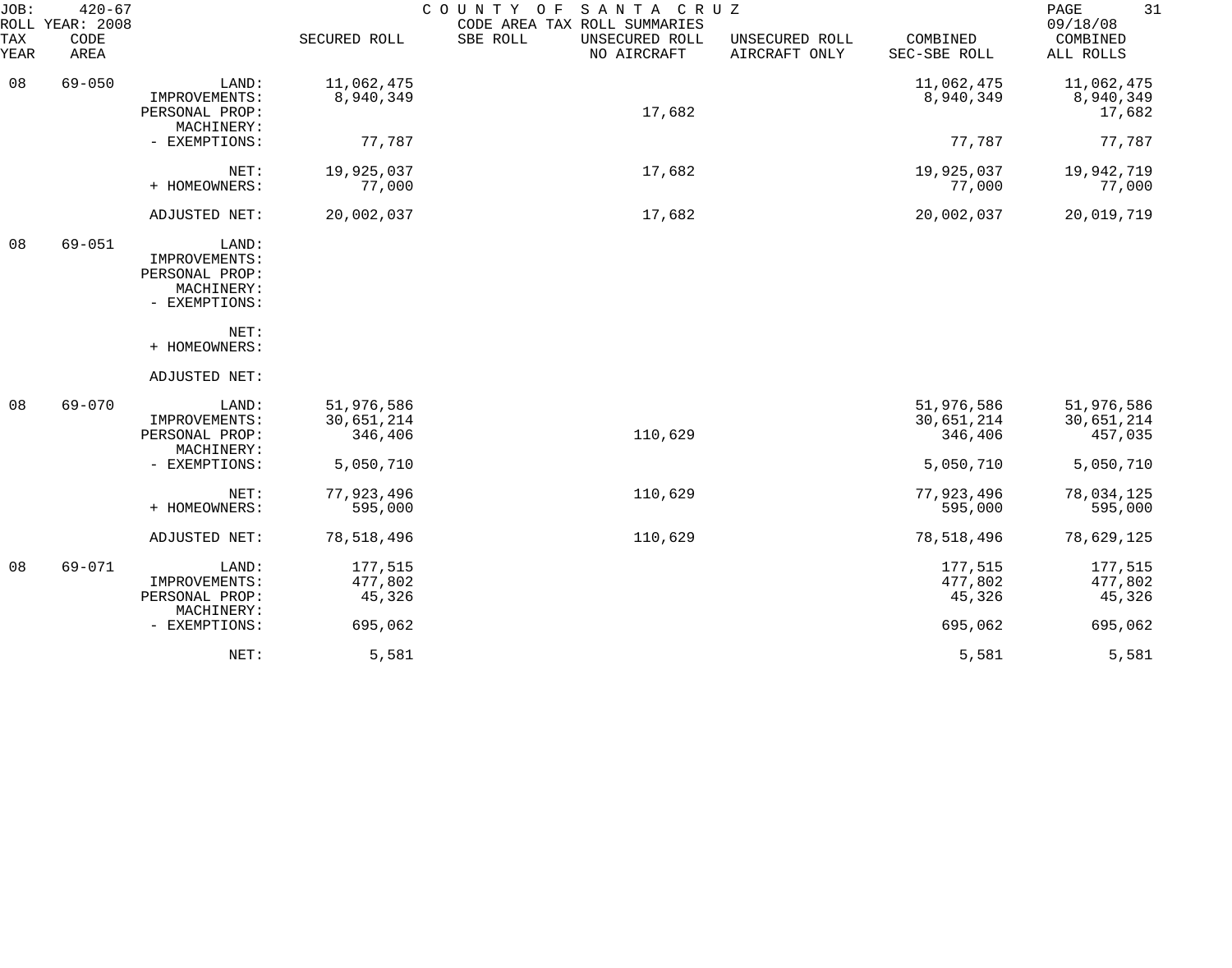| JOB:        | $420 - 67$<br>ROLL YEAR: 2008 |                                                                         |                          | COUNTY OF | SANTA CRUZ<br>CODE AREA TAX ROLL SUMMARIES |                                 |                          | 32<br>PAGE<br>09/18/08             |
|-------------|-------------------------------|-------------------------------------------------------------------------|--------------------------|-----------|--------------------------------------------|---------------------------------|--------------------------|------------------------------------|
| TAX<br>YEAR | CODE<br>AREA                  |                                                                         | SECURED ROLL             | SBE ROLL  | UNSECURED ROLL<br>NO AIRCRAFT              | UNSECURED ROLL<br>AIRCRAFT ONLY | COMBINED<br>SEC-SBE ROLL | COMBINED<br>ALL ROLLS              |
|             |                               | + HOMEOWNERS:                                                           |                          |           |                                            |                                 |                          |                                    |
|             |                               | ADJUSTED NET:                                                           | 5,581                    |           |                                            |                                 | 5,581                    | 5,581                              |
| 08          | $69 - 072$                    | LAND:<br>IMPROVEMENTS:<br>PERSONAL PROP:<br>MACHINERY:                  | 668,602<br>457,295       |           |                                            |                                 | 668,602<br>457,295       | 668,602<br>457,295                 |
|             |                               | - EXEMPTIONS:                                                           | 16,413                   |           |                                            |                                 | 16,413                   | 16,413                             |
|             |                               | NET:<br>+ HOMEOWNERS:                                                   | 1,109,484<br>14,000      |           |                                            |                                 | 1,109,484<br>14,000      | 1,109,484<br>14,000                |
|             |                               | ADJUSTED NET:                                                           | 1,123,484                |           |                                            |                                 | 1,123,484                | 1,123,484                          |
| 08          | $69 - 074$                    | LAND:<br>IMPROVEMENTS:<br>PERSONAL PROP:<br>MACHINERY:                  | 50,264                   |           |                                            |                                 | 50,264                   | 50,264                             |
|             |                               | - EXEMPTIONS:                                                           | 50,264                   |           |                                            |                                 | 50,264                   | 50,264                             |
|             |                               | NET:<br>+ HOMEOWNERS:                                                   |                          |           |                                            |                                 |                          |                                    |
|             |                               | ADJUSTED NET:                                                           |                          |           |                                            |                                 |                          |                                    |
| 08          | $69 - 075$                    | LAND:<br>IMPROVEMENTS:<br>PERSONAL PROP:<br>MACHINERY:<br>- EXEMPTIONS: | 269,569<br>91,758        |           |                                            |                                 | 269,569<br>91,758        | 269,569<br>91,758                  |
|             |                               | NET:<br>+ HOMEOWNERS:                                                   | 361,327                  |           |                                            |                                 | 361,327                  | 361,327                            |
|             |                               | ADJUSTED NET:                                                           | 361,327                  |           |                                            |                                 | 361,327                  | 361,327                            |
| 08          | $69 - 077$                    | LAND:<br>IMPROVEMENTS:<br>PERSONAL PROP:<br>MACHINERY:                  | 29,941,948<br>23,920,633 |           | 45,909                                     |                                 | 29,941,948<br>23,920,633 | 29,941,948<br>23,920,633<br>45,909 |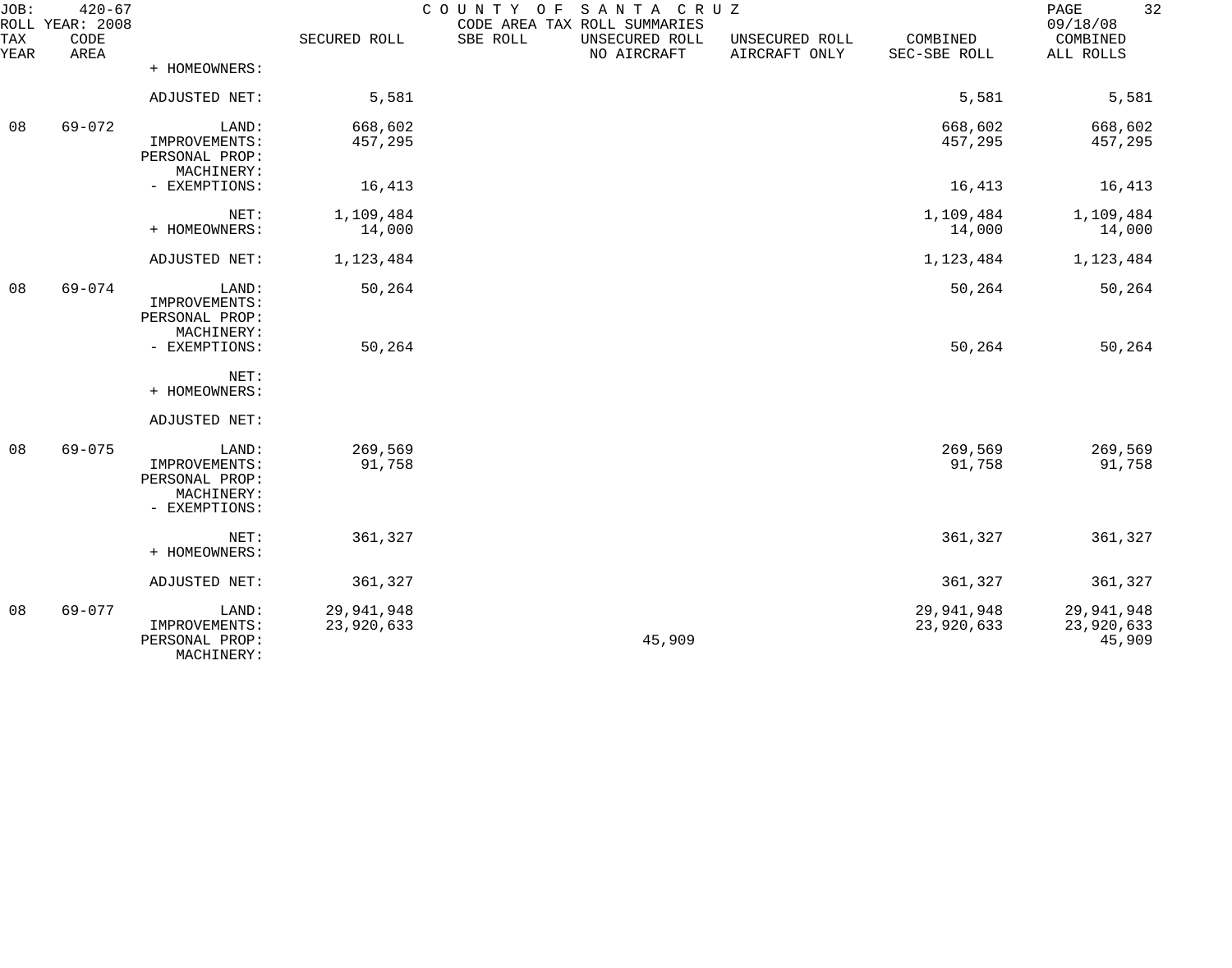| JOB:<br>ROLL | $420 - 67$<br>YEAR: 2008 |                                                                         |                         | COUNTY OF SANTA CRUZ<br>CODE AREA TAX ROLL SUMMARIES |                                 |                          | 33<br>PAGE<br>09/18/08   |
|--------------|--------------------------|-------------------------------------------------------------------------|-------------------------|------------------------------------------------------|---------------------------------|--------------------------|--------------------------|
| TAX<br>YEAR  | CODE<br>AREA             |                                                                         | SECURED ROLL            | SBE ROLL<br>UNSECURED ROLL<br>NO AIRCRAFT            | UNSECURED ROLL<br>AIRCRAFT ONLY | COMBINED<br>SEC-SBE ROLL | COMBINED<br>ALL ROLLS    |
|              |                          | - EXEMPTIONS:                                                           | 866,678                 |                                                      |                                 | 866,678                  | 866,678                  |
|              |                          | NET:<br>+ HOMEOWNERS:                                                   | 52,995,903<br>707,000   | 45,909                                               |                                 | 52,995,903<br>707,000    | 53,041,812<br>707,000    |
|              |                          | ADJUSTED NET:                                                           | 53,702,903              | 45,909                                               |                                 | 53,702,903               | 53,748,812               |
| 08           | 69-078                   | LAND:<br>IMPROVEMENTS:<br>PERSONAL PROP:<br>MACHINERY:<br>- EXEMPTIONS: |                         |                                                      |                                 |                          |                          |
|              |                          | NET:<br>+ HOMEOWNERS:                                                   |                         |                                                      |                                 |                          |                          |
|              |                          | ADJUSTED NET:                                                           |                         |                                                      |                                 |                          |                          |
| 08           | $69 - 079$               | LAND:<br>IMPROVEMENTS:<br>PERSONAL PROP:<br>MACHINERY:<br>- EXEMPTIONS: |                         |                                                      |                                 |                          |                          |
|              |                          | NET:<br>+ HOMEOWNERS:                                                   |                         |                                                      |                                 |                          |                          |
|              |                          | ADJUSTED NET:                                                           |                         |                                                      |                                 |                          |                          |
| 08           | 69-087                   | LAND:<br>IMPROVEMENTS:<br>PERSONAL PROP:<br>MACHINERY:                  | 7,221,198<br>5,364,125  |                                                      |                                 | 7,221,198<br>5,364,125   | 7,221,198<br>5, 364, 125 |
|              |                          | - EXEMPTIONS:                                                           | 161,000                 |                                                      |                                 | 161,000                  | 161,000                  |
|              |                          | NET:<br>+ HOMEOWNERS:                                                   | 12, 424, 323<br>161,000 |                                                      |                                 | 12, 424, 323<br>161,000  | 12, 424, 323<br>161,000  |
|              |                          | ADJUSTED NET:                                                           | 12,585,323              |                                                      |                                 | 12,585,323               | 12,585,323               |
| 08           | 69-089                   | LAND:                                                                   | 10,812,314              |                                                      |                                 | 10,812,314               | 10,812,314               |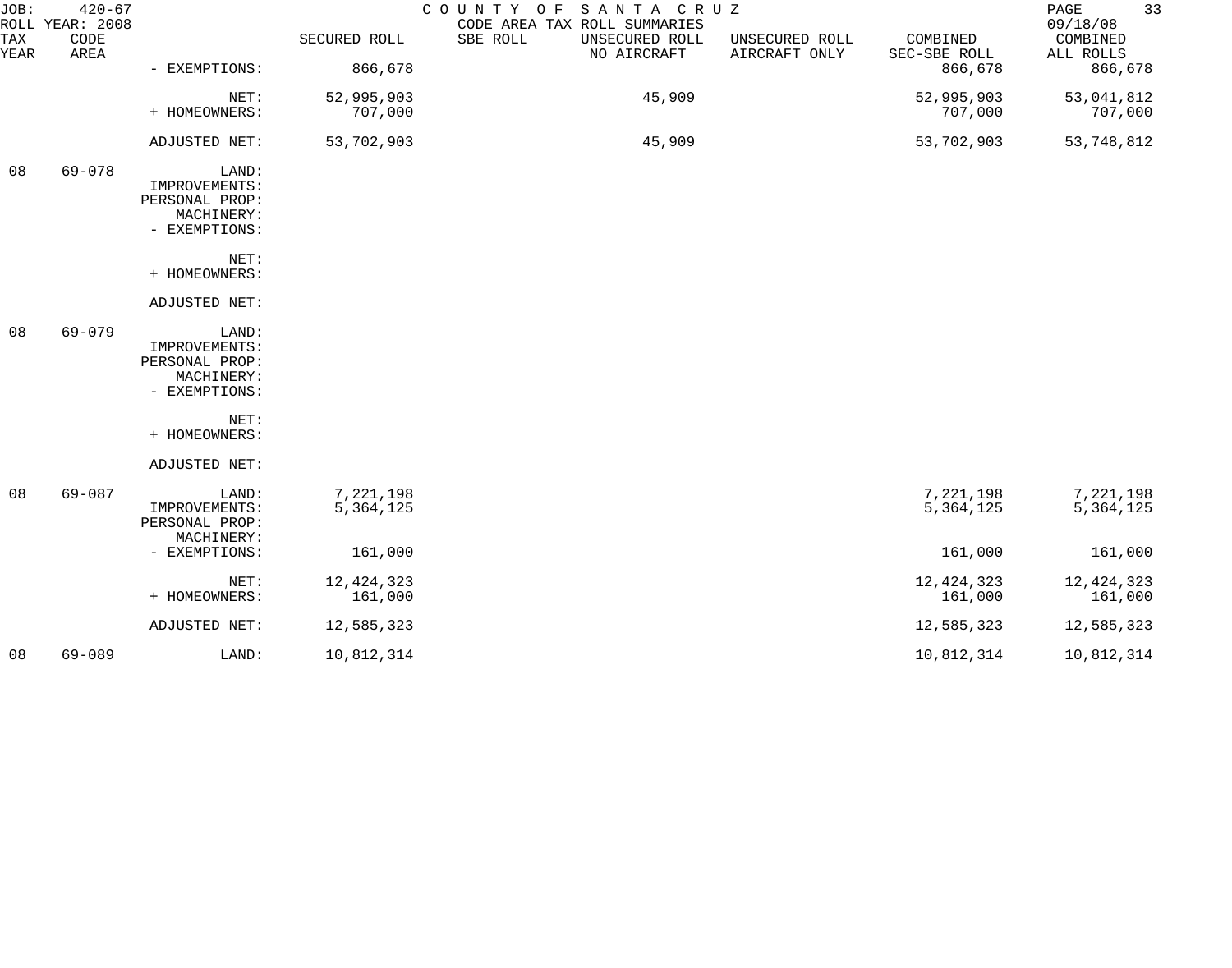| JOB:        | $420 - 67$<br>ROLL YEAR: 2008 |                                                                         |                        | SANTA CRUZ<br>COUNTY OF<br>CODE AREA TAX ROLL SUMMARIES |                                 |                          | 34<br>PAGE<br>09/18/08 |
|-------------|-------------------------------|-------------------------------------------------------------------------|------------------------|---------------------------------------------------------|---------------------------------|--------------------------|------------------------|
| TAX<br>YEAR | CODE<br>AREA                  |                                                                         | SECURED ROLL           | SBE ROLL<br>UNSECURED ROLL<br>NO AIRCRAFT               | UNSECURED ROLL<br>AIRCRAFT ONLY | COMBINED<br>SEC-SBE ROLL | COMBINED<br>ALL ROLLS  |
|             |                               | IMPROVEMENTS:<br>PERSONAL PROP:<br>MACHINERY:                           | 9,073,739              | 33,272                                                  |                                 | 9,073,739                | 9,073,739<br>33,272    |
|             |                               | - EXEMPTIONS:                                                           | 201,508                |                                                         |                                 | 201,508                  | 201,508                |
|             |                               | NET:<br>+ HOMEOWNERS:                                                   | 19,684,545<br>196,000  | 33,272                                                  |                                 | 19,684,545<br>196,000    | 19,717,817<br>196,000  |
|             |                               | ADJUSTED NET:                                                           | 19,880,545             | 33,272                                                  |                                 | 19,880,545               | 19,913,817             |
| 08          | $69 - 090$                    | LAND:<br>IMPROVEMENTS:<br>PERSONAL PROP:<br>MACHINERY:                  | 3,256,016<br>3,638,430 |                                                         |                                 | 3,256,016<br>3,638,430   | 3,256,016<br>3,638,430 |
|             |                               | - EXEMPTIONS:                                                           | 35,000                 |                                                         |                                 | 35,000                   | 35,000                 |
|             |                               | NET:<br>+ HOMEOWNERS:                                                   | 6,859,446<br>35,000    |                                                         |                                 | 6,859,446<br>35,000      | 6,859,446<br>35,000    |
|             |                               | ADJUSTED NET:                                                           | 6,894,446              |                                                         |                                 | 6,894,446                | 6,894,446              |
| 08          | $69 - 091$                    | LAND:<br>IMPROVEMENTS:<br>PERSONAL PROP:<br>MACHINERY:<br>- EXEMPTIONS: |                        |                                                         |                                 |                          |                        |
|             |                               | NET:<br>+ HOMEOWNERS:                                                   |                        |                                                         |                                 |                          |                        |
|             |                               | ADJUSTED NET:                                                           |                        |                                                         |                                 |                          |                        |
| 08          | $69 - 104$                    | LAND:<br>IMPROVEMENTS:<br>PERSONAL PROP:<br>MACHINERY:<br>- EXEMPTIONS: |                        |                                                         |                                 |                          |                        |
|             |                               | NET:<br>+ HOMEOWNERS:                                                   |                        |                                                         |                                 |                          |                        |
|             |                               | ADJUSTED NET:                                                           |                        |                                                         |                                 |                          |                        |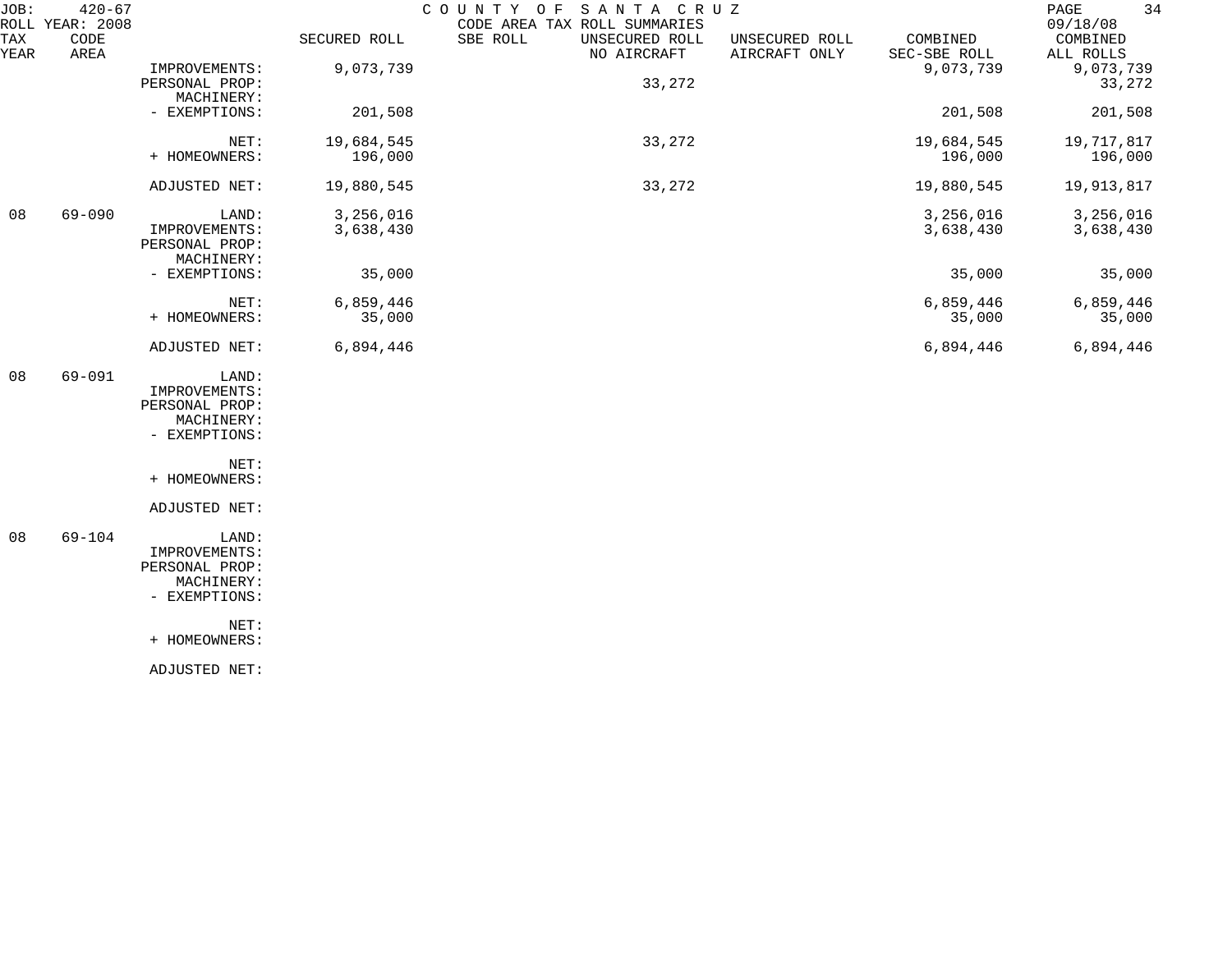| JOB:        | $420 - 67$<br>ROLL YEAR: 2008 |                |              | COUNTY OF | SANTA CRUZ<br>CODE AREA TAX ROLL SUMMARIES |                                 |                          | 35<br>$\mathop{\mathrm{PAGE}}$<br>09/18/08 |
|-------------|-------------------------------|----------------|--------------|-----------|--------------------------------------------|---------------------------------|--------------------------|--------------------------------------------|
| TAX<br>YEAR | CODE<br>AREA                  |                | SECURED ROLL | SBE ROLL  | UNSECURED ROLL<br>NO AIRCRAFT              | UNSECURED ROLL<br>AIRCRAFT ONLY | COMBINED<br>SEC-SBE ROLL | COMBINED<br>ALL ROLLS                      |
| 08          | $69 - 106$                    | LAND:          | 816,157      |           |                                            |                                 | 816,157                  | 816,157                                    |
|             |                               | IMPROVEMENTS:  | 1,158,699    |           |                                            |                                 | 1,158,699                | 1,158,699                                  |
|             |                               | PERSONAL PROP: |              |           |                                            |                                 |                          |                                            |
|             |                               | MACHINERY:     |              |           |                                            |                                 |                          |                                            |
|             |                               | - EXEMPTIONS:  | 56,000       |           |                                            |                                 | 56,000                   | 56,000                                     |
|             |                               | NET:           | 1,918,856    |           |                                            |                                 | 1,918,856                | 1,918,856                                  |
|             |                               | + HOMEOWNERS:  | 56,000       |           |                                            |                                 | 56,000                   | 56,000                                     |
|             |                               | ADJUSTED NET:  | 1,974,856    |           |                                            |                                 | 1,974,856                | 1,974,856                                  |
| 08          | $69 - 107$                    | LAND:          |              |           |                                            |                                 |                          |                                            |
|             |                               | IMPROVEMENTS:  |              |           |                                            |                                 |                          |                                            |
|             |                               | PERSONAL PROP: |              |           |                                            |                                 |                          |                                            |
|             |                               | MACHINERY:     |              |           |                                            |                                 |                          |                                            |
|             |                               | - EXEMPTIONS:  |              |           |                                            |                                 |                          |                                            |
|             |                               | NET:           |              |           |                                            |                                 |                          |                                            |
|             |                               | + HOMEOWNERS:  |              |           |                                            |                                 |                          |                                            |
|             |                               | ADJUSTED NET:  |              |           |                                            |                                 |                          |                                            |
| 08          | $69 - 108$                    | LAND:          | 56,025,446   | 71,348    |                                            |                                 | 56,096,794               | 56,096,794                                 |
|             |                               | IMPROVEMENTS:  | 58,380,593   |           |                                            |                                 | 58,380,593               | 58,380,593                                 |
|             |                               | PERSONAL PROP: | 384,892      |           | 251,608                                    |                                 | 384,892                  | 636,500                                    |
|             |                               | MACHINERY:     |              |           |                                            |                                 |                          |                                            |
|             |                               | - EXEMPTIONS:  | 1,970,589    |           |                                            |                                 | 1,970,589                | 1,970,589                                  |
|             |                               | NET:           | 112,820,342  | 71,348    | 251,608                                    |                                 | 112,891,690              | 113, 143, 298                              |
|             |                               | + HOMEOWNERS:  | 868,000      |           |                                            |                                 | 868,000                  | 868,000                                    |
|             |                               | ADJUSTED NET:  | 113,688,342  |           | 251,608                                    |                                 | 113,759,690              | 114,011,298                                |
| 08          | $69 - 112$                    | LAND:          |              |           |                                            |                                 |                          |                                            |
|             |                               | IMPROVEMENTS:  |              |           |                                            |                                 |                          |                                            |
|             |                               | PERSONAL PROP: |              |           |                                            |                                 |                          |                                            |
|             |                               | MACHINERY:     |              |           |                                            |                                 |                          |                                            |
|             |                               | - EXEMPTIONS:  |              |           |                                            |                                 |                          |                                            |
|             |                               | NET:           |              |           |                                            |                                 |                          |                                            |
|             |                               | + HOMEOWNERS:  |              |           |                                            |                                 |                          |                                            |
|             |                               |                |              |           |                                            |                                 |                          |                                            |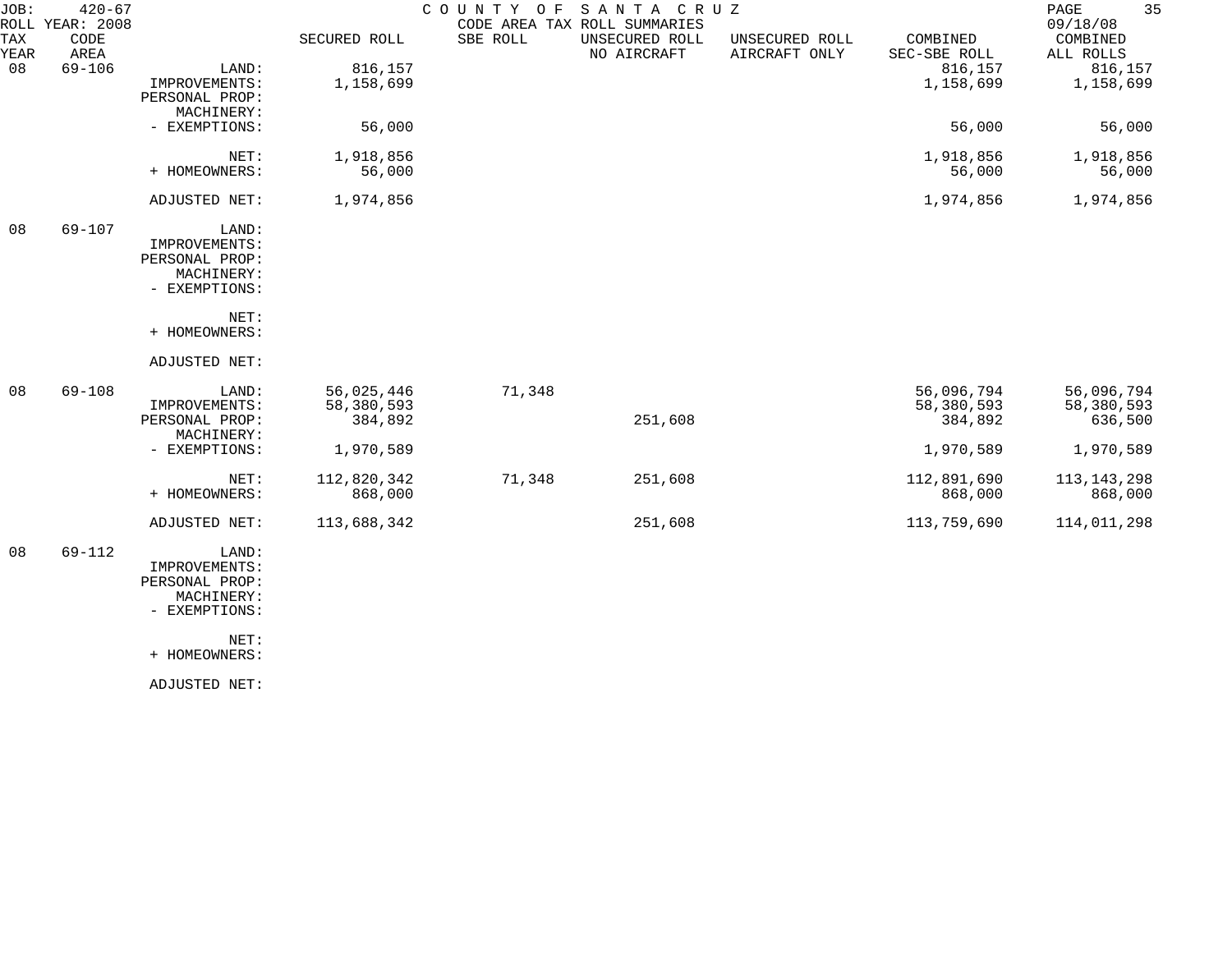| JOB:        | $420 - 67$<br>ROLL YEAR: 2008 |                                                                         |                      | COUNTY OF<br>CODE AREA TAX ROLL SUMMARIES | SANTA CRUZ                    |                                 |                          | 36<br>PAGE<br>09/18/08 |
|-------------|-------------------------------|-------------------------------------------------------------------------|----------------------|-------------------------------------------|-------------------------------|---------------------------------|--------------------------|------------------------|
| TAX<br>YEAR | CODE<br>AREA                  |                                                                         | SECURED ROLL         | SBE ROLL                                  | UNSECURED ROLL<br>NO AIRCRAFT | UNSECURED ROLL<br>AIRCRAFT ONLY | COMBINED<br>SEC-SBE ROLL | COMBINED<br>ALL ROLLS  |
| 08          | 69-117                        | LAND:<br>IMPROVEMENTS:<br>PERSONAL PROP:<br>MACHINERY:                  | 4,326,138<br>488,863 |                                           |                               |                                 | 4,326,138<br>488,863     | 4,326,138<br>488,863   |
|             |                               | - EXEMPTIONS:                                                           | 14,000               |                                           |                               |                                 | 14,000                   | 14,000                 |
|             |                               | NET:<br>+ HOMEOWNERS:                                                   | 4,801,001<br>14,000  |                                           |                               |                                 | 4,801,001<br>14,000      | 4,801,001<br>14,000    |
|             |                               | ADJUSTED NET:                                                           | 4,815,001            |                                           |                               |                                 | 4,815,001                | 4,815,001              |
| 08          | $69 - 129$                    | LAND:<br>IMPROVEMENTS:<br>PERSONAL PROP:<br>MACHINERY:<br>- EXEMPTIONS: |                      |                                           |                               |                                 |                          |                        |
|             |                               | NET:<br>+ HOMEOWNERS:                                                   |                      |                                           |                               |                                 |                          |                        |
|             |                               | ADJUSTED NET:                                                           |                      |                                           |                               |                                 |                          |                        |
| 08          | 69-130                        | LAND:<br>IMPROVEMENTS:<br>PERSONAL PROP:<br>MACHINERY:<br>- EXEMPTIONS: |                      |                                           |                               |                                 |                          |                        |
|             |                               | NET:<br>+ HOMEOWNERS:                                                   |                      |                                           |                               |                                 |                          |                        |
|             |                               | ADJUSTED NET:                                                           |                      |                                           |                               |                                 |                          |                        |
| 08          | $69 - 131$                    | LAND:<br>IMPROVEMENTS:<br>PERSONAL PROP:<br>MACHINERY:<br>- EXEMPTIONS: | 192,923              |                                           |                               |                                 | 192,923                  | 192,923                |
|             |                               | NET:                                                                    | 192,923              |                                           |                               |                                 | 192,923                  | 192,923                |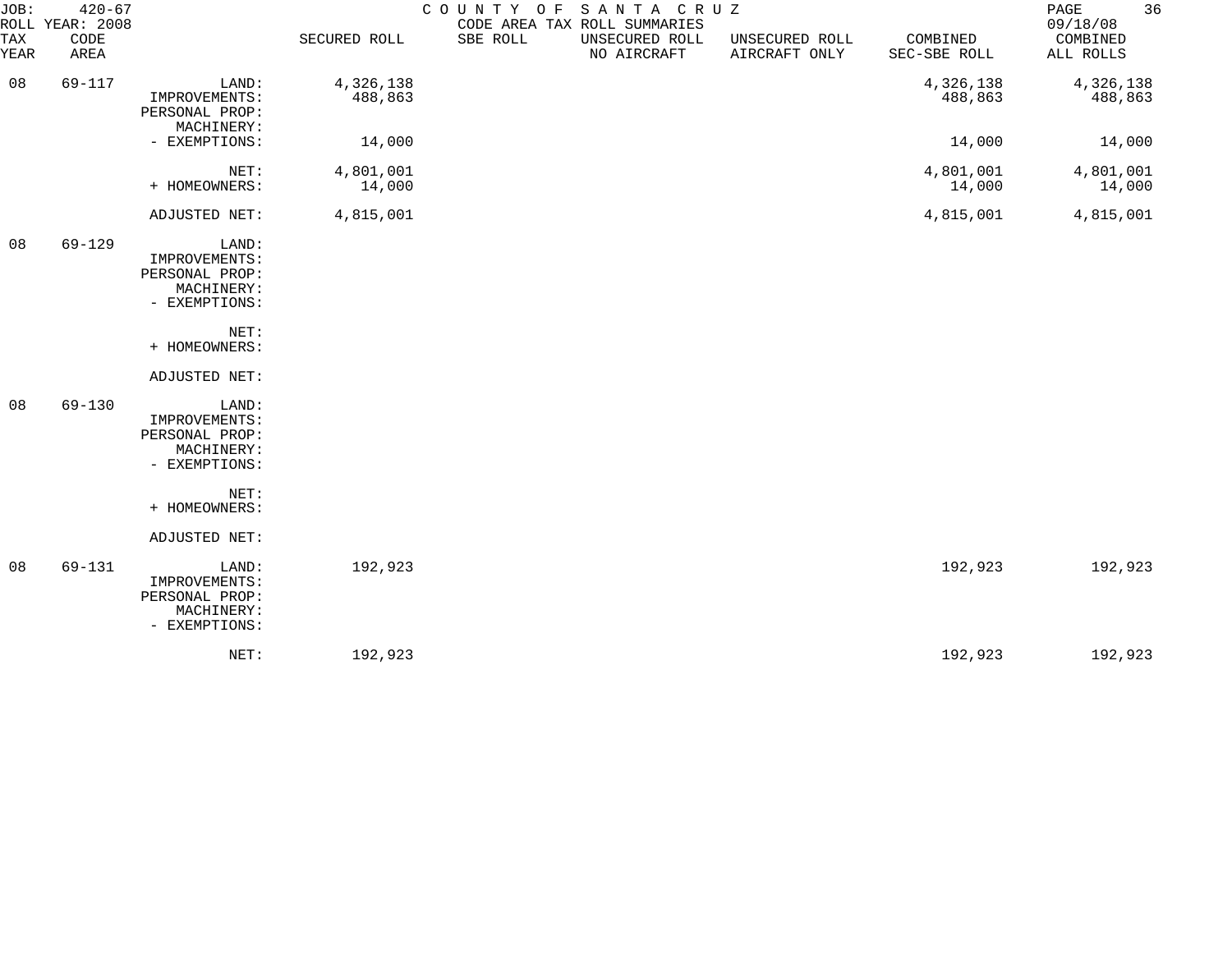| JOB:        | $420 - 67$<br>ROLL YEAR: 2008 |                                               |              | COUNTY<br>O F<br>SANTA CRUZ<br>CODE AREA TAX ROLL SUMMARIES |                                 |                          | 37<br>PAGE<br>09/18/08 |
|-------------|-------------------------------|-----------------------------------------------|--------------|-------------------------------------------------------------|---------------------------------|--------------------------|------------------------|
| TAX<br>YEAR | CODE<br>AREA                  |                                               | SECURED ROLL | SBE ROLL<br>UNSECURED ROLL<br>NO AIRCRAFT                   | UNSECURED ROLL<br>AIRCRAFT ONLY | COMBINED<br>SEC-SBE ROLL | COMBINED<br>ALL ROLLS  |
|             |                               | + HOMEOWNERS:                                 |              |                                                             |                                 |                          |                        |
|             |                               | ADJUSTED NET:                                 | 192,923      |                                                             |                                 | 192,923                  | 192,923                |
| 08          | 69-132                        | LAND:                                         | 8,869,281    |                                                             |                                 | 8,869,281                | 8,869,281              |
|             |                               | IMPROVEMENTS:<br>PERSONAL PROP:<br>MACHINERY: | 6,680,292    | 9,918                                                       |                                 | 6,680,292                | 6,680,292<br>9,918     |
|             |                               | - EXEMPTIONS:                                 | 196,000      |                                                             |                                 | 196,000                  | 196,000                |
|             |                               | NET:                                          | 15, 353, 573 | 9,918                                                       |                                 | 15, 353, 573             | 15, 363, 491           |
|             |                               | + HOMEOWNERS:                                 | 196,000      |                                                             |                                 | 196,000                  | 196,000                |
|             |                               | ADJUSTED NET:                                 | 15,549,573   | 9,918                                                       |                                 | 15,549,573               | 15,559,491             |
| 08          | $69 - 135$                    | LAND:                                         | 13, 183, 361 |                                                             |                                 | 13, 183, 361             | 13, 183, 361           |
|             |                               | IMPROVEMENTS:<br>PERSONAL PROP:               | 10,161,700   | 15,800                                                      |                                 | 10,161,700               | 10,161,700<br>15,800   |
|             |                               | MACHINERY:<br>- EXEMPTIONS:                   | 231,000      |                                                             |                                 | 231,000                  | 231,000                |
|             |                               | NET:                                          | 23, 114, 061 | 15,800                                                      |                                 | 23, 114, 061             | 23, 129, 861           |
|             |                               | + HOMEOWNERS:                                 | 231,000      |                                                             |                                 | 231,000                  | 231,000                |
|             |                               | ADJUSTED NET:                                 | 23, 345, 061 | 15,800                                                      |                                 | 23, 345, 061             | 23,360,861             |
| 08          | $69 - 136$                    | LAND:                                         | 2,009,141    |                                                             |                                 | 2,009,141                | 2,009,141              |
|             |                               | IMPROVEMENTS:<br>PERSONAL PROP:<br>MACHINERY: | 1,565,664    |                                                             |                                 | 1,565,664                | 1,565,664              |
|             |                               | - EXEMPTIONS:                                 | 28,950       |                                                             |                                 | 28,950                   | 28,950                 |
|             |                               | NET:                                          | 3,545,855    |                                                             |                                 | 3,545,855                | 3,545,855              |
|             |                               | + HOMEOWNERS:                                 | 28,000       |                                                             |                                 | 28,000                   | 28,000                 |
|             |                               | ADJUSTED NET:                                 | 3,573,855    |                                                             |                                 | 3,573,855                | 3,573,855              |
| 08          | $69 - 140$                    | LAND:                                         | 7,526,470    |                                                             |                                 | 7,526,470                | 7,526,470              |
|             |                               | IMPROVEMENTS:<br>PERSONAL PROP:<br>MACHINERY: | 8,202,316    | 25,993                                                      |                                 | 8,202,316                | 8,202,316<br>25,993    |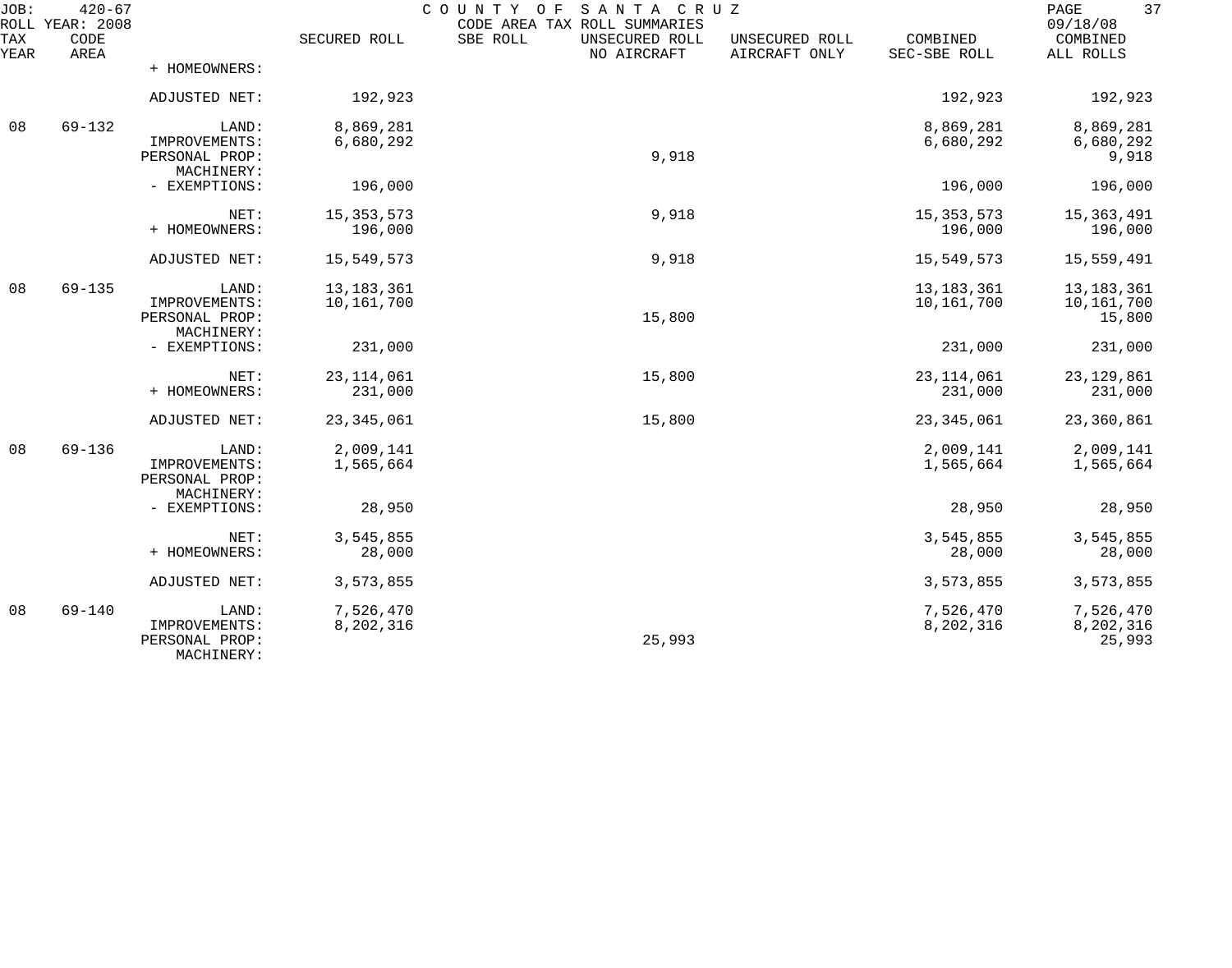| JOB:        | $420 - 67$<br>ROLL YEAR: 2008 |                                               |                       | COUNTY OF<br>SANTA CRUZ<br>CODE AREA TAX ROLL SUMMARIES |                                 |                          | 38<br>PAGE<br>09/18/08 |
|-------------|-------------------------------|-----------------------------------------------|-----------------------|---------------------------------------------------------|---------------------------------|--------------------------|------------------------|
| TAX<br>YEAR | CODE<br>AREA                  |                                               | SECURED ROLL          | SBE ROLL<br>UNSECURED ROLL<br>NO AIRCRAFT               | UNSECURED ROLL<br>AIRCRAFT ONLY | COMBINED<br>SEC-SBE ROLL | COMBINED<br>ALL ROLLS  |
|             |                               | - EXEMPTIONS:                                 | 169,408               |                                                         |                                 | 169,408                  | 169,408                |
|             |                               | NET:<br>+ HOMEOWNERS:                         | 15,559,378<br>168,000 | 25,993                                                  |                                 | 15,559,378<br>168,000    | 15,585,371<br>168,000  |
|             |                               |                                               |                       |                                                         |                                 |                          |                        |
|             |                               | ADJUSTED NET:                                 | 15,727,378            | 25,993                                                  |                                 | 15,727,378               | 15,753,371             |
| 08          | $69 - 141$                    | LAND:                                         | 3,912,837             |                                                         |                                 | 3,912,837                | 3,912,837              |
|             |                               | IMPROVEMENTS:<br>PERSONAL PROP:<br>MACHINERY: | 6,150,697             | 426,285                                                 |                                 | 6,150,697                | 6,576,982              |
|             |                               | - EXEMPTIONS:                                 | 14,000                |                                                         |                                 | 14,000                   | 14,000                 |
|             |                               | NET:                                          | 10,049,534            | 426,285                                                 |                                 | 10,049,534               | 10,475,819             |
|             |                               | + HOMEOWNERS:                                 | 14,000                |                                                         |                                 | 14,000                   | 14,000                 |
|             |                               | ADJUSTED NET:                                 | 10,063,534            | 426,285                                                 |                                 | 10,063,534               | 10,489,819             |
| 08          | $69 - 149$                    | LAND:                                         |                       |                                                         |                                 |                          |                        |
|             |                               | IMPROVEMENTS:<br>PERSONAL PROP:               |                       |                                                         |                                 |                          |                        |
|             |                               | MACHINERY:                                    |                       |                                                         |                                 |                          |                        |
|             |                               | - EXEMPTIONS:                                 |                       |                                                         |                                 |                          |                        |
|             |                               | NET:<br>+ HOMEOWNERS:                         |                       |                                                         |                                 |                          |                        |
|             |                               |                                               |                       |                                                         |                                 |                          |                        |
|             |                               | ADJUSTED NET:                                 |                       |                                                         |                                 |                          |                        |
| 08          | $69 - 150$                    | LAND:                                         | 812,282               |                                                         |                                 | 812,282                  | 812,282                |
|             |                               | IMPROVEMENTS:                                 | 1,226,855             |                                                         |                                 | 1,226,855                | 1,226,855              |
|             |                               | PERSONAL PROP:                                |                       | 36,100                                                  |                                 |                          | 36,100                 |
|             |                               | MACHINERY:                                    |                       |                                                         |                                 |                          |                        |
|             |                               | - EXEMPTIONS:                                 | 14,000                |                                                         |                                 | 14,000                   | 14,000                 |
|             |                               | NET:                                          | 2,025,137             | 36,100                                                  |                                 | 2,025,137                | 2,061,237              |
|             |                               | + HOMEOWNERS:                                 | 14,000                |                                                         |                                 | 14,000                   | 14,000                 |
|             |                               | ADJUSTED NET:                                 | 2,039,137             | 36,100                                                  |                                 | 2,039,137                | 2,075,237              |
| 08          | $69 - 152$                    | LAND:                                         |                       |                                                         |                                 |                          |                        |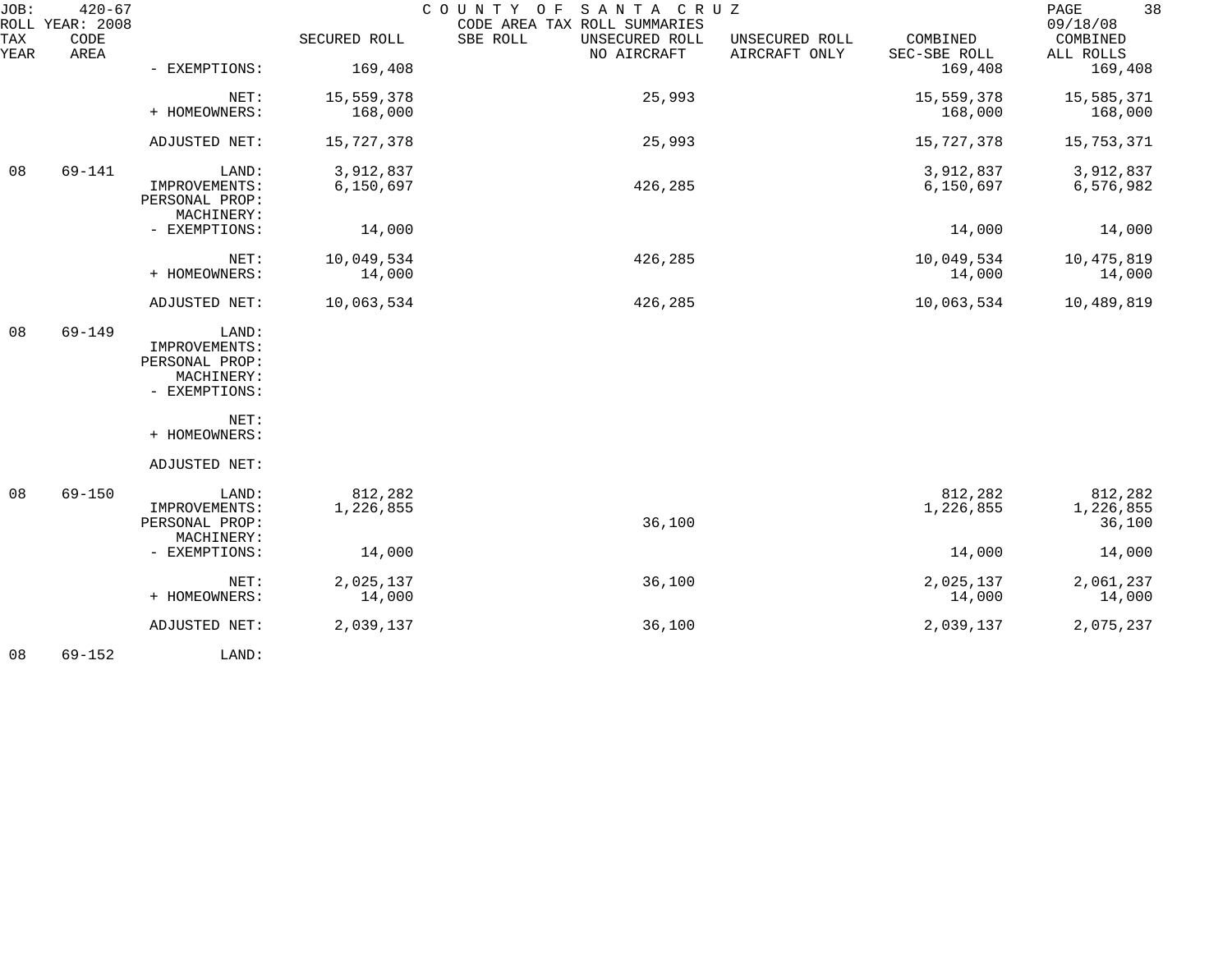| JOB:        | $420 - 67$<br>ROLL YEAR: 2008 |                                                                |                    | COUNTY OF | SANTA CRUZ<br>CODE AREA TAX ROLL SUMMARIES |                                 |                          | 39<br>PAGE<br>09/18/08 |
|-------------|-------------------------------|----------------------------------------------------------------|--------------------|-----------|--------------------------------------------|---------------------------------|--------------------------|------------------------|
| TAX<br>YEAR | CODE<br>AREA                  |                                                                | SECURED ROLL       | SBE ROLL  | UNSECURED ROLL<br>NO AIRCRAFT              | UNSECURED ROLL<br>AIRCRAFT ONLY | COMBINED<br>SEC-SBE ROLL | COMBINED<br>ALL ROLLS  |
|             |                               | IMPROVEMENTS:<br>PERSONAL PROP:                                |                    |           |                                            |                                 |                          |                        |
|             |                               | MACHINERY:<br>- EXEMPTIONS:                                    |                    |           |                                            |                                 |                          |                        |
|             |                               | NET:                                                           |                    |           |                                            |                                 |                          |                        |
|             |                               | + HOMEOWNERS:                                                  |                    |           |                                            |                                 |                          |                        |
|             |                               | ADJUSTED NET:                                                  |                    |           |                                            |                                 |                          |                        |
| 08          | $69 - 165$                    | LAND:                                                          | 5,075,771          |           |                                            |                                 | 5,075,771                | 5,075,771              |
|             |                               | IMPROVEMENTS:<br>PERSONAL PROP:                                | 3,459,379<br>7,172 |           |                                            |                                 | 3,459,379<br>7,172       | 3,459,379<br>7,172     |
|             |                               | MACHINERY:                                                     |                    |           |                                            |                                 |                          |                        |
|             |                               | - EXEMPTIONS:                                                  | 22,103             |           |                                            |                                 | 22,103                   | 22,103                 |
|             |                               | NET:                                                           | 8,520,219          |           |                                            |                                 | 8,520,219                | 8,520,219              |
|             |                               | + HOMEOWNERS:                                                  | 21,000             |           |                                            |                                 | 21,000                   | 21,000                 |
|             |                               | ADJUSTED NET:                                                  | 8,541,219          |           |                                            |                                 | 8,541,219                | 8,541,219              |
| 08          | $69 - 167$                    | LAND:                                                          | 3,987,153          |           |                                            |                                 | 3,987,153                | 3,987,153              |
|             |                               | IMPROVEMENTS:<br>PERSONAL PROP:                                | 4,603,229          |           | 8,000                                      |                                 | 4,603,229                | 4,603,229<br>8,000     |
|             |                               | MACHINERY:                                                     |                    |           |                                            |                                 |                          |                        |
|             |                               | - EXEMPTIONS:                                                  | 78,942             |           |                                            |                                 | 78,942                   | 78,942                 |
|             |                               | NET:                                                           | 8,511,440          |           | 8,000                                      |                                 | 8,511,440                | 8,519,440              |
|             |                               | + HOMEOWNERS:                                                  | 77,000             |           |                                            |                                 | 77,000                   | 77,000                 |
|             |                               | ADJUSTED NET:                                                  | 8,588,440          |           | 8,000                                      |                                 | 8,588,440                | 8,596,440              |
| 08          | $69 - 169$                    | LAND:                                                          | 1,640,461          |           |                                            |                                 | 1,640,461                | 1,640,461              |
|             |                               | IMPROVEMENTS:<br>PERSONAL PROP:<br>MACHINERY:<br>- EXEMPTIONS: | 957,396            |           |                                            |                                 | 957,396                  | 957,396                |
|             |                               | NET:<br>+ HOMEOWNERS:                                          | 2,597,857          |           |                                            |                                 | 2,597,857                | 2,597,857              |
|             |                               | ADJUSTED NET:                                                  | 2,597,857          |           |                                            |                                 | 2,597,857                | 2,597,857              |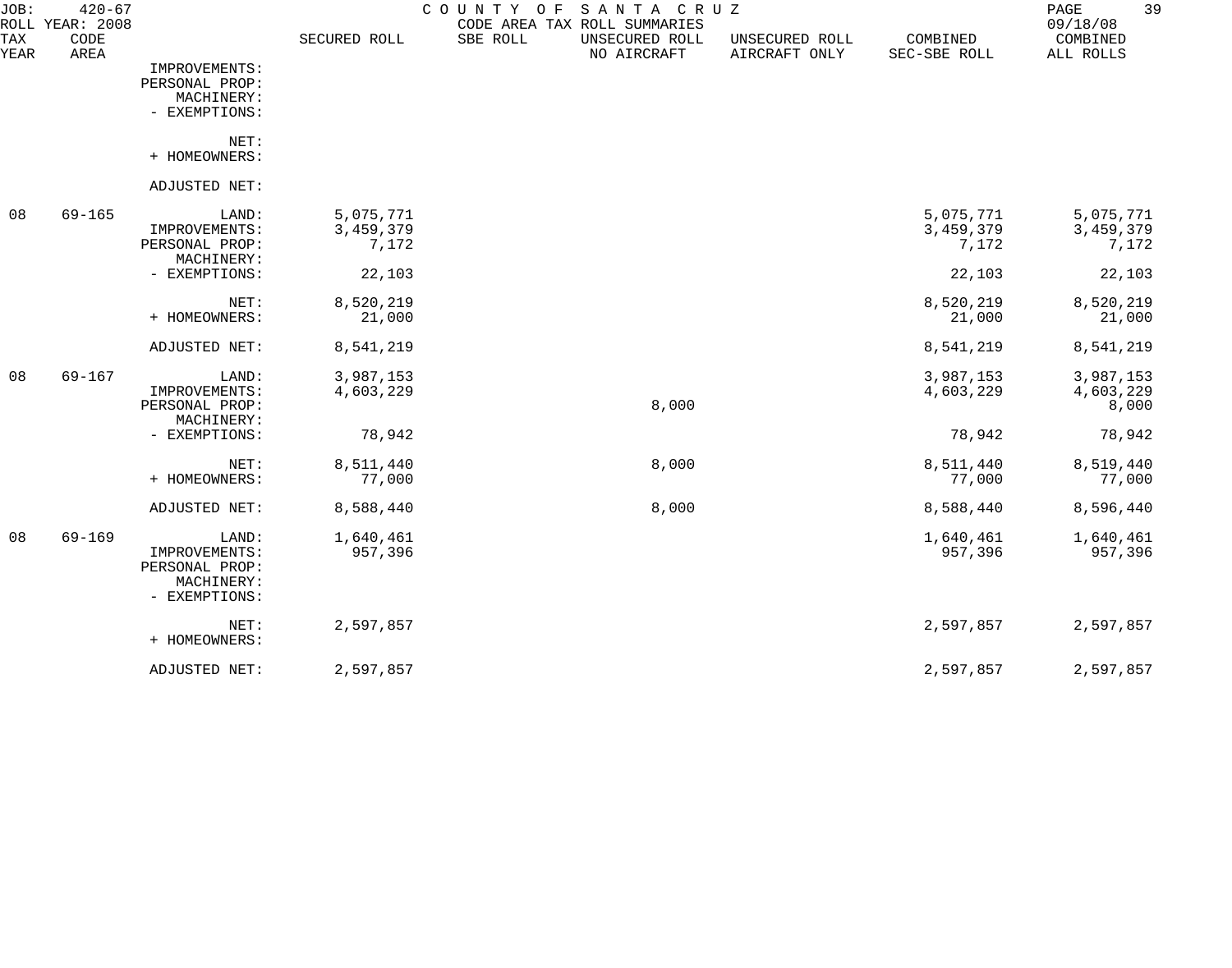| JOB:        | $420 - 67$<br>ROLL YEAR: 2008 |                                                                         |                         | SANTA CRUZ<br>COUNTY OF<br>CODE AREA TAX ROLL SUMMARIES |                                 |                          | 40<br>PAGE<br>09/18/08             |
|-------------|-------------------------------|-------------------------------------------------------------------------|-------------------------|---------------------------------------------------------|---------------------------------|--------------------------|------------------------------------|
| TAX<br>YEAR | CODE<br>AREA                  |                                                                         | SECURED ROLL            | SBE ROLL<br>UNSECURED ROLL<br>NO AIRCRAFT               | UNSECURED ROLL<br>AIRCRAFT ONLY | COMBINED<br>SEC-SBE ROLL | COMBINED<br>ALL ROLLS              |
| 08          | 69-180                        | LAND:<br>IMPROVEMENTS:<br>PERSONAL PROP:<br>MACHINERY:<br>- EXEMPTIONS: | 128,415                 |                                                         |                                 | 128,415                  | 128,415                            |
|             |                               | NET:<br>+ HOMEOWNERS:                                                   | 128,415                 |                                                         |                                 | 128,415                  | 128,415                            |
|             |                               | ADJUSTED NET:                                                           | 128,415                 |                                                         |                                 | 128,415                  | 128,415                            |
| 08          | 69-184                        | LAND:<br>IMPROVEMENTS:<br>PERSONAL PROP:<br>MACHINERY:<br>- EXEMPTIONS: |                         |                                                         |                                 |                          |                                    |
|             |                               | NET:<br>+ HOMEOWNERS:                                                   |                         |                                                         |                                 |                          |                                    |
|             |                               | ADJUSTED NET:                                                           |                         |                                                         |                                 |                          |                                    |
| 08          | 69-187                        | LAND:<br>IMPROVEMENTS:<br>PERSONAL PROP:<br>MACHINERY:                  | 4,715,372<br>10,893,366 | 88,949<br>214,493                                       |                                 | 4,715,372<br>10,893,366  | 4,715,372<br>10,982,315<br>214,493 |
|             |                               | - EXEMPTIONS:                                                           | 8,338,597               | 282,442                                                 |                                 | 8,338,597                | 8,621,039                          |
|             |                               | NET:<br>+ HOMEOWNERS:                                                   | 7,270,141<br>84,000     | 21,000                                                  |                                 | 7,270,141<br>84,000      | 7,291,141<br>84,000                |
|             |                               | ADJUSTED NET:                                                           | 7,354,141               | 21,000                                                  |                                 | 7,354,141                | 7,375,141                          |
| 08          | $69 - 190$                    | LAND:<br>IMPROVEMENTS:<br>PERSONAL PROP:<br>MACHINERY:                  | 885                     |                                                         |                                 | 885                      | 885                                |
|             |                               | - EXEMPTIONS:                                                           | 885                     |                                                         |                                 | 885                      | 885                                |
|             |                               | NET:<br>+ HOMEOWNERS:                                                   |                         |                                                         |                                 |                          |                                    |

ADJUSTED NET: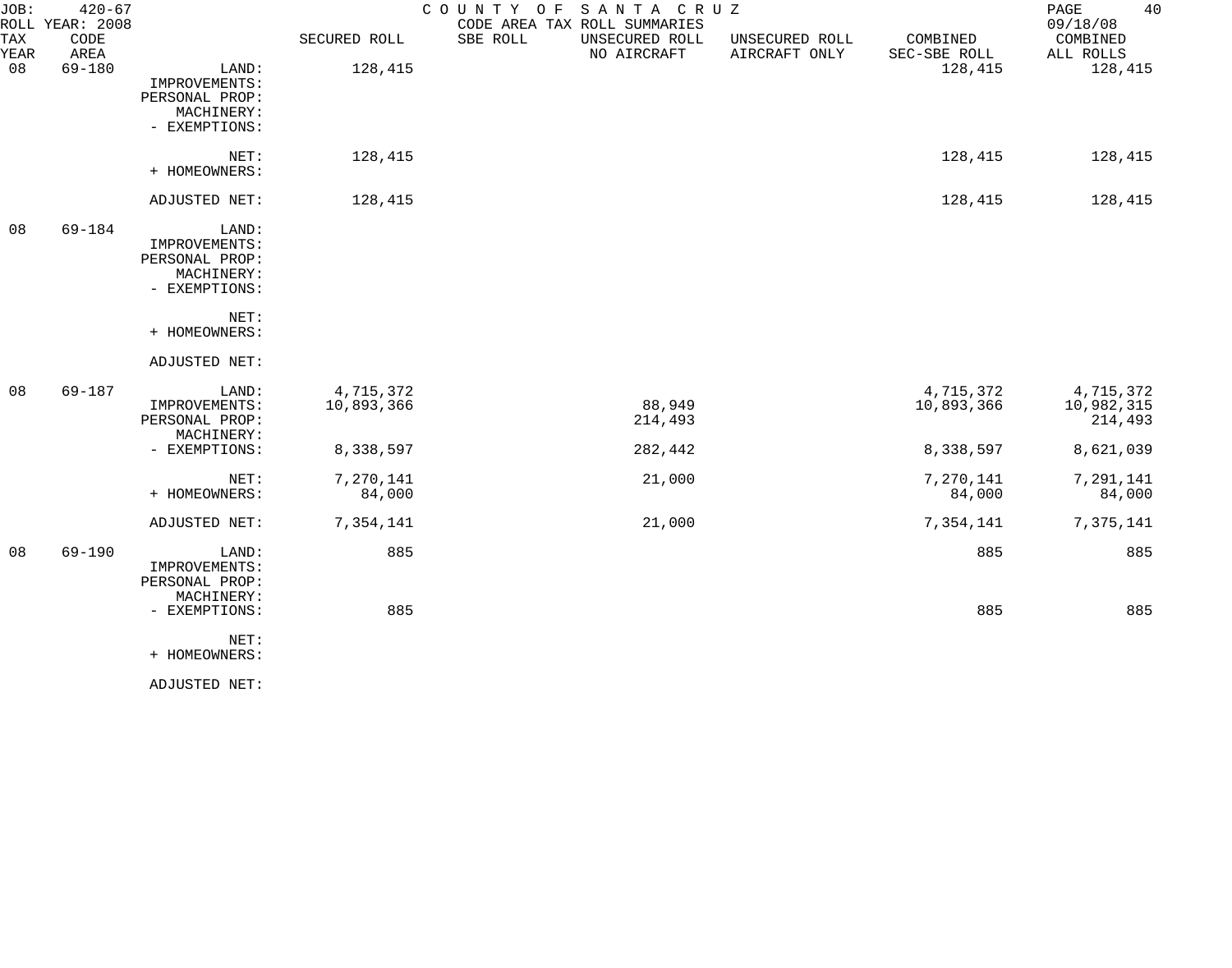| JOB:        | $420 - 67$<br>ROLL YEAR: 2008 |                                                                         |                        | COUNTY OF | SANTA CRUZ<br>CODE AREA TAX ROLL SUMMARIES |                                 |                          | 41<br>PAGE<br>09/18/08      |
|-------------|-------------------------------|-------------------------------------------------------------------------|------------------------|-----------|--------------------------------------------|---------------------------------|--------------------------|-----------------------------|
| TAX<br>YEAR | CODE<br>AREA                  |                                                                         | SECURED ROLL           | SBE ROLL  | UNSECURED ROLL<br>NO AIRCRAFT              | UNSECURED ROLL<br>AIRCRAFT ONLY | COMBINED<br>SEC-SBE ROLL | COMBINED<br>ALL ROLLS       |
| 08          | $69 - 192$                    | LAND:<br>IMPROVEMENTS:<br>PERSONAL PROP:<br>MACHINERY:                  | 1,609,172<br>1,192,626 |           |                                            |                                 | 1,609,172<br>1,192,626   | 1,609,172<br>1,192,626      |
|             |                               | - EXEMPTIONS:                                                           | 1,082                  |           |                                            |                                 | 1,082                    | 1,082                       |
|             |                               | NET:<br>+ HOMEOWNERS:                                                   | 2,800,716              |           |                                            |                                 | 2,800,716                | 2,800,716                   |
|             |                               | ADJUSTED NET:                                                           | 2,800,716              |           |                                            |                                 | 2,800,716                | 2,800,716                   |
| 08          | $69 - 193$                    | LAND:<br>IMPROVEMENTS:<br>PERSONAL PROP:<br>MACHINERY:<br>- EXEMPTIONS: | 253,411                |           |                                            |                                 | 253,411                  | 253,411                     |
|             |                               | NET:<br>+ HOMEOWNERS:                                                   | 253,411                |           |                                            |                                 | 253,411                  | 253,411                     |
|             |                               | ADJUSTED NET:                                                           | 253,411                |           |                                            |                                 | 253,411                  | 253,411                     |
| 08          | $69 - 203$                    | LAND:<br>IMPROVEMENTS:<br>PERSONAL PROP:<br>MACHINERY:<br>- EXEMPTIONS: |                        |           | 40,756<br>40,756<br>273,354                |                                 |                          | 40,756<br>40,756<br>273,354 |
|             |                               | NET:<br>+ HOMEOWNERS:                                                   |                        |           | 354,866                                    |                                 |                          | 354,866                     |
|             |                               | ADJUSTED NET:                                                           |                        |           | 354,866                                    |                                 |                          | 354,866                     |
| 08          | $69 - 210$                    | LAND:<br>IMPROVEMENTS:<br>PERSONAL PROP:<br>MACHINERY:<br>- EXEMPTIONS: |                        |           | 6,419<br>28,267                            |                                 |                          | 6,419<br>28,267             |
|             |                               | NET:                                                                    |                        |           | 34,686                                     |                                 |                          | 34,686                      |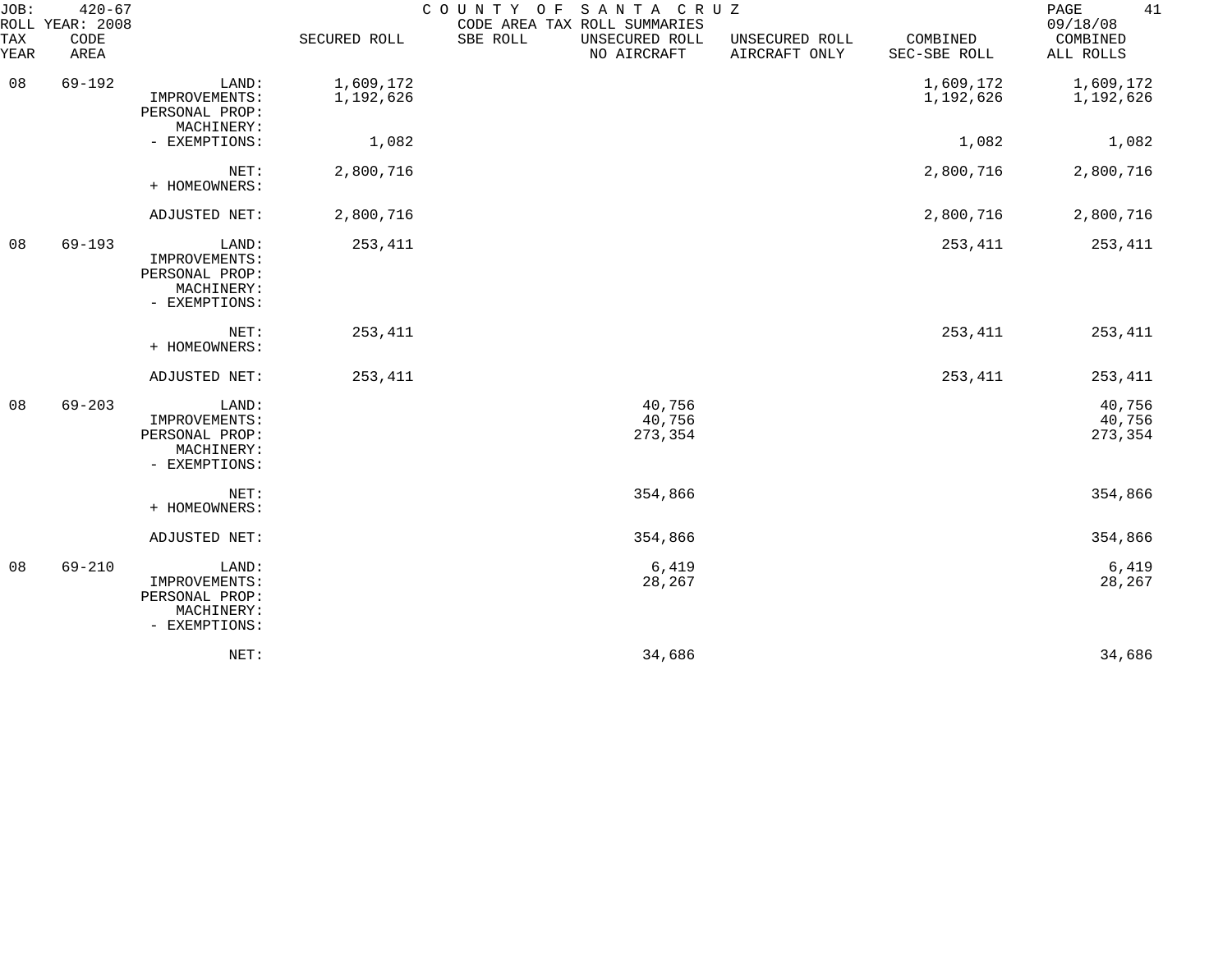| JOB:        | $420 - 67$<br>ROLL YEAR: 2008 |                                          |              | COUNTY OF | SANTA CRUZ<br>CODE AREA TAX ROLL SUMMARIES |                                 |                          | 42<br>PAGE<br>09/18/08 |
|-------------|-------------------------------|------------------------------------------|--------------|-----------|--------------------------------------------|---------------------------------|--------------------------|------------------------|
| TAX<br>YEAR | CODE<br>AREA                  |                                          | SECURED ROLL | SBE ROLL  | UNSECURED ROLL<br>NO AIRCRAFT              | UNSECURED ROLL<br>AIRCRAFT ONLY | COMBINED<br>SEC-SBE ROLL | COMBINED<br>ALL ROLLS  |
|             |                               | + HOMEOWNERS:                            |              |           |                                            |                                 |                          |                        |
|             |                               | ADJUSTED NET:                            |              |           | 34,686                                     |                                 |                          | 34,686                 |
| 08          | $69 - 211$                    | LAND:                                    |              |           |                                            |                                 |                          |                        |
|             |                               | IMPROVEMENTS:                            |              |           |                                            |                                 |                          |                        |
|             |                               | PERSONAL PROP:                           |              |           |                                            |                                 |                          |                        |
|             |                               | MACHINERY:<br>- EXEMPTIONS:              |              |           |                                            |                                 |                          |                        |
|             |                               |                                          |              |           |                                            |                                 |                          |                        |
|             |                               | NET:                                     |              |           |                                            |                                 |                          |                        |
|             |                               | + HOMEOWNERS:                            |              |           |                                            |                                 |                          |                        |
|             |                               | ADJUSTED NET:                            |              |           |                                            |                                 |                          |                        |
| 08          | $69 - 215$                    | LAND:                                    | 5, 443, 571  |           |                                            |                                 | 5, 443, 571              | 5,443,571              |
|             |                               | IMPROVEMENTS:                            | 5,053,059    |           |                                            |                                 | 5,053,059                | 5,053,059              |
|             |                               | PERSONAL PROP:                           |              |           |                                            |                                 |                          |                        |
|             |                               | MACHINERY:                               |              |           |                                            |                                 | 292,517                  |                        |
|             |                               | - EXEMPTIONS:                            | 292,517      |           |                                            |                                 |                          | 292,517                |
|             |                               | NET:                                     | 10,204,113   |           |                                            |                                 | 10,204,113               | 10,204,113             |
|             |                               | + HOMEOWNERS:                            | 126,000      |           |                                            |                                 | 126,000                  | 126,000                |
|             |                               | ADJUSTED NET:                            | 10,330,113   |           |                                            |                                 | 10,330,113               | 10,330,113             |
|             |                               |                                          |              |           |                                            |                                 |                          |                        |
| 08          | $69 - 216$                    | LAND:                                    | 18,677,681   |           |                                            |                                 | 18,677,681               | 18,677,681             |
|             |                               | IMPROVEMENTS:<br>PERSONAL PROP:          | 15,780,735   |           | 91,567                                     |                                 | 15,780,735               | 15,780,735<br>91,567   |
|             |                               | MACHINERY:                               |              |           |                                            |                                 |                          |                        |
|             |                               | - EXEMPTIONS:                            | 564,939      |           |                                            |                                 | 564,939                  | 564,939                |
|             |                               |                                          |              |           |                                            |                                 |                          |                        |
|             |                               | NET:                                     | 33,893,477   |           | 91,567                                     |                                 | 33,893,477               | 33,985,044             |
|             |                               | + HOMEOWNERS:                            | 385,000      |           |                                            |                                 | 385,000                  | 385,000                |
|             |                               | ADJUSTED NET:                            | 34, 278, 477 |           | 91,567                                     |                                 | 34, 278, 477             | 34,370,044             |
| 08          | $69 - 219$                    | LAND:<br>IMPROVEMENTS:<br>PERSONAL PROP: | 395,352      |           |                                            |                                 | 395,352                  | 395,352                |

MACHINERY: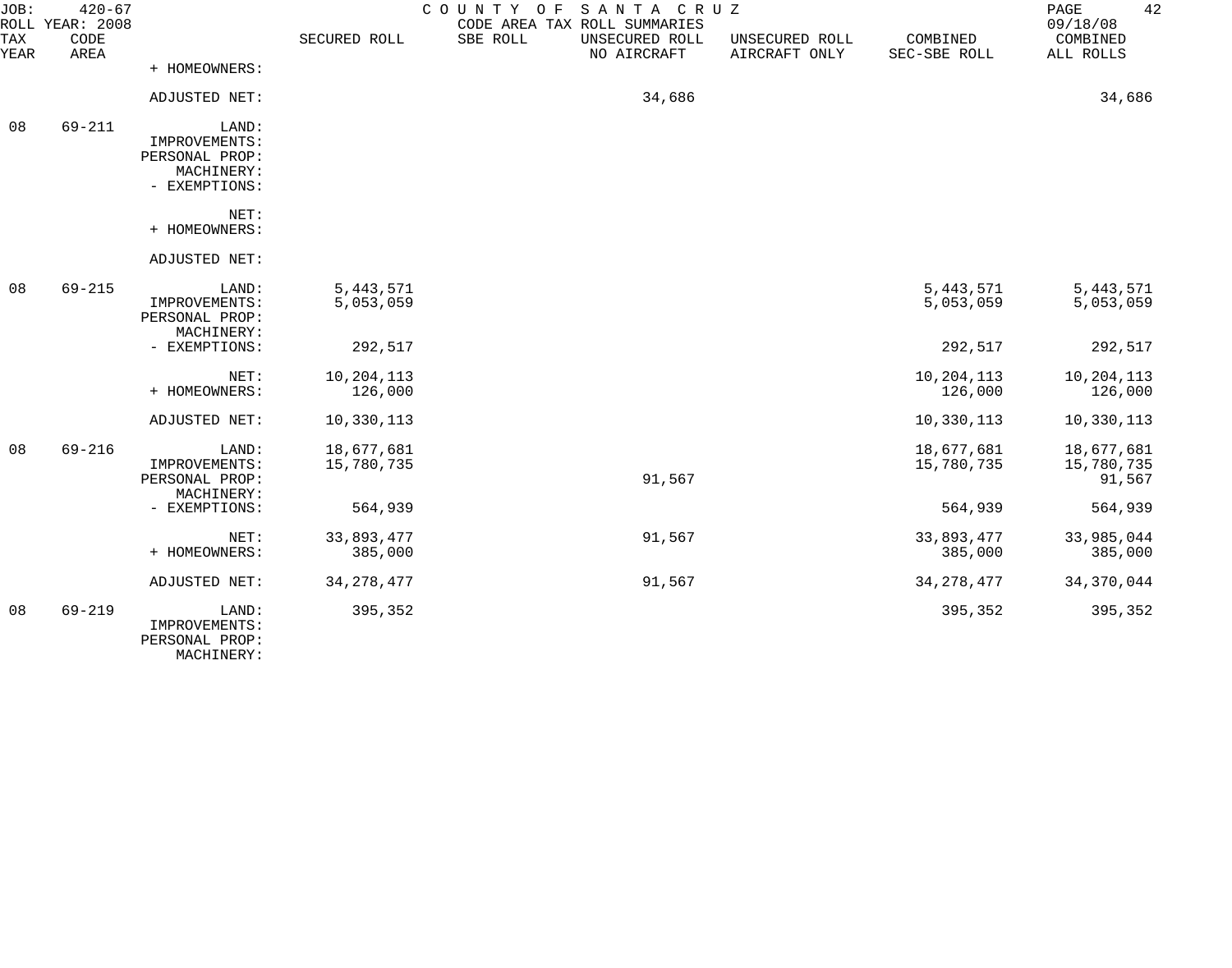| JOB:        | $420 - 67$<br>ROLL YEAR: 2008 |                                                                         |                          | SANTA CRUZ<br>COUNTY OF<br>CODE AREA TAX ROLL SUMMARIES |                                 |                            | 43<br>PAGE<br>09/18/08              |
|-------------|-------------------------------|-------------------------------------------------------------------------|--------------------------|---------------------------------------------------------|---------------------------------|----------------------------|-------------------------------------|
| TAX<br>YEAR | CODE<br>AREA                  |                                                                         | SECURED ROLL             | SBE ROLL<br>UNSECURED ROLL<br>NO AIRCRAFT               | UNSECURED ROLL<br>AIRCRAFT ONLY | COMBINED<br>SEC-SBE ROLL   | COMBINED<br>ALL ROLLS               |
|             |                               | - EXEMPTIONS:                                                           |                          |                                                         |                                 |                            |                                     |
|             |                               | NET:<br>+ HOMEOWNERS:                                                   | 395,352                  |                                                         |                                 | 395,352                    | 395,352                             |
|             |                               | ADJUSTED NET:                                                           | 395,352                  |                                                         |                                 | 395,352                    | 395,352                             |
| 08          | $69 - 220$                    | LAND:<br>IMPROVEMENTS:<br>PERSONAL PROP:<br>MACHINERY:                  | 57,460,591<br>56,201,579 | 37,767<br>182,009                                       |                                 | 57,460,591<br>56, 201, 579 | 57,460,591<br>56,239,346<br>182,009 |
|             |                               | - EXEMPTIONS:                                                           | 855,531                  |                                                         |                                 | 855,531                    | 855,531                             |
|             |                               | NET:<br>+ HOMEOWNERS:                                                   | 112,806,639<br>854,000   | 219,776                                                 |                                 | 112,806,639<br>854,000     | 113,026,415<br>854,000              |
|             |                               | ADJUSTED NET:                                                           | 113,660,639              | 219,776                                                 |                                 | 113,660,639                | 113,880,415                         |
| 08          | $69 - 221$                    | LAND:<br>IMPROVEMENTS:<br>PERSONAL PROP:                                | 9,194,750<br>6,860,373   | 7,877                                                   |                                 | 9,194,750<br>6,860,373     | 9,194,750<br>6,860,373<br>7,877     |
|             |                               | MACHINERY:<br>- EXEMPTIONS:                                             | 120,964                  |                                                         |                                 | 120,964                    | 120,964                             |
|             |                               | NET:<br>+ HOMEOWNERS:                                                   | 15,934,159<br>119,000    | 7,877                                                   |                                 | 15,934,159<br>119,000      | 15,942,036<br>119,000               |
|             |                               | ADJUSTED NET:                                                           | 16,053,159               | 7,877                                                   |                                 | 16,053,159                 | 16,061,036                          |
| 08          | $69 - 222$                    | LAND:<br>IMPROVEMENTS:<br>PERSONAL PROP:<br>MACHINERY:<br>- EXEMPTIONS: | 124,684<br>135,424       |                                                         |                                 | 124,684<br>135,424         | 124,684<br>135,424                  |
|             |                               | NET:<br>+ HOMEOWNERS:                                                   | 260,108                  |                                                         |                                 | 260,108                    | 260,108                             |
|             |                               | ADJUSTED NET:                                                           | 260,108                  |                                                         |                                 | 260,108                    | 260,108                             |
| 08          | $69 - 223$                    | LAND:                                                                   | 468,053                  |                                                         |                                 | 468,053                    | 468,053                             |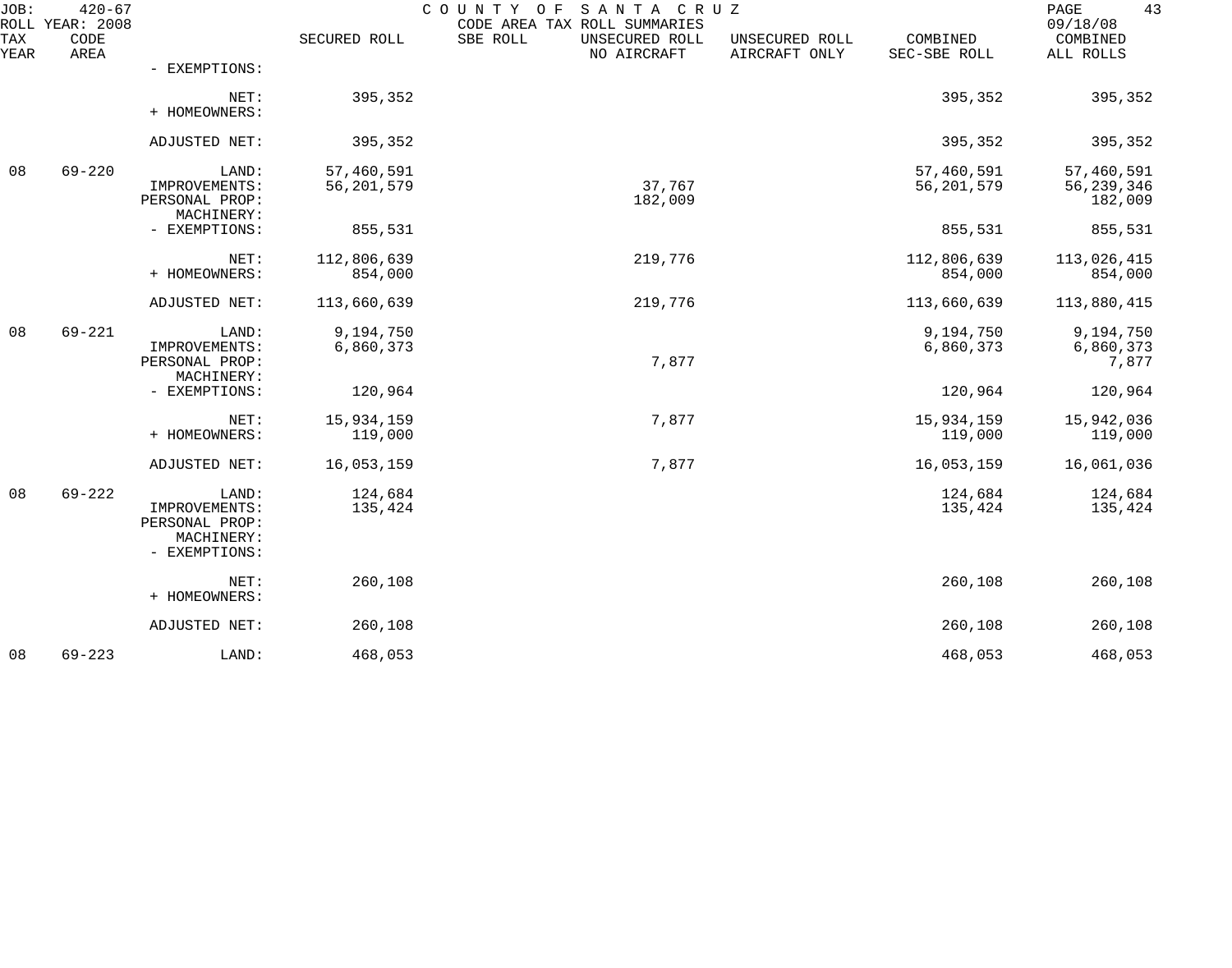| JOB:        | $420 - 67$<br>ROLL YEAR: 2008 |                        |               | COUNTY<br>SANTA CRUZ<br>O F<br>CODE AREA TAX ROLL SUMMARIES |                                 |                          | 44<br>PAGE<br>09/18/08 |
|-------------|-------------------------------|------------------------|---------------|-------------------------------------------------------------|---------------------------------|--------------------------|------------------------|
| TAX<br>YEAR | CODE<br>AREA                  |                        | SECURED ROLL  | SBE ROLL<br>UNSECURED ROLL<br>NO AIRCRAFT                   | UNSECURED ROLL<br>AIRCRAFT ONLY | COMBINED<br>SEC-SBE ROLL | COMBINED<br>ALL ROLLS  |
|             |                               | IMPROVEMENTS:          |               |                                                             |                                 |                          |                        |
|             |                               | PERSONAL PROP:         |               |                                                             |                                 |                          |                        |
|             |                               | MACHINERY:             |               |                                                             |                                 |                          |                        |
|             |                               | - EXEMPTIONS:          |               |                                                             |                                 |                          |                        |
|             |                               | NET:                   | 468,053       |                                                             |                                 | 468,053                  | 468,053                |
|             |                               | + HOMEOWNERS:          |               |                                                             |                                 |                          |                        |
|             |                               | ADJUSTED NET:          | 468,053       |                                                             |                                 | 468,053                  | 468,053                |
| 08          | $69 - 250$                    | LAND:                  | 111,792,845   |                                                             |                                 | 111,792,845              | 111,792,845            |
|             |                               | IMPROVEMENTS:          | 112, 295, 162 |                                                             |                                 | 112, 295, 162            | 112, 295, 162          |
|             |                               | PERSONAL PROP:         | 59,719        | 422,753                                                     |                                 | 59,719                   | 482,472                |
|             |                               | MACHINERY:             |               |                                                             |                                 |                          |                        |
|             |                               | - EXEMPTIONS:          | 2,457,306     |                                                             |                                 | 2,457,306                | 2,457,306              |
|             |                               | NET:                   | 221,690,420   | 422,753                                                     |                                 | 221,690,420              | 222, 113, 173          |
|             |                               | + HOMEOWNERS:          | 2,226,000     |                                                             |                                 | 2,226,000                | 2,226,000              |
|             |                               | ADJUSTED NET:          | 223, 916, 420 | 422,753                                                     |                                 | 223, 916, 420            | 224, 339, 173          |
| 08          | $69 - 251$                    | LAND:                  | 1,761,251     |                                                             |                                 | 1,761,251                | 1,761,251              |
|             |                               | IMPROVEMENTS:          | 3,544,503     |                                                             |                                 | 3,544,503                | 3,544,503              |
|             |                               | PERSONAL PROP:         |               | 11,733                                                      |                                 |                          | 11,733                 |
|             |                               | MACHINERY:             |               |                                                             |                                 |                          |                        |
|             |                               | - EXEMPTIONS:          | 28,643        |                                                             |                                 | 28,643                   | 28,643                 |
|             |                               | NET:                   | 5, 277, 111   | 11,733                                                      |                                 | 5, 277, 111              | 5,288,844              |
|             |                               | + HOMEOWNERS:          | 28,000        |                                                             |                                 | 28,000                   | 28,000                 |
|             |                               | ADJUSTED NET:          | 5,305,111     | 11,733                                                      |                                 | 5,305,111                | 5,316,844              |
| 08          | $69 - 252$                    | LAND:<br>IMPROVEMENTS: |               |                                                             |                                 |                          |                        |
|             |                               | PERSONAL PROP:         |               |                                                             |                                 |                          |                        |

 MACHINERY: - EXEMPTIONS:

NET:

+ HOMEOWNERS:

ADJUSTED NET: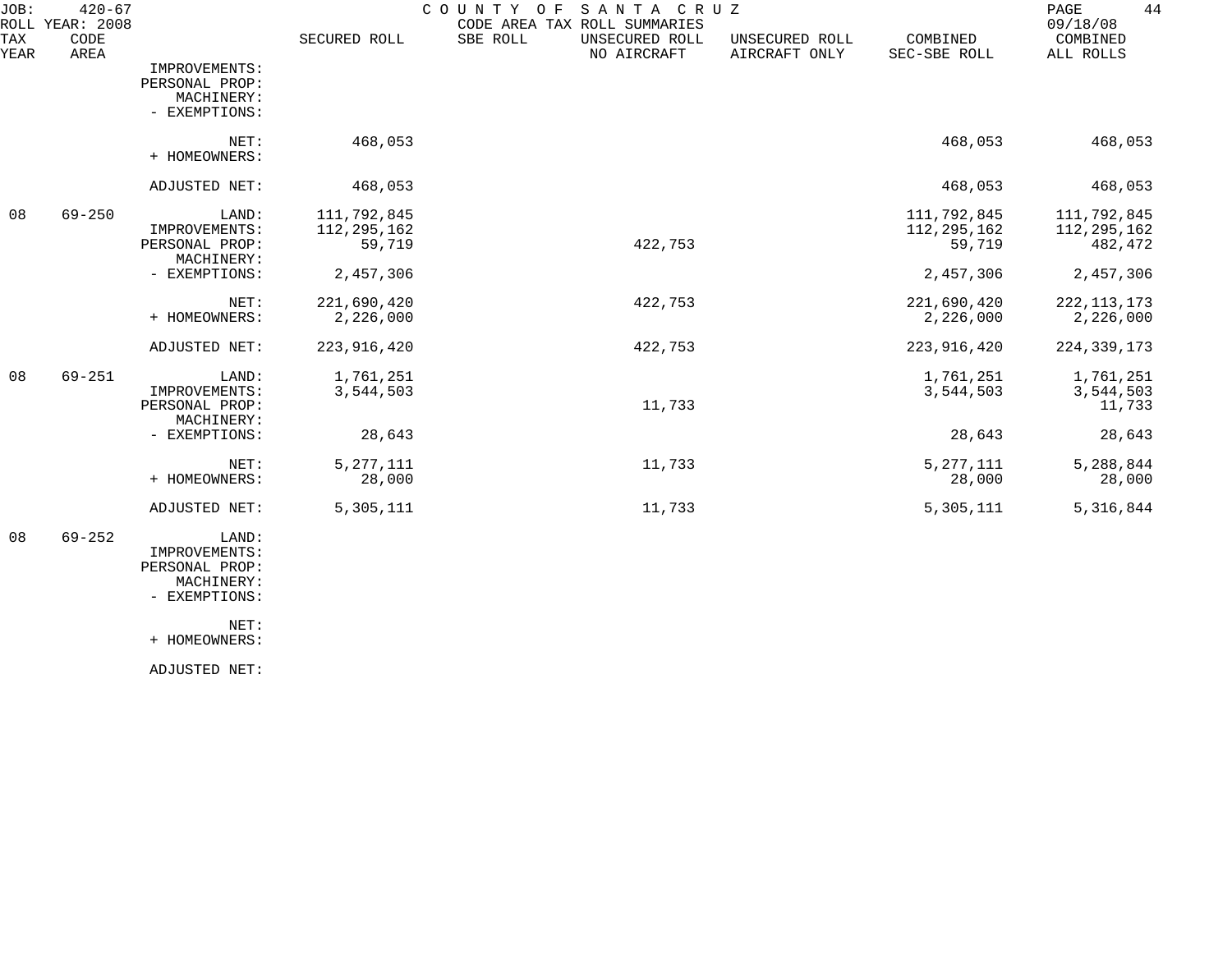| JOB:        | $420 - 67$<br>ROLL YEAR: 2008 |                              |              | COUNTY OF<br>SANTA CRUZ<br>CODE AREA TAX ROLL SUMMARIES                      |                          | 45<br>PAGE<br>09/18/08 |
|-------------|-------------------------------|------------------------------|--------------|------------------------------------------------------------------------------|--------------------------|------------------------|
| TAX<br>YEAR | CODE<br>AREA                  |                              | SECURED ROLL | SBE ROLL<br>UNSECURED ROLL<br>UNSECURED ROLL<br>NO AIRCRAFT<br>AIRCRAFT ONLY | COMBINED<br>SEC-SBE ROLL | COMBINED<br>ALL ROLLS  |
| 08          | $69 - 253$                    | LAND:                        | 70,676,490   |                                                                              | 70,676,490               | 70,676,490             |
|             |                               | IMPROVEMENTS:                | 71,507,091   | 102,653                                                                      | 71,507,091               | 71,609,744             |
|             |                               | PERSONAL PROP:               | 516,067      | 729,150                                                                      | 516,067                  | 1,245,217              |
|             |                               | MACHINERY:                   | 42,751       |                                                                              | 42,751                   | 42,751                 |
|             |                               | - EXEMPTIONS:                |              |                                                                              |                          |                        |
|             |                               |                              | 14,044,214   |                                                                              | 14,044,214               | 14,044,214             |
|             |                               | NET:                         | 128,698,185  | 831,803                                                                      | 128,698,185              | 129,529,988            |
|             |                               | + HOMEOWNERS:                | 1,974,000    |                                                                              | 1,974,000                | 1,974,000              |
|             |                               | ADJUSTED NET:                | 130,672,185  | 831,803                                                                      | 130,672,185              | 131,503,988            |
| 08          | $69 - 254$                    | LAND:                        | 3,502,162    |                                                                              | 3,502,162                | 3,502,162              |
|             |                               | IMPROVEMENTS:                | 3,601,730    | 96,842                                                                       | 3,601,730                | 3,698,572              |
|             |                               | PERSONAL PROP:               | 28,093       | 42,294                                                                       | 28,093                   | 70,387                 |
|             |                               | MACHINERY:                   |              |                                                                              |                          |                        |
|             |                               | - EXEMPTIONS:                | 914,668      |                                                                              | 914,668                  | 914,668                |
|             |                               | NET:                         | 6, 217, 317  | 139,136                                                                      | 6, 217, 317              | 6,356,453              |
|             |                               | + HOMEOWNERS:                | 35,000       |                                                                              | 35,000                   | 35,000                 |
|             |                               | ADJUSTED NET:                | 6, 252, 317  | 139,136                                                                      | 6, 252, 317              | 6,391,453              |
| 08          | $69 - 255$                    | LAND:                        | 184,632,254  | 121,925                                                                      | 184,632,254              | 184,754,179            |
|             |                               | IMPROVEMENTS:                | 162,100,671  | 152,805                                                                      | 162,100,671              | 162, 253, 476          |
|             |                               | PERSONAL PROP:<br>MACHINERY: | 151,404      | 612,250                                                                      | 151,404                  | 763,654                |
|             |                               | - EXEMPTIONS:                | 22,037,488   |                                                                              | 22,037,488               | 22,037,488             |
|             |                               | NET:                         | 324,846,841  | 886,980                                                                      | 324,846,841              | 325,733,821            |
|             |                               | + HOMEOWNERS:                | 5,894,000    |                                                                              | 5,894,000                | 5,894,000              |
|             |                               | ADJUSTED NET:                | 330,740,841  | 886,980                                                                      | 330,740,841              | 331,627,821            |
| 08          | $69 - 256$                    | LAND:                        | 15, 358, 524 |                                                                              | 15,358,524               | 15,358,524             |
|             |                               | IMPROVEMENTS:                | 15,580,977   |                                                                              | 15,580,977               | 15,580,977             |
|             |                               | PERSONAL PROP:<br>MACHINERY: | 6,000        | 493,925                                                                      | 6,000                    | 499,925                |
|             |                               | - EXEMPTIONS:                | 1,156,709    |                                                                              | 1,156,709                | 1,156,709              |
|             |                               | NET:                         | 29,788,792   | 493,925                                                                      | 29,788,792               | 30, 282, 717           |
|             |                               | + HOMEOWNERS:                | 560,000      |                                                                              | 560,000                  | 560,000                |
|             |                               | ADJUSTED NET:                | 30, 348, 792 | 493,925                                                                      | 30, 348, 792             | 30,842,717             |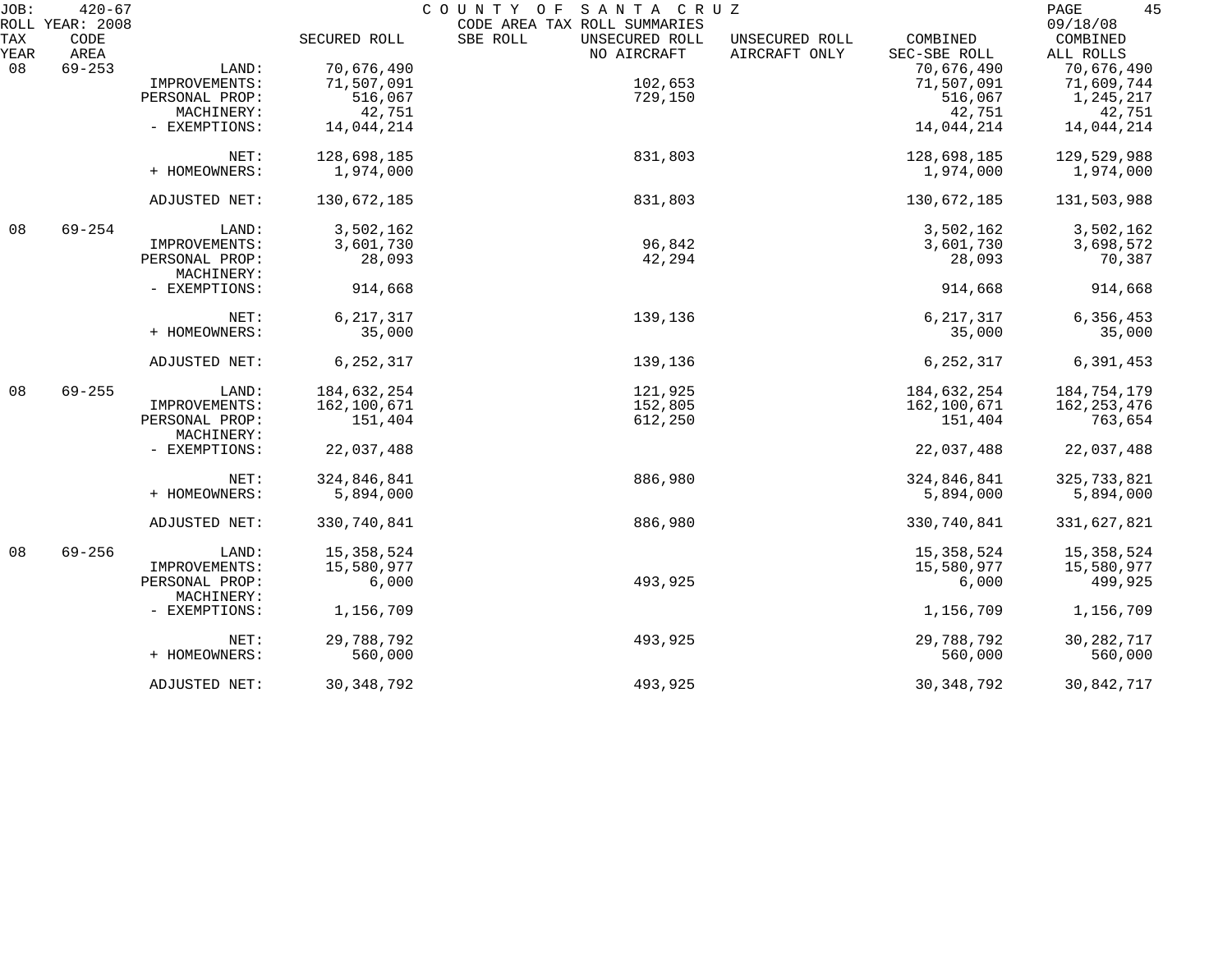| JOB:<br>ROLL | $420 - 67$<br>YEAR: 2008 |                              |              | COUNTY OF<br>SANTA CRUZ<br>CODE AREA TAX ROLL SUMMARIES |                                 |                          | 46<br>PAGE<br>09/18/08 |
|--------------|--------------------------|------------------------------|--------------|---------------------------------------------------------|---------------------------------|--------------------------|------------------------|
| TAX<br>YEAR  | CODE<br>AREA             |                              | SECURED ROLL | SBE ROLL<br>UNSECURED ROLL<br>NO AIRCRAFT               | UNSECURED ROLL<br>AIRCRAFT ONLY | COMBINED<br>SEC-SBE ROLL | COMBINED<br>ALL ROLLS  |
| 08           | $69 - 257$               | LAND:                        | 34,888,794   |                                                         |                                 | 34,888,794               | 34,888,794             |
|              |                          | IMPROVEMENTS:                | 29,110,380   | 267,773                                                 |                                 | 29,110,380               | 29, 378, 153           |
|              |                          | PERSONAL PROP:<br>MACHINERY: | 97,898       | 292,240                                                 |                                 | 97,898                   | 390,138                |
|              |                          | - EXEMPTIONS:                | 1,349,727    |                                                         |                                 | 1,349,727                | 1,349,727              |
|              |                          | NET:                         | 62,747,345   | 560,013                                                 |                                 | 62,747,345               | 63, 307, 358           |
|              |                          | + HOMEOWNERS:                | 1,239,000    |                                                         |                                 | 1,239,000                | 1,239,000              |
|              |                          | ADJUSTED NET:                | 63,986,345   | 560,013                                                 |                                 | 63,986,345               | 64, 546, 358           |
| 08           | $69 - 258$               | LAND:                        | 373,046,266  | 24,263                                                  |                                 | 373,046,266              | 373,070,529            |
|              |                          | IMPROVEMENTS:                | 297,539,996  | 7,259,730                                               |                                 | 297,539,996              | 304,799,726            |
|              |                          | PERSONAL PROP:               | 10,420,593   | 17,260,621                                              |                                 | 10,420,593               | 27,681,214             |
|              |                          | MACHINERY:                   | 226,597      |                                                         |                                 | 226,597                  | 226,597                |
|              |                          | - EXEMPTIONS:                | 35, 538, 356 | 71,770                                                  |                                 | 35,538,356               | 35,610,126             |
|              |                          | NET:                         | 645,695,096  | 24, 472, 844                                            |                                 | 645,695,096              | 670,167,940            |
|              |                          | + HOMEOWNERS:                | 4,940,600    |                                                         |                                 | 4,940,600                | 4,940,600              |
|              |                          | ADJUSTED NET:                | 650,635,696  | 24, 472, 844                                            |                                 | 650,635,696              | 675,108,540            |
| 08           | $69 - 259$               | LAND:                        | 19,957,867   |                                                         |                                 | 19,957,867               | 19,957,867             |
|              |                          | IMPROVEMENTS:                | 17,897,733   | 18,626                                                  |                                 | 17,897,733               | 17,916,359             |
|              |                          | PERSONAL PROP:<br>MACHINERY: |              | 255,277                                                 |                                 |                          | 255,277                |
|              |                          | - EXEMPTIONS:                | 4,948,354    | 153,033                                                 |                                 | 4,948,354                | 5,101,387              |
|              |                          | NET:                         | 32,907,246   | 120,870                                                 |                                 | 32,907,246               | 33,028,116             |
|              |                          | + HOMEOWNERS:                | 266,000      |                                                         |                                 | 266,000                  | 266,000                |
|              |                          | ADJUSTED NET:                | 33, 173, 246 | 120,870                                                 |                                 | 33, 173, 246             | 33, 294, 116           |
| 08           | $69 - 260$               | LAND:                        | 2,489,328    |                                                         |                                 | 2,489,328                | 2,489,328              |
|              |                          | IMPROVEMENTS:                | 443,279      |                                                         |                                 | 443,279                  | 443,279                |
|              |                          | PERSONAL PROP:<br>MACHINERY: |              | 235,157                                                 |                                 |                          | 235,157                |
|              |                          | - EXEMPTIONS:                | 19,748       |                                                         |                                 | 19,748                   | 19,748                 |
|              |                          | NET:                         | 2,912,859    | 235,157                                                 |                                 | 2,912,859                | 3,148,016              |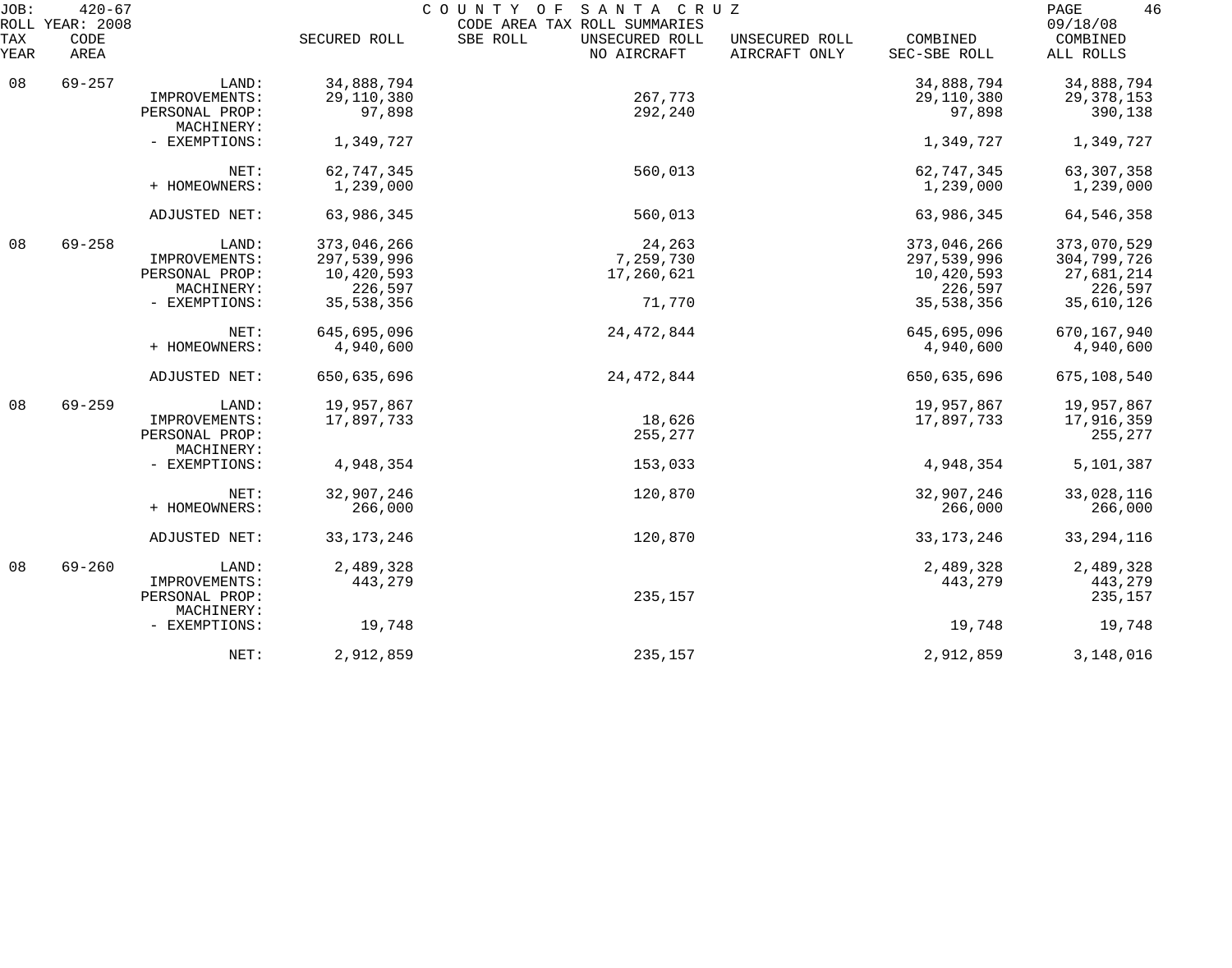| JOB:        | $420 - 67$<br>ROLL YEAR: 2008 |                              |               | COUNTY OF SANTA CRUZ<br>CODE AREA TAX ROLL SUMMARIES |                                 |                          | 47<br>PAGE<br>09/18/08 |
|-------------|-------------------------------|------------------------------|---------------|------------------------------------------------------|---------------------------------|--------------------------|------------------------|
| TAX<br>YEAR | CODE<br>AREA                  |                              | SECURED ROLL  | SBE ROLL<br>UNSECURED ROLL<br>NO AIRCRAFT            | UNSECURED ROLL<br>AIRCRAFT ONLY | COMBINED<br>SEC-SBE ROLL | COMBINED<br>ALL ROLLS  |
|             |                               | + HOMEOWNERS:                | 7,000         |                                                      |                                 | 7,000                    | 7,000                  |
|             |                               | ADJUSTED NET:                | 2,919,859     | 235,157                                              |                                 | 2,919,859                | 3,155,016              |
| 08          | $69 - 261$                    | LAND:                        | 192,465,800   |                                                      |                                 | 192,465,800              | 192,465,800            |
|             |                               | IMPROVEMENTS:                | 114,897,783   | 433,695                                              |                                 | 114,897,783              | 115, 331, 478          |
|             |                               | PERSONAL PROP:               | 169,610       | 98,721                                               |                                 | 169,610                  | 268,331                |
|             |                               | MACHINERY:                   | 9,390         |                                                      |                                 | 9,390                    | 9,390                  |
|             |                               | - EXEMPTIONS:                | 183,721       |                                                      |                                 | 183,721                  | 183,721                |
|             |                               | NET:                         | 307, 358, 862 | 532,416                                              |                                 | 307, 358, 862            | 307,891,278            |
|             |                               | + HOMEOWNERS:                | 182,000       |                                                      |                                 | 182,000                  | 182,000                |
|             |                               | ADJUSTED NET:                | 307,540,862   | 532,416                                              |                                 | 307,540,862              | 308,073,278            |
| 08          | $69 - 262$                    | LAND:                        | 264, 338, 687 | 48,218                                               |                                 | 264, 338, 687            | 264, 386, 905          |
|             |                               | IMPROVEMENTS:                | 197,270,840   | 1,458,850                                            |                                 | 197,270,840              | 198,729,690            |
|             |                               | PERSONAL PROP:               | 602,948       | 7,261,894                                            |                                 | 602,948                  | 7,864,842              |
|             |                               | MACHINERY:                   | 184,440       |                                                      |                                 | 184,440                  | 184,440                |
|             |                               | - EXEMPTIONS:                | 19,209,159    |                                                      |                                 | 19,209,159               | 19,209,159             |
|             |                               | NET:                         | 443, 187, 756 | 8,768,962                                            |                                 | 443, 187, 756            | 451,956,718            |
|             |                               | + HOMEOWNERS:                | 4,190,200     |                                                      |                                 | 4,190,200                | 4,190,200              |
|             |                               | ADJUSTED NET:                | 447, 377, 956 | 8,768,962                                            |                                 | 447, 377, 956            | 456, 146, 918          |
| 08          | $69 - 263$                    | LAND:                        | 10,080,644    |                                                      |                                 | 10,080,644               | 10,080,644             |
|             |                               | IMPROVEMENTS:                | 15,789,136    |                                                      |                                 | 15,789,136               | 15,789,136             |
|             |                               | PERSONAL PROP:               |               | 153,674                                              |                                 |                          | 153,674                |
|             |                               | MACHINERY:                   |               |                                                      |                                 |                          |                        |
|             |                               | - EXEMPTIONS:                | 279,750       |                                                      |                                 | 279,750                  | 279,750                |
|             |                               | NET:                         | 25,590,030    | 153,674                                              |                                 | 25,590,030               | 25, 743, 704           |
|             |                               | + HOMEOWNERS:                | 168,000       |                                                      |                                 | 168,000                  | 168,000                |
|             |                               | ADJUSTED NET:                | 25,758,030    | 153,674                                              |                                 | 25,758,030               | 25, 911, 704           |
| 08          | $69 - 264$                    | LAND:                        | 104,450,679   |                                                      |                                 | 104,450,679              | 104,450,679            |
|             |                               | IMPROVEMENTS:                | 91,001,652    | 2,129,695                                            |                                 | 91,001,652               | 93, 131, 347           |
|             |                               | PERSONAL PROP:<br>MACHINERY: | 219,535       | 2,821,540                                            |                                 | 219,535                  | 3,041,075              |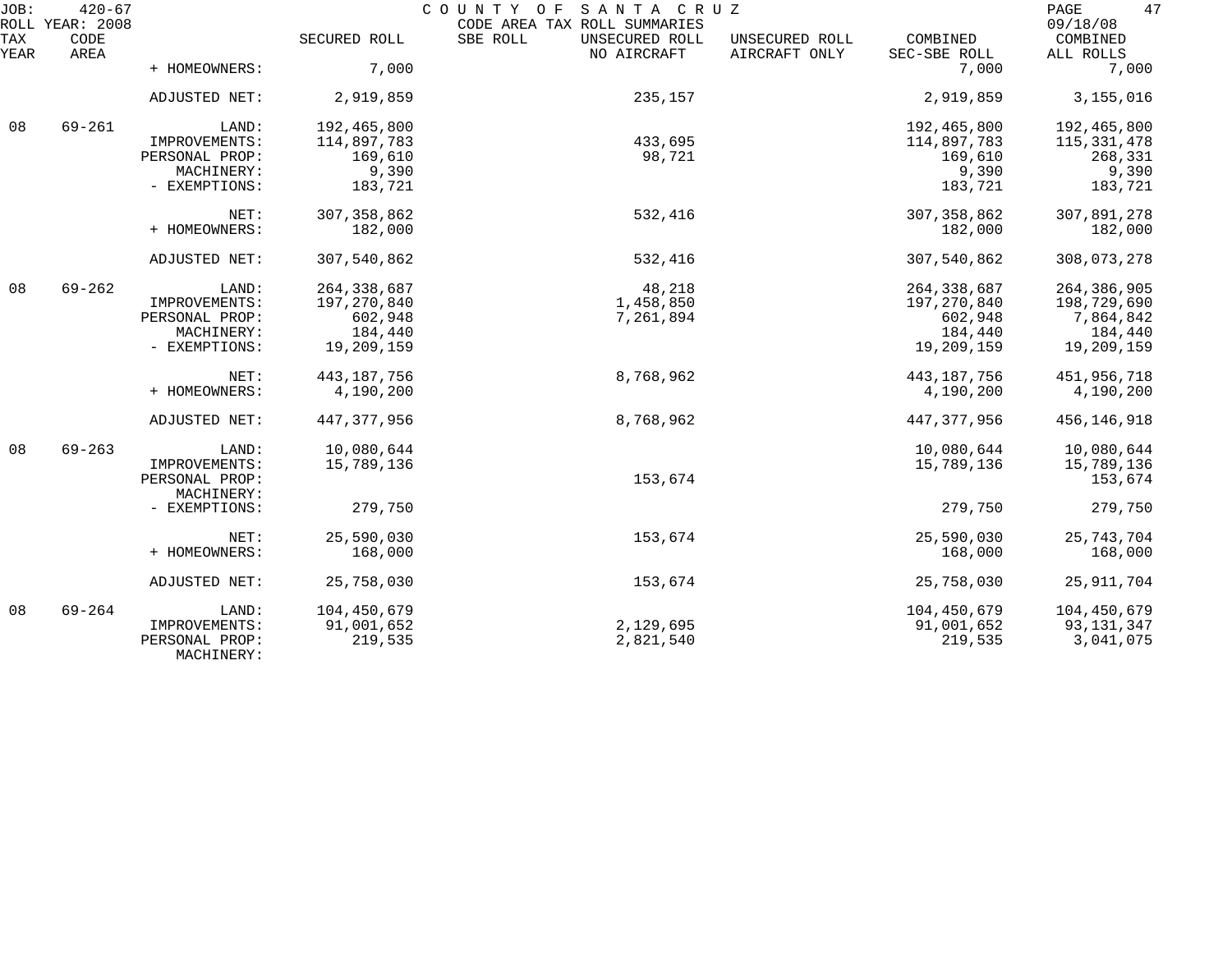| JOB:        | $420 - 67$<br>ROLL YEAR: 2008 |                              |              | COUNTY OF<br>SANTA CRUZ<br>CODE AREA TAX ROLL SUMMARIES |                                                             | 48<br>PAGE<br>09/18/08 |
|-------------|-------------------------------|------------------------------|--------------|---------------------------------------------------------|-------------------------------------------------------------|------------------------|
| TAX<br>YEAR | CODE<br>AREA                  |                              | SECURED ROLL | SBE ROLL<br>UNSECURED ROLL<br>NO AIRCRAFT               | COMBINED<br>UNSECURED ROLL<br>AIRCRAFT ONLY<br>SEC-SBE ROLL | COMBINED<br>ALL ROLLS  |
|             |                               | - EXEMPTIONS:                | 7,235,585    | 5,066                                                   | 7,235,585                                                   | 7,240,651              |
|             |                               | NET:                         | 188,436,281  | 4,946,169                                               | 188,436,281                                                 | 193,382,450            |
|             |                               | + HOMEOWNERS:                | 1,649,200    |                                                         | 1,649,200                                                   | 1,649,200              |
|             |                               | ADJUSTED NET:                | 190,085,481  | 4,946,169                                               | 190,085,481                                                 | 195,031,650            |
| 08          | $69 - 265$                    | LAND:                        | 35, 527, 744 |                                                         | 35, 527, 744                                                | 35,527,744             |
|             |                               | IMPROVEMENTS:                | 35,509,996   |                                                         | 35,509,996                                                  | 35,509,996             |
|             |                               | PERSONAL PROP:<br>MACHINERY: | 10,073       | 367,341                                                 | 10,073                                                      | 377,414                |
|             |                               | - EXEMPTIONS:                | 644,000      |                                                         | 644,000                                                     | 644,000                |
|             |                               | NET:                         | 70,403,813   | 367,341                                                 | 70,403,813                                                  | 70,771,154             |
|             |                               | + HOMEOWNERS:                | 644,000      |                                                         | 644,000                                                     | 644,000                |
|             |                               | ADJUSTED NET:                | 71,047,813   | 367,341                                                 | 71,047,813                                                  | 71, 415, 154           |
| 08          | $69 - 266$                    | LAND:                        | 54, 305, 325 |                                                         | 54, 305, 325                                                | 54, 305, 325           |
|             |                               | IMPROVEMENTS:                | 39,602,491   |                                                         | 39,602,491                                                  | 39,602,491             |
|             |                               | PERSONAL PROP:<br>MACHINERY: | 24,636       | 172,876                                                 | 24,636                                                      | 197,512                |
|             |                               | - EXEMPTIONS:                | 749,801      |                                                         | 749,801                                                     | 749,801                |
|             |                               | NET:                         | 93, 182, 651 | 172,876                                                 | 93, 182, 651                                                | 93, 355, 527           |
|             |                               | + HOMEOWNERS:                | 747,600      |                                                         | 747,600                                                     | 747,600                |
|             |                               | ADJUSTED NET:                | 93,930,251   | 172,876                                                 | 93,930,251                                                  | 94, 103, 127           |
| 08          | $69 - 267$                    | LAND:                        | 367,893,168  | 468,817                                                 | 367,893,168                                                 | 368, 361, 985          |
|             |                               | IMPROVEMENTS:                | 261,930,463  | 414,671                                                 | 261,930,463                                                 | 262, 345, 134          |
|             |                               | PERSONAL PROP:<br>MACHINERY: | 19,342       | 1,110,089                                               | 19,342                                                      | 1,129,431              |
|             |                               | - EXEMPTIONS:                | 8,178,899    |                                                         | 8,178,899                                                   | 8,178,899              |
|             |                               | NET:                         | 621,664,074  | 1,993,577                                               | 621,664,074                                                 | 623, 657, 651          |
|             |                               | + HOMEOWNERS:                | 3, 213, 000  |                                                         | 3, 213, 000                                                 | 3, 213, 000            |
|             |                               | ADJUSTED NET:                | 624,877,074  | 1,993,577                                               | 624,877,074                                                 | 626,870,651            |
| 08          | $69 - 268$                    | LAND:                        | 117,714,864  |                                                         | 117,714,864                                                 | 117,714,864            |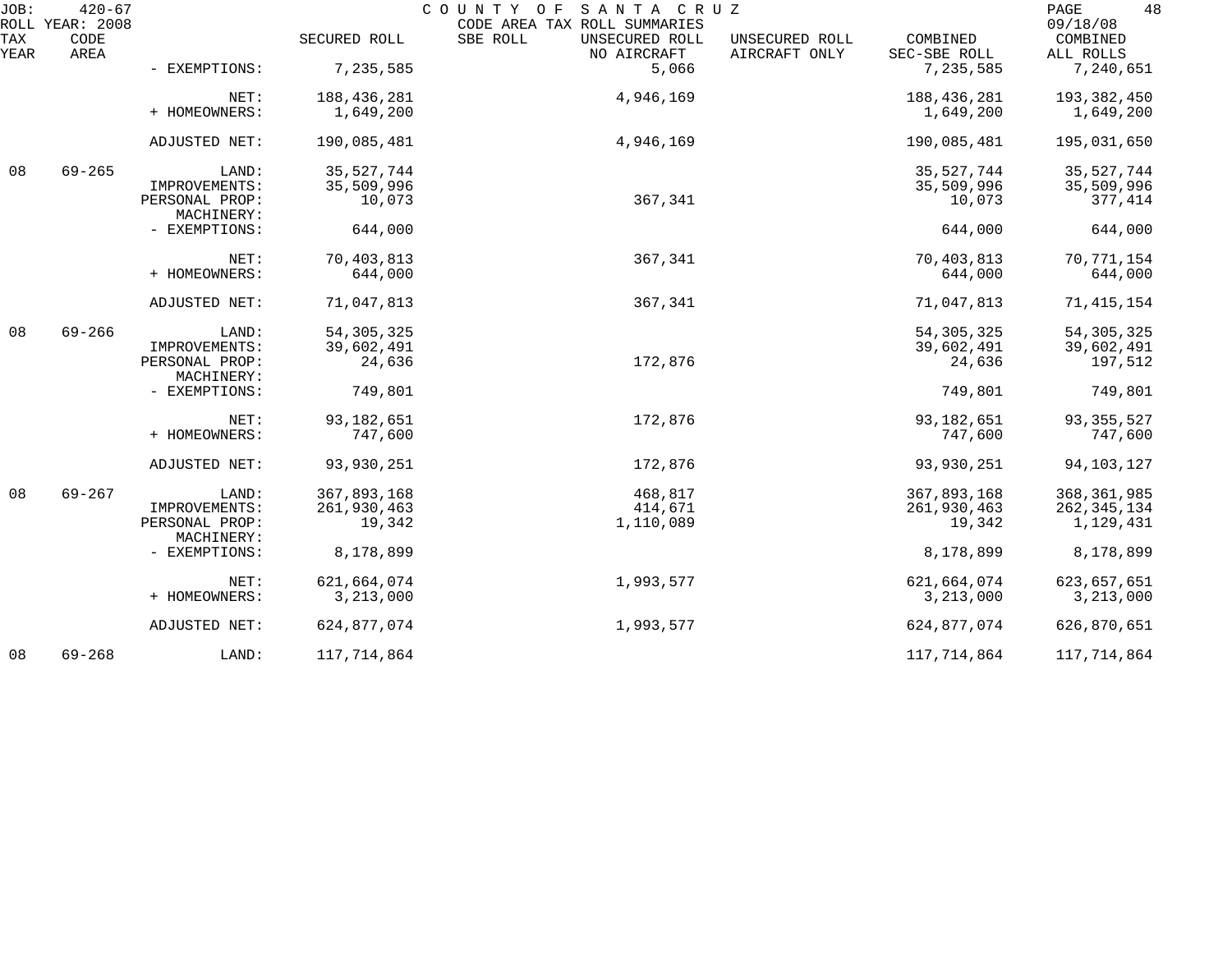| JOB:        | $420 - 67$<br>ROLL YEAR: 2008 |                                               |               | COUNTY OF<br>SANTA CRUZ<br>CODE AREA TAX ROLL SUMMARIES |                                 |                          | 49<br>PAGE<br>09/18/08 |
|-------------|-------------------------------|-----------------------------------------------|---------------|---------------------------------------------------------|---------------------------------|--------------------------|------------------------|
| TAX<br>YEAR | CODE<br>AREA                  |                                               | SECURED ROLL  | SBE ROLL<br>UNSECURED ROLL<br>NO AIRCRAFT               | UNSECURED ROLL<br>AIRCRAFT ONLY | COMBINED<br>SEC-SBE ROLL | COMBINED<br>ALL ROLLS  |
|             |                               | IMPROVEMENTS:                                 | 67,557,512    |                                                         |                                 | 67, 557, 512             | 67,557,512             |
|             |                               | PERSONAL PROP:                                | 3, 271, 153   | 236,437                                                 |                                 | 3, 271, 153              | 3,507,590              |
|             |                               | MACHINERY:                                    | 113,027       |                                                         |                                 | 113,027                  | 113,027                |
|             |                               | - EXEMPTIONS:                                 | 175,000       |                                                         |                                 | 175,000                  | 175,000                |
|             |                               | NET:                                          | 188,481,556   | 236,437                                                 |                                 | 188,481,556              | 188,717,993            |
|             |                               | + HOMEOWNERS:                                 | 175,000       |                                                         |                                 | 175,000                  | 175,000                |
|             |                               | ADJUSTED NET:                                 | 188,656,556   | 236,437                                                 |                                 | 188,656,556              | 188,892,993            |
| 08          | $69 - 270$                    | LAND:                                         | 290, 133, 713 | 88,487                                                  |                                 | 290, 133, 713            | 290, 222, 200          |
|             |                               | IMPROVEMENTS:                                 | 202, 435, 846 | 291,408                                                 |                                 | 202, 435, 846            | 202,727,254            |
|             |                               | PERSONAL PROP:<br>MACHINERY:                  | 372,700       | 746,061                                                 |                                 | 372,700                  | 1,118,761              |
|             |                               | - EXEMPTIONS:                                 | 5, 173, 545   |                                                         |                                 | 5, 173, 545              | 5, 173, 545            |
|             |                               | NET:                                          | 487,768,714   | 1,125,956                                               |                                 | 487,768,714              | 488,894,670            |
|             |                               | + HOMEOWNERS:                                 | 4,263,000     |                                                         |                                 | 4,263,000                | 4,263,000              |
|             |                               | ADJUSTED NET:                                 | 492,031,714   | 1,125,956                                               |                                 | 492,031,714              | 493,157,670            |
| 08          | $69 - 271$                    | LAND:                                         | 5,573,463     |                                                         |                                 | 5,573,463                | 5,573,463              |
|             |                               | IMPROVEMENTS:<br>PERSONAL PROP:<br>MACHINERY: | 5,344,912     |                                                         |                                 | 5,344,912                | 5,344,912              |
|             |                               | - EXEMPTIONS:                                 | 84,000        |                                                         |                                 | 84,000                   | 84,000                 |
|             |                               | NET:                                          | 10,834,375    |                                                         |                                 | 10,834,375               | 10,834,375             |
|             |                               | + HOMEOWNERS:                                 | 84,000        |                                                         |                                 | 84,000                   | 84,000                 |
|             |                               | ADJUSTED NET:                                 | 10,918,375    |                                                         |                                 | 10,918,375               | 10,918,375             |
| 08          | $69 - 272$                    | LAND:                                         | 27,641,975    |                                                         |                                 | 27,641,975               | 27,641,975             |
|             |                               | IMPROVEMENTS:                                 | 12,864,054    |                                                         |                                 | 12,864,054               | 12,864,054             |
|             |                               | PERSONAL PROP:                                |               | 16,041                                                  |                                 |                          | 16,041                 |
|             |                               | MACHINERY:                                    |               |                                                         |                                 |                          |                        |
|             |                               | - EXEMPTIONS:                                 | 714,000       |                                                         |                                 | 714,000                  | 714,000                |
|             |                               | NET:                                          | 39,792,029    | 16,041                                                  |                                 | 39,792,029               | 39,808,070             |
|             |                               | + HOMEOWNERS:                                 | 714,000       |                                                         |                                 | 714,000                  | 714,000                |
|             |                               | ADJUSTED NET:                                 | 40,506,029    | 16,041                                                  |                                 | 40,506,029               | 40,522,070             |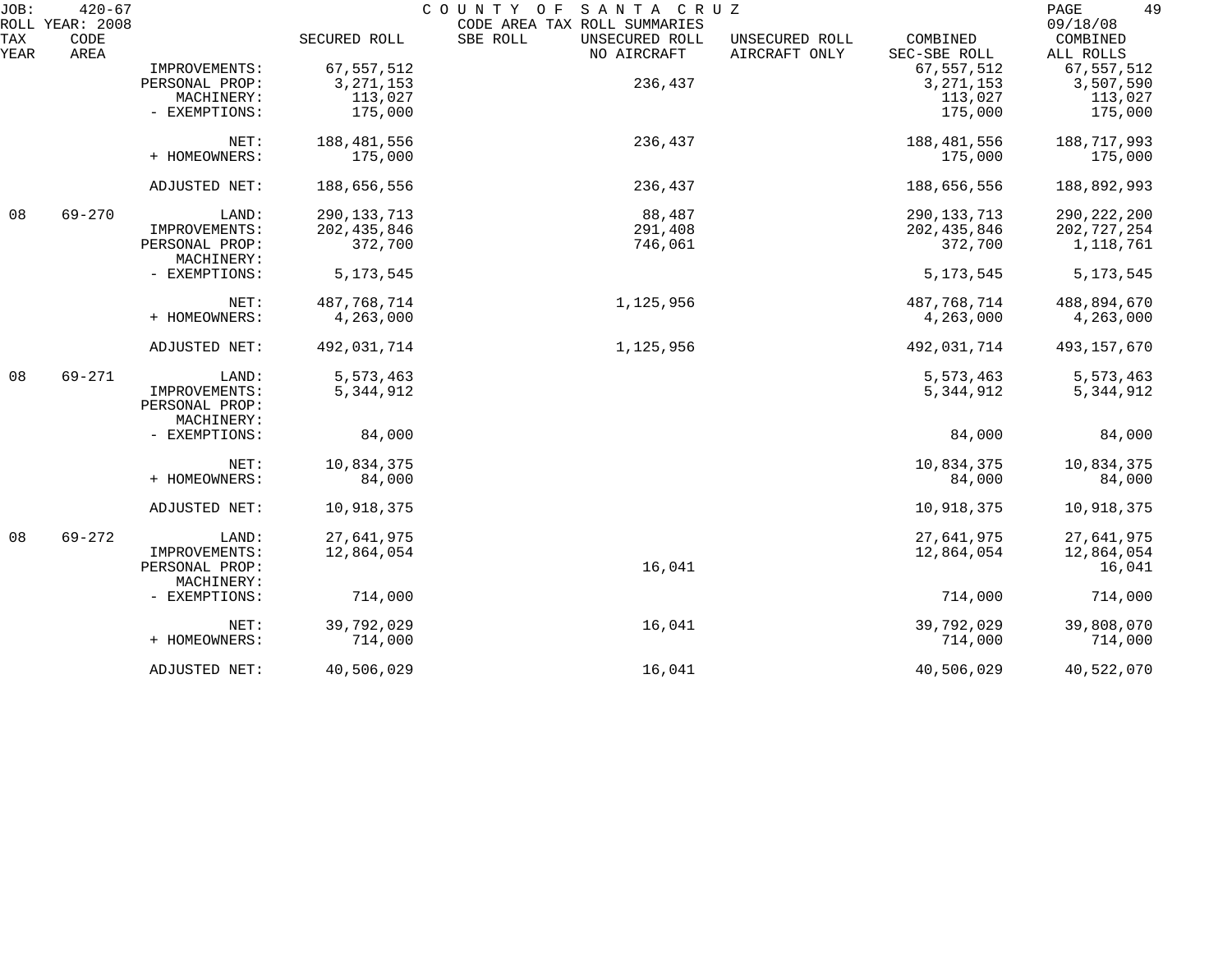| JOB: | $420 - 67$<br>ROLL YEAR: 2008 |                |                  |          | COUNTY OF SANTA CRUZ<br>CODE AREA TAX ROLL SUMMARIES |                |                  | 50<br>PAGE<br>09/18/08 |
|------|-------------------------------|----------------|------------------|----------|------------------------------------------------------|----------------|------------------|------------------------|
| TAX  | CODE                          |                | SECURED ROLL     | SBE ROLL | UNSECURED ROLL                                       | UNSECURED ROLL | COMBINED         | COMBINED               |
| YEAR | AREA                          |                |                  |          | NO AIRCRAFT                                          | AIRCRAFT ONLY  | SEC-SBE ROLL     | ALL ROLLS              |
| 08   | $69 - 273$                    | LAND:          | 1,356,841,589    | 154,500  | 548,729                                              |                | 1,356,996,089    | 1,357,544,818          |
|      |                               | IMPROVEMENTS:  | 940, 214, 169    |          | 11,859,767                                           |                | 940, 214, 169    | 952,073,936            |
|      |                               | PERSONAL PROP: | 2,166,688        |          | 19,661,481                                           |                | 2,166,688        |                        |
|      |                               |                |                  |          |                                                      |                |                  | 21,828,169             |
|      |                               | MACHINERY:     | 401,644          |          |                                                      |                | 401,644          | 401,644                |
|      |                               | - EXEMPTIONS:  | 39,534,207       |          | 3,833,148                                            |                | 39,534,207       | 43, 367, 355           |
|      |                               | NET:           | 2,260,089,883    | 154,500  | 28, 236, 829                                         |                | 2,260,244,383    | 2, 288, 481, 212       |
|      |                               | + HOMEOWNERS:  | 16,058,000       |          |                                                      |                | 16,058,000       | 16,058,000             |
|      |                               |                |                  |          |                                                      |                |                  |                        |
|      |                               | ADJUSTED NET:  | 2, 276, 147, 883 |          | 28, 236, 829                                         |                | 2, 276, 302, 383 | 2,304,539,212          |
| 08   | $69 - 274$                    | LAND:          | 17,732,040       |          | 5,639                                                |                | 17,732,040       | 17,737,679             |
|      |                               | IMPROVEMENTS:  | 21,368,631       |          | 5,639                                                |                | 21,368,631       | 21, 374, 270           |
|      |                               | PERSONAL PROP: |                  |          | 41,738                                               |                |                  | 41,738                 |
|      |                               | MACHINERY:     |                  |          |                                                      |                |                  |                        |
|      |                               | - EXEMPTIONS:  | 329,000          |          |                                                      |                | 329,000          | 329,000                |
|      |                               | NET:           | 38,771,671       |          | 53,016                                               |                | 38,771,671       | 38,824,687             |
|      |                               | + HOMEOWNERS:  | 329,000          |          |                                                      |                | 329,000          | 329,000                |
|      |                               |                |                  |          |                                                      |                |                  |                        |
|      |                               | ADJUSTED NET:  | 39,100,671       |          | 53,016                                               |                | 39,100,671       | 39, 153, 687           |
| 08   | $69 - 275$                    | LAND:          | 147,636,234      |          |                                                      |                | 147,636,234      | 147,636,234            |
|      |                               | IMPROVEMENTS:  | 113,394,660      |          | 52,189                                               |                | 113,394,660      | 113,446,849            |
|      |                               | PERSONAL PROP: | 3,900            |          | 422,522                                              |                | 3,900            | 426,422                |
|      |                               | MACHINERY:     |                  |          |                                                      |                |                  |                        |
|      |                               | - EXEMPTIONS:  | 2,995,182        |          |                                                      |                | 2,995,182        | 2,995,182              |
|      |                               | NET:           | 258,039,612      |          | 474,711                                              |                | 258,039,612      | 258, 514, 323          |
|      |                               | + HOMEOWNERS:  | 2,471,000        |          |                                                      |                | 2,471,000        | 2,471,000              |
|      |                               |                |                  |          |                                                      |                |                  |                        |
|      |                               | ADJUSTED NET:  | 260,510,612      |          | 474,711                                              |                | 260,510,612      | 260,985,323            |
| 08   | $69 - 276$                    | LAND:          | 696,386          |          |                                                      |                | 696,386          | 696,386                |
|      |                               | IMPROVEMENTS:  | 479,702          |          |                                                      |                | 479,702          | 479,702                |
|      |                               | PERSONAL PROP: |                  |          |                                                      |                |                  |                        |
|      |                               | MACHINERY:     |                  |          |                                                      |                |                  |                        |
|      |                               | - EXEMPTIONS:  |                  |          |                                                      |                |                  |                        |
|      |                               | NET:           | 1,176,088        |          |                                                      |                | 1,176,088        | 1,176,088              |
|      |                               | + HOMEOWNERS:  |                  |          |                                                      |                |                  |                        |
|      |                               | ADJUSTED NET:  | 1,176,088        |          |                                                      |                | 1,176,088        | 1,176,088              |
|      |                               |                |                  |          |                                                      |                |                  |                        |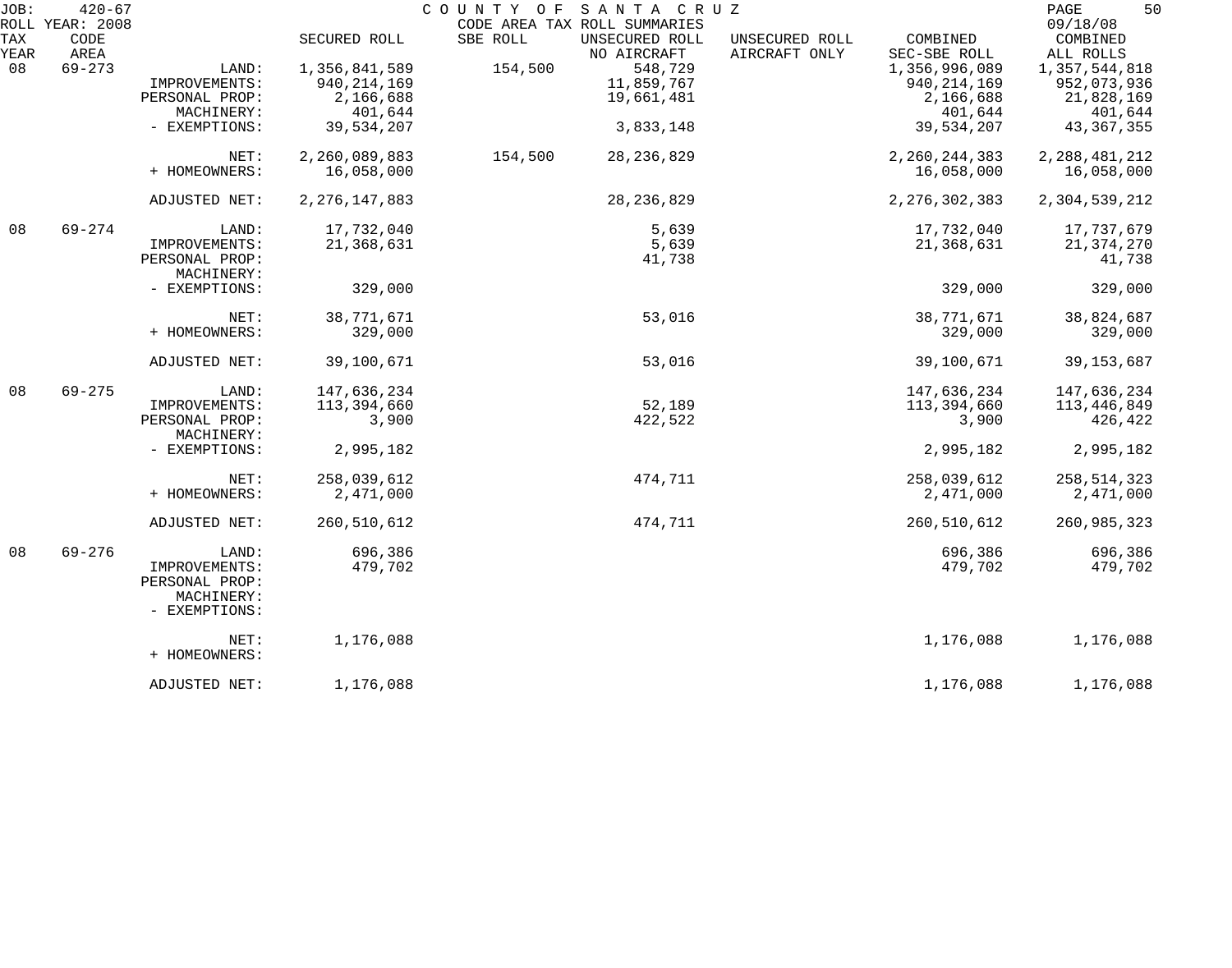| JOB:        | $420 - 67$<br>ROLL YEAR: 2008 |                                               |                           | COUNTY<br>SANTA CRUZ<br>O F<br>CODE AREA TAX ROLL SUMMARIES |                                 |                           |                                      |
|-------------|-------------------------------|-----------------------------------------------|---------------------------|-------------------------------------------------------------|---------------------------------|---------------------------|--------------------------------------|
| TAX<br>YEAR | CODE<br>AREA                  |                                               | SECURED ROLL              | SBE ROLL<br>UNSECURED ROLL<br>NO AIRCRAFT                   | UNSECURED ROLL<br>AIRCRAFT ONLY | COMBINED<br>SEC-SBE ROLL  | 09/18/08<br>COMBINED<br>ALL ROLLS    |
| 08          | $69 - 277$                    | LAND:                                         | 15, 132, 492              |                                                             |                                 | 15, 132, 492              | 15,132,492                           |
|             |                               | IMPROVEMENTS:<br>PERSONAL PROP:               | 10,146,136                | 37,143                                                      |                                 | 10,146,136                | 10,146,136<br>37,143                 |
|             |                               | MACHINERY:<br>- EXEMPTIONS:                   | 239,488                   |                                                             |                                 | 239,488                   | 239,488                              |
|             |                               | NET:                                          | 25,039,140                | 37,143                                                      |                                 | 25,039,140                | 25,076,283                           |
|             |                               | + HOMEOWNERS:                                 | 238,000                   |                                                             |                                 | 238,000                   | 238,000                              |
|             |                               | ADJUSTED NET:                                 | 25, 277, 140              | 37,143                                                      |                                 | 25, 277, 140              | 25, 314, 283                         |
| 08          | $69 - 278$                    | LAND:                                         | 84,139,584                | 17,010                                                      |                                 | 84, 139, 584              | 84, 156, 594                         |
|             |                               | IMPROVEMENTS:<br>PERSONAL PROP:<br>MACHINERY: | 65, 172, 241<br>29,496    | 17,010<br>128,387                                           |                                 | 65,172,241<br>29,496      | 65,189,251<br>157,883                |
|             |                               | - EXEMPTIONS:                                 | 709,414                   |                                                             |                                 | 709,414                   | 709,414                              |
|             |                               | NET:                                          | 148,631,907               | 162,407                                                     |                                 | 148,631,907               | 148,794,314                          |
|             |                               | + HOMEOWNERS:                                 | 595,000                   |                                                             |                                 | 595,000                   | 595,000                              |
|             |                               | ADJUSTED NET:                                 | 149,226,907               | 162,407                                                     |                                 | 149, 226, 907             | 149,389,314                          |
| 08          | $69 - 279$                    | LAND:                                         | 11,899,850                |                                                             |                                 | 11,899,850                | 11,899,850                           |
|             |                               | IMPROVEMENTS:<br>PERSONAL PROP:<br>MACHINERY: | 12,406,893<br>41,513      |                                                             |                                 | 12,406,893<br>41,513      | 12,406,893<br>41,513                 |
|             |                               | - EXEMPTIONS:                                 | 2,793,599                 |                                                             |                                 | 2,793,599                 | 2,793,599                            |
|             |                               | NET:                                          | 21,554,657                |                                                             |                                 | 21,554,657                | 21,554,657                           |
|             |                               | + HOMEOWNERS:                                 | 56,000                    |                                                             |                                 | 56,000                    | 56,000                               |
|             |                               | ADJUSTED NET:                                 | 21,610,657                |                                                             |                                 | 21,610,657                | 21,610,657                           |
| 08          | $69 - 280$                    | LAND:<br>IMPROVEMENTS:<br>PERSONAL PROP:      | 123,466,738<br>99,590,399 | 226,082                                                     |                                 | 123,466,738<br>99,590,399 | 123,466,738<br>99,590,399<br>226,082 |
|             |                               | MACHINERY:<br>- EXEMPTIONS:                   | 3, 236, 224               |                                                             |                                 | 3, 236, 224               | 3, 236, 224                          |
|             |                               | NET:                                          | 219,820,913               | 226,082                                                     |                                 | 219,820,913               | 220,046,995                          |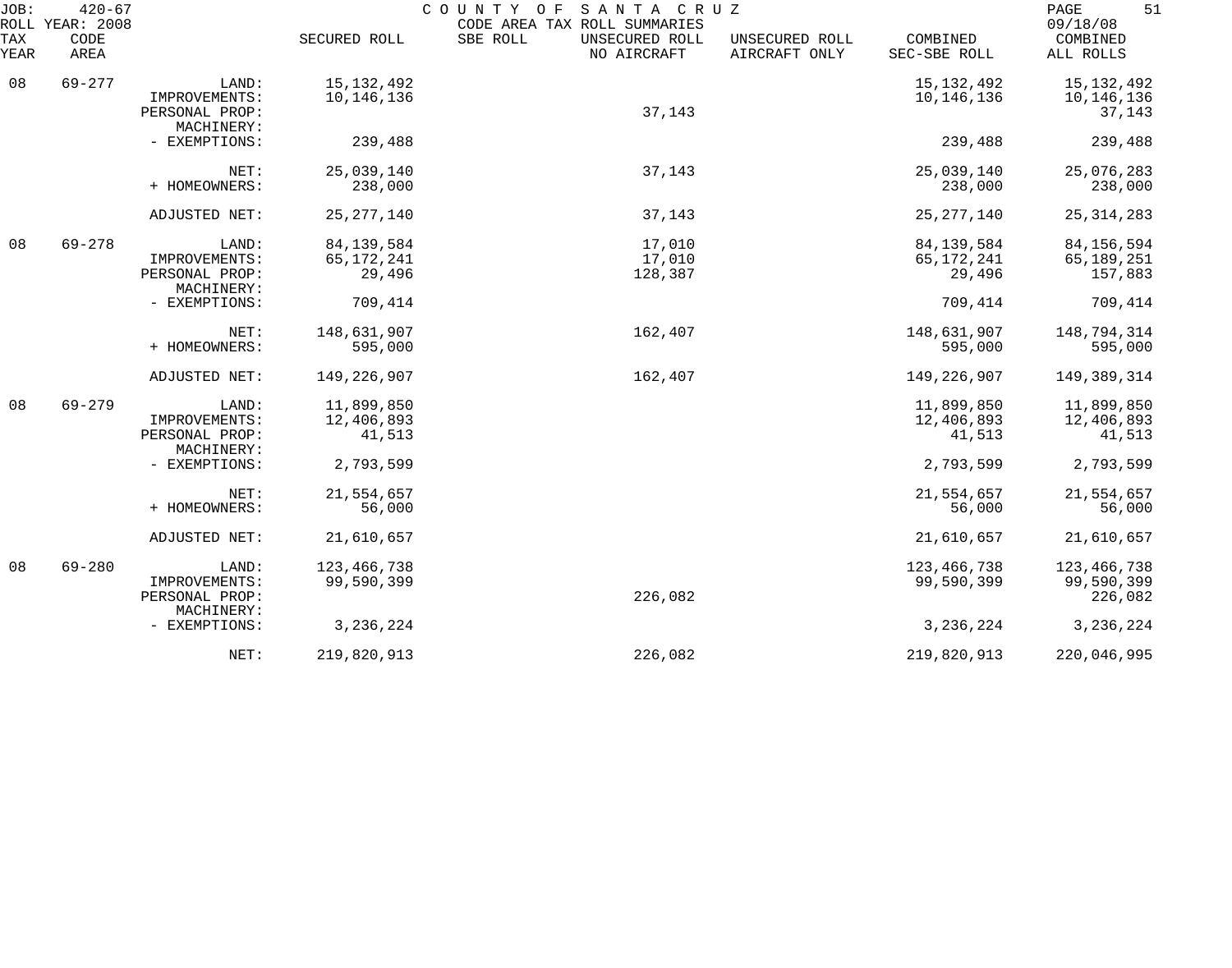| JOB:<br>ROLL | $420 - 67$<br>YEAR: 2008 |                |              | COUNTY<br>O F | SANTA CRUZ<br>CODE AREA TAX ROLL SUMMARIES |                                 |                          | 52<br>PAGE<br>09/18/08 |
|--------------|--------------------------|----------------|--------------|---------------|--------------------------------------------|---------------------------------|--------------------------|------------------------|
| TAX<br>YEAR  | CODE<br>AREA             |                | SECURED ROLL | SBE ROLL      | UNSECURED ROLL<br>NO AIRCRAFT              | UNSECURED ROLL<br>AIRCRAFT ONLY | COMBINED<br>SEC-SBE ROLL | COMBINED<br>ALL ROLLS  |
|              |                          | + HOMEOWNERS:  | 2,184,000    |               |                                            |                                 | 2,184,000                | 2,184,000              |
|              |                          | ADJUSTED NET:  | 222,004,913  |               | 226,082                                    |                                 | 222,004,913              | 222, 230, 995          |
| 08           | $69 - 281$               | LAND:          | 34, 145, 736 |               |                                            |                                 | 34, 145, 736             | 34, 145, 736           |
|              |                          | IMPROVEMENTS:  | 28,936,699   |               |                                            |                                 | 28,936,699               | 28,936,699             |
|              |                          | PERSONAL PROP: | 9,939        |               | 31,107                                     |                                 | 9,939                    | 41,046                 |
|              |                          | MACHINERY:     |              |               |                                            |                                 |                          |                        |
|              |                          | - EXEMPTIONS:  | 1,263,223    |               |                                            |                                 | 1,263,223                | 1,263,223              |
|              |                          | NET:           | 61,829,151   |               | 31,107                                     |                                 | 61,829,151               | 61,860,258             |
|              |                          | + HOMEOWNERS:  | 476,000      |               |                                            |                                 | 476,000                  | 476,000                |
|              |                          | ADJUSTED NET:  | 62,305,151   |               | 31,107                                     |                                 | 62,305,151               | 62, 336, 258           |
| 08           | $69 - 282$               | LAND:          | 38, 151, 394 | 18,130        | 65,984                                     |                                 | 38, 169, 524             | 38, 235, 508           |
|              |                          | IMPROVEMENTS:  | 33, 545, 787 |               | 571,085                                    |                                 | 33,545,787               | 34, 116, 872           |
|              |                          | PERSONAL PROP: | 1,883,143    |               | 1,677,932                                  |                                 | 1,883,143                | 3,561,075              |
|              |                          | MACHINERY:     | 229,369      |               |                                            |                                 | 229,369                  | 229,369                |
|              |                          | - EXEMPTIONS:  | 12,888,552   |               |                                            |                                 | 12,888,552               | 12,888,552             |
|              |                          | NET:           | 60,921,141   | 18,130        | 2,315,001                                  |                                 | 60,939,271               | 63, 254, 272           |
|              |                          | + HOMEOWNERS:  | 154,000      |               |                                            |                                 | 154,000                  | 154,000                |
|              |                          | ADJUSTED NET:  | 61,075,141   |               | 2,315,001                                  |                                 | 61,093,271               | 63,408,272             |
| 08           | $69 - 283$               | LAND:          |              |               |                                            |                                 |                          |                        |
|              |                          | IMPROVEMENTS:  |              |               |                                            |                                 |                          |                        |
|              |                          | PERSONAL PROP: |              |               |                                            |                                 |                          |                        |

+ HOMEOWNERS:

 MACHINERY: - EXEMPTIONS:

NET:

ADJUSTED NET:

 08 69-284 LAND: IMPROVEMENTS: PERSONAL PROP: MACHINERY: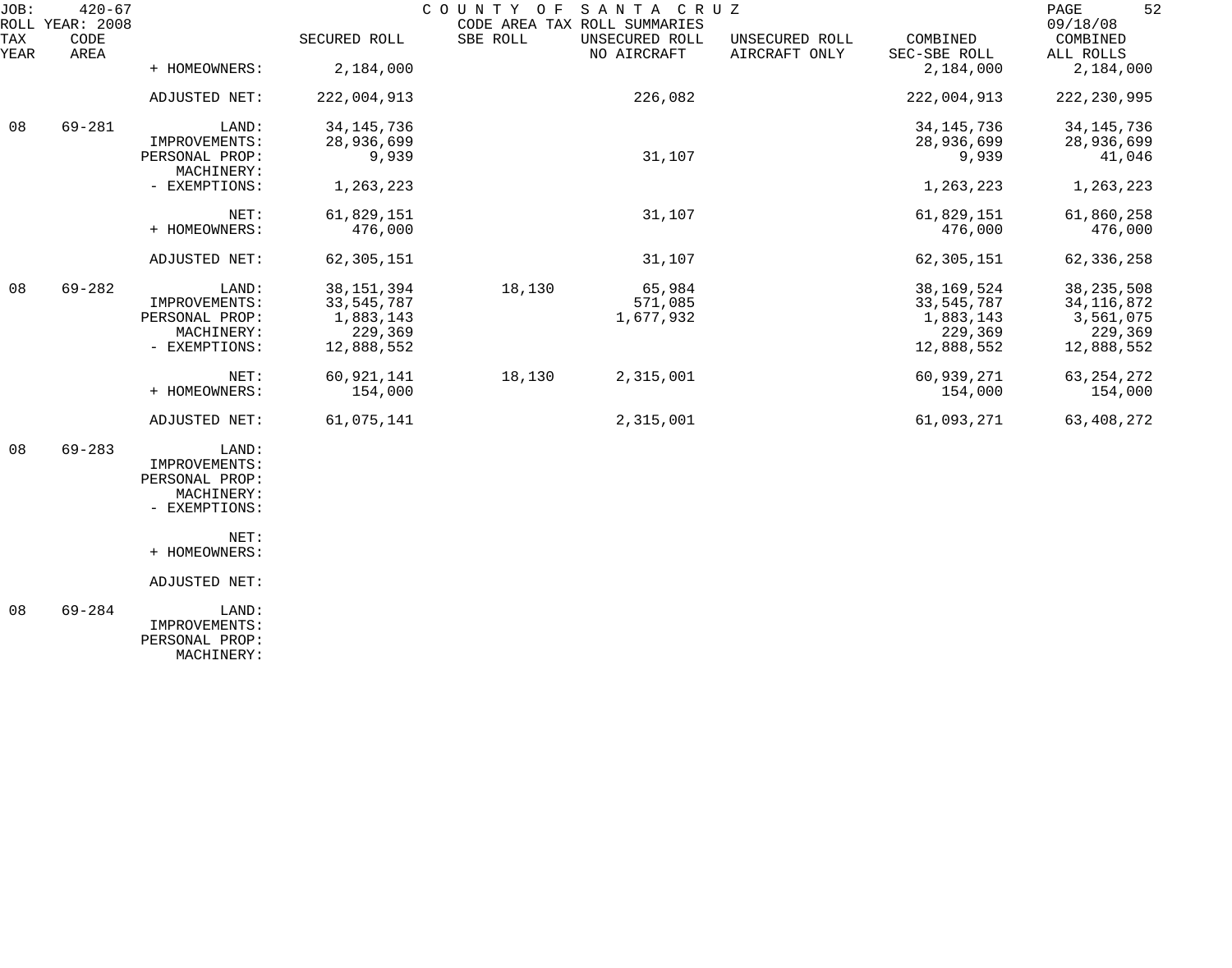| $420 - 67$   |                                                                         |                        |          |                               |                                 |                          | 53<br>PAGE<br>09/18/08 |
|--------------|-------------------------------------------------------------------------|------------------------|----------|-------------------------------|---------------------------------|--------------------------|------------------------|
| CODE<br>AREA |                                                                         | SECURED ROLL           | SBE ROLL | UNSECURED ROLL<br>NO AIRCRAFT | UNSECURED ROLL<br>AIRCRAFT ONLY | COMBINED<br>SEC-SBE ROLL | COMBINED<br>ALL ROLLS  |
|              | - EXEMPTIONS:                                                           |                        |          |                               |                                 |                          |                        |
|              | NET:<br>+ HOMEOWNERS:                                                   |                        |          |                               |                                 |                          |                        |
|              | ADJUSTED NET:                                                           |                        |          |                               |                                 |                          |                        |
| $69 - 285$   | LAND:<br>IMPROVEMENTS:<br>PERSONAL PROP:                                | 1,370,205<br>1,165,572 |          |                               |                                 | 1,370,205<br>1,165,572   | 1,370,205<br>1,165,572 |
|              | - EXEMPTIONS:                                                           | 42,754                 |          |                               |                                 | 42,754                   | 42,754                 |
|              | NET:<br>+ HOMEOWNERS:                                                   | 2,493,023<br>35,000    |          |                               |                                 | 2,493,023<br>35,000      | 2,493,023<br>35,000    |
|              | ADJUSTED NET:                                                           | 2,528,023              |          |                               |                                 | 2,528,023                | 2,528,023              |
| $69 - 286$   | LAND:<br>IMPROVEMENTS:<br>PERSONAL PROP:<br>MACHINERY:<br>- EXEMPTIONS: | 215,798<br>589,125     |          |                               |                                 | 215,798<br>589,125       | 215,798<br>589,125     |
|              | NET:<br>+ HOMEOWNERS:                                                   | 804,923                |          |                               |                                 | 804,923                  | 804,923                |
|              | ADJUSTED NET:                                                           | 804,923                |          |                               |                                 | 804,923                  | 804,923                |
| $69 - 287$   | LAND:<br>IMPROVEMENTS:<br>PERSONAL PROP:<br>MACHINERY:<br>- EXEMPTIONS: |                        |          |                               |                                 |                          |                        |
|              | NET:<br>+ HOMEOWNERS:                                                   |                        |          |                               |                                 |                          |                        |
|              | ADJUSTED NET:                                                           |                        |          |                               |                                 |                          |                        |
| $69 - 288$   | LAND:                                                                   |                        |          |                               |                                 |                          |                        |
|              | ROLL YEAR: 2008                                                         | MACHINERY:             |          | COUNTY OF                     | CODE AREA TAX ROLL SUMMARIES    | SANTA CRUZ               |                        |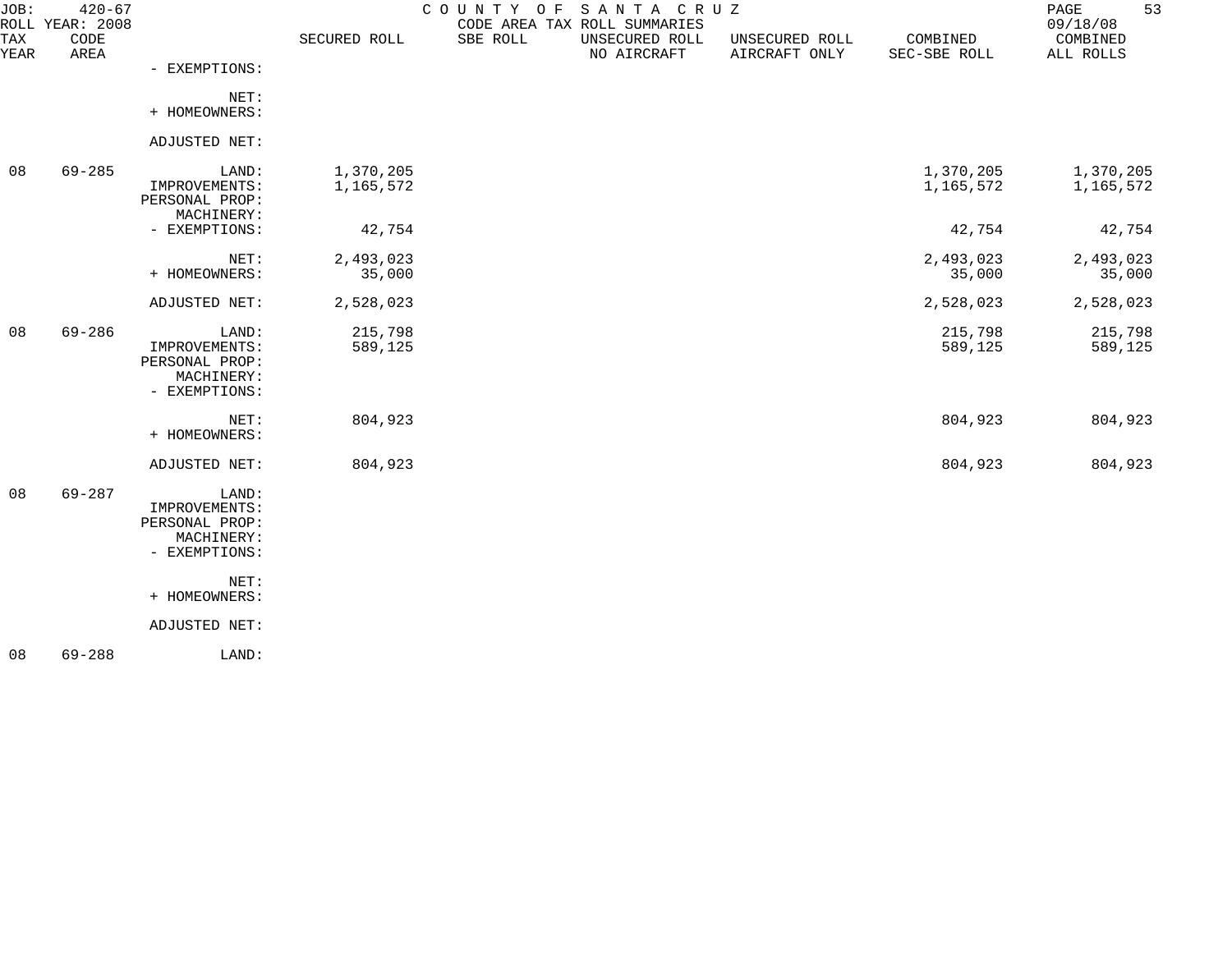| JOB:<br>ROLL | $420 - 67$<br><b>YEAR: 2008</b> |                |              | COUNTY<br>O F | SANTA CRUZ<br>CODE AREA TAX ROLL SUMMARIES |                                 |                          | 54<br>PAGE<br>09/18/08 |
|--------------|---------------------------------|----------------|--------------|---------------|--------------------------------------------|---------------------------------|--------------------------|------------------------|
| TAX<br>YEAR  | CODE<br>AREA                    |                | SECURED ROLL | SBE ROLL      | UNSECURED ROLL<br>NO AIRCRAFT              | UNSECURED ROLL<br>AIRCRAFT ONLY | COMBINED<br>SEC-SBE ROLL | COMBINED<br>ALL ROLLS  |
|              |                                 | IMPROVEMENTS:  |              |               |                                            |                                 |                          |                        |
|              |                                 | PERSONAL PROP: |              |               |                                            |                                 |                          |                        |
|              |                                 | MACHINERY:     |              |               |                                            |                                 |                          |                        |
|              |                                 | - EXEMPTIONS:  |              |               |                                            |                                 |                          |                        |
|              |                                 | NET:           |              |               |                                            |                                 |                          |                        |
|              |                                 | + HOMEOWNERS:  |              |               |                                            |                                 |                          |                        |
|              |                                 | ADJUSTED NET:  |              |               |                                            |                                 |                          |                        |
| 08           | $69 - 289$                      | LAND:          | 2,041,400    |               |                                            |                                 | 2,041,400                | 2,041,400              |
|              |                                 | IMPROVEMENTS:  | 1,614,000    |               |                                            |                                 | 1,614,000                | 1,614,000              |
|              |                                 | PERSONAL PROP: |              |               |                                            |                                 |                          |                        |
|              |                                 | MACHINERY:     |              |               |                                            |                                 |                          |                        |
|              |                                 | - EXEMPTIONS:  |              |               |                                            |                                 |                          |                        |
|              |                                 | NET:           | 3,655,400    |               |                                            |                                 | 3,655,400                | 3,655,400              |
|              |                                 | + HOMEOWNERS:  |              |               |                                            |                                 |                          |                        |
|              |                                 | ADJUSTED NET:  | 3,655,400    |               |                                            |                                 | 3,655,400                | 3,655,400              |
| 08           | $69 - 290$                      | LAND:          | 6,043,517    |               |                                            |                                 | 6,043,517                | 6,043,517              |
|              |                                 | IMPROVEMENTS:  | 5,469,944    |               |                                            |                                 | 5,469,944                | 5,469,944              |
|              |                                 | PERSONAL PROP: |              |               | 74,334                                     |                                 |                          | 74,334                 |
|              |                                 | MACHINERY:     |              |               |                                            |                                 |                          |                        |
|              |                                 | - EXEMPTIONS:  | 56,619       |               |                                            |                                 | 56,619                   | 56,619                 |
|              |                                 | NET:           | 11,456,842   |               | 74,334                                     |                                 | 11,456,842               | 11,531,176             |
|              |                                 | + HOMEOWNERS:  | 56,000       |               |                                            |                                 | 56,000                   | 56,000                 |
|              |                                 | ADJUSTED NET:  | 11,512,842   |               | 74,334                                     |                                 | 11,512,842               | 11,587,176             |
| 08           | $69 - 291$                      | LAND:          | 15,378,469   |               |                                            |                                 | 15, 378, 469             | 15,378,469             |
|              |                                 | IMPROVEMENTS:  | 11,759,374   |               |                                            |                                 | 11,759,374               | 11,759,374             |
|              |                                 | PERSONAL PROP: | 366,968      |               | 141,607                                    |                                 | 366,968                  | 508,575                |
|              |                                 | MACHINERY:     |              |               |                                            |                                 |                          |                        |
|              |                                 | - EXEMPTIONS:  | 105,000      |               |                                            |                                 | 105,000                  | 105,000                |
|              |                                 | NET:           | 27,399,811   |               | 141,607                                    |                                 | 27,399,811               | 27,541,418             |
|              |                                 | + HOMEOWNERS:  | 105,000      |               |                                            |                                 | 105,000                  | 105,000                |
|              |                                 | ADJUSTED NET:  | 27,504,811   |               | 141,607                                    |                                 | 27,504,811               | 27,646,418             |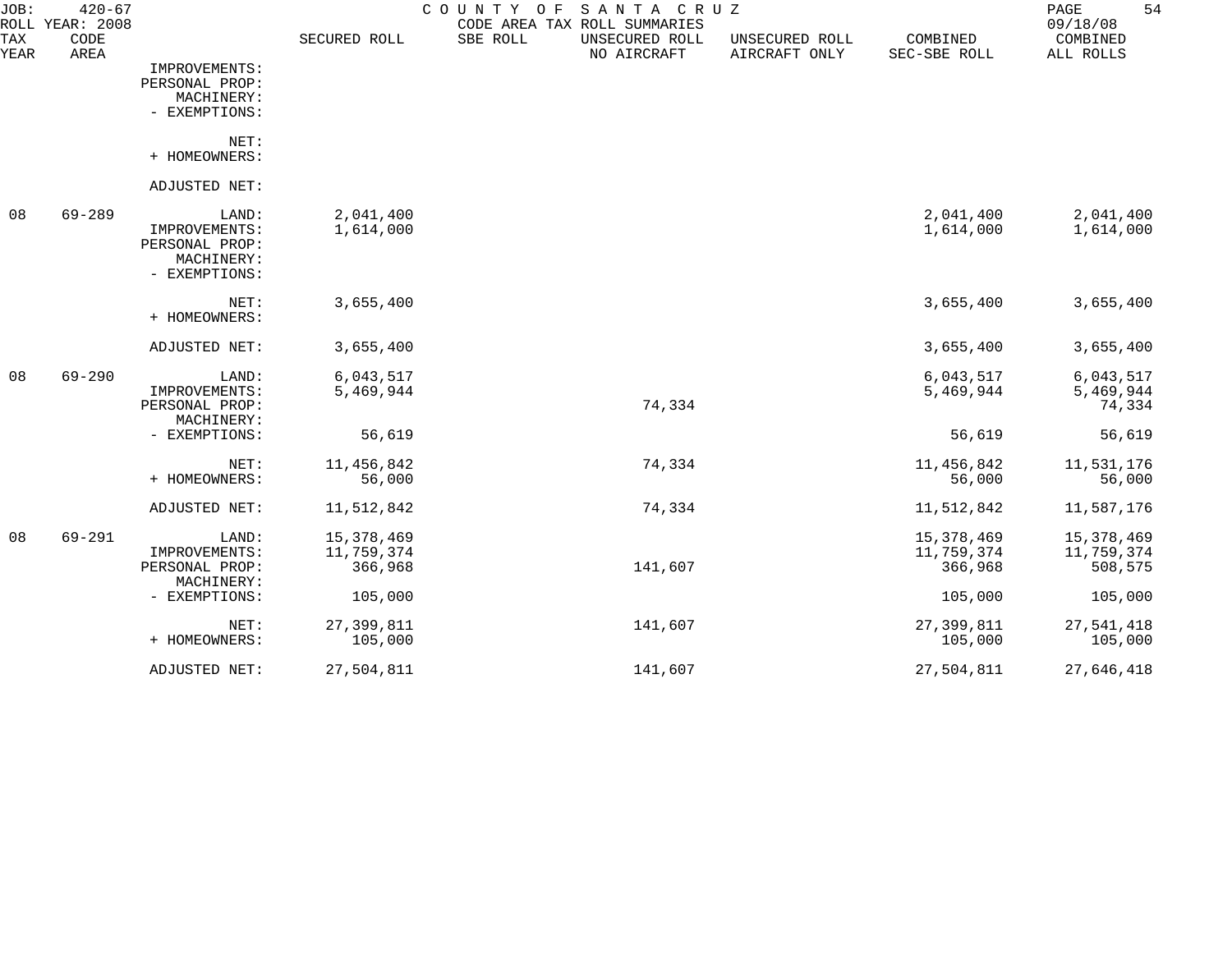| JOB:        | $420 - 67$<br>ROLL YEAR: 2008 |                |               | COUNTY OF | SANTA CRUZ<br>CODE AREA TAX ROLL SUMMARIES |                                 |                          | 55<br>PAGE<br>09/18/08 |
|-------------|-------------------------------|----------------|---------------|-----------|--------------------------------------------|---------------------------------|--------------------------|------------------------|
| TAX<br>YEAR | CODE<br>AREA                  |                | SECURED ROLL  | SBE ROLL  | UNSECURED ROLL<br>NO AIRCRAFT              | UNSECURED ROLL<br>AIRCRAFT ONLY | COMBINED<br>SEC-SBE ROLL | COMBINED<br>ALL ROLLS  |
| 08          | $69 - 292$                    | LAND:          |               |           |                                            |                                 |                          |                        |
|             |                               | IMPROVEMENTS:  |               |           |                                            |                                 |                          |                        |
|             |                               | PERSONAL PROP: |               |           |                                            |                                 |                          |                        |
|             |                               | MACHINERY:     |               |           |                                            |                                 |                          |                        |
|             |                               | - EXEMPTIONS:  |               |           |                                            |                                 |                          |                        |
|             |                               | NET:           |               |           |                                            |                                 |                          |                        |
|             |                               | + HOMEOWNERS:  |               |           |                                            |                                 |                          |                        |
|             |                               | ADJUSTED NET:  |               |           |                                            |                                 |                          |                        |
| 08          | $69 - 293$                    | LAND:          | 6, 250, 047   |           |                                            |                                 | 6, 250, 047              | 6,250,047              |
|             |                               | IMPROVEMENTS:  | 4,889,525     |           |                                            |                                 | 4,889,525                | 4,889,525              |
|             |                               | PERSONAL PROP: |               |           |                                            |                                 |                          |                        |
|             |                               | MACHINERY:     |               |           |                                            |                                 |                          |                        |
|             |                               | - EXEMPTIONS:  | 167,943       |           |                                            |                                 | 167,943                  | 167,943                |
|             |                               | NET:           | 10,971,629    |           |                                            |                                 | 10,971,629               | 10,971,629             |
|             |                               | + HOMEOWNERS:  | 56,000        |           |                                            |                                 | 56,000                   | 56,000                 |
|             |                               | ADJUSTED NET:  | 11,027,629    |           |                                            |                                 | 11,027,629               | 11,027,629             |
| 08          | $73 - 001$                    | LAND:          | 125,436,728   |           |                                            |                                 | 125,436,728              | 125, 436, 728          |
|             |                               | IMPROVEMENTS:  | 117,045,591   |           | 11,391                                     |                                 | 117,045,591              | 117,056,982            |
|             |                               | PERSONAL PROP: | 466,376       |           | 1,023,113                                  |                                 | 466,376                  | 1,489,489              |
|             |                               | MACHINERY:     | 62,342        |           |                                            |                                 | 62,342                   | 62,342                 |
|             |                               | - EXEMPTIONS:  | 3,774,275     |           |                                            |                                 | 3,774,275                | 3,774,275              |
|             |                               | NET:           | 239, 236, 762 |           | 1,034,504                                  |                                 | 239, 236, 762            | 240, 271, 266          |
|             |                               | + HOMEOWNERS:  | 2,062,200     |           |                                            |                                 | 2,062,200                | 2,062,200              |
|             |                               | ADJUSTED NET:  | 241, 298, 962 |           | 1,034,504                                  |                                 | 241,298,962              | 242, 333, 466          |
| 08          | $73 - 002$                    | LAND:          | 1,367,704     |           |                                            |                                 | 1,367,704                | 1,367,704              |
|             |                               | IMPROVEMENTS:  | 894,829       |           |                                            |                                 | 894,829                  | 894,829                |
|             |                               | PERSONAL PROP: |               |           | 13,300                                     |                                 |                          | 13,300                 |
|             |                               | MACHINERY:     |               |           |                                            |                                 |                          |                        |
|             |                               | - EXEMPTIONS:  | 21,000        |           |                                            |                                 | 21,000                   | 21,000                 |
|             |                               | NET:           | 2, 241, 533   |           | 13,300                                     |                                 | 2, 241, 533              | 2, 254, 833            |
|             |                               | + HOMEOWNERS:  | 21,000        |           |                                            |                                 | 21,000                   | 21,000                 |
|             |                               | ADJUSTED NET:  | 2, 262, 533   |           | 13,300                                     |                                 | 2, 262, 533              | 2, 275, 833            |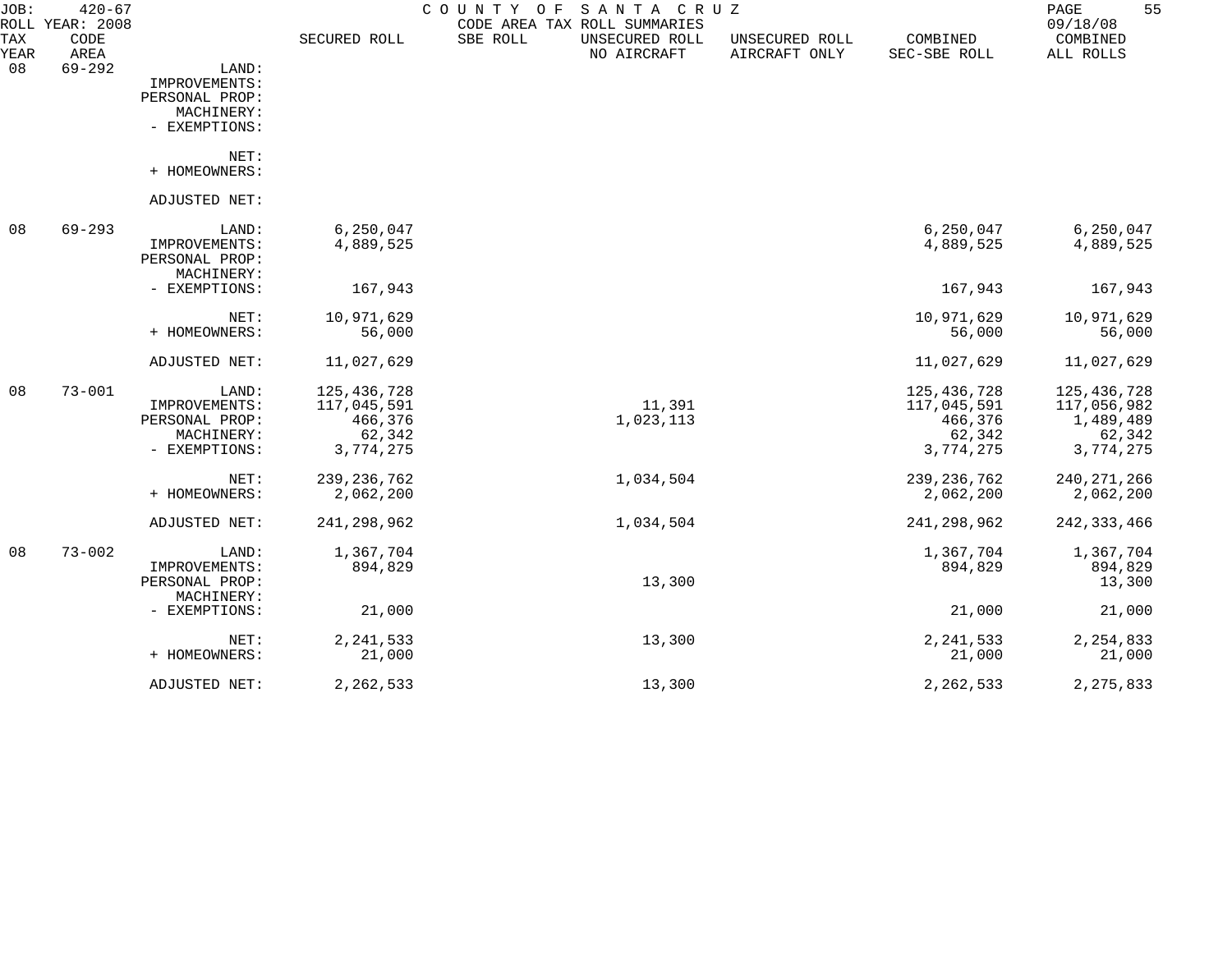| JOB:<br>ROLL | $420 - 67$<br><b>YEAR: 2008</b> |                                                                         |                        | COUNTY OF<br>SANTA CRUZ<br>CODE AREA TAX ROLL SUMMARIES |                                 |                          | 56<br>PAGE<br>09/18/08      |
|--------------|---------------------------------|-------------------------------------------------------------------------|------------------------|---------------------------------------------------------|---------------------------------|--------------------------|-----------------------------|
| TAX<br>YEAR  | CODE<br>AREA                    |                                                                         | SECURED ROLL           | SBE ROLL<br>UNSECURED ROLL<br>NO AIRCRAFT               | UNSECURED ROLL<br>AIRCRAFT ONLY | COMBINED<br>SEC-SBE ROLL | COMBINED<br>ALL ROLLS       |
| 08           | $73 - 003$                      | LAND:<br>IMPROVEMENTS:<br>PERSONAL PROP:<br>MACHINERY:                  | 813,215<br>695,377     | 7,738                                                   |                                 | 813,215<br>695,377       | 813,215<br>695,377<br>7,738 |
|              |                                 | - EXEMPTIONS:                                                           | 14,000                 |                                                         |                                 | 14,000                   | 14,000                      |
|              |                                 | NET:<br>+ HOMEOWNERS:                                                   | 1,494,592<br>14,000    | 7,738                                                   |                                 | 1,494,592<br>14,000      | 1,502,330<br>14,000         |
|              |                                 | ADJUSTED NET:                                                           | 1,508,592              | 7,738                                                   |                                 | 1,508,592                | 1,516,330                   |
| 08           | $73 - 004$                      | LAND:<br>IMPROVEMENTS:<br>PERSONAL PROP:<br>MACHINERY:                  | 644,576<br>805,064     |                                                         |                                 | 644,576<br>805,064       | 644,576<br>805,064          |
|              |                                 | - EXEMPTIONS:                                                           | 21,000                 |                                                         |                                 | 21,000                   | 21,000                      |
|              |                                 | NET:<br>+ HOMEOWNERS:                                                   | 1,428,640<br>21,000    |                                                         |                                 | 1,428,640<br>21,000      | 1,428,640<br>21,000         |
|              |                                 | ADJUSTED NET:                                                           | 1,449,640              |                                                         |                                 | 1,449,640                | 1,449,640                   |
| 08           | $73 - 005$                      | LAND:<br>IMPROVEMENTS:<br>PERSONAL PROP:<br>MACHINERY:<br>- EXEMPTIONS: | 87,690<br>49,231       |                                                         |                                 | 87,690<br>49,231         | 87,690<br>49,231            |
|              |                                 | NET:<br>+ HOMEOWNERS:                                                   | 136,921                |                                                         |                                 | 136,921                  | 136,921                     |
|              |                                 | ADJUSTED NET:                                                           | 136,921                |                                                         |                                 | 136,921                  | 136,921                     |
| 08           | $79 - 001$                      | LAND:<br>IMPROVEMENTS:<br>PERSONAL PROP:                                | 5,758,116<br>4,515,976 |                                                         |                                 | 5,758,116<br>4,515,976   | 5,758,116<br>4,515,976      |
|              |                                 | MACHINERY:<br>- EXEMPTIONS:                                             | 98,010                 |                                                         |                                 | 98,010                   | 98,010                      |
|              |                                 | NET:                                                                    | 10,176,082             |                                                         |                                 | 10,176,082               | 10,176,082                  |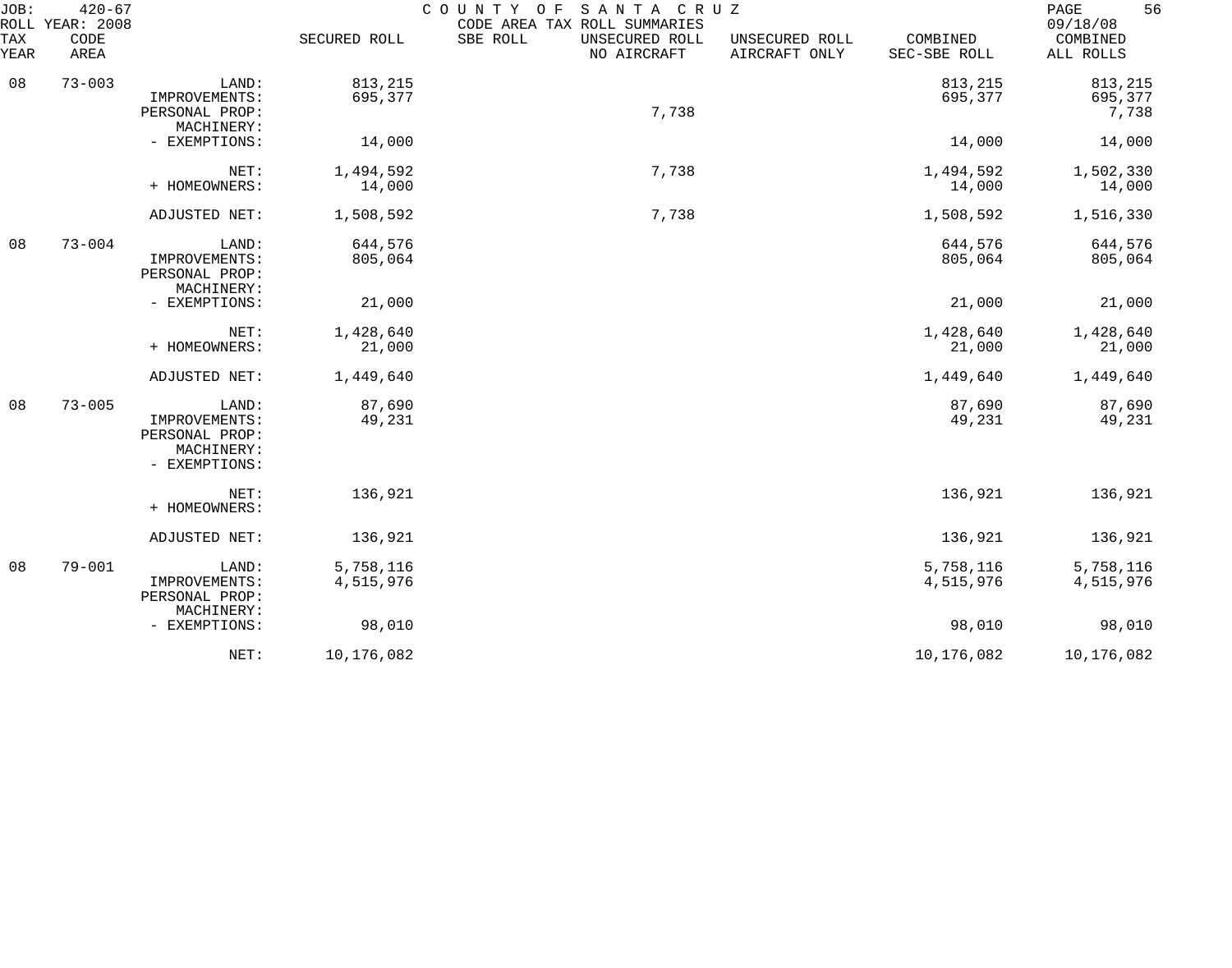| JOB:               | $420 - 67$<br>ROLL YEAR: 2008 |                                                                         |                                   | COUNTY OF<br>SANTA CRUZ<br>CODE AREA TAX ROLL SUMMARIES |                                 |                                   | 57<br>PAGE<br>09/18/08            |
|--------------------|-------------------------------|-------------------------------------------------------------------------|-----------------------------------|---------------------------------------------------------|---------------------------------|-----------------------------------|-----------------------------------|
| <b>TAX</b><br>YEAR | CODE<br>AREA                  |                                                                         | SECURED ROLL                      | SBE ROLL<br>UNSECURED ROLL<br>NO AIRCRAFT               | UNSECURED ROLL<br>AIRCRAFT ONLY | COMBINED<br>SEC-SBE ROLL          | COMBINED<br>ALL ROLLS             |
|                    |                               | + HOMEOWNERS:                                                           | 96,600                            |                                                         |                                 | 96,600                            | 96,600                            |
|                    |                               | ADJUSTED NET:                                                           | 10,272,682                        |                                                         |                                 | 10,272,682                        | 10,272,682                        |
| 08                 | $79 - 002$                    | LAND:<br>IMPROVEMENTS:<br>PERSONAL PROP:<br>MACHINERY:<br>- EXEMPTIONS: |                                   |                                                         |                                 |                                   |                                   |
|                    |                               | NET:<br>+ HOMEOWNERS:                                                   |                                   |                                                         |                                 |                                   |                                   |
|                    |                               | ADJUSTED NET:                                                           |                                   |                                                         |                                 |                                   |                                   |
| 08                 | $79 - 004$                    | LAND:<br>IMPROVEMENTS:<br>PERSONAL PROP:<br>MACHINERY:                  | 12,545,860<br>9,392,192<br>32,009 | 12,184                                                  |                                 | 12,545,860<br>9,392,192<br>32,009 | 12,545,860<br>9,392,192<br>44,193 |
|                    |                               | - EXEMPTIONS:                                                           | 193,580                           |                                                         |                                 | 193,580                           | 193,580                           |
|                    |                               | NET:<br>+ HOMEOWNERS:                                                   | 21,776,481<br>189,000             | 12,184                                                  |                                 | 21,776,481<br>189,000             | 21,788,665<br>189,000             |
|                    |                               | ADJUSTED NET:                                                           | 21,965,481                        | 12,184                                                  |                                 | 21,965,481                        | 21,977,665                        |
| 08                 | $79 - 012$                    | LAND:<br>IMPROVEMENTS:<br>PERSONAL PROP:<br>MACHINERY:                  | 1,003,446<br>845,594              |                                                         |                                 | 1,003,446<br>845,594              | 1,003,446<br>845,594              |
|                    |                               | - EXEMPTIONS:                                                           | 7,000                             |                                                         |                                 | 7,000                             | 7,000                             |
|                    |                               | NET:<br>+ HOMEOWNERS:                                                   | 1,842,040<br>7,000                |                                                         |                                 | 1,842,040<br>7,000                | 1,842,040<br>7,000                |
|                    |                               | ADJUSTED NET:                                                           | 1,849,040                         |                                                         |                                 | 1,849,040                         | 1,849,040                         |
| 08                 | $79 - 014$                    | LAND:<br>IMPROVEMENTS:<br>PERSONAL PROP:<br>MACHINERY:                  | 3,655,010<br>3, 375, 168          |                                                         |                                 | 3,655,010<br>3, 375, 168          | 3,655,010<br>3, 375, 168          |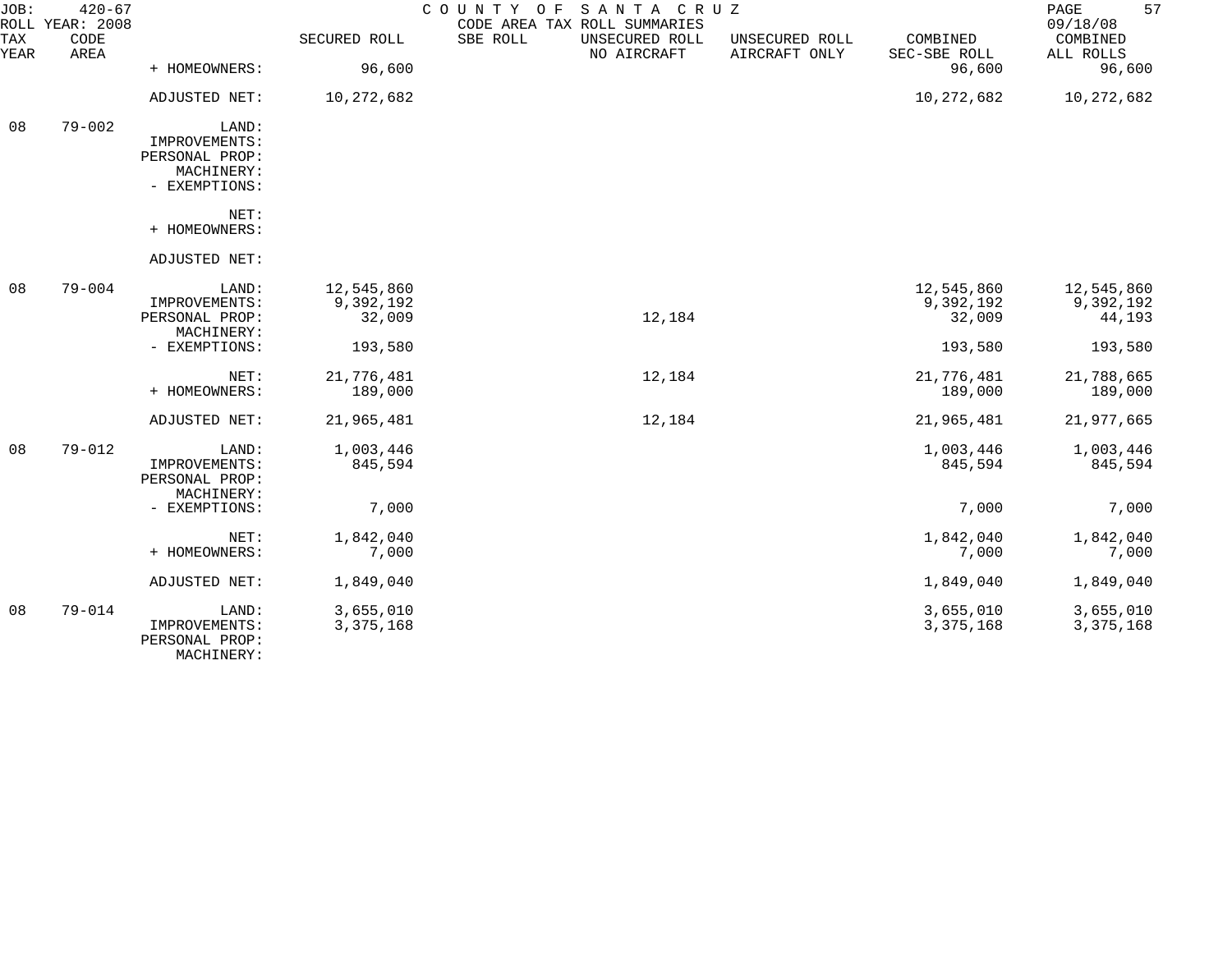| JOB:        | $420 - 67$<br>ROLL YEAR: 2008 |                                               |              | COUNTY OF<br>SANTA CRUZ<br>CODE AREA TAX ROLL SUMMARIES |                                 |                          | 58<br>PAGE<br>09/18/08 |
|-------------|-------------------------------|-----------------------------------------------|--------------|---------------------------------------------------------|---------------------------------|--------------------------|------------------------|
| TAX<br>YEAR | CODE<br>AREA                  |                                               | SECURED ROLL | SBE ROLL<br>UNSECURED ROLL<br>NO AIRCRAFT               | UNSECURED ROLL<br>AIRCRAFT ONLY | COMBINED<br>SEC-SBE ROLL | COMBINED<br>ALL ROLLS  |
|             |                               | - EXEMPTIONS:                                 | 37,342       |                                                         |                                 | 37,342                   | 37,342                 |
|             |                               | NET:                                          | 6,992,836    |                                                         |                                 | 6,992,836                | 6,992,836              |
|             |                               | + HOMEOWNERS:                                 | 35,000       |                                                         |                                 | 35,000                   | 35,000                 |
|             |                               | ADJUSTED NET:                                 | 7,027,836    |                                                         |                                 | 7,027,836                | 7,027,836              |
| 08          | $79 - 021$                    | LAND:                                         | 135,874      |                                                         |                                 | 135,874                  | 135,874                |
|             |                               | IMPROVEMENTS:<br>PERSONAL PROP:               | 379,644      |                                                         |                                 | 379,644                  | 379,644                |
|             |                               | MACHINERY:<br>- EXEMPTIONS:                   | 7,000        |                                                         |                                 | 7,000                    | 7,000                  |
|             |                               | NET:                                          | 508,518      |                                                         |                                 | 508,518                  | 508,518                |
|             |                               | + HOMEOWNERS:                                 | 7,000        |                                                         |                                 | 7,000                    | 7,000                  |
|             |                               | ADJUSTED NET:                                 | 515,518      |                                                         |                                 | 515,518                  | 515,518                |
| 08          | $79 - 022$                    | LAND:                                         | 688,500      |                                                         |                                 | 688,500                  | 688,500                |
|             |                               | IMPROVEMENTS:<br>PERSONAL PROP:<br>MACHINERY: | 1,123,734    |                                                         |                                 | 1,123,734                | 1,123,734              |
|             |                               | - EXEMPTIONS:                                 | 7,000        |                                                         |                                 | 7,000                    | 7,000                  |
|             |                               | NET:                                          | 1,805,234    |                                                         |                                 | 1,805,234                | 1,805,234              |
|             |                               | + HOMEOWNERS:                                 | 7,000        |                                                         |                                 | 7,000                    | 7,000                  |
|             |                               | ADJUSTED NET:                                 | 1,812,234    |                                                         |                                 | 1,812,234                | 1,812,234              |
| 08          | $79 - 030$                    | LAND:                                         | 15,736,707   |                                                         |                                 | 15,736,707               | 15,736,707             |
|             |                               | IMPROVEMENTS:<br>PERSONAL PROP:               | 15,456,838   | 13,967                                                  |                                 | 15,456,838               | 15,456,838<br>13,967   |
|             |                               | MACHINERY:                                    |              |                                                         |                                 |                          |                        |
|             |                               | - EXEMPTIONS:                                 | 287,256      |                                                         |                                 | 287,256                  | 287,256                |
|             |                               | NET:                                          | 30,906,289   | 13,967                                                  |                                 | 30,906,289               | 30,920,256             |
|             |                               | + HOMEOWNERS:                                 | 287,000      |                                                         |                                 | 287,000                  | 287,000                |
|             |                               | ADJUSTED NET:                                 | 31, 193, 289 | 13,967                                                  |                                 | 31, 193, 289             | 31, 207, 256           |
| 08          | $79 - 031$                    | LAND:                                         | 28,648,232   |                                                         |                                 | 28,648,232               | 28,648,232             |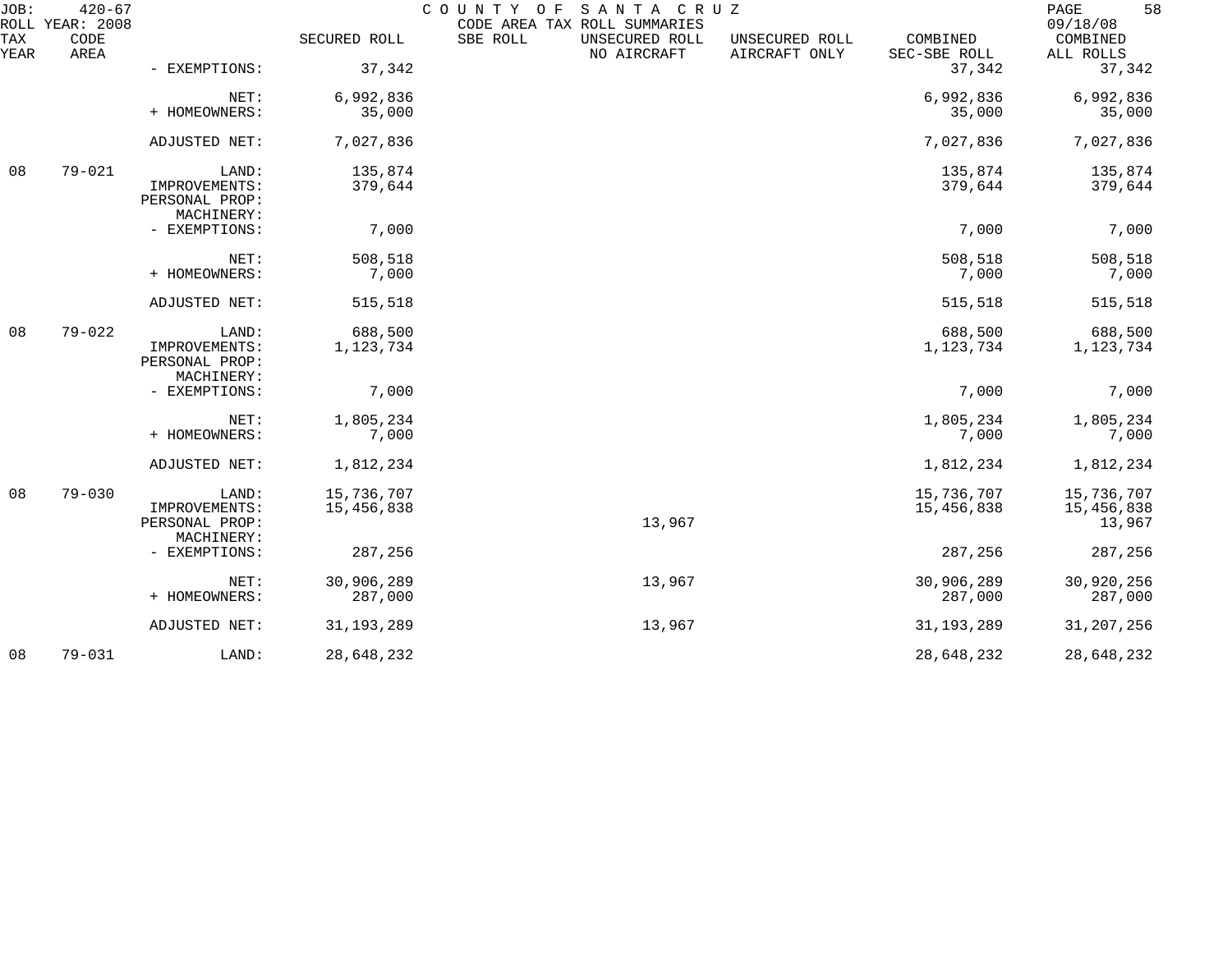| JOB:        | $420 - 67$<br>ROLL YEAR: 2008 |                              | COUNTY OF SANTA CRUZ<br>CODE AREA TAX ROLL SUMMARIES |                                           |                                 |                          |                                   |  |  |
|-------------|-------------------------------|------------------------------|------------------------------------------------------|-------------------------------------------|---------------------------------|--------------------------|-----------------------------------|--|--|
| TAX<br>YEAR | CODE<br>AREA                  |                              | SECURED ROLL                                         | SBE ROLL<br>UNSECURED ROLL<br>NO AIRCRAFT | UNSECURED ROLL<br>AIRCRAFT ONLY | COMBINED<br>SEC-SBE ROLL | 09/18/08<br>COMBINED<br>ALL ROLLS |  |  |
|             |                               | IMPROVEMENTS:                | 29,824,092                                           |                                           |                                 | 29,824,092               | 29,824,092                        |  |  |
|             |                               | PERSONAL PROP:               |                                                      | 48,894                                    |                                 |                          | 48,894                            |  |  |
|             |                               | MACHINERY:                   |                                                      |                                           |                                 |                          |                                   |  |  |
|             |                               | - EXEMPTIONS:                | 554,218                                              |                                           |                                 | 554,218                  | 554,218                           |  |  |
|             |                               | NET:                         | 57,918,106                                           | 48,894                                    |                                 | 57,918,106               | 57,967,000                        |  |  |
|             |                               | + HOMEOWNERS:                | 553,000                                              |                                           |                                 | 553,000                  | 553,000                           |  |  |
|             |                               | ADJUSTED NET:                | 58, 471, 106                                         | 48,894                                    |                                 | 58, 471, 106             | 58,520,000                        |  |  |
| 08          | $79 - 032$                    | LAND:                        | 292, 347, 084                                        |                                           |                                 | 292,347,084              | 292, 347, 084                     |  |  |
|             |                               | IMPROVEMENTS:                | 263,810,871                                          | 491,129                                   |                                 | 263,810,871              | 264,302,000                       |  |  |
|             |                               | PERSONAL PROP:<br>MACHINERY: | 6,500                                                | 942,060                                   |                                 | 6,500                    | 948,560                           |  |  |
|             |                               | - EXEMPTIONS:                | 5,782,185                                            |                                           |                                 | 5,782,185                | 5,782,185                         |  |  |
|             |                               | NET:                         | 550, 382, 270                                        | 1,433,189                                 |                                 | 550, 382, 270            | 551,815,459                       |  |  |
|             |                               | + HOMEOWNERS:                | 4,519,200                                            |                                           |                                 | 4,519,200                | 4,519,200                         |  |  |
|             |                               | ADJUSTED NET:                | 554,901,470                                          | 1,433,189                                 |                                 | 554,901,470              | 556, 334, 659                     |  |  |
| 08          | $79 - 033$                    | LAND:                        | 16,516,997                                           |                                           |                                 | 16,516,997               | 16,516,997                        |  |  |
|             |                               | IMPROVEMENTS:                | 15,054,375                                           |                                           |                                 | 15,054,375               | 15,054,375                        |  |  |
|             |                               | PERSONAL PROP:<br>MACHINERY: |                                                      | 16,415                                    |                                 |                          | 16,415                            |  |  |
|             |                               | - EXEMPTIONS:                | 274,079                                              |                                           |                                 | 274,079                  | 274,079                           |  |  |
|             |                               | NET:                         | 31, 297, 293                                         | 16,415                                    |                                 | 31, 297, 293             | 31, 313, 708                      |  |  |
|             |                               | + HOMEOWNERS:                | 273,000                                              |                                           |                                 | 273,000                  | 273,000                           |  |  |
|             |                               | ADJUSTED NET:                | 31,570,293                                           | 16,415                                    |                                 | 31,570,293               | 31,586,708                        |  |  |
| 08          | $79 - 034$                    | LAND:                        | 1,966,529                                            |                                           |                                 | 1,966,529                | 1,966,529                         |  |  |
|             |                               | IMPROVEMENTS:                | 2,074,487                                            |                                           |                                 | 2,074,487                | 2,074,487                         |  |  |
|             |                               | PERSONAL PROP:<br>MACHINERY: |                                                      | 11,733                                    |                                 |                          | 11,733                            |  |  |
|             |                               | - EXEMPTIONS:                | 35,000                                               |                                           |                                 | 35,000                   | 35,000                            |  |  |
|             |                               | NET:                         | 4,006,016                                            | 11,733                                    |                                 | 4,006,016                | 4,017,749                         |  |  |
|             |                               | + HOMEOWNERS:                | 35,000                                               |                                           |                                 | 35,000                   | 35,000                            |  |  |
|             |                               | ADJUSTED NET:                | 4,041,016                                            | 11,733                                    |                                 | 4,041,016                | 4,052,749                         |  |  |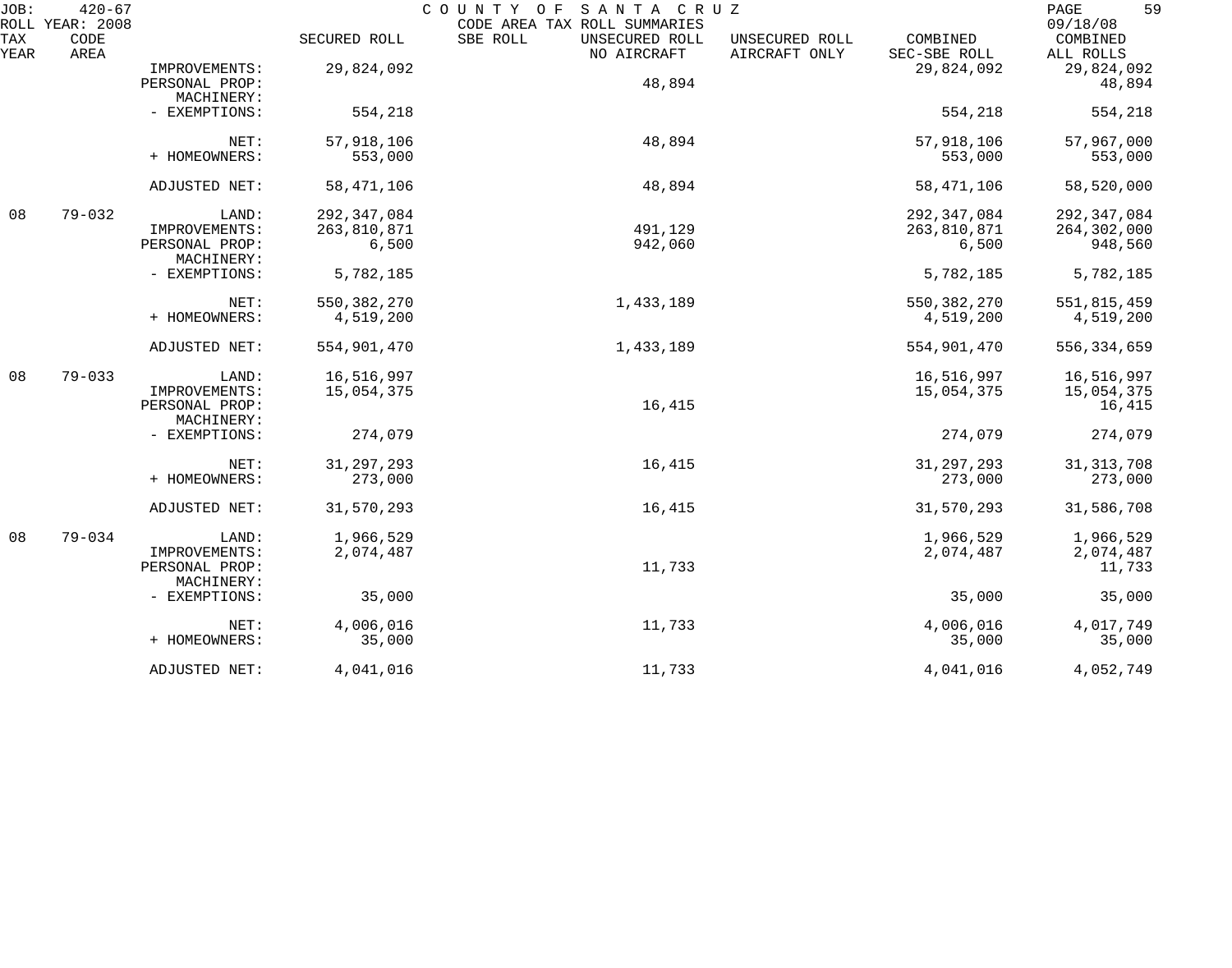| JOB:<br>ROLL | $420 - 67$<br>YEAR: 2008 |                              |              | COUNTY OF | SANTA CRUZ<br>CODE AREA TAX ROLL SUMMARIES |                                 |                          | 60<br>PAGE<br>09/18/08 |
|--------------|--------------------------|------------------------------|--------------|-----------|--------------------------------------------|---------------------------------|--------------------------|------------------------|
| TAX<br>YEAR  | CODE<br>AREA             |                              | SECURED ROLL | SBE ROLL  | UNSECURED ROLL<br>NO AIRCRAFT              | UNSECURED ROLL<br>AIRCRAFT ONLY | COMBINED<br>SEC-SBE ROLL | COMBINED<br>ALL ROLLS  |
| 08           | $79 - 035$               | LAND:                        | 3,770,681    |           |                                            |                                 | 3,770,681                | 3,770,681              |
|              |                          | IMPROVEMENTS:                | 2,128,786    |           |                                            |                                 | 2,128,786                | 2,128,786              |
|              |                          | PERSONAL PROP:<br>MACHINERY: |              |           |                                            |                                 |                          |                        |
|              |                          | - EXEMPTIONS:                | 49,551       |           |                                            |                                 | 49,551                   | 49,551                 |
|              |                          | NET:                         | 5,849,916    |           |                                            |                                 | 5,849,916                | 5,849,916              |
|              |                          | + HOMEOWNERS:                | 49,000       |           |                                            |                                 | 49,000                   | 49,000                 |
|              |                          | ADJUSTED NET:                | 5,898,916    |           |                                            |                                 | 5,898,916                | 5,898,916              |
| 08           | $79 - 036$               | LAND:                        | 135,814      |           |                                            |                                 | 135,814                  | 135,814                |
|              |                          | IMPROVEMENTS:                | 571,474      |           |                                            |                                 | 571,474                  | 571,474                |
|              |                          | PERSONAL PROP:<br>MACHINERY: |              |           |                                            |                                 |                          |                        |
|              |                          | - EXEMPTIONS:                | 7,000        |           |                                            |                                 | 7,000                    | 7,000                  |
|              |                          | NET:                         | 700,288      |           |                                            |                                 | 700,288                  | 700,288                |
|              |                          | + HOMEOWNERS:                | 7,000        |           |                                            |                                 | 7,000                    | 7,000                  |
|              |                          | ADJUSTED NET:                | 707,288      |           |                                            |                                 | 707,288                  | 707,288                |
| 08           | $79 - 037$               | LAND:                        | 173,301      |           |                                            |                                 | 173,301                  | 173,301                |
|              |                          | IMPROVEMENTS:                | 235,233      |           |                                            |                                 | 235,233                  | 235,233                |
|              |                          | PERSONAL PROP:<br>MACHINERY: |              |           |                                            |                                 |                          |                        |
|              |                          | - EXEMPTIONS:                | 7,000        |           |                                            |                                 | 7,000                    | 7,000                  |
|              |                          | NET:                         | 401,534      |           |                                            |                                 | 401,534                  | 401,534                |
|              |                          | + HOMEOWNERS:                | 7,000        |           |                                            |                                 | 7,000                    | 7,000                  |
|              |                          | ADJUSTED NET:                | 408,534      |           |                                            |                                 | 408,534                  | 408,534                |
|              |                          |                              |              |           |                                            |                                 |                          |                        |

 08 82-003 LAND: IMPROVEMENTS: PERSONAL PROP: MACHINERY: - EXEMPTIONS:

NET:

+ HOMEOWNERS:

ADJUSTED NET: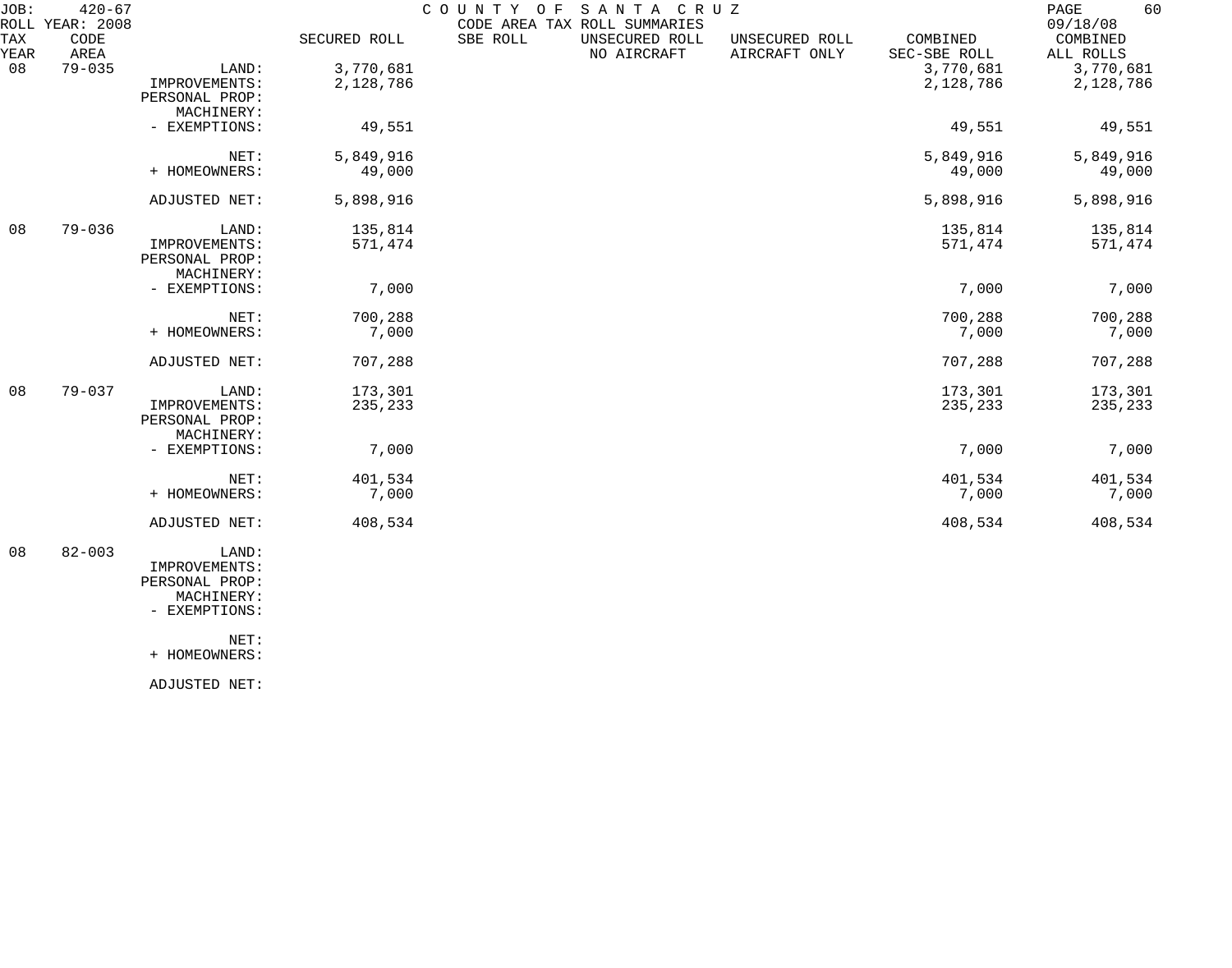| JOB:             | $420 - 67$<br>ROLL YEAR: 2008                          |                                                        |                                        |                                    | COUNTY OF SANTA CRUZ<br>CODE AREA TAX ROLL SUMMARIES |                                                        |                                                         | 61<br>PAGE<br>09/18/08                |
|------------------|--------------------------------------------------------|--------------------------------------------------------|----------------------------------------|------------------------------------|------------------------------------------------------|--------------------------------------------------------|---------------------------------------------------------|---------------------------------------|
| TAX<br>YEAR      | CODE<br>AREA                                           |                                                        | SECURED ROLL                           | SBE ROLL                           | UNSECURED ROLL<br>NO AIRCRAFT                        | UNSECURED ROLL<br>AIRCRAFT ONLY                        | COMBINED<br>SEC-SBE ROLL                                | COMBINED<br>ALL ROLLS                 |
| 08<br>$82 - 040$ | LAND:<br>IMPROVEMENTS:<br>PERSONAL PROP:<br>MACHINERY: | 1,567,367,487<br>1,077,731,865<br>3,799,725<br>184,583 | 327,600                                | 959,102<br>6,690,037<br>19,799,984 |                                                      | 1,567,695,087<br>1,077,731,865<br>3,799,725<br>184,583 | 1,568,654,189<br>1,084,421,902<br>23,599,709<br>184,583 |                                       |
|                  |                                                        | - EXEMPTIONS:                                          | 44, 143, 917                           |                                    | 2,102,214                                            |                                                        | 44, 143, 917                                            | 46, 246, 131                          |
|                  |                                                        | NET:<br>+ HOMEOWNERS:                                  | 2,604,939,743<br>21,427,000            | 327,600                            | 25, 346, 909                                         |                                                        | 2,605,267,343<br>21,427,000                             | 2,630,614,252<br>21, 427, 000         |
|                  |                                                        | ADJUSTED NET:                                          | 2,626,366,743                          |                                    | 25, 346, 909                                         |                                                        | 2,626,694,343                                           | 2,652,041,252                         |
| 08               | $83 - 002$                                             | LAND:<br>IMPROVEMENTS:<br>PERSONAL PROP:<br>MACHINERY: | 11,954,833<br>9,917,487                |                                    | 309,937<br>1,041,406                                 |                                                        | 11,954,833<br>9,917,487                                 | 11,954,833<br>10,227,424<br>1,041,406 |
|                  |                                                        | - EXEMPTIONS:                                          | 317,704                                |                                    |                                                      |                                                        | 317,704                                                 | 317,704                               |
|                  |                                                        | NET:<br>+ HOMEOWNERS:                                  | 21,554,616<br>224,000                  |                                    | 1,351,343                                            |                                                        | 21,554,616<br>224,000                                   | 22,905,959<br>224,000                 |
|                  |                                                        | ADJUSTED NET:                                          | 21,778,616                             |                                    | 1,351,343                                            |                                                        | 21,778,616                                              | 23, 129, 959                          |
| 08               | $83 - 010$                                             | LAND:<br>IMPROVEMENTS:<br>PERSONAL PROP:<br>MACHINERY: | 101,677,406<br>88, 842, 996<br>160,225 |                                    | 2,946,595<br>497,429                                 |                                                        | 101,677,406<br>88,842,996<br>160,225                    | 101,677,406<br>91,789,591<br>657,654  |
|                  |                                                        | - EXEMPTIONS:                                          | 3,359,866                              |                                    |                                                      |                                                        | 3,359,866                                               | 3,359,866                             |
|                  |                                                        | NET:<br>+ HOMEOWNERS:                                  | 187, 320, 761<br>1,794,800             |                                    | 3,444,024                                            |                                                        | 187,320,761<br>1,794,800                                | 190,764,785<br>1,794,800              |
|                  |                                                        | ADJUSTED NET:                                          | 189, 115, 561                          |                                    | 3,444,024                                            |                                                        | 189, 115, 561                                           | 192,559,585                           |
| 08               | $86 - 000$                                             | LAND:<br>IMPROVEMENTS:                                 |                                        |                                    |                                                      |                                                        |                                                         |                                       |

 PERSONAL PROP: MACHINERY:

- EXEMPTIONS:

NET: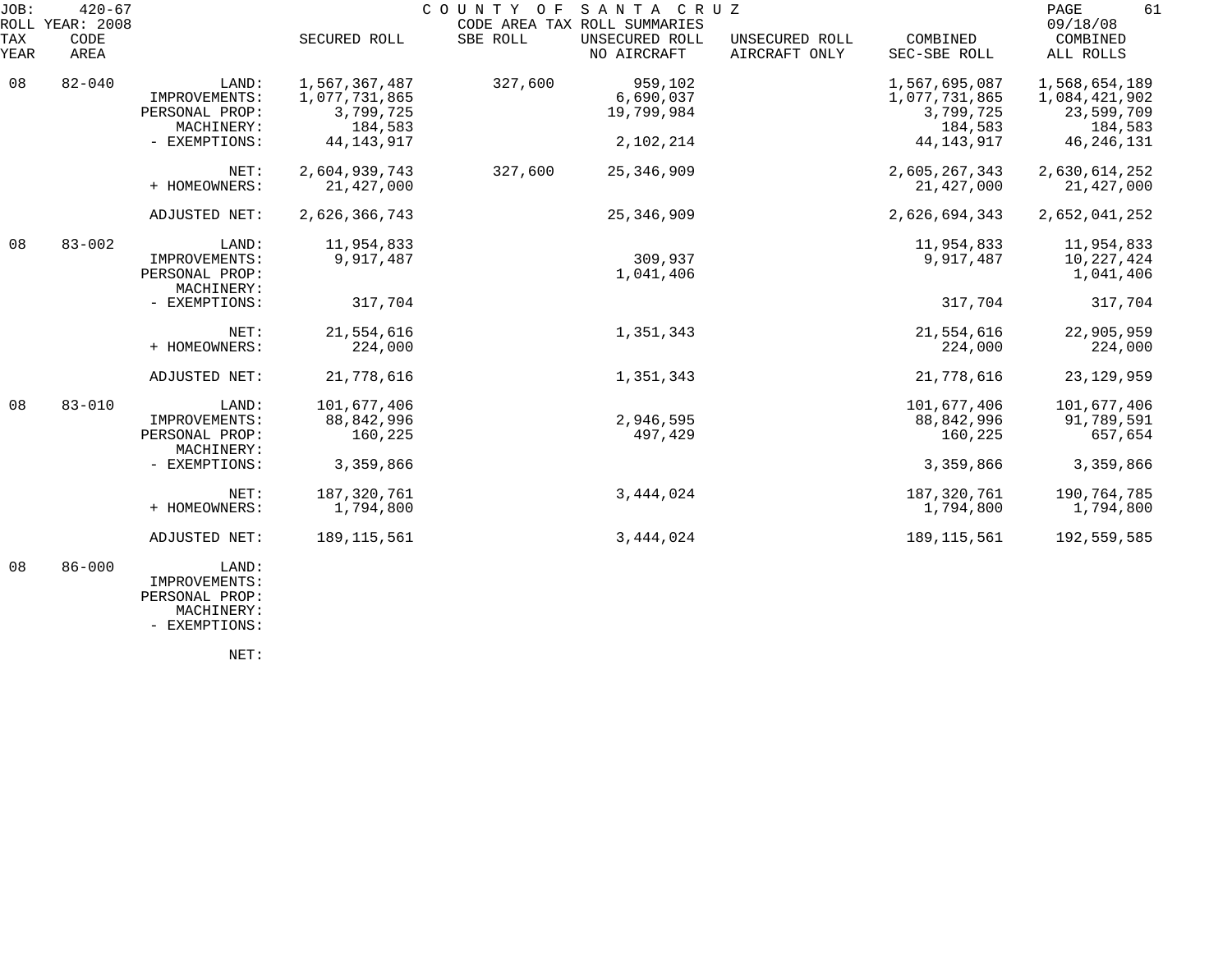| JOB:<br>ROLL | $420 - 67$<br>YEAR: 2008 |                              |                         | COUNTY<br>SANTA CRUZ<br>O F<br>CODE AREA TAX ROLL SUMMARIES |                                 |                          | 62<br>PAGE<br>09/18/08  |
|--------------|--------------------------|------------------------------|-------------------------|-------------------------------------------------------------|---------------------------------|--------------------------|-------------------------|
| TAX<br>YEAR  | CODE<br>AREA             |                              | SECURED ROLL            | SBE ROLL<br>UNSECURED ROLL<br>NO AIRCRAFT                   | UNSECURED ROLL<br>AIRCRAFT ONLY | COMBINED<br>SEC-SBE ROLL | COMBINED<br>ALL ROLLS   |
|              |                          | + HOMEOWNERS:                |                         |                                                             |                                 |                          |                         |
|              |                          | ADJUSTED NET:                |                         |                                                             |                                 |                          |                         |
| 08           | $86 - 003$               | LAND:                        | 9,963,176               |                                                             |                                 | 9,963,176                | 9,963,176               |
|              |                          | IMPROVEMENTS:                | 7,727,545               | 105,386                                                     |                                 | 7,727,545                | 7,832,931               |
|              |                          | PERSONAL PROP:<br>MACHINERY: | 2,000                   | 314,810                                                     |                                 | 2,000                    | 316,810                 |
|              |                          | - EXEMPTIONS:                | 243,786                 |                                                             |                                 | 243,786                  | 243,786                 |
|              |                          | NET:                         | 17,448,935              | 420,196                                                     |                                 | 17,448,935               | 17,869,131              |
|              |                          | + HOMEOWNERS:                | 210,000                 |                                                             |                                 | 210,000                  | 210,000                 |
|              |                          | ADJUSTED NET:                | 17,658,935              | 420,196                                                     |                                 | 17,658,935               | 18,079,131              |
| 08           | $86 - 020$               | LAND:                        | 5,941,720               |                                                             |                                 | 5,941,720                | 5,941,720               |
|              |                          | IMPROVEMENTS:                | 3,950,745               | 176,012                                                     |                                 | 3,950,745                | 4,126,757               |
|              |                          | PERSONAL PROP:               |                         | 375,047                                                     |                                 |                          | 375,047                 |
|              |                          | MACHINERY:                   |                         |                                                             |                                 |                          |                         |
|              |                          | - EXEMPTIONS:                | 366,138                 |                                                             |                                 | 366,138                  | 366,138                 |
|              |                          | NET:                         | 9,526,327               | 551,059                                                     |                                 | 9,526,327                | 10,077,386              |
|              |                          | + HOMEOWNERS:                | 161,000                 |                                                             |                                 | 161,000                  | 161,000                 |
|              |                          | ADJUSTED NET:                | 9,687,327               | 551,059                                                     |                                 | 9,687,327                | 10,238,386              |
| 08           | $86 - 021$               | LAND:                        | 629,873                 |                                                             |                                 | 629,873                  | 629,873                 |
|              |                          | IMPROVEMENTS:                | 1,098,563               |                                                             |                                 | 1,098,563                | 1,098,563               |
|              |                          | PERSONAL PROP:               | 5,100,888               | 145,744                                                     |                                 | 5,100,888                | 5,246,632               |
|              |                          | MACHINERY:<br>- EXEMPTIONS:  | 57, 257, 675<br>198,970 |                                                             |                                 | 57, 257, 675<br>198,970  | 57, 257, 675<br>198,970 |
|              |                          |                              |                         |                                                             |                                 |                          |                         |
|              |                          | NET:                         | 63,888,029              | 145,744                                                     |                                 | 63,888,029               | 64,033,773              |
|              |                          | + HOMEOWNERS:                |                         |                                                             |                                 |                          |                         |
|              |                          | ADJUSTED NET:                | 63,888,029              | 145,744                                                     |                                 | 63,888,029               | 64,033,773              |
| 08           | $86 - 022$               | LAND:                        | 29,870,420              | 81,750<br>41,062                                            |                                 | 29,952,170               | 29,993,232              |
|              |                          | IMPROVEMENTS:                | 18,539,805              | 5,208,291                                                   |                                 | 18,539,805               | 23,748,096              |
|              |                          | PERSONAL PROP:<br>MACHINERY: | 85,200                  | 1,890,127                                                   |                                 | 85,200                   | 1,975,327               |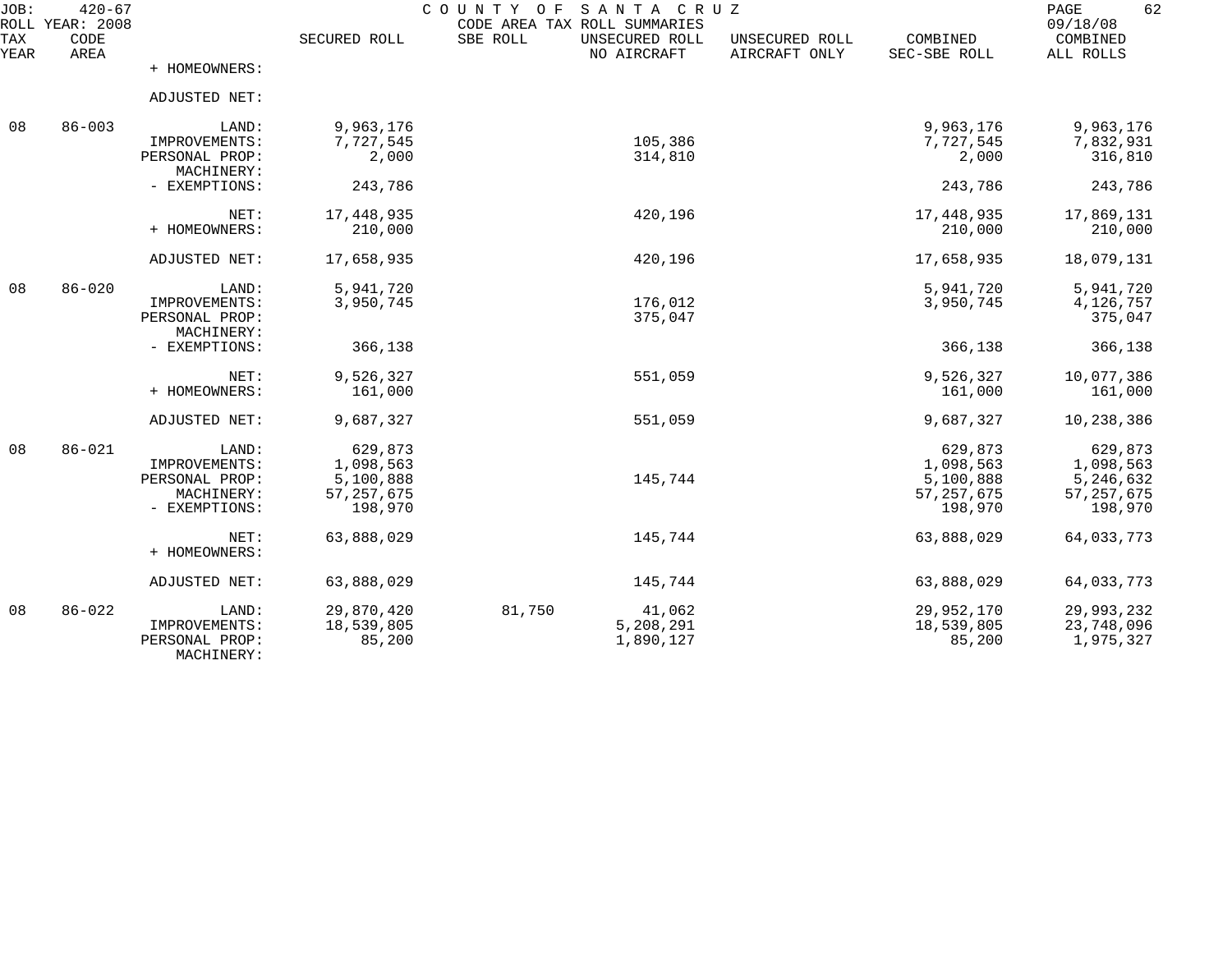| JOB:        | $420 - 67$<br>ROLL YEAR: 2008 |                                               |              | COUNTY OF | SANTA CRUZ<br>CODE AREA TAX ROLL SUMMARIES |                                 |                          | 63<br>PAGE<br>09/18/08 |
|-------------|-------------------------------|-----------------------------------------------|--------------|-----------|--------------------------------------------|---------------------------------|--------------------------|------------------------|
| TAX<br>YEAR | CODE<br>AREA                  |                                               | SECURED ROLL | SBE ROLL  | UNSECURED ROLL<br>NO AIRCRAFT              | UNSECURED ROLL<br>AIRCRAFT ONLY | COMBINED<br>SEC-SBE ROLL | COMBINED<br>ALL ROLLS  |
|             |                               | - EXEMPTIONS:                                 | 3,497,857    |           |                                            |                                 | 3,497,857                | 3,497,857              |
|             |                               | NET:                                          | 44,997,568   | 81,750    | 7,139,480                                  |                                 | 45,079,318               | 52, 218, 798           |
|             |                               | + HOMEOWNERS:                                 | 350,000      |           |                                            |                                 | 350,000                  | 350,000                |
|             |                               | ADJUSTED NET:                                 | 45, 347, 568 |           | 7,139,480                                  |                                 | 45, 429, 318             | 52,568,798             |
| 08          | $86 - 023$                    | LAND:                                         | 5,446,503    |           |                                            |                                 | 5,446,503                | 5,446,503              |
|             |                               | IMPROVEMENTS:                                 | 3,079,292    |           |                                            |                                 | 3,079,292                | 3,079,292              |
|             |                               | PERSONAL PROP:<br>MACHINERY:                  | 99,923       |           |                                            |                                 | 99,923                   | 99,923                 |
|             |                               | - EXEMPTIONS:                                 | 863,086      |           |                                            |                                 | 863,086                  | 863,086                |
|             |                               | NET:                                          | 7,762,632    |           |                                            |                                 | 7,762,632                | 7,762,632              |
|             |                               | + HOMEOWNERS:                                 | 77,000       |           |                                            |                                 | 77,000                   | 77,000                 |
|             |                               | ADJUSTED NET:                                 | 7,839,632    |           |                                            |                                 | 7,839,632                | 7,839,632              |
| 08          | $90 - 004$                    | LAND:                                         | 1,056,613    |           |                                            |                                 | 1,056,613                | 1,056,613              |
|             |                               | IMPROVEMENTS:<br>PERSONAL PROP:<br>MACHINERY: | 1,626,109    |           |                                            |                                 | 1,626,109                | 1,626,109              |
|             |                               | - EXEMPTIONS:                                 | 29,171       |           |                                            |                                 | 29,171                   | 29,171                 |
|             |                               | NET:                                          | 2,653,551    |           |                                            |                                 | 2,653,551                | 2,653,551              |
|             |                               | + HOMEOWNERS:                                 | 28,000       |           |                                            |                                 | 28,000                   | 28,000                 |
|             |                               | ADJUSTED NET:                                 | 2,681,551    |           |                                            |                                 | 2,681,551                | 2,681,551              |
| 08          | $90 - 008$                    | LAND:                                         | 4,839,688    |           | 462,001                                    |                                 | 4,839,688                | 5,301,689              |
|             |                               | IMPROVEMENTS:                                 | 7,730,013    |           | 4,012,382                                  |                                 | 7,730,013                | 11,742,395             |
|             |                               | PERSONAL PROP:                                | 2,586,423    |           | 209,282                                    |                                 | 2,586,423                | 2,795,705              |
|             |                               | MACHINERY:                                    | 1,540,305    |           |                                            |                                 | 1,540,305                | 1,540,305              |
|             |                               | - EXEMPTIONS:                                 | 3,918,833    |           |                                            |                                 | 3,918,833                | 3,918,833              |
|             |                               | NET:                                          | 12,777,596   |           | 4,683,665                                  |                                 | 12,777,596               | 17,461,261             |
|             |                               | + HOMEOWNERS:                                 |              |           |                                            |                                 |                          |                        |
|             |                               | ADJUSTED NET:                                 | 12,777,596   |           | 4,683,665                                  |                                 | 12,777,596               | 17,461,261             |
| 08          | $90 - 009$                    | LAND:                                         | 601,416      |           |                                            |                                 | 601,416                  | 601,416                |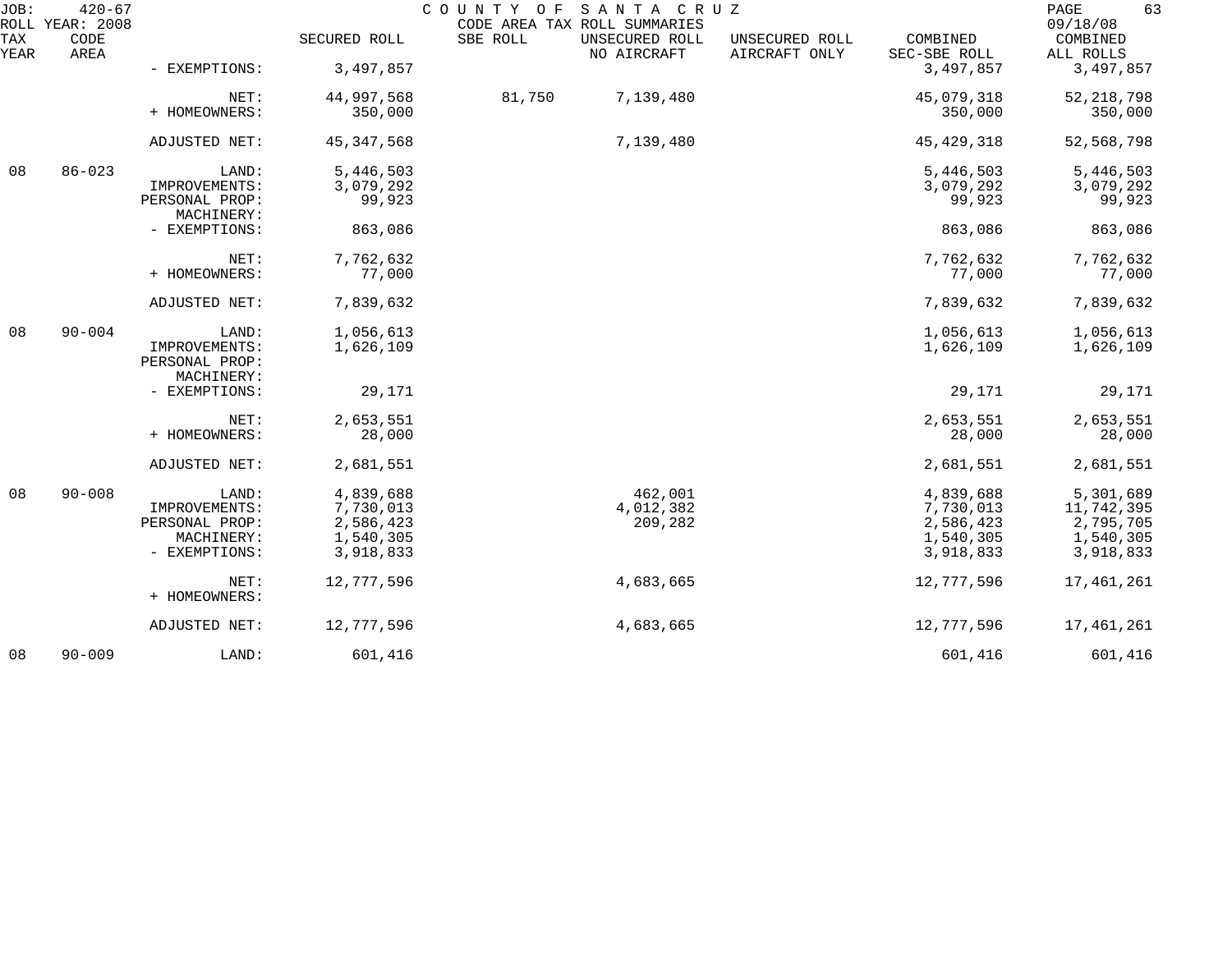| JOB:        | $420 - 67$<br>ROLL YEAR: 2008 |                                                        |                          | COUNTY OF<br>SANTA CRUZ<br>CODE AREA TAX ROLL SUMMARIES |                                 |                          | 64<br>PAGE<br>09/18/08           |
|-------------|-------------------------------|--------------------------------------------------------|--------------------------|---------------------------------------------------------|---------------------------------|--------------------------|----------------------------------|
| TAX<br>YEAR | CODE<br>AREA                  |                                                        | SECURED ROLL             | SBE ROLL<br>UNSECURED ROLL<br>NO AIRCRAFT               | UNSECURED ROLL<br>AIRCRAFT ONLY | COMBINED<br>SEC-SBE ROLL | COMBINED<br>ALL ROLLS            |
|             |                               | IMPROVEMENTS:<br>PERSONAL PROP:<br>MACHINERY:          | 148,856                  |                                                         |                                 | 148,856                  | 148,856                          |
|             |                               | - EXEMPTIONS:                                          | 514                      |                                                         |                                 | 514                      | 514                              |
|             |                               | NET:<br>+ HOMEOWNERS:                                  | 749,758                  |                                                         |                                 | 749,758                  | 749,758                          |
|             |                               | ADJUSTED NET:                                          | 749,758                  |                                                         |                                 | 749,758                  | 749,758                          |
| 08          | $90 - 010$                    | LAND:                                                  | 82, 157, 939             | 612,295                                                 |                                 | 82, 157, 939             | 82,770,234                       |
|             |                               | IMPROVEMENTS:<br>PERSONAL PROP:<br>MACHINERY:          | 96,615,738<br>1,388,981  | 48,815<br>931,848                                       |                                 | 96,615,738<br>1,388,981  | 96,664,553<br>2,320,829          |
|             |                               | - EXEMPTIONS:                                          | 36, 275, 652             |                                                         |                                 | 36, 275, 652             | 36, 275, 652                     |
|             |                               | NET:<br>+ HOMEOWNERS:                                  | 143,887,006<br>1,827,000 | 1,592,958                                               |                                 | 143,887,006<br>1,827,000 | 145, 479, 964<br>1,827,000       |
|             |                               | ADJUSTED NET:                                          | 145,714,006              | 1,592,958                                               |                                 | 145,714,006              | 147,306,964                      |
| 08          | $90 - 011$                    | LAND:<br>IMPROVEMENTS:<br>PERSONAL PROP:<br>MACHINERY: | 4,549,625<br>4,140,950   | 10,833                                                  |                                 | 4,549,625<br>4,140,950   | 4,549,625<br>4,140,950<br>10,833 |
|             |                               | - EXEMPTIONS:                                          | 82,382                   |                                                         |                                 | 82,382                   | 82,382                           |
|             |                               | NET:<br>+ HOMEOWNERS:                                  | 8,608,193<br>63,000      | 10,833                                                  |                                 | 8,608,193<br>63,000      | 8,619,026<br>63,000              |
|             |                               | ADJUSTED NET:                                          | 8,671,193                | 10,833                                                  |                                 | 8,671,193                | 8,682,026                        |
| 08          | $90 - 014$                    | LAND:<br>IMPROVEMENTS:<br>PERSONAL PROP:<br>MACHINERY: | 1,303,009<br>321,021     |                                                         |                                 | 1,303,009<br>321,021     | 1,303,009<br>321,021             |
|             |                               | - EXEMPTIONS:                                          | 9,445                    |                                                         |                                 | 9,445                    | 9,445                            |
|             |                               | NET:<br>+ HOMEOWNERS:                                  | 1,614,585<br>7,000       |                                                         |                                 | 1,614,585<br>7,000       | 1,614,585<br>7,000               |
|             |                               | ADJUSTED NET:                                          | 1,621,585                |                                                         |                                 | 1,621,585                | 1,621,585                        |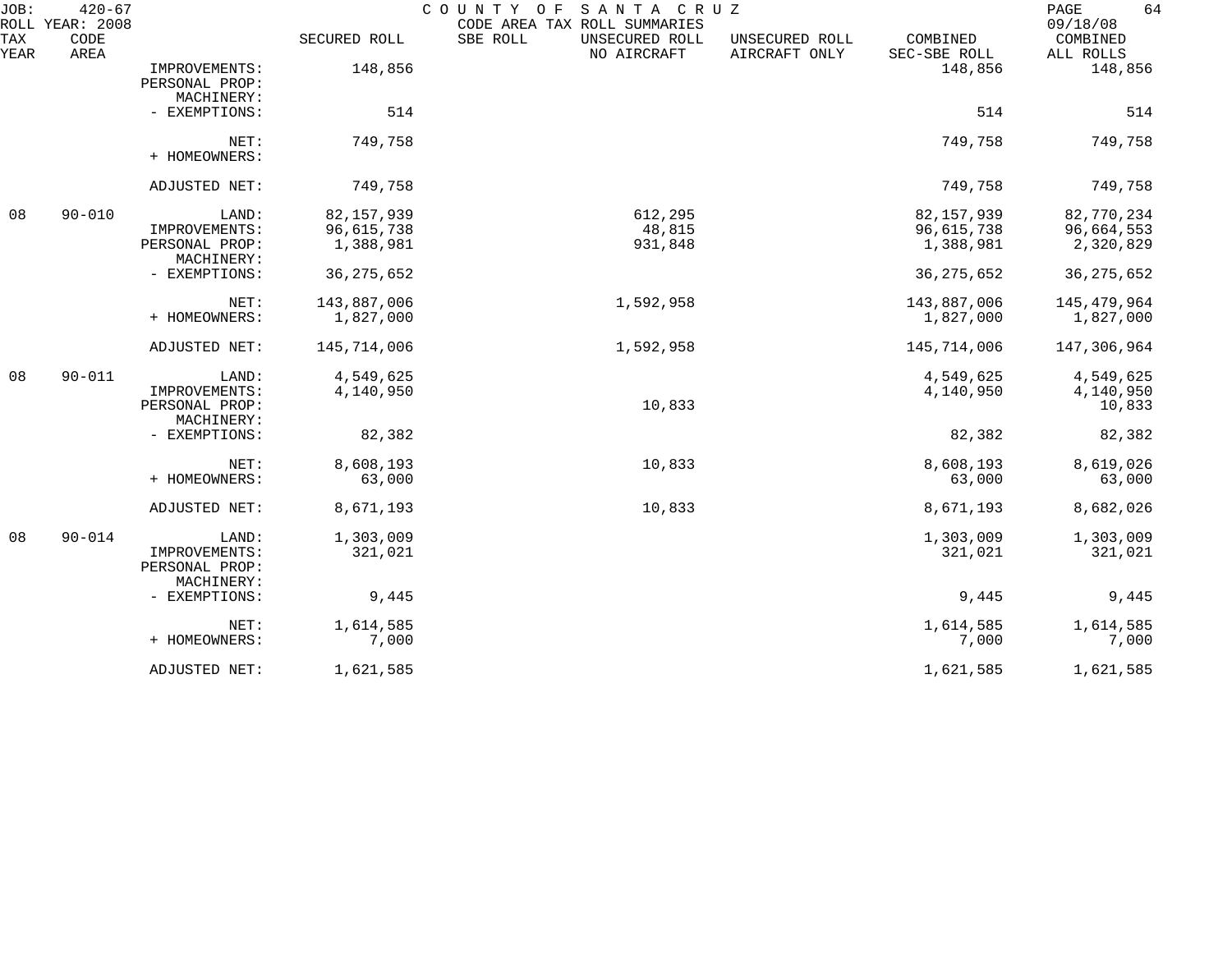| JOB:        | $420 - 67$<br>ROLL YEAR: 2008 |                              |               | SANTA CRUZ<br>COUNTY OF<br>CODE AREA TAX ROLL SUMMARIES |                                 |                          | 65<br>PAGE<br>09/18/08 |
|-------------|-------------------------------|------------------------------|---------------|---------------------------------------------------------|---------------------------------|--------------------------|------------------------|
| TAX<br>YEAR | CODE<br>AREA                  |                              | SECURED ROLL  | SBE ROLL<br>UNSECURED ROLL<br>NO AIRCRAFT               | UNSECURED ROLL<br>AIRCRAFT ONLY | COMBINED<br>SEC-SBE ROLL | COMBINED<br>ALL ROLLS  |
| 08          | $90 - 015$                    | LAND:                        | 4,720,909     |                                                         |                                 | 4,720,909                | 4,720,909              |
|             |                               | IMPROVEMENTS:                | 4,698,027     |                                                         |                                 | 4,698,027                | 4,698,027              |
|             |                               | PERSONAL PROP:               |               | 89,872                                                  |                                 |                          | 89,872                 |
|             |                               | MACHINERY:                   |               |                                                         |                                 |                          |                        |
|             |                               | - EXEMPTIONS:                | 53,614        |                                                         |                                 | 53,614                   | 53,614                 |
|             |                               | NET:                         | 9,365,322     | 89,872                                                  |                                 | 9,365,322                | 9,455,194              |
|             |                               | + HOMEOWNERS:                | 49,000        |                                                         |                                 | 49,000                   | 49,000                 |
|             |                               | ADJUSTED NET:                | 9, 414, 322   | 89,872                                                  |                                 | 9, 414, 322              | 9,504,194              |
| 08          | $90 - 017$                    | LAND:                        | 704           |                                                         |                                 | 704                      | 704                    |
|             |                               | IMPROVEMENTS:                |               |                                                         |                                 |                          |                        |
|             |                               | PERSONAL PROP:               |               |                                                         |                                 |                          |                        |
|             |                               | MACHINERY:                   |               |                                                         |                                 |                          |                        |
|             |                               | - EXEMPTIONS:                | 704           |                                                         |                                 | 704                      | 704                    |
|             |                               | NET:                         |               |                                                         |                                 |                          |                        |
|             |                               | + HOMEOWNERS:                |               |                                                         |                                 |                          |                        |
|             |                               | ADJUSTED NET:                |               |                                                         |                                 |                          |                        |
| 08          | $90 - 019$                    | LAND:                        | 485,880       |                                                         |                                 | 485,880                  | 485,880                |
|             |                               | IMPROVEMENTS:                | 216,506       |                                                         |                                 | 216,506                  | 216,506                |
|             |                               | PERSONAL PROP:               |               |                                                         |                                 |                          |                        |
|             |                               | MACHINERY:                   |               |                                                         |                                 |                          |                        |
|             |                               | - EXEMPTIONS:                | 7,000         |                                                         |                                 | 7,000                    | 7,000                  |
|             |                               | NET:                         | 695,386       |                                                         |                                 | 695,386                  | 695,386                |
|             |                               | + HOMEOWNERS:                | 7,000         |                                                         |                                 | 7,000                    | 7,000                  |
|             |                               | ADJUSTED NET:                | 702,386       |                                                         |                                 | 702,386                  | 702,386                |
| 08          | $90 - 020$                    | LAND:                        | 66, 384, 579  |                                                         |                                 | 66, 384, 579             | 66, 384, 579           |
|             |                               | IMPROVEMENTS:                | 46,993,683    | 4,068                                                   |                                 | 46,993,683               | 46,997,751             |
|             |                               | PERSONAL PROP:<br>MACHINERY: |               | 229,532                                                 |                                 |                          | 229,532                |
|             |                               | - EXEMPTIONS:                | 2,986,218     |                                                         |                                 | 2,986,218                | 2,986,218              |
|             |                               | NET:                         | 110,392,044   | 233,600                                                 |                                 | 110,392,044              | 110,625,644            |
|             |                               | + HOMEOWNERS:                | 1,733,200     |                                                         |                                 | 1,733,200                | 1,733,200              |
|             |                               | ADJUSTED NET:                | 112, 125, 244 | 233,600                                                 |                                 | 112, 125, 244            | 112,358,844            |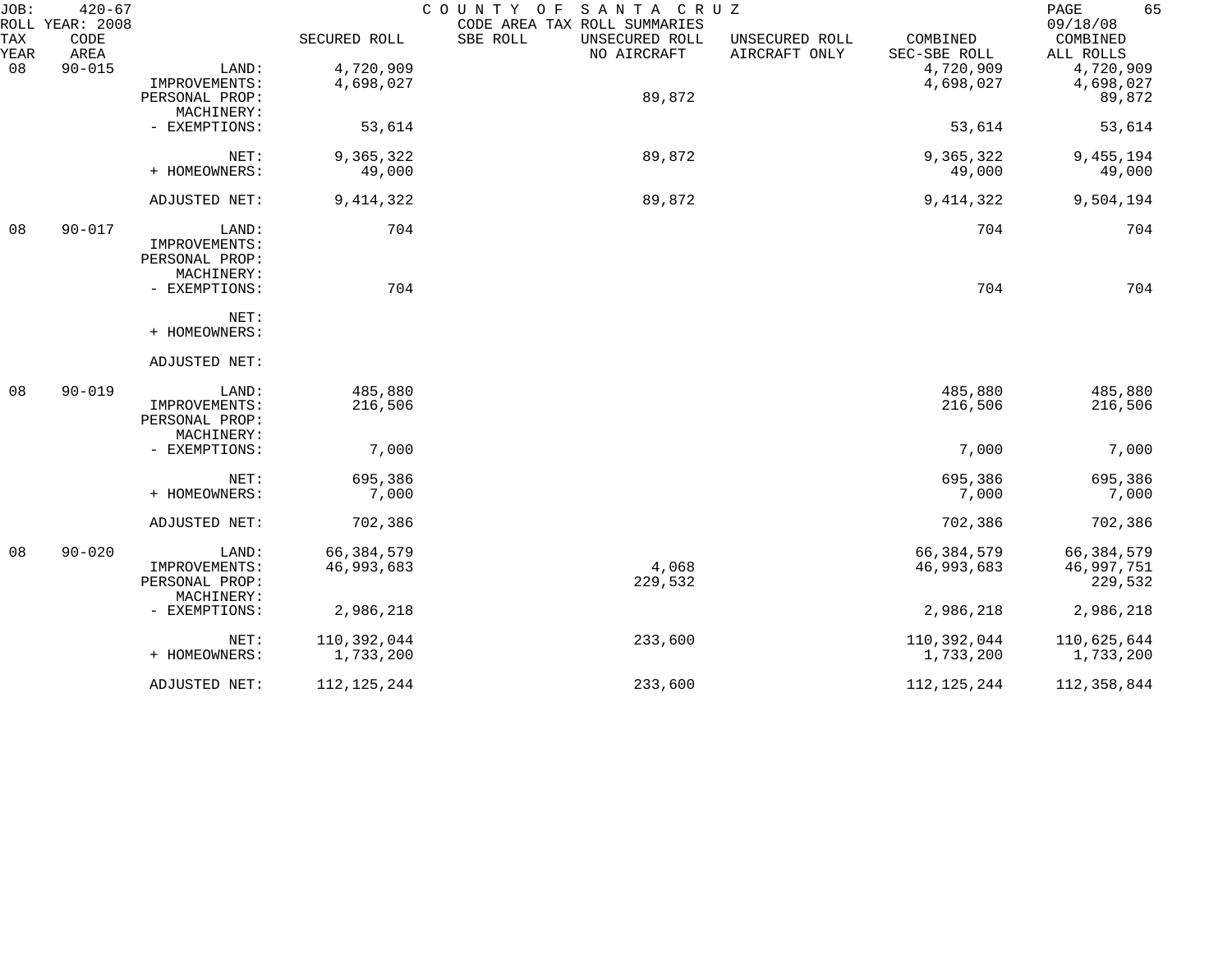| JOB:        | $420 - 67$<br>ROLL YEAR: 2008 |                                                                         |                                                              | SANTA CRUZ<br>COUNTY OF<br>CODE AREA TAX ROLL SUMMARIES |                                 |                                                              | 66<br>PAGE<br>09/18/08                                         |
|-------------|-------------------------------|-------------------------------------------------------------------------|--------------------------------------------------------------|---------------------------------------------------------|---------------------------------|--------------------------------------------------------------|----------------------------------------------------------------|
| TAX<br>YEAR | CODE<br>AREA                  |                                                                         | SECURED ROLL                                                 | SBE ROLL<br>UNSECURED ROLL<br>NO AIRCRAFT               | UNSECURED ROLL<br>AIRCRAFT ONLY | COMBINED<br>SEC-SBE ROLL                                     | COMBINED<br>ALL ROLLS                                          |
| 08          | $90 - 024$                    | LAND:<br>IMPROVEMENTS:<br>PERSONAL PROP:<br>MACHINERY:                  | 8,190,317<br>6,388,767                                       |                                                         |                                 | 8,190,317<br>6,388,767                                       | 8,190,317<br>6,388,767                                         |
|             |                               | - EXEMPTIONS:                                                           | 99,755                                                       |                                                         |                                 | 99,755                                                       | 99,755                                                         |
|             |                               | NET:<br>+ HOMEOWNERS:                                                   | 14, 479, 329<br>98,000                                       |                                                         |                                 | 14, 479, 329<br>98,000                                       | 14,479,329<br>98,000                                           |
|             |                               | ADJUSTED NET:                                                           | 14,577,329                                                   |                                                         |                                 | 14,577,329                                                   | 14,577,329                                                     |
| 08          | $90 - 026$                    | LAND:<br>IMPROVEMENTS:<br>PERSONAL PROP:<br>MACHINERY:                  | 13,931,592<br>13,790,490                                     | 66,440                                                  |                                 | 13,931,592<br>13,790,490                                     | 13,931,592<br>13,790,490<br>66,440                             |
|             |                               | - EXEMPTIONS:                                                           | 400,021                                                      |                                                         |                                 | 400,021                                                      | 400,021                                                        |
|             |                               | NET:<br>+ HOMEOWNERS:                                                   | 27, 322, 061<br>397,600                                      | 66,440                                                  |                                 | 27, 322, 061<br>397,600                                      | 27,388,501<br>397,600                                          |
|             |                               | ADJUSTED NET:                                                           | 27,719,661                                                   | 66,440                                                  |                                 | 27,719,661                                                   | 27,786,101                                                     |
| 08          | $90 - 029$                    | LAND:<br>IMPROVEMENTS:<br>PERSONAL PROP:<br>MACHINERY:                  | 1,699,699<br>1,922,906                                       |                                                         |                                 | 1,699,699<br>1,922,906                                       | 1,699,699<br>1,922,906                                         |
|             |                               | - EXEMPTIONS:                                                           | 49,000                                                       |                                                         |                                 | 49,000                                                       | 49,000                                                         |
|             |                               | NET:<br>+ HOMEOWNERS:                                                   | 3,573,605<br>49,000                                          |                                                         |                                 | 3,573,605<br>49,000                                          | 3,573,605<br>49,000                                            |
|             |                               | ADJUSTED NET:                                                           | 3,622,605                                                    |                                                         |                                 | 3,622,605                                                    | 3,622,605                                                      |
| 08          | $90 - 031$                    | LAND:<br>IMPROVEMENTS:<br>PERSONAL PROP:<br>MACHINERY:<br>- EXEMPTIONS: | 176,951,228<br>157,485,084<br>660,761<br>19,088<br>9,028,758 | 143,781<br>1,164,225<br>61,877                          |                                 | 176,951,228<br>157,485,084<br>660,761<br>19,088<br>9,028,758 | 176,951,228<br>157,628,865<br>1,824,986<br>19,088<br>9,090,635 |
|             |                               | NET:                                                                    | 326,087,403                                                  | 1,246,129                                               |                                 | 326,087,403                                                  | 327, 333, 532                                                  |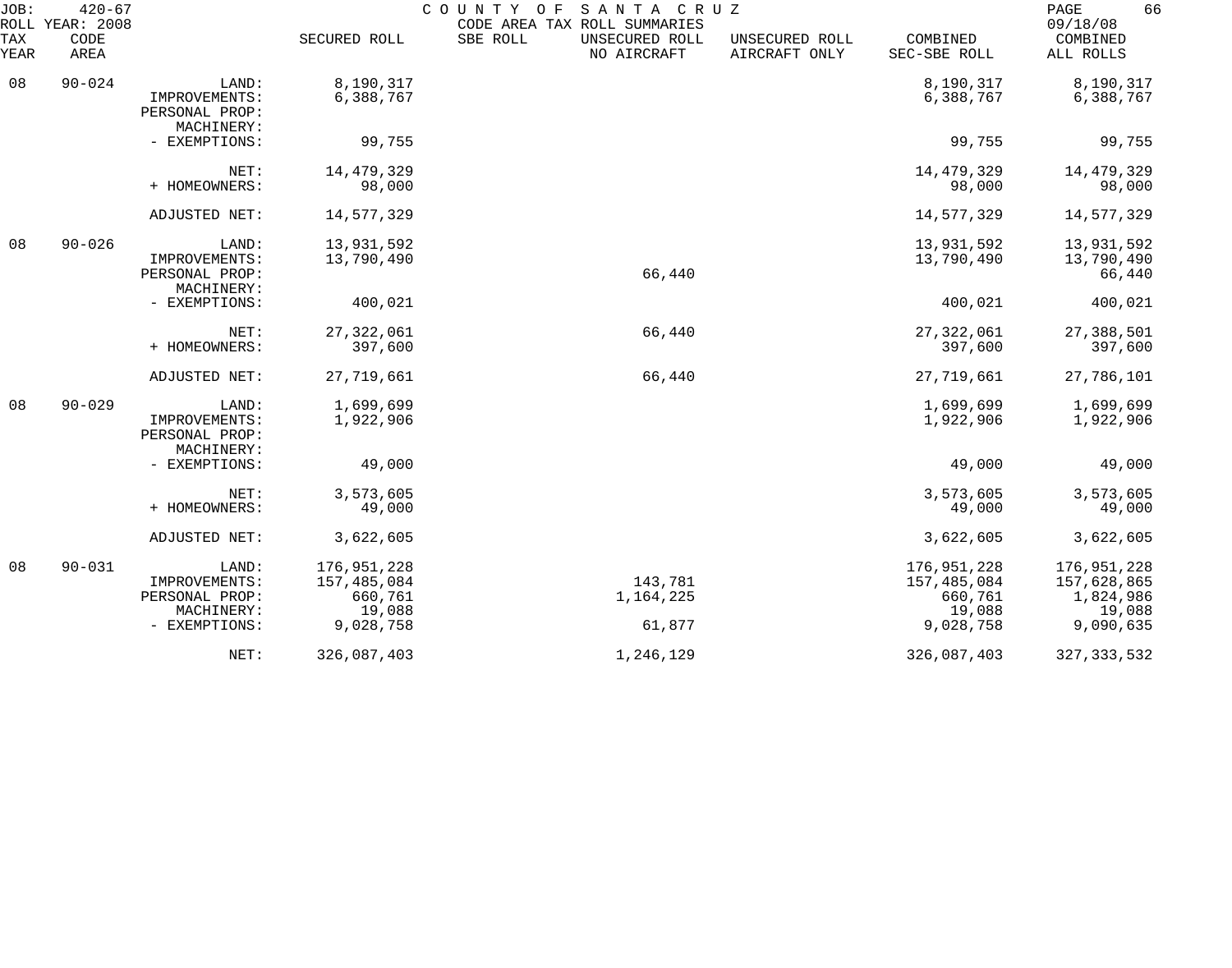| JOB:             | $420 - 67$<br>ROLL YEAR: 2008                                           |                                                        |                          | COUNTY OF<br>SANTA CRUZ<br>CODE AREA TAX ROLL SUMMARIES |                                 |                          | 67<br>PAGE<br>09/18/08              |
|------------------|-------------------------------------------------------------------------|--------------------------------------------------------|--------------------------|---------------------------------------------------------|---------------------------------|--------------------------|-------------------------------------|
| TAX<br>YEAR      | CODE<br>AREA                                                            |                                                        | SECURED ROLL             | SBE ROLL<br>UNSECURED ROLL<br>NO AIRCRAFT               | UNSECURED ROLL<br>AIRCRAFT ONLY | COMBINED<br>SEC-SBE ROLL | COMBINED<br>ALL ROLLS               |
|                  |                                                                         | + HOMEOWNERS:                                          | 4,186,000                |                                                         |                                 | 4,186,000                | 4,186,000                           |
|                  |                                                                         | ADJUSTED NET:                                          | 330, 273, 403            | 1,246,129                                               |                                 | 330, 273, 403            | 331, 519, 532                       |
| $90 - 032$<br>08 | LAND:<br>IMPROVEMENTS:<br>PERSONAL PROP:<br>MACHINERY:<br>- EXEMPTIONS: | 43,715                                                 |                          |                                                         | 43,715                          | 43,715                   |                                     |
|                  |                                                                         | NET:<br>+ HOMEOWNERS:                                  | 43,715                   |                                                         |                                 | 43,715                   | 43,715                              |
|                  |                                                                         | ADJUSTED NET:                                          | 43,715                   |                                                         |                                 | 43,715                   | 43,715                              |
| 08               | $90 - 033$                                                              | LAND:<br>IMPROVEMENTS:<br>PERSONAL PROP:<br>MACHINERY: | 2,028,470<br>2,049,775   |                                                         |                                 | 2,028,470<br>2,049,775   | 2,028,470<br>2,049,775              |
|                  |                                                                         | - EXEMPTIONS:                                          | 37,017                   |                                                         |                                 | 37,017                   | 37,017                              |
|                  |                                                                         | NET:<br>+ HOMEOWNERS:                                  | 4,041,228<br>14,000      |                                                         |                                 | 4,041,228<br>14,000      | 4,041,228<br>14,000                 |
|                  |                                                                         | ADJUSTED NET:                                          | 4,055,228                |                                                         |                                 | 4,055,228                | 4,055,228                           |
| 08               | $90 - 036$                                                              | LAND:<br>IMPROVEMENTS:<br>PERSONAL PROP:<br>MACHINERY: | 7,737                    |                                                         |                                 | 7,737                    | 7,737                               |
|                  |                                                                         | - EXEMPTIONS:                                          | 320                      |                                                         |                                 | 320                      | 320                                 |
|                  |                                                                         | NET:<br>+ HOMEOWNERS:                                  | 7,417                    |                                                         |                                 | 7,417                    | 7,417                               |
|                  |                                                                         | ADJUSTED NET:                                          | 7,417                    |                                                         |                                 | 7,417                    | 7,417                               |
| 08               | $90 - 037$                                                              | LAND:<br>IMPROVEMENTS:<br>PERSONAL PROP:<br>MACHINERY: | 44,758,107<br>40,694,874 | 545,042                                                 |                                 | 44,758,107<br>40,694,874 | 44,758,107<br>40,694,874<br>545,042 |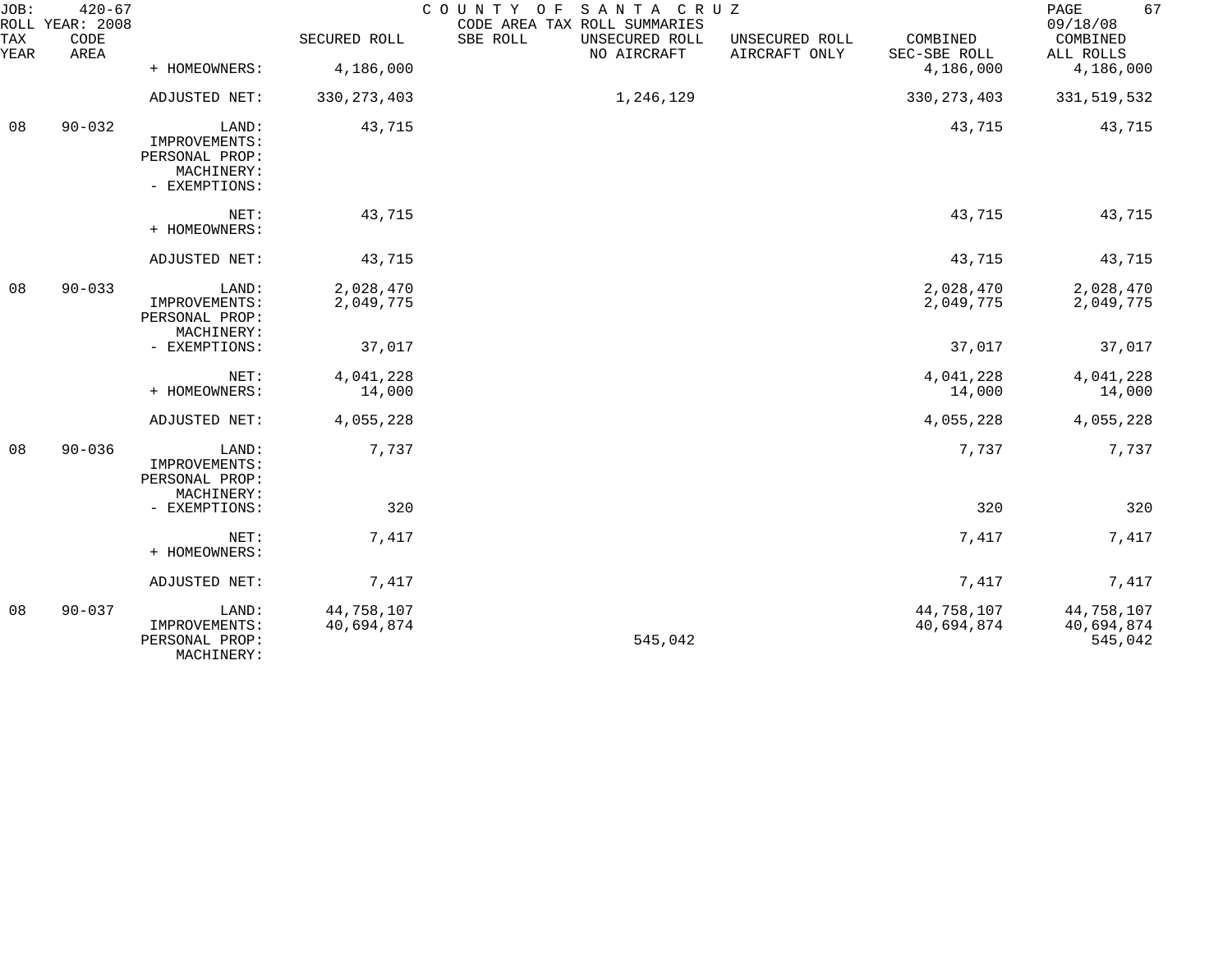| JOB:        | $420 - 67$<br>ROLL YEAR: 2008 |                                               |              | COUNTY OF SANTA CRUZ<br>CODE AREA TAX ROLL SUMMARIES |                                 |                          | 68<br>PAGE<br>09/18/08 |
|-------------|-------------------------------|-----------------------------------------------|--------------|------------------------------------------------------|---------------------------------|--------------------------|------------------------|
| TAX<br>YEAR | CODE<br>AREA                  |                                               | SECURED ROLL | SBE ROLL<br>UNSECURED ROLL<br>NO AIRCRAFT            | UNSECURED ROLL<br>AIRCRAFT ONLY | COMBINED<br>SEC-SBE ROLL | COMBINED<br>ALL ROLLS  |
|             |                               | - EXEMPTIONS:                                 | 1,081,060    |                                                      |                                 | 1,081,060                | 1,081,060              |
|             |                               | NET:                                          | 84, 371, 921 | 545,042                                              |                                 | 84, 371, 921             | 84, 916, 963           |
|             |                               | + HOMEOWNERS:                                 | 847,000      |                                                      |                                 | 847,000                  | 847,000                |
|             |                               | ADJUSTED NET:                                 | 85, 218, 921 | 545,042                                              |                                 | 85, 218, 921             | 85,763,963             |
| 08          | $90 - 042$                    | LAND:                                         | 7,434,079    |                                                      |                                 | 7,434,079                | 7,434,079              |
|             |                               | IMPROVEMENTS:                                 | 6,670,950    | 10,833                                               |                                 | 6,670,950                | 6,670,950              |
|             |                               | PERSONAL PROP:<br>MACHINERY:                  |              |                                                      |                                 |                          | 10,833                 |
|             |                               | - EXEMPTIONS:                                 | 185,058      |                                                      |                                 | 185,058                  | 185,058                |
|             |                               | NET:                                          | 13,919,971   | 10,833                                               |                                 | 13,919,971               | 13,930,804             |
|             |                               | + HOMEOWNERS:                                 | 182,000      |                                                      |                                 | 182,000                  | 182,000                |
|             |                               | ADJUSTED NET:                                 | 14,101,971   | 10,833                                               |                                 | 14,101,971               | 14, 112, 804           |
| 08          | $90 - 044$                    | LAND:                                         | 2,794,691    |                                                      |                                 | 2,794,691                | 2,794,691              |
|             |                               | IMPROVEMENTS:<br>PERSONAL PROP:<br>MACHINERY: | 3,650,966    |                                                      |                                 | 3,650,966                | 3,650,966              |
|             |                               | - EXEMPTIONS:                                 | 207,988      |                                                      |                                 | 207,988                  | 207,988                |
|             |                               | NET:                                          | 6,237,669    |                                                      |                                 | 6,237,669                | 6,237,669              |
|             |                               | + HOMEOWNERS:                                 | 91,000       |                                                      |                                 | 91,000                   | 91,000                 |
|             |                               | ADJUSTED NET:                                 | 6,328,669    |                                                      |                                 | 6,328,669                | 6,328,669              |
| 08          | $90 - 045$                    | LAND:                                         | 45,032,710   |                                                      |                                 | 45,032,710               | 45,032,710             |
|             |                               | IMPROVEMENTS:                                 | 39,917,650   | 4,199,416                                            |                                 | 39,917,650               | 44, 117, 066           |
|             |                               | PERSONAL PROP:<br>MACHINERY:                  |              | 1,242,933                                            |                                 |                          | 1,242,933              |
|             |                               | - EXEMPTIONS:                                 | 2,551,480    |                                                      |                                 | 2,551,480                | 2,551,480              |
|             |                               | NET:                                          | 82,398,880   | 5,442,349                                            |                                 | 82,398,880               | 87, 841, 229           |
|             |                               | + HOMEOWNERS:                                 | 952,000      |                                                      |                                 | 952,000                  | 952,000                |
|             |                               | ADJUSTED NET:                                 | 83, 350, 880 | 5,442,349                                            |                                 | 83,350,880               | 88,793,229             |
| 08          | $90 - 046$                    | LAND:                                         | 15, 114, 117 |                                                      |                                 | 15, 114, 117             | 15, 114, 117           |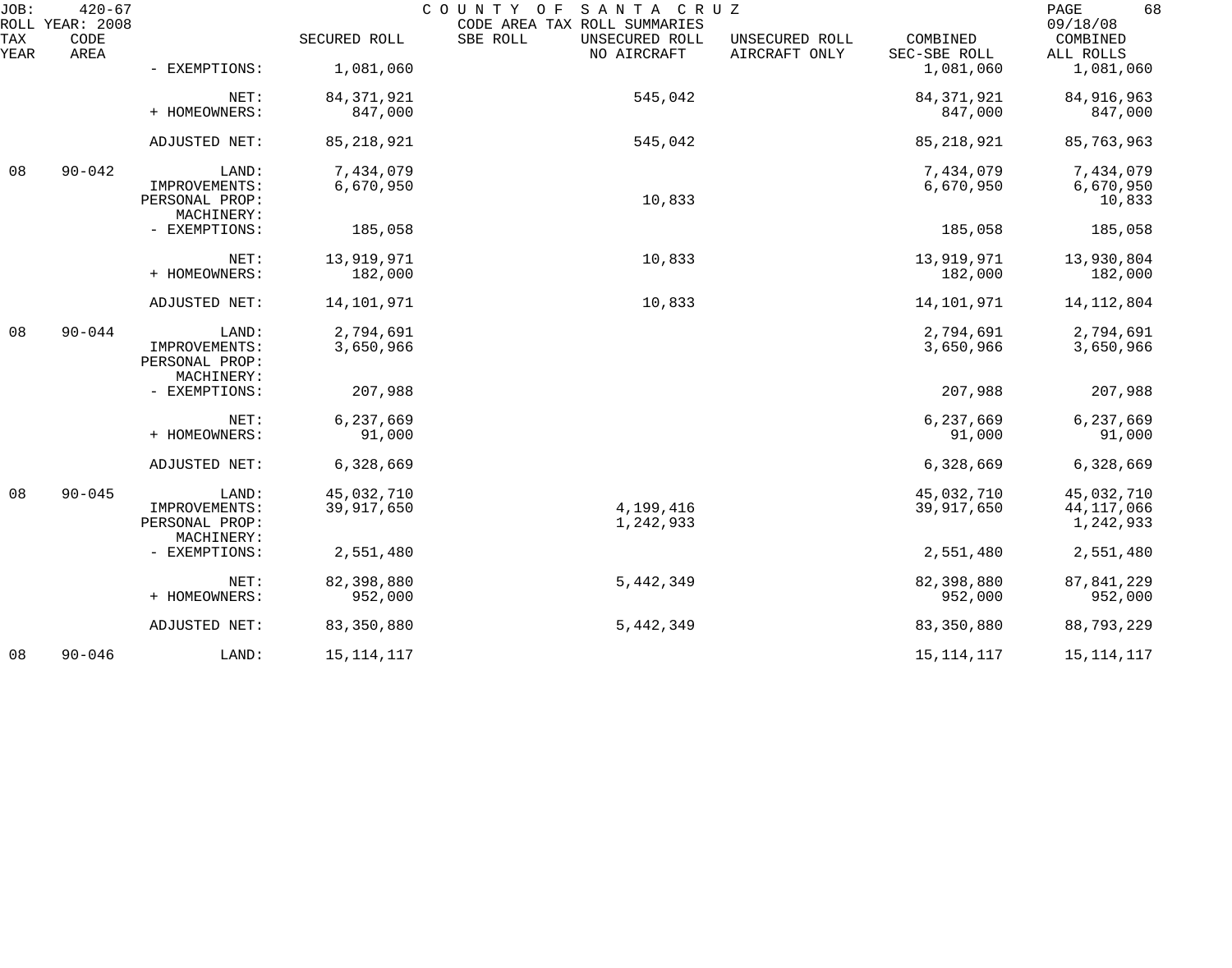| JOB:        | $420 - 67$<br>ROLL YEAR: 2008 |                                               |              | SANTA CRUZ<br>COUNTY OF<br>CODE AREA TAX ROLL SUMMARIES |                                                             | 69<br>PAGE<br>09/18/08 |
|-------------|-------------------------------|-----------------------------------------------|--------------|---------------------------------------------------------|-------------------------------------------------------------|------------------------|
| TAX<br>YEAR | CODE<br>AREA                  |                                               | SECURED ROLL | SBE ROLL<br>UNSECURED ROLL<br>NO AIRCRAFT               | COMBINED<br>UNSECURED ROLL<br>AIRCRAFT ONLY<br>SEC-SBE ROLL | COMBINED<br>ALL ROLLS  |
|             |                               | IMPROVEMENTS:                                 | 13,670,996   |                                                         | 13,670,996                                                  | 13,670,996             |
|             |                               | PERSONAL PROP:<br>MACHINERY:                  | 1,500        | 105,873                                                 | 1,500                                                       | 107,373                |
|             |                               | - EXEMPTIONS:                                 | 312,723      |                                                         | 312,723                                                     | 312,723                |
|             |                               | NET:                                          | 28, 473, 890 | 105,873                                                 | 28, 473, 890                                                | 28,579,763             |
|             |                               | + HOMEOWNERS:                                 | 306,600      |                                                         | 306,600                                                     | 306,600                |
|             |                               | ADJUSTED NET:                                 | 28,780,490   | 105,873                                                 | 28,780,490                                                  | 28,886,363             |
| 08          | $90 - 047$                    | LAND:                                         | 2,645,075    |                                                         | 2,645,075                                                   | 2,645,075              |
|             |                               | IMPROVEMENTS:<br>PERSONAL PROP:<br>MACHINERY: | 1,929,135    |                                                         | 1,929,135                                                   | 1,929,135              |
|             |                               | - EXEMPTIONS:                                 | 22,942       |                                                         | 22,942                                                      | 22,942                 |
|             |                               | NET:                                          | 4,551,268    |                                                         | 4,551,268                                                   | 4,551,268              |
|             |                               | + HOMEOWNERS:                                 | 21,000       |                                                         | 21,000                                                      | 21,000                 |
|             |                               | ADJUSTED NET:                                 | 4,572,268    |                                                         | 4,572,268                                                   | 4,572,268              |
| 08          | $90 - 048$                    | LAND:                                         | 49,517,815   |                                                         | 49, 517, 815                                                | 49,517,815             |
|             |                               | IMPROVEMENTS:                                 | 46,036,884   |                                                         | 46,036,884                                                  | 46,036,884             |
|             |                               | PERSONAL PROP:<br>MACHINERY:                  | 75,076       | 141,736                                                 | 75,076                                                      | 216,812                |
|             |                               | - EXEMPTIONS:                                 | 6,451,907    |                                                         | 6,451,907                                                   | 6,451,907              |
|             |                               | NET:                                          | 89, 177, 868 | 141,736                                                 | 89, 177, 868                                                | 89, 319, 604           |
|             |                               | + HOMEOWNERS:                                 | 1,218,000    |                                                         | 1,218,000                                                   | 1,218,000              |
|             |                               | ADJUSTED NET:                                 | 90,395,868   | 141,736                                                 | 90,395,868                                                  | 90,537,604             |
| 08          | $90 - 049$                    | LAND:                                         | 9,162,058    |                                                         | 9,162,058                                                   | 9,162,058              |
|             |                               | IMPROVEMENTS:<br>PERSONAL PROP:<br>MACHINERY: | 6,905,034    |                                                         | 6,905,034                                                   | 6,905,034              |
|             |                               | - EXEMPTIONS:                                 | 123,200      |                                                         | 123,200                                                     | 123,200                |
|             |                               | NET:                                          | 15,943,892   |                                                         | 15,943,892                                                  | 15,943,892             |
|             |                               | + HOMEOWNERS:                                 | 123,200      |                                                         | 123,200                                                     | 123,200                |
|             |                               | ADJUSTED NET:                                 | 16,067,092   |                                                         | 16,067,092                                                  | 16,067,092             |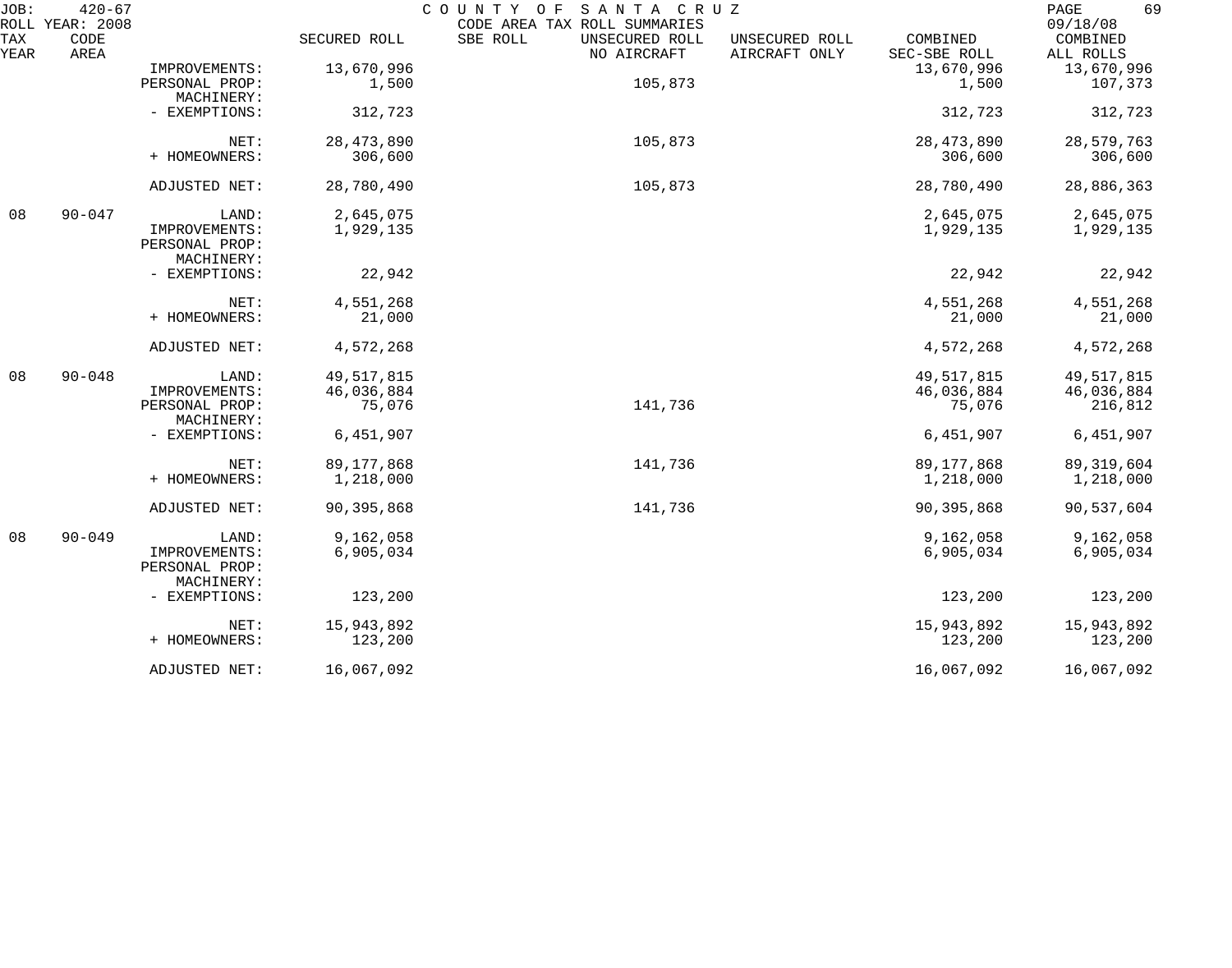| JOB:        | $420 - 67$<br>ROLL YEAR: 2008 |                |              | COUNTY OF | SANTA CRUZ<br>CODE AREA TAX ROLL SUMMARIES |                                 |                          | 70<br>PAGE<br>09/18/08 |
|-------------|-------------------------------|----------------|--------------|-----------|--------------------------------------------|---------------------------------|--------------------------|------------------------|
| TAX<br>YEAR | CODE<br>AREA                  |                | SECURED ROLL | SBE ROLL  | UNSECURED ROLL<br>NO AIRCRAFT              | UNSECURED ROLL<br>AIRCRAFT ONLY | COMBINED<br>SEC-SBE ROLL | COMBINED<br>ALL ROLLS  |
| 08          | $90 - 050$                    | LAND:          | 2,425,868    |           |                                            |                                 | 2,425,868                | 2,425,868              |
|             |                               | IMPROVEMENTS:  | 2,107,741    |           |                                            |                                 | 2,107,741                | 2,107,741              |
|             |                               | PERSONAL PROP: |              |           |                                            |                                 |                          |                        |
|             |                               | MACHINERY:     |              |           |                                            |                                 |                          |                        |
|             |                               | - EXEMPTIONS:  | 42,000       |           |                                            |                                 | 42,000                   | 42,000                 |
|             |                               | NET:           | 4,491,609    |           |                                            |                                 | 4,491,609                | 4,491,609              |
|             |                               |                |              |           |                                            |                                 |                          |                        |
|             |                               | + HOMEOWNERS:  | 42,000       |           |                                            |                                 | 42,000                   | 42,000                 |
|             |                               | ADJUSTED NET:  | 4,533,609    |           |                                            |                                 | 4,533,609                | 4,533,609              |
| 08          | $90 - 053$                    | LAND:          | 1,544,573    |           |                                            |                                 | 1,544,573                | 1,544,573              |
|             |                               | IMPROVEMENTS:  | 1,370,359    |           |                                            |                                 | 1,370,359                | 1,370,359              |
|             |                               | PERSONAL PROP: |              |           |                                            |                                 |                          |                        |
|             |                               | MACHINERY:     |              |           |                                            |                                 |                          |                        |
|             |                               | - EXEMPTIONS:  | 22,061       |           |                                            |                                 | 22,061                   | 22,061                 |
|             |                               | NET:           | 2,892,871    |           |                                            |                                 | 2,892,871                | 2,892,871              |
|             |                               | + HOMEOWNERS:  | 21,000       |           |                                            |                                 | 21,000                   | 21,000                 |
|             |                               |                |              |           |                                            |                                 |                          |                        |
|             |                               | ADJUSTED NET:  | 2,913,871    |           |                                            |                                 | 2,913,871                | 2,913,871              |
| 08          | $90 - 055$                    | LAND:          | 77,395       |           |                                            |                                 | 77,395                   | 77,395                 |
|             |                               | IMPROVEMENTS:  | 282,721      |           |                                            |                                 | 282,721                  | 282,721                |
|             |                               | PERSONAL PROP: |              |           |                                            |                                 |                          |                        |
|             |                               | MACHINERY:     |              |           |                                            |                                 |                          |                        |
|             |                               | - EXEMPTIONS:  |              |           |                                            |                                 |                          |                        |
|             |                               | NET:           | 360,116      |           |                                            |                                 | 360,116                  | 360,116                |
|             |                               | + HOMEOWNERS:  |              |           |                                            |                                 |                          |                        |
|             |                               | ADJUSTED NET:  | 360,116      |           |                                            |                                 | 360,116                  | 360,116                |
| 08          | $90 - 057$                    | LAND:          | 5,514,384    |           |                                            |                                 | 5,514,384                | 5,514,384              |
|             |                               | IMPROVEMENTS:  | 4,674,282    |           |                                            |                                 | 4,674,282                | 4,674,282              |
|             |                               | PERSONAL PROP: |              |           |                                            |                                 |                          |                        |
|             |                               | MACHINERY:     |              |           |                                            |                                 |                          |                        |
|             |                               | - EXEMPTIONS:  | 199,737      |           |                                            |                                 | 199,737                  | 199,737                |
|             |                               | NET:           | 9,988,929    |           |                                            |                                 | 9,988,929                | 9,988,929              |
|             |                               | + HOMEOWNERS:  | 196,000      |           |                                            |                                 | 196,000                  | 196,000                |
|             |                               |                |              |           |                                            |                                 |                          |                        |
|             |                               | ADJUSTED NET:  | 10,184,929   |           |                                            |                                 | 10,184,929               | 10,184,929             |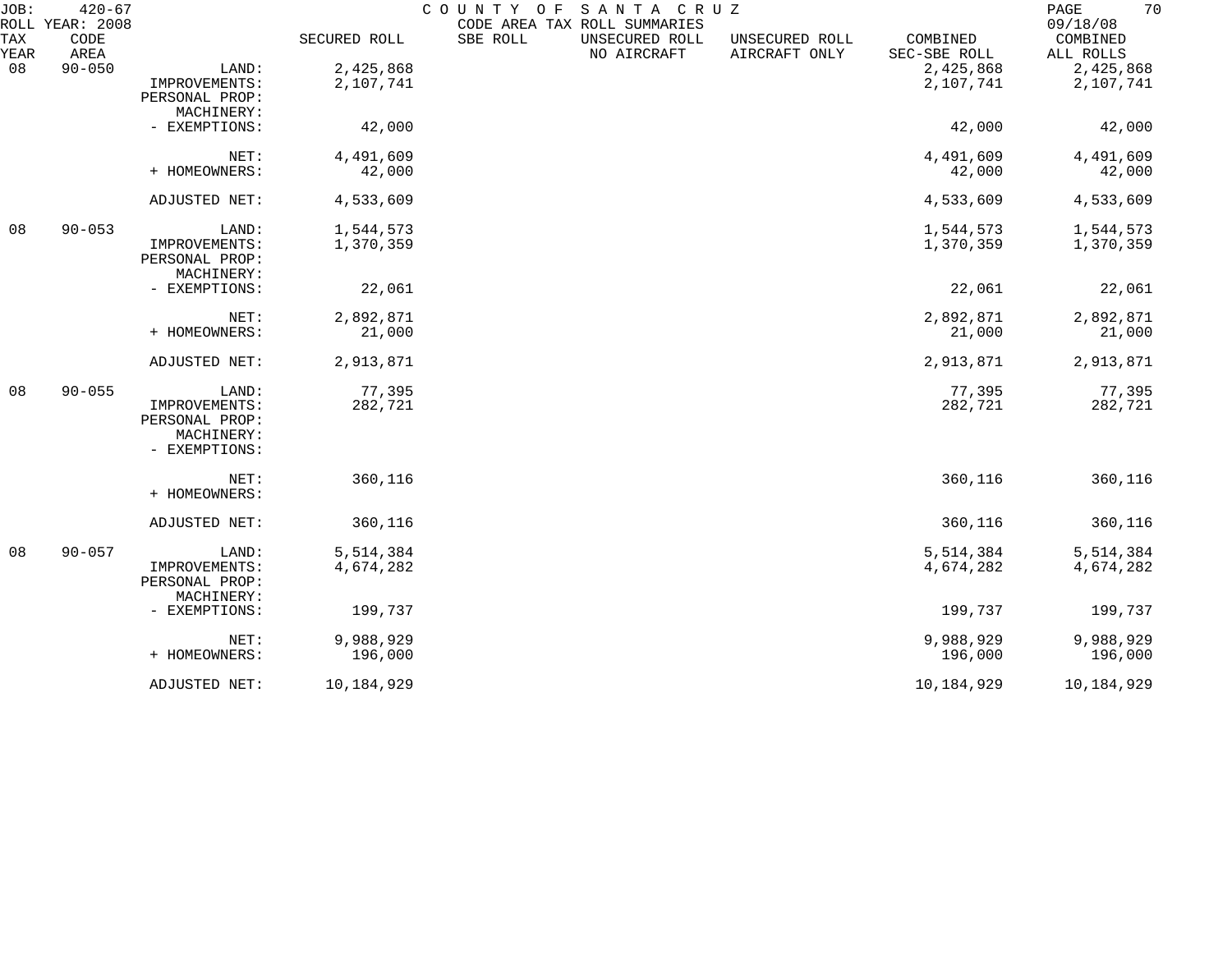| JOB:        | $420 - 67$<br>ROLL YEAR: 2008 |                                                        |                                    | COUNTY OF<br>CODE AREA TAX ROLL SUMMARIES | SANTA CRUZ                    |                                 |                                    | 71<br>PAGE<br>09/18/08             |
|-------------|-------------------------------|--------------------------------------------------------|------------------------------------|-------------------------------------------|-------------------------------|---------------------------------|------------------------------------|------------------------------------|
| TAX<br>YEAR | CODE<br>AREA                  |                                                        | SECURED ROLL                       | SBE ROLL                                  | UNSECURED ROLL<br>NO AIRCRAFT | UNSECURED ROLL<br>AIRCRAFT ONLY | COMBINED<br>SEC-SBE ROLL           | COMBINED<br>ALL ROLLS              |
| 08          | $90 - 058$                    | LAND:<br>IMPROVEMENTS:                                 | 3,608,136                          |                                           |                               |                                 | 3,608,136                          | 3,608,136                          |
|             |                               | PERSONAL PROP:<br>MACHINERY:                           | 3,748,099                          |                                           |                               |                                 | 3,748,099                          | 3,748,099                          |
|             |                               | - EXEMPTIONS:                                          | 181,296                            |                                           |                               |                                 | 181,296                            | 181,296                            |
|             |                               | NET:<br>+ HOMEOWNERS:                                  | 7,174,939<br>70,000                |                                           |                               |                                 | 7,174,939<br>70,000                | 7,174,939<br>70,000                |
|             |                               | ADJUSTED NET:                                          | 7,244,939                          |                                           |                               |                                 | 7,244,939                          | 7,244,939                          |
| 08          | $90 - 059$                    | LAND:                                                  | 2,058,084                          |                                           |                               |                                 | 2,058,084                          | 2,058,084                          |
|             |                               | IMPROVEMENTS:<br>PERSONAL PROP:<br>MACHINERY:          | 1,876,485                          |                                           |                               |                                 | 1,876,485                          | 1,876,485                          |
|             |                               | - EXEMPTIONS:                                          | 61,015                             |                                           |                               |                                 | 61,015                             | 61,015                             |
|             |                               | NET:<br>+ HOMEOWNERS:                                  | 3,873,554<br>49,000                |                                           |                               |                                 | 3,873,554<br>49,000                | 3,873,554<br>49,000                |
|             |                               |                                                        |                                    |                                           |                               |                                 | 3,922,554                          |                                    |
|             |                               | ADJUSTED NET:                                          | 3,922,554                          |                                           |                               |                                 |                                    | 3,922,554                          |
| 08          | $90 - 062$                    | LAND:<br>IMPROVEMENTS:<br>PERSONAL PROP:<br>MACHINERY: | 4,917,292<br>3,365,954             |                                           |                               |                                 | 4,917,292<br>3,365,954             | 4,917,292<br>3,365,954             |
|             |                               | - EXEMPTIONS:                                          | 49,000                             |                                           |                               |                                 | 49,000                             | 49,000                             |
|             |                               | NET:                                                   | 8,234,246                          |                                           |                               |                                 | 8,234,246<br>49,000                | 8, 234, 246                        |
|             |                               | + HOMEOWNERS:                                          | 49,000                             |                                           |                               |                                 |                                    | 49,000                             |
|             |                               | ADJUSTED NET:                                          | 8,283,246                          |                                           |                               |                                 | 8,283,246                          | 8,283,246                          |
| 08          | $90 - 063$                    | LAND:<br>IMPROVEMENTS:<br>PERSONAL PROP:               | 6,816,048<br>5, 457, 415<br>26,691 |                                           | 65,334                        |                                 | 6,816,048<br>5, 457, 415<br>26,691 | 6,816,048<br>5, 457, 415<br>92,025 |
|             |                               | MACHINERY:<br>- EXEMPTIONS:                            | 133,129                            |                                           |                               |                                 | 133,129                            | 133,129                            |
|             |                               | NET:                                                   | 12,167,025                         |                                           | 65,334                        |                                 | 12,167,025                         | 12, 232, 359                       |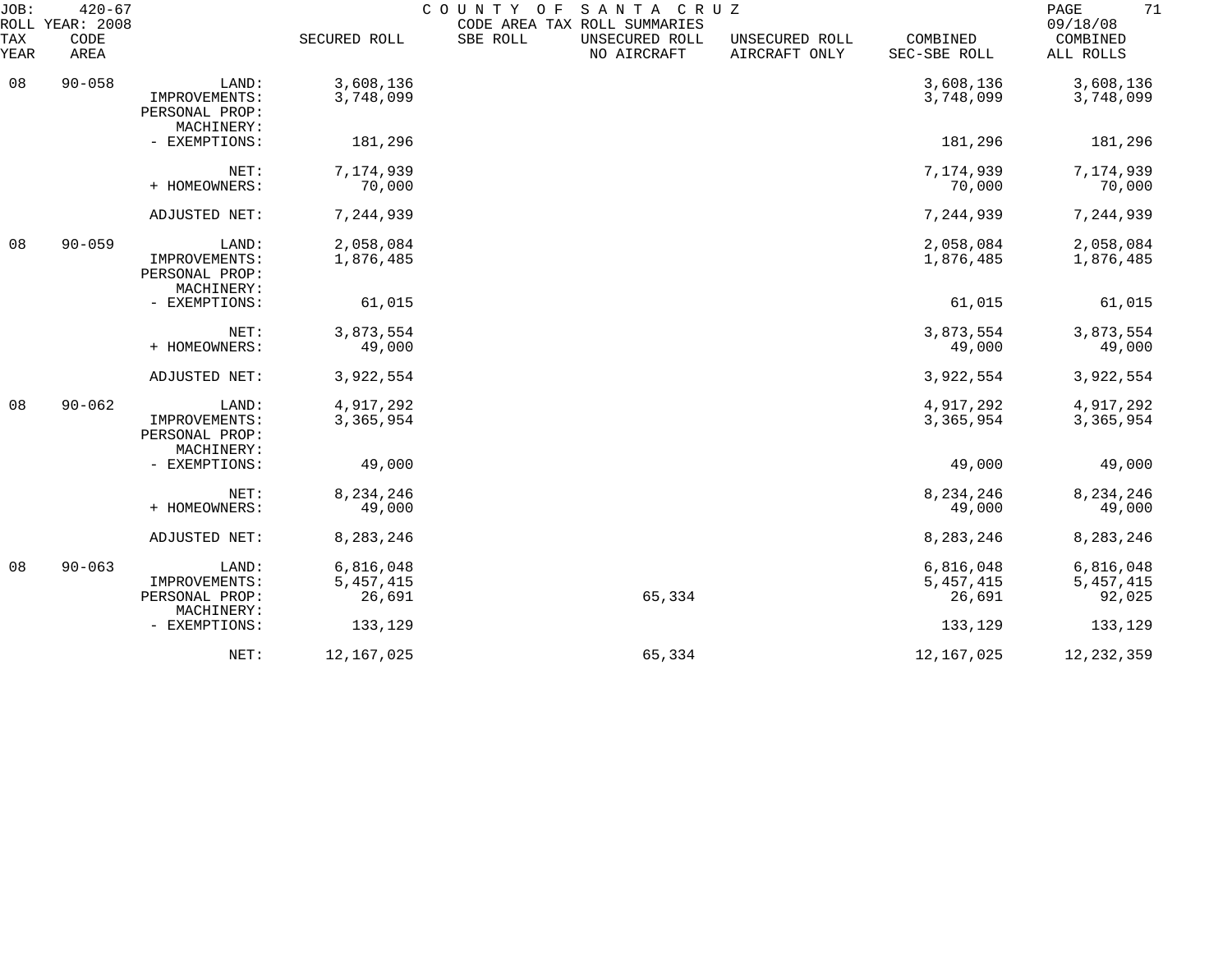| JOB:        | $420 - 67$<br>ROLL YEAR: 2008 |                                                        |                                       | SANTA CRUZ<br>COUNTY OF<br>CODE AREA TAX ROLL SUMMARIES |                                 |                                       | 72<br>PAGE<br>09/18/08               |
|-------------|-------------------------------|--------------------------------------------------------|---------------------------------------|---------------------------------------------------------|---------------------------------|---------------------------------------|--------------------------------------|
| TAX<br>YEAR | CODE<br>AREA                  |                                                        | SECURED ROLL                          | SBE ROLL<br>UNSECURED ROLL<br>NO AIRCRAFT               | UNSECURED ROLL<br>AIRCRAFT ONLY | COMBINED<br>SEC-SBE ROLL              | COMBINED<br>ALL ROLLS                |
|             |                               | + HOMEOWNERS:                                          | 133,000                               |                                                         |                                 | 133,000                               | 133,000                              |
|             |                               | ADJUSTED NET:                                          | 12,300,025                            | 65,334                                                  |                                 | 12,300,025                            | 12,365,359                           |
| 08          | $90 - 071$                    | LAND:                                                  | 6, 293, 066                           |                                                         |                                 | 6,293,066                             | 6,293,066                            |
|             |                               | IMPROVEMENTS:<br>PERSONAL PROP:<br>MACHINERY:          | 3,550,287                             |                                                         |                                 | 3,550,287                             | 3,550,287                            |
|             |                               | - EXEMPTIONS:                                          | 131,367                               |                                                         |                                 | 131,367                               | 131,367                              |
|             |                               | NET:<br>+ HOMEOWNERS:                                  | 9,711,986<br>105,000                  |                                                         |                                 | 9,711,986<br>105,000                  | 9,711,986<br>105,000                 |
|             |                               | ADJUSTED NET:                                          | 9,816,986                             |                                                         |                                 | 9,816,986                             | 9,816,986                            |
| 08          | $90 - 072$                    | LAND:<br>IMPROVEMENTS:<br>PERSONAL PROP:<br>MACHINERY: | 1,125                                 |                                                         |                                 | 1,125                                 | 1,125                                |
|             |                               | - EXEMPTIONS:                                          | 1,125                                 |                                                         |                                 | 1,125                                 | 1,125                                |
|             |                               | NET:<br>+ HOMEOWNERS:                                  |                                       |                                                         |                                 |                                       |                                      |
|             |                               | ADJUSTED NET:                                          |                                       |                                                         |                                 |                                       |                                      |
| 08          | $90 - 073$                    | LAND:<br>IMPROVEMENTS:<br>PERSONAL PROP:<br>MACHINERY: | 1,094,296                             |                                                         |                                 | 1,094,296                             | 1,094,296                            |
|             |                               | - EXEMPTIONS:                                          | 3,020                                 |                                                         |                                 | 3,020                                 | 3,020                                |
|             |                               | NET:<br>+ HOMEOWNERS:                                  | 1,091,276                             |                                                         |                                 | 1,091,276                             | 1,091,276                            |
|             |                               | ADJUSTED NET:                                          | 1,091,276                             |                                                         |                                 | 1,091,276                             | 1,091,276                            |
| 08          | $90 - 100$                    | LAND:<br>IMPROVEMENTS:<br>PERSONAL PROP:<br>MACHINERY: | 105,078,211<br>93, 461, 859<br>99,047 | 14,983<br>25,142<br>494,211                             |                                 | 105,078,211<br>93, 461, 859<br>99,047 | 105,093,194<br>93,487,001<br>593,258 |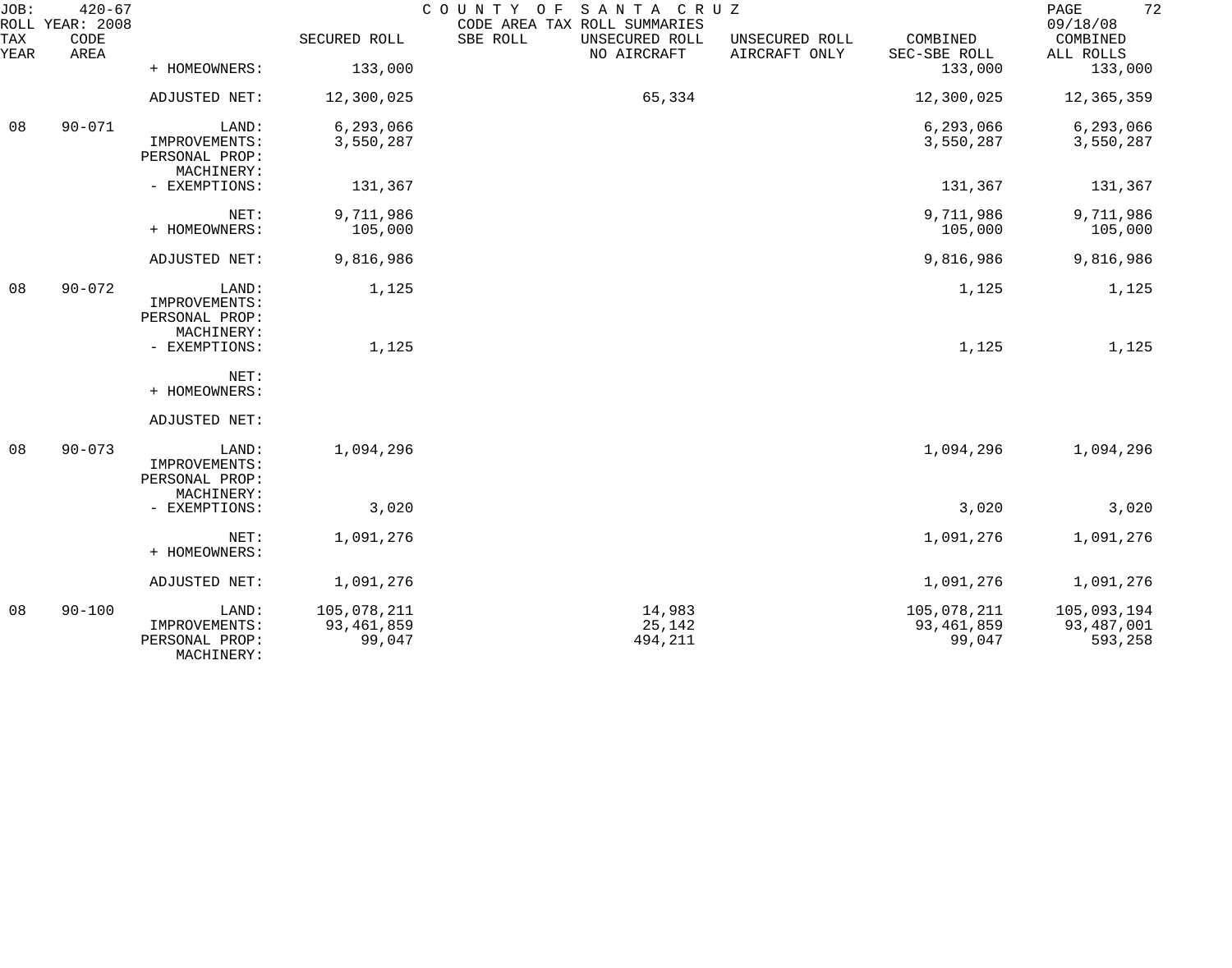| JOB:        | $420 - 67$<br>ROLL YEAR: 2008 |                              |               | COUNTY OF<br>SANTA CRUZ<br>CODE AREA TAX ROLL SUMMARIES |                                 |                          | 73<br>PAGE<br>09/18/08 |
|-------------|-------------------------------|------------------------------|---------------|---------------------------------------------------------|---------------------------------|--------------------------|------------------------|
| TAX<br>YEAR | CODE<br>AREA                  |                              | SECURED ROLL  | SBE ROLL<br>UNSECURED ROLL<br>NO AIRCRAFT               | UNSECURED ROLL<br>AIRCRAFT ONLY | COMBINED<br>SEC-SBE ROLL | COMBINED<br>ALL ROLLS  |
|             |                               | - EXEMPTIONS:                | 4,064,331     |                                                         |                                 | 4,064,331                | 4,064,331              |
|             |                               | NET:                         | 194,574,786   | 534,336                                                 |                                 | 194,574,786              | 195,109,122            |
|             |                               | + HOMEOWNERS:                | 2,678,200     |                                                         |                                 | 2,678,200                | 2,678,200              |
|             |                               | ADJUSTED NET:                | 197, 252, 986 | 534,336                                                 |                                 | 197,252,986              | 197,787,322            |
| 08          | $90 - 101$                    | LAND:                        | 162, 235, 475 |                                                         |                                 | 162, 235, 475            | 162, 235, 475          |
|             |                               | IMPROVEMENTS:                | 137, 772, 033 | 1,072,840                                               |                                 | 137,772,033              | 138,844,873            |
|             |                               | PERSONAL PROP:<br>MACHINERY: | 228,300       | 2,730,992                                               |                                 | 228,300                  | 2,959,292              |
|             |                               | - EXEMPTIONS:                | 4,689,352     |                                                         |                                 | 4,689,352                | 4,689,352              |
|             |                               | NET:                         | 295,546,456   | 3,803,832                                               |                                 | 295,546,456              | 299,350,288            |
|             |                               | + HOMEOWNERS:                | 3,119,200     |                                                         |                                 | 3,119,200                | 3, 119, 200            |
|             |                               | ADJUSTED NET:                | 298,665,656   | 3,803,832                                               |                                 | 298,665,656              | 302,469,488            |
| 08          | $90 - 102$                    | LAND:                        | 8,593,019     |                                                         |                                 | 8,593,019                | 8,593,019              |
|             |                               | IMPROVEMENTS:                | 9,707,884     |                                                         |                                 | 9,707,884                | 9,707,884              |
|             |                               | PERSONAL PROP:               |               | 15,120                                                  |                                 |                          | 15,120                 |
|             |                               | MACHINERY:                   |               |                                                         |                                 |                          |                        |
|             |                               | - EXEMPTIONS:                | 217,520       |                                                         |                                 | 217,520                  | 217,520                |
|             |                               | NET:                         | 18,083,383    | 15,120                                                  |                                 | 18,083,383               | 18,098,503             |
|             |                               | + HOMEOWNERS:                | 217,000       |                                                         |                                 | 217,000                  | 217,000                |
|             |                               | ADJUSTED NET:                | 18,300,383    | 15,120                                                  |                                 | 18,300,383               | 18, 315, 503           |
| 08          | $90 - 103$                    | LAND:                        | 339,646,966   |                                                         |                                 | 339,646,966              | 339,646,966            |
|             |                               | IMPROVEMENTS:                | 270, 148, 316 | 130,276                                                 |                                 | 270, 148, 316            | 270, 278, 592          |
|             |                               | PERSONAL PROP:               | 666,642       | 902,113                                                 |                                 | 666,642                  | 1,568,755              |
|             |                               | MACHINERY:                   |               |                                                         |                                 |                          |                        |
|             |                               | - EXEMPTIONS:                | 19,014,520    |                                                         |                                 | 19,014,520               | 19,014,520             |
|             |                               | NET:                         | 591, 447, 404 | 1,032,389                                               |                                 | 591, 447, 404            | 592, 479, 793          |
|             |                               | + HOMEOWNERS:                | 7,907,200     |                                                         |                                 | 7,907,200                | 7,907,200              |
|             |                               | ADJUSTED NET:                | 599, 354, 604 | 1,032,389                                               |                                 | 599, 354, 604            | 600,386,993            |
| 08          | $90 - 104$                    | LAND:                        | 40,007,045    |                                                         |                                 | 40,007,045               | 40,007,045             |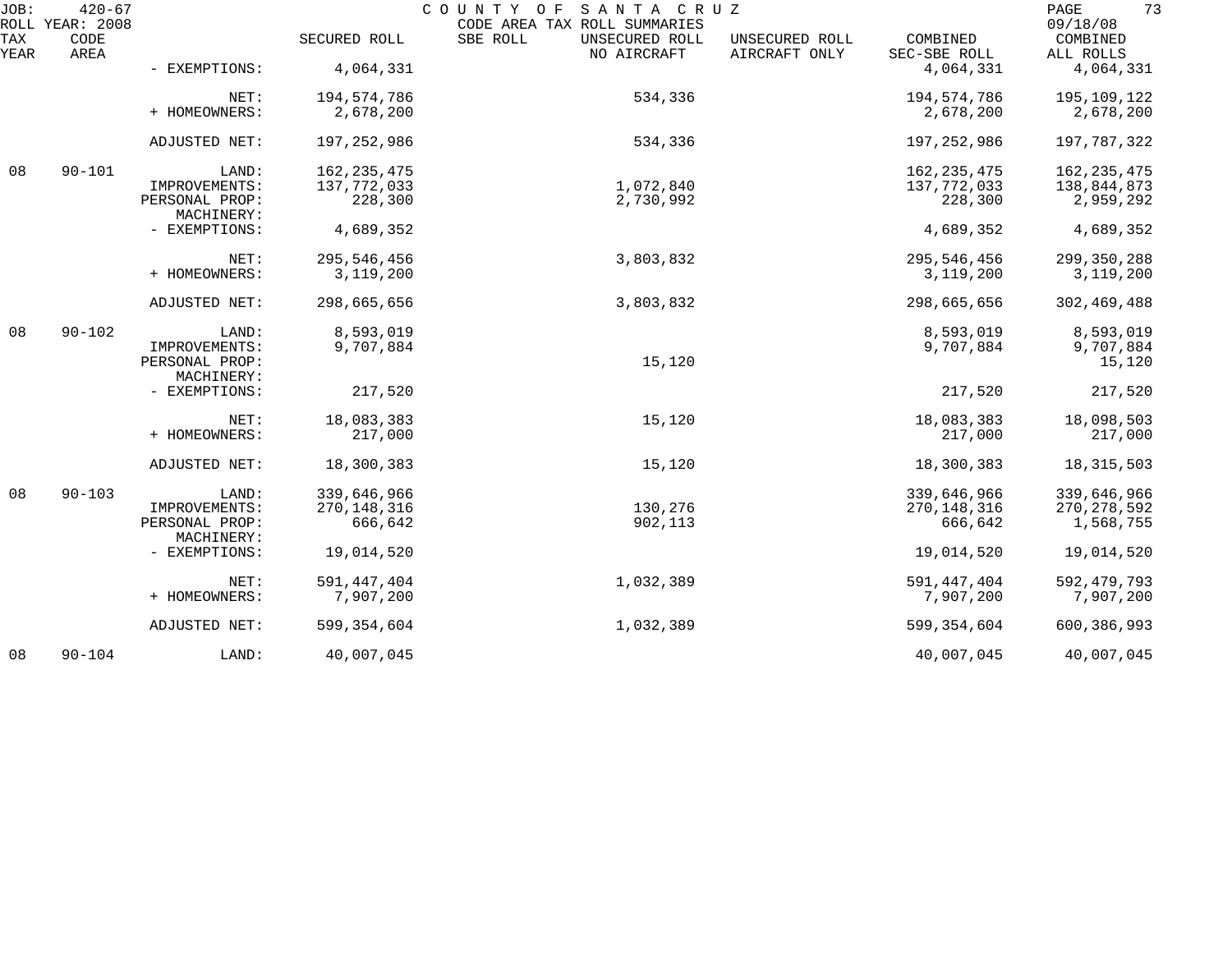| JOB:        | $420 - 67$<br>ROLL YEAR: 2008 |                                                        |                                      | COUNTY OF<br>CODE AREA TAX ROLL SUMMARIES | SANTA CRUZ                    |                                 |                                      | 74<br>PAGE<br>09/18/08                |
|-------------|-------------------------------|--------------------------------------------------------|--------------------------------------|-------------------------------------------|-------------------------------|---------------------------------|--------------------------------------|---------------------------------------|
| TAX<br>YEAR | CODE<br>AREA                  |                                                        | SECURED ROLL                         | SBE ROLL                                  | UNSECURED ROLL<br>NO AIRCRAFT | UNSECURED ROLL<br>AIRCRAFT ONLY | COMBINED<br>SEC-SBE ROLL             | COMBINED<br>ALL ROLLS                 |
|             |                               | IMPROVEMENTS:<br>PERSONAL PROP:                        | 34,037,671                           |                                           | 114,826                       |                                 | 34,037,671                           | 34,037,671<br>114,826                 |
|             |                               | MACHINERY:<br>- EXEMPTIONS:                            | 917,111                              |                                           |                               |                                 | 917,111                              | 917,111                               |
|             |                               | NET:<br>+ HOMEOWNERS:                                  | 73, 127, 605<br>891,800              |                                           | 114,826                       |                                 | 73, 127, 605<br>891,800              | 73, 242, 431<br>891,800               |
|             |                               | ADJUSTED NET:                                          | 74,019,405                           |                                           | 114,826                       |                                 | 74,019,405                           | 74, 134, 231                          |
| 08          | $90 - 105$                    | LAND:<br>IMPROVEMENTS:<br>PERSONAL PROP:               | 1,717,829<br>1,325,565               |                                           | 5,000                         |                                 | 1,717,829<br>1,325,565               | 1,717,829<br>1,325,565<br>5,000       |
|             |                               | MACHINERY:<br>- EXEMPTIONS:                            | 58,166                               |                                           |                               |                                 | 58,166                               | 58,166                                |
|             |                               | NET:<br>+ HOMEOWNERS:                                  | 2,985,228<br>56,000                  |                                           | 5,000                         |                                 | 2,985,228<br>56,000                  | 2,990,228<br>56,000                   |
|             |                               | ADJUSTED NET:                                          | 3,041,228                            |                                           | 5,000                         |                                 | 3,041,228                            | 3,046,228                             |
| 08          | $90 - 106$                    | LAND:<br>IMPROVEMENTS:<br>PERSONAL PROP:               | 598,639<br>564,513                   |                                           |                               |                                 | 598,639<br>564,513                   | 598,639<br>564,513                    |
|             |                               | MACHINERY:<br>- EXEMPTIONS:                            | 7,000                                |                                           |                               |                                 | 7,000                                | 7,000                                 |
|             |                               | NET:<br>+ HOMEOWNERS:                                  | 1,156,152<br>7,000                   |                                           |                               |                                 | 1,156,152<br>7,000                   | 1,156,152<br>7,000                    |
|             |                               | ADJUSTED NET:                                          | 1,163,152                            |                                           |                               |                                 | 1,163,152                            | 1,163,152                             |
| 08          | $90 - 107$                    | LAND:<br>IMPROVEMENTS:<br>PERSONAL PROP:<br>MACHINERY: | 93,528,529<br>87, 359, 503<br>55,984 | 50,000                                    | 3,740<br>247,355              |                                 | 93,578,529<br>87, 359, 503<br>55,984 | 93,578,529<br>87, 363, 243<br>303,339 |
|             |                               | - EXEMPTIONS:                                          | 4,572,572                            |                                           |                               |                                 | 4,572,572                            | 4,572,572                             |
|             |                               | NET:<br>+ HOMEOWNERS:                                  | 176,371,444<br>2,384,200             | 50,000                                    | 251,095                       |                                 | 176,421,444<br>2,384,200             | 176,672,539<br>2,384,200              |
|             |                               | ADJUSTED NET:                                          | 178,755,644                          |                                           | 251,095                       |                                 | 178,805,644                          | 179,056,739                           |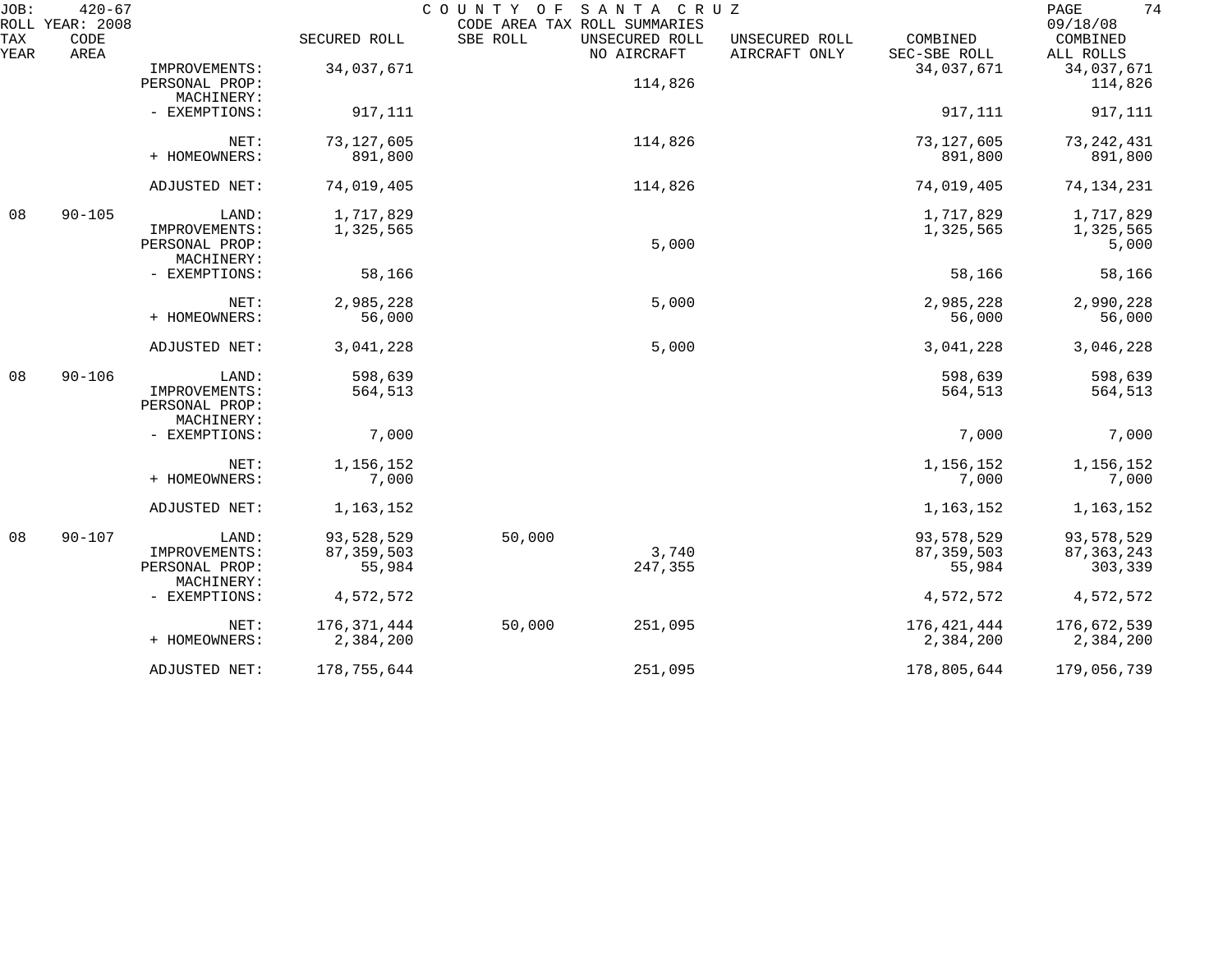| JOB: | $420 - 67$<br>ROLL YEAR: 2008 |                |              | COUNTY OF | SANTA CRUZ<br>CODE AREA TAX ROLL SUMMARIES |                |                              | 75<br>PAGE<br>09/18/08 |
|------|-------------------------------|----------------|--------------|-----------|--------------------------------------------|----------------|------------------------------|------------------------|
| TAX  | CODE                          |                | SECURED ROLL | SBE ROLL  | UNSECURED ROLL                             | UNSECURED ROLL | COMBINED                     | COMBINED               |
| YEAR | AREA<br>$90 - 108$            |                |              | 50,000    | NO AIRCRAFT<br>14,983                      | AIRCRAFT ONLY  | SEC-SBE ROLL<br>43, 165, 548 | ALL ROLLS              |
| 08   |                               | LAND:          | 43, 115, 548 |           |                                            |                |                              | 43,180,531             |
|      |                               | IMPROVEMENTS:  | 30,598,242   |           | 16,303                                     |                | 30,598,242                   | 30,614,545             |
|      |                               | PERSONAL PROP: | 498,434      |           | 132,448                                    |                | 498,434                      | 630,882                |
|      |                               | MACHINERY:     | 1,208,276    |           |                                            |                | 1,208,276                    | 1,208,276              |
|      |                               | - EXEMPTIONS:  | 2, 135, 511  |           |                                            |                | 2, 135, 511                  | 2, 135, 511            |
|      |                               | NET:           | 73, 284, 989 | 50,000    | 163,734                                    |                | 73, 334, 989                 | 73,498,723             |
|      |                               | + HOMEOWNERS:  | 826,000      |           |                                            |                | 826,000                      | 826,000                |
|      |                               | ADJUSTED NET:  | 74,110,989   |           | 163,734                                    |                | 74,160,989                   | 74, 324, 723           |
| 08   | $90 - 109$                    | LAND:          | 68,848,942   |           | 10,633                                     |                | 68,848,942                   | 68,859,575             |
|      |                               | IMPROVEMENTS:  | 42,626,901   |           | 17,895                                     |                | 42,626,901                   | 42,644,796             |
|      |                               | PERSONAL PROP: | 338,896      |           | 387,968                                    |                | 338,896                      | 726,864                |
|      |                               | MACHINERY:     |              |           |                                            |                |                              |                        |
|      |                               | - EXEMPTIONS:  | 4,761,223    |           |                                            |                | 4,761,223                    | 4,761,223              |
|      |                               | NET:           | 107,053,516  |           | 416,496                                    |                | 107,053,516                  | 107,470,012            |
|      |                               | + HOMEOWNERS:  | 833,000      |           |                                            |                | 833,000                      | 833,000                |
|      |                               | ADJUSTED NET:  | 107,886,516  |           | 416,496                                    |                | 107,886,516                  | 108,303,012            |
| 08   | $90 - 110$                    | LAND:          | 5,384,781    |           |                                            |                | 5,384,781                    | 5,384,781              |
|      |                               | IMPROVEMENTS:  | 5,334,125    |           | 905,469                                    |                | 5,334,125                    | 6,239,594              |
|      |                               | PERSONAL PROP: |              |           | 449,016                                    |                |                              | 449,016                |
|      |                               | MACHINERY:     |              |           |                                            |                |                              |                        |
|      |                               | - EXEMPTIONS:  | 91,563       |           |                                            |                | 91,563                       | 91,563                 |
|      |                               | NET:           | 10,627,343   |           | 1,354,485                                  |                | 10,627,343                   | 11,981,828             |
|      |                               | + HOMEOWNERS:  | 91,000       |           |                                            |                | 91,000                       | 91,000                 |
|      |                               | ADJUSTED NET:  | 10,718,343   |           | 1,354,485                                  |                | 10,718,343                   | 12,072,828             |
| 08   | $90 - 111$                    | LAND:          | 6, 211, 337  |           |                                            |                | 6, 211, 337                  | 6, 211, 337            |
|      |                               | IMPROVEMENTS:  | 5,873,833    |           |                                            |                | 5,873,833                    | 5,873,833              |
|      |                               | PERSONAL PROP: |              |           |                                            |                |                              |                        |
|      |                               | MACHINERY:     |              |           |                                            |                |                              |                        |
|      |                               | - EXEMPTIONS:  | 178,886      |           |                                            |                | 178,886                      | 178,886                |
|      |                               | NET:           | 11,906,284   |           |                                            |                | 11,906,284                   | 11,906,284             |
|      |                               | + HOMEOWNERS:  | 172,200      |           |                                            |                | 172,200                      | 172,200                |
|      |                               | ADJUSTED NET:  | 12,078,484   |           |                                            |                | 12,078,484                   | 12,078,484             |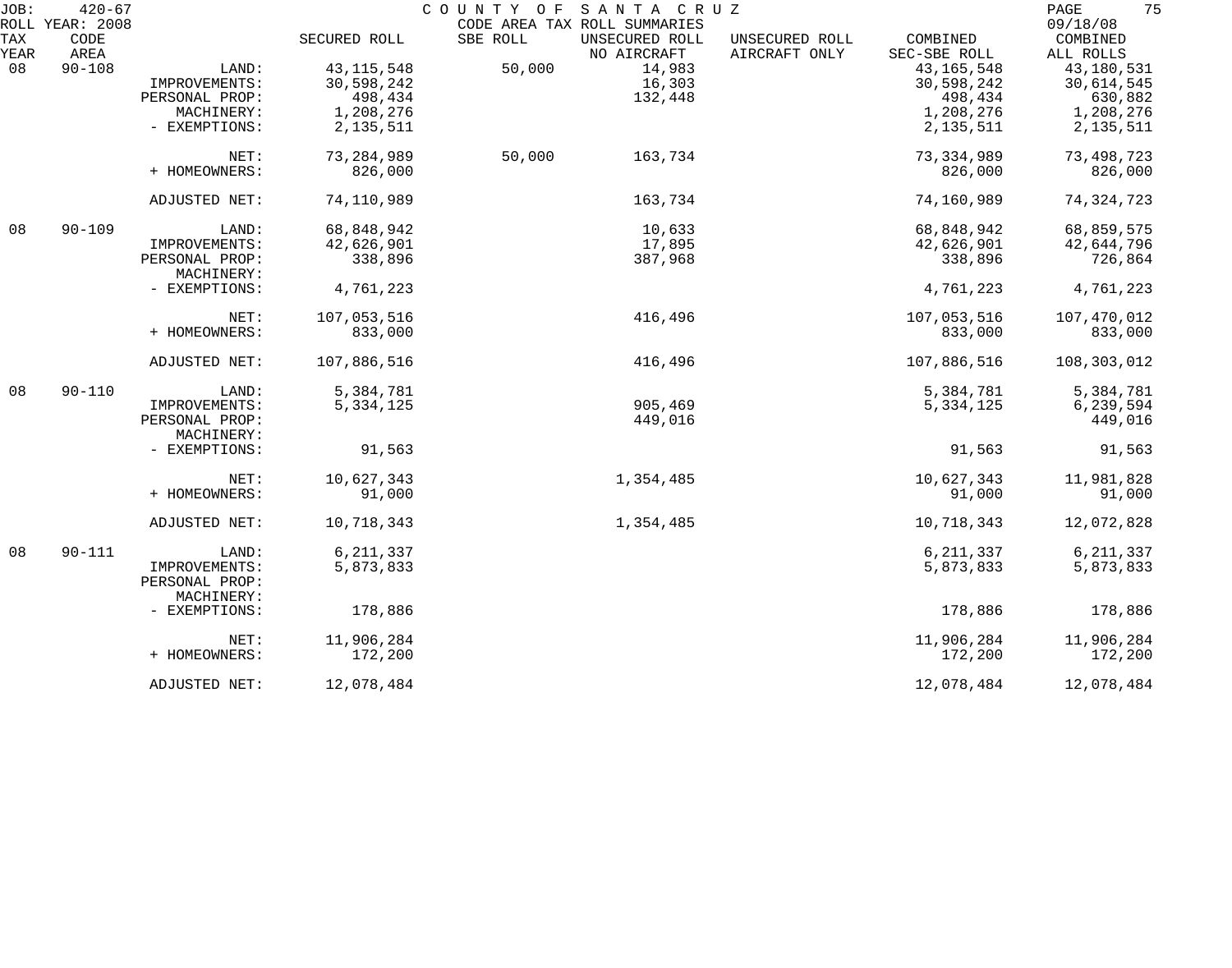| JOB:<br>ROLL       | $420 - 67$<br>YEAR: 2008 |                                                        |                                 | COUNTY OF SANTA CRUZ<br>CODE AREA TAX ROLL SUMMARIES |                                 |                                 | 76<br>PAGE<br>09/18/08           |
|--------------------|--------------------------|--------------------------------------------------------|---------------------------------|------------------------------------------------------|---------------------------------|---------------------------------|----------------------------------|
| <b>TAX</b><br>YEAR | CODE<br>AREA             |                                                        | SECURED ROLL                    | SBE ROLL<br>UNSECURED ROLL<br>NO AIRCRAFT            | UNSECURED ROLL<br>AIRCRAFT ONLY | COMBINED<br>SEC-SBE ROLL        | COMBINED<br>ALL ROLLS            |
| 08                 | $90 - 112$               | LAND:<br>IMPROVEMENTS:<br>PERSONAL PROP:               | 9,639,410<br>6,318,109<br>2,000 | 25,690                                               |                                 | 9,639,410<br>6,318,109<br>2,000 | 9,639,410<br>6,318,109<br>27,690 |
|                    |                          | MACHINERY:<br>- EXEMPTIONS:                            | 282,944                         |                                                      |                                 | 282,944                         | 282,944                          |
|                    |                          | NET:<br>+ HOMEOWNERS:                                  | 15,676,575<br>168,000           | 25,690                                               |                                 | 15,676,575<br>168,000           | 15,702,265<br>168,000            |
|                    |                          | ADJUSTED NET:                                          | 15,844,575                      | 25,690                                               |                                 | 15,844,575                      | 15,870,265                       |
| 08                 | $90 - 113$               | LAND:<br>IMPROVEMENTS:<br>PERSONAL PROP:<br>MACHINERY: | 643                             |                                                      |                                 | 643                             | 643                              |
|                    |                          | - EXEMPTIONS:                                          | 643                             |                                                      |                                 | 643                             | 643                              |
|                    |                          | NET:<br>+ HOMEOWNERS:                                  |                                 |                                                      |                                 |                                 |                                  |
|                    |                          | ADJUSTED NET:                                          |                                 |                                                      |                                 |                                 |                                  |
| 08                 | $90 - 114$               | LAND:<br>IMPROVEMENTS:<br>PERSONAL PROP:<br>MACHINERY: | 3,489,778<br>1,971,820          |                                                      |                                 | 3,489,778<br>1,971,820          | 3,489,778<br>1,971,820           |
|                    |                          | - EXEMPTIONS:                                          | 43,509                          |                                                      |                                 | 43,509                          | 43,509                           |
|                    |                          | NET:<br>+ HOMEOWNERS:                                  | 5,418,089<br>42,000             |                                                      |                                 | 5,418,089<br>42,000             | 5,418,089<br>42,000              |
|                    |                          | ADJUSTED NET:                                          | 5,460,089                       |                                                      |                                 | 5,460,089                       | 5,460,089                        |
| 08                 | $90 - 115$               | LAND:<br>IMPROVEMENTS:<br>PERSONAL PROP:<br>MACHINERY: | 1,415,868<br>1,718,075          |                                                      |                                 | 1,415,868<br>1,718,075          | 1,415,868<br>1,718,075           |
|                    |                          | - EXEMPTIONS:                                          | 77,813                          |                                                      |                                 | 77,813                          | 77,813                           |
|                    |                          | NET:                                                   | 3,056,130                       |                                                      |                                 | 3,056,130                       | 3,056,130                        |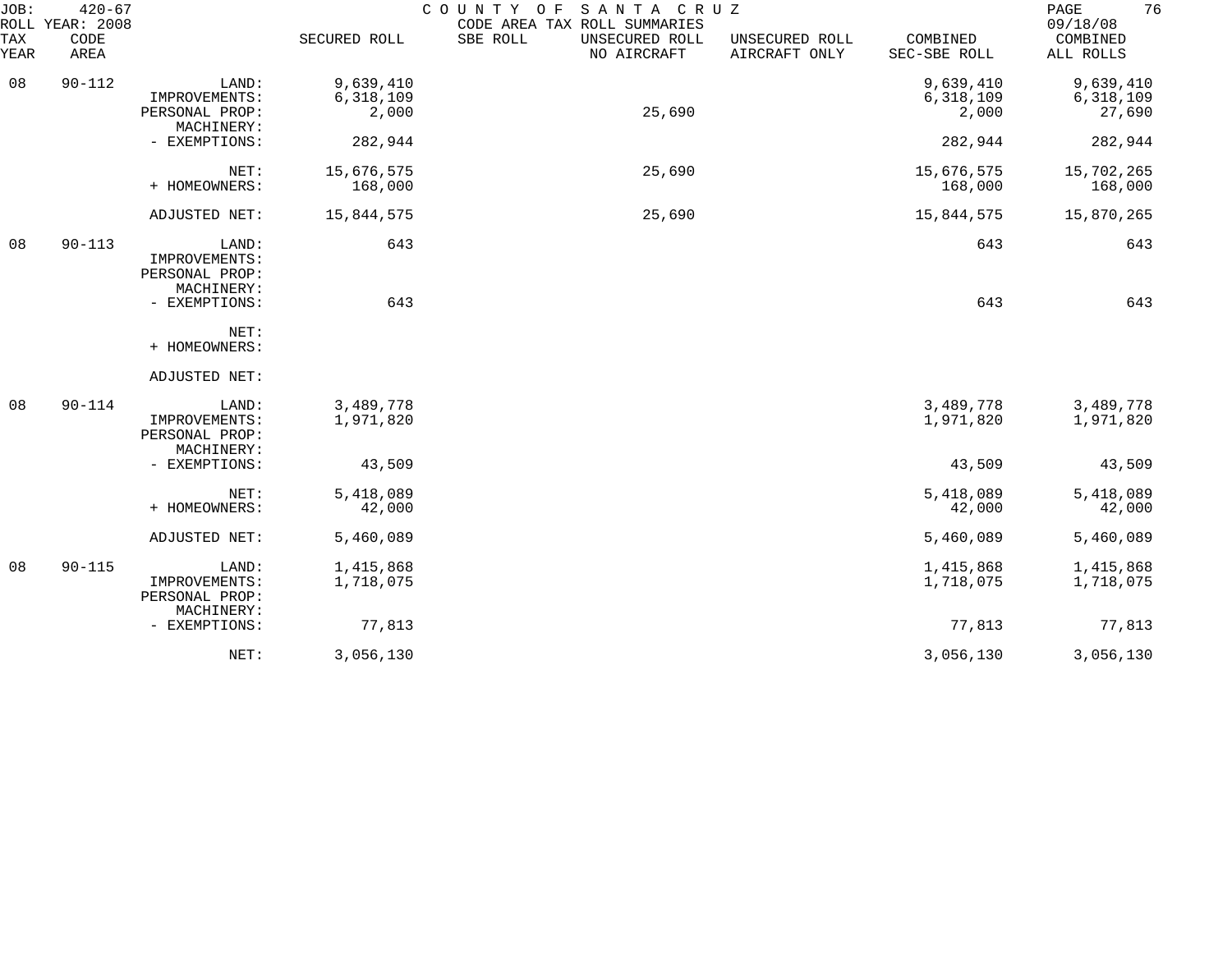| JOB:        | $420 - 67$<br>ROLL YEAR: 2008 |                                               |               | COUNTY OF<br>SANTA CRUZ<br>CODE AREA TAX ROLL SUMMARIES |                                 |                          | 77<br>PAGE<br>09/18/08 |
|-------------|-------------------------------|-----------------------------------------------|---------------|---------------------------------------------------------|---------------------------------|--------------------------|------------------------|
| TAX<br>YEAR | CODE<br>AREA                  |                                               | SECURED ROLL  | SBE ROLL<br>UNSECURED ROLL<br>NO AIRCRAFT               | UNSECURED ROLL<br>AIRCRAFT ONLY | COMBINED<br>SEC-SBE ROLL | COMBINED<br>ALL ROLLS  |
|             |                               | + HOMEOWNERS:                                 | 56,000        |                                                         |                                 | 56,000                   | 56,000                 |
|             |                               | ADJUSTED NET:                                 | 3, 112, 130   |                                                         |                                 | 3, 112, 130              | 3, 112, 130            |
| 08          | $90 - 116$                    | LAND:                                         | 573,285       |                                                         |                                 | 573,285                  | 573,285                |
|             |                               | IMPROVEMENTS:<br>PERSONAL PROP:<br>MACHINERY: | 575,929       | 2,380<br>17,665                                         |                                 | 575,929                  | 578,309<br>17,665      |
|             |                               | - EXEMPTIONS:                                 | 7,000         |                                                         |                                 | 7,000                    | 7,000                  |
|             |                               | NET:                                          | 1,142,214     | 20,045                                                  |                                 | 1,142,214                | 1,162,259              |
|             |                               | + HOMEOWNERS:                                 | 7,000         |                                                         |                                 | 7,000                    | 7,000                  |
|             |                               | ADJUSTED NET:                                 | 1,149,214     | 20,045                                                  |                                 | 1,149,214                | 1,169,259              |
| 08          | $90 - 117$                    | LAND:                                         | 184, 551, 476 |                                                         |                                 | 184,551,476              | 184, 551, 476          |
|             |                               | IMPROVEMENTS:                                 | 144,676,509   | 1,520,229                                               |                                 | 144,676,509              | 146,196,738            |
|             |                               | PERSONAL PROP:                                | 3, 244, 059   | 4,315,720                                               |                                 | 3, 244, 059              | 7,559,779              |
|             |                               | MACHINERY:                                    | 92,080        |                                                         |                                 | 92,080                   | 92,080                 |
|             |                               | - EXEMPTIONS:                                 | 9,110,103     |                                                         |                                 | 9,110,103                | 9,110,103              |
|             |                               | NET:                                          | 323, 454, 021 | 5,835,949                                               |                                 | 323, 454, 021            | 329, 289, 970          |
|             |                               | + HOMEOWNERS:                                 | 3,973,200     |                                                         |                                 | 3,973,200                | 3,973,200              |
|             |                               | ADJUSTED NET:                                 | 327, 427, 221 | 5,835,949                                               |                                 | 327, 427, 221            | 333, 263, 170          |
| 08          | $92 - 003$                    | LAND:                                         | 21, 182, 839  | 26,274                                                  |                                 | 21, 182, 839             | 21,209,113             |
|             |                               | IMPROVEMENTS:                                 | 38,680,124    | 19,855                                                  |                                 | 38,680,124               | 38,699,979             |
|             |                               | PERSONAL PROP:                                |               | 7,671                                                   |                                 |                          | 7,671                  |
|             |                               | MACHINERY:<br>- EXEMPTIONS:                   | 1,518,579     |                                                         |                                 | 1,518,579                | 1,518,579              |
|             |                               |                                               |               |                                                         |                                 |                          |                        |
|             |                               | NET:                                          | 58, 344, 384  | 53,800                                                  |                                 | 58, 344, 384             | 58,398,184             |
|             |                               | + HOMEOWNERS:                                 | 1,288,000     |                                                         |                                 | 1,288,000                | 1,288,000              |
|             |                               | ADJUSTED NET:                                 | 59,632,384    | 53,800                                                  |                                 | 59,632,384               | 59,686,184             |
| 08          | $92 - 004$                    | LAND:                                         | 22,991,847    | 36,960<br>456,370                                       |                                 | 23,028,807               | 23, 485, 177           |
|             |                               | IMPROVEMENTS:                                 | 13,545,590    | 1,300,146                                               |                                 | 13,545,590               | 14,845,736             |
|             |                               | PERSONAL PROP:<br>MACHINERY:                  |               | 1,383,983                                               |                                 |                          | 1,383,983              |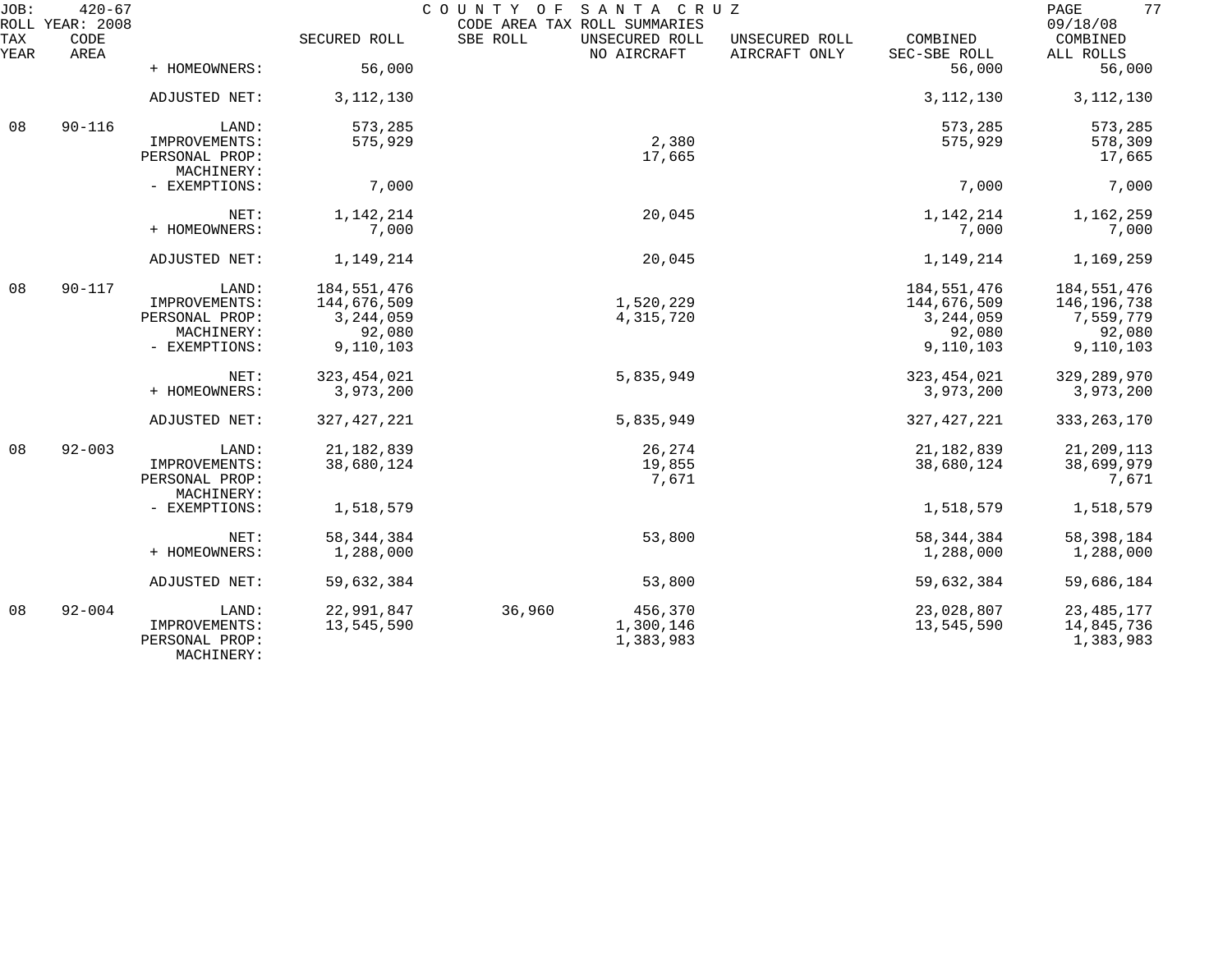| JOB:        | $420 - 67$<br>ROLL YEAR: 2008 |                              |               | COUNTY OF SANTA CRUZ | CODE AREA TAX ROLL SUMMARIES  |                                 |                          | 78<br>PAGE<br>09/18/08 |
|-------------|-------------------------------|------------------------------|---------------|----------------------|-------------------------------|---------------------------------|--------------------------|------------------------|
| TAX<br>YEAR | CODE<br>AREA                  |                              | SECURED ROLL  | SBE ROLL             | UNSECURED ROLL<br>NO AIRCRAFT | UNSECURED ROLL<br>AIRCRAFT ONLY | COMBINED<br>SEC-SBE ROLL | COMBINED<br>ALL ROLLS  |
|             |                               | - EXEMPTIONS:                | 1,222,759     |                      |                               |                                 | 1,222,759                | 1,222,759              |
|             |                               | NET:                         | 35, 314, 678  | 36,960               | 3,140,499                     |                                 | 35, 351, 638             | 38, 492, 137           |
|             |                               | + HOMEOWNERS:                | 252,000       |                      |                               |                                 | 252,000                  | 252,000                |
|             |                               | ADJUSTED NET:                | 35,566,678    |                      | 3,140,499                     |                                 | 35,603,638               | 38,744,137             |
| 08          | $92 - 006$                    | LAND:                        | 55, 225, 877  |                      | 12,838                        |                                 | 55, 225, 877             | 55, 238, 715           |
|             |                               | IMPROVEMENTS:                | 57, 154, 946  |                      | 184,695                       |                                 | 57, 154, 946             | 57, 339, 641           |
|             |                               | PERSONAL PROP:<br>MACHINERY: | 32,146        |                      | 77,558                        |                                 | 32,146                   | 109,704                |
|             |                               | - EXEMPTIONS:                | 1,190,392     |                      | 5,000                         |                                 | 1,190,392                | 1,195,392              |
|             |                               | NET:                         | 111, 222, 577 |                      | 270,091                       |                                 | 111, 222, 577            | 111,492,668            |
|             |                               | + HOMEOWNERS:                | 1,064,000     |                      |                               |                                 | 1,064,000                | 1,064,000              |
|             |                               |                              |               |                      |                               |                                 |                          |                        |
|             |                               | ADJUSTED NET:                | 112,286,577   |                      | 270,091                       |                                 | 112,286,577              | 112,556,668            |
| 08          | $92 - 007$                    | LAND:                        | 4,553,580     | 77,200               | 133,472                       |                                 | 4,630,780                | 4,764,252              |
|             |                               | IMPROVEMENTS:                | 5,534,517     |                      | 131,895                       |                                 | 5,534,517                | 5,666,412              |
|             |                               | PERSONAL PROP:               |               |                      | 153,806                       |                                 |                          | 153,806                |
|             |                               | MACHINERY:                   |               |                      |                               |                                 |                          |                        |
|             |                               | - EXEMPTIONS:                | 625,792       |                      |                               |                                 | 625,792                  | 625,792                |
|             |                               |                              |               |                      |                               |                                 |                          |                        |
|             |                               | NET:                         | 9,462,305     | 77,200               | 419,173                       |                                 | 9,539,505                | 9,958,678              |
|             |                               | + HOMEOWNERS:                | 91,000        |                      |                               |                                 | 91,000                   | 91,000                 |
|             |                               | ADJUSTED NET:                | 9,553,305     |                      | 419,173                       |                                 | 9,630,505                | 10,049,678             |
| 08          | $92 - 008$                    | LAND:                        | 14,944,006    |                      |                               |                                 | 14,944,006               | 14,944,006             |
|             |                               | IMPROVEMENTS:                | 9,705,076     |                      |                               |                                 | 9,705,076                | 9,705,076              |
|             |                               | PERSONAL PROP:               | 10,600        |                      | 23,850                        |                                 | 10,600                   | 34,450                 |
|             |                               | MACHINERY:                   |               |                      |                               |                                 |                          |                        |
|             |                               | - EXEMPTIONS:                | 326,928       |                      |                               |                                 | 326,928                  | 326,928                |
|             |                               | NET:                         | 24, 332, 754  |                      | 23,850                        |                                 | 24, 332, 754             | 24,356,604             |
|             |                               | + HOMEOWNERS:                | 315,000       |                      |                               |                                 | 315,000                  | 315,000                |
|             |                               | ADJUSTED NET:                | 24,647,754    |                      | 23,850                        |                                 | 24,647,754               | 24,671,604             |
| 08          | $92 - 010$                    | LAND:                        | 1,712,953     |                      |                               |                                 | 1,712,953                | 1,712,953              |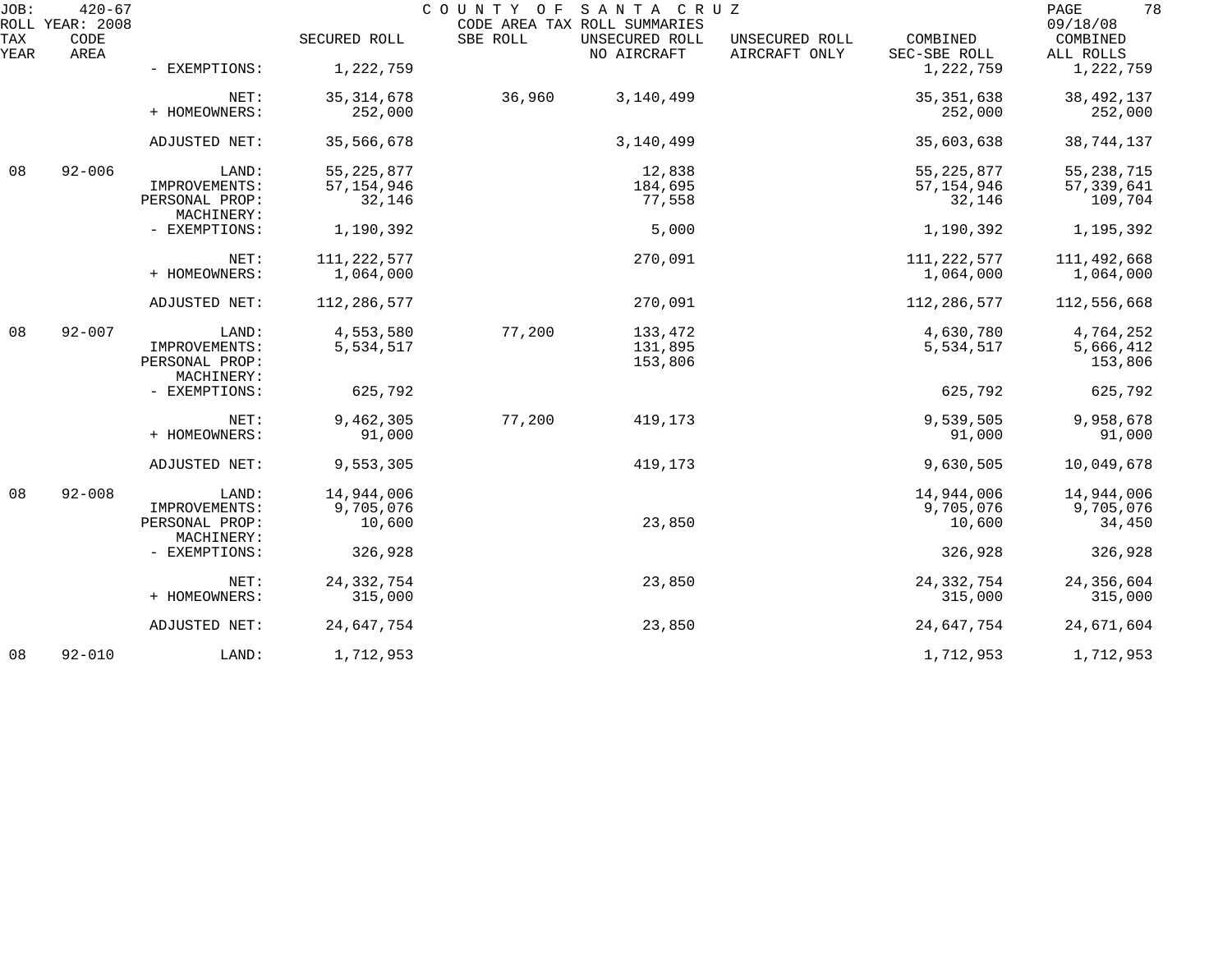| JOB:        | $420 - 67$<br>ROLL YEAR: 2008 |                                                        |                          | COUNTY OF<br>SANTA CRUZ<br>CODE AREA TAX ROLL SUMMARIES |                                                             | 79<br>$\mathop{\mathrm{PAGE}}$<br>09/18/08 |
|-------------|-------------------------------|--------------------------------------------------------|--------------------------|---------------------------------------------------------|-------------------------------------------------------------|--------------------------------------------|
| TAX<br>YEAR | CODE<br>AREA                  |                                                        | SECURED ROLL             | SBE ROLL<br>UNSECURED ROLL<br>NO AIRCRAFT               | COMBINED<br>UNSECURED ROLL<br>AIRCRAFT ONLY<br>SEC-SBE ROLL | COMBINED<br>ALL ROLLS                      |
|             |                               | IMPROVEMENTS:<br>PERSONAL PROP:<br>MACHINERY:          | 1,463,621                | 34,616                                                  | 1,463,621                                                   | 1,463,621<br>34,616                        |
|             |                               | - EXEMPTIONS:                                          | 35,000                   |                                                         | 35,000                                                      | 35,000                                     |
|             |                               | NET:<br>+ HOMEOWNERS:                                  | 3, 141, 574<br>35,000    | 34,616                                                  | 3, 141, 574<br>35,000                                       | 3,176,190<br>35,000                        |
|             |                               | ADJUSTED NET:                                          | 3,176,574                | 34,616                                                  | 3, 176, 574                                                 | 3, 211, 190                                |
| 08          | $92 - 011$                    | LAND:<br>IMPROVEMENTS:<br>PERSONAL PROP:<br>MACHINERY: | 11,767,698<br>10,039,022 |                                                         | 11,767,698<br>10,039,022                                    | 11,767,698<br>10,039,022                   |
|             |                               | - EXEMPTIONS:                                          | 245,000                  |                                                         | 245,000                                                     | 245,000                                    |
|             |                               | NET:<br>+ HOMEOWNERS:                                  | 21,561,720<br>245,000    |                                                         | 21,561,720<br>245,000                                       | 21,561,720<br>245,000                      |
|             |                               | ADJUSTED NET:                                          | 21,806,720               |                                                         | 21,806,720                                                  | 21,806,720                                 |
| 08          | $92 - 012$                    | LAND:<br>IMPROVEMENTS:<br>PERSONAL PROP:<br>MACHINERY: | 540,729<br>265,200       |                                                         | 540,729<br>265,200                                          | 540,729<br>265,200                         |
|             |                               | - EXEMPTIONS:                                          | 129                      |                                                         | 129                                                         | 129                                        |
|             |                               | NET:<br>+ HOMEOWNERS:                                  | 805,800                  |                                                         | 805,800                                                     | 805,800                                    |
|             |                               | ADJUSTED NET:                                          | 805,800                  |                                                         | 805,800                                                     | 805,800                                    |
| 08          | $92 - 013$                    | LAND:<br>IMPROVEMENTS:<br>PERSONAL PROP:<br>MACHINERY: | 283,899<br>213,919       |                                                         | 283,899<br>213,919                                          | 283,899<br>213,919                         |
|             |                               | - EXEMPTIONS:                                          | 7,000                    |                                                         | 7,000                                                       | 7,000                                      |
|             |                               | NET:<br>+ HOMEOWNERS:                                  | 490,818<br>7,000         |                                                         | 490,818<br>7,000                                            | 490,818<br>7,000                           |
|             |                               | ADJUSTED NET:                                          | 497,818                  |                                                         | 497,818                                                     | 497,818                                    |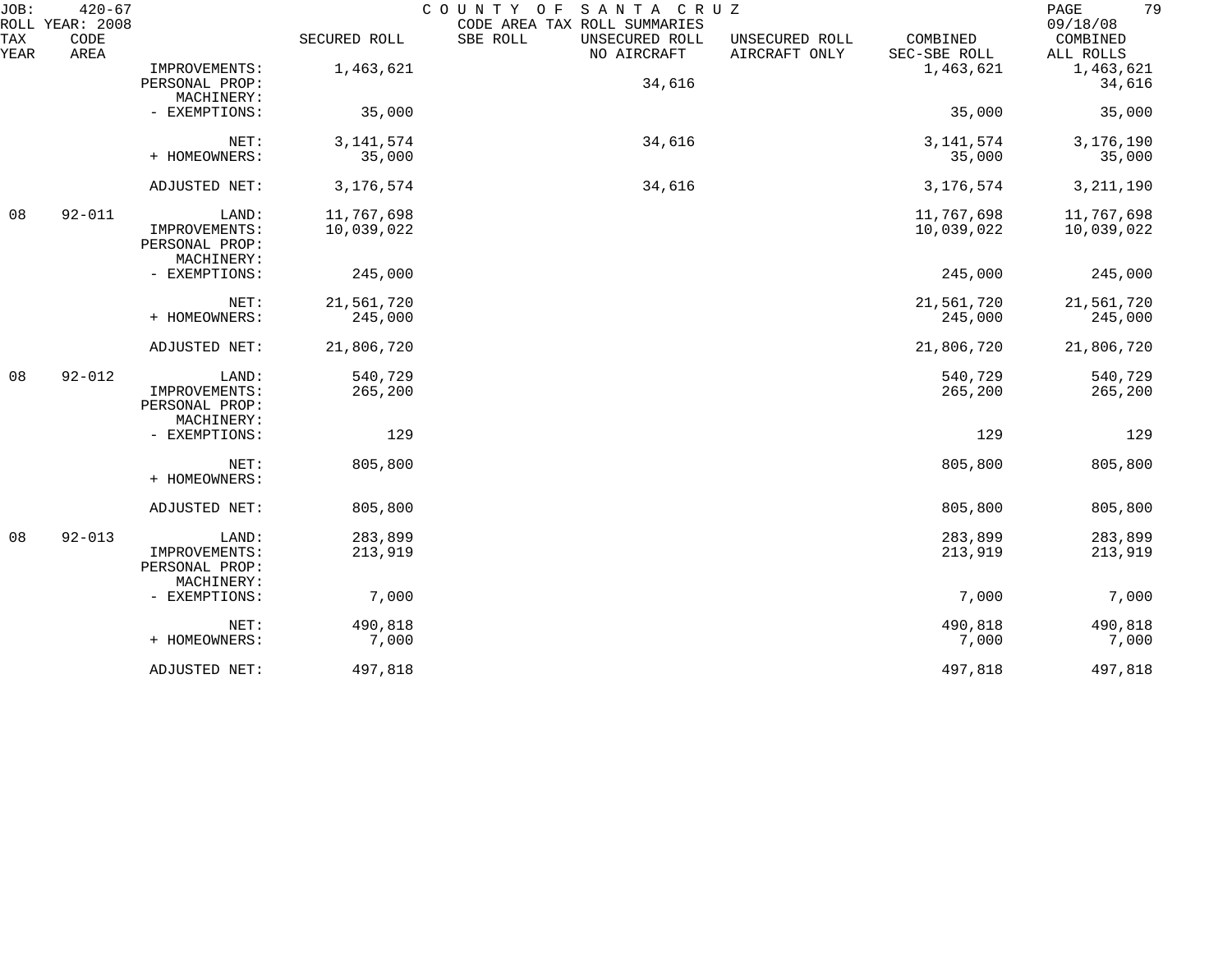| JOB:        | $420 - 67$<br>ROLL YEAR: 2008 |                |              | COUNTY OF<br>SANTA CRUZ<br>CODE AREA TAX ROLL SUMMARIES |                                                             | 80<br>PAGE<br>09/18/08 |
|-------------|-------------------------------|----------------|--------------|---------------------------------------------------------|-------------------------------------------------------------|------------------------|
| TAX<br>YEAR | CODE<br>AREA                  |                | SECURED ROLL | SBE ROLL<br>UNSECURED ROLL<br>NO AIRCRAFT               | COMBINED<br>UNSECURED ROLL<br>AIRCRAFT ONLY<br>SEC-SBE ROLL | COMBINED<br>ALL ROLLS  |
| 08          | $92 - 014$                    | LAND:          | 40,542,330   | 102,757                                                 | 40,542,330                                                  | 40,645,087             |
|             |                               | IMPROVEMENTS:  | 45,777,940   | 102,757                                                 | 45,777,940                                                  | 45,880,697             |
|             |                               | PERSONAL PROP: |              | 11,166                                                  |                                                             | 11,166                 |
|             |                               | MACHINERY:     |              |                                                         |                                                             |                        |
|             |                               | - EXEMPTIONS:  | 168,000      |                                                         | 168,000                                                     | 168,000                |
|             |                               | NET:           | 86, 152, 270 | 216,680                                                 | 86, 152, 270                                                | 86, 368, 950           |
|             |                               | + HOMEOWNERS:  | 168,000      |                                                         | 168,000                                                     | 168,000                |
|             |                               |                |              |                                                         |                                                             |                        |
|             |                               | ADJUSTED NET:  | 86,320,270   | 216,680                                                 | 86,320,270                                                  | 86,536,950             |
| 08          | $94 - 001$                    | LAND:          |              |                                                         |                                                             |                        |
|             |                               | IMPROVEMENTS:  |              |                                                         |                                                             |                        |
|             |                               | PERSONAL PROP: |              |                                                         |                                                             |                        |
|             |                               | MACHINERY:     |              |                                                         |                                                             |                        |
|             |                               | - EXEMPTIONS:  |              |                                                         |                                                             |                        |
|             |                               | NET:           |              |                                                         |                                                             |                        |
|             |                               | + HOMEOWNERS:  |              |                                                         |                                                             |                        |
|             |                               | ADJUSTED NET:  |              |                                                         |                                                             |                        |
| 08          | $94 - 003$                    | LAND:          | 13,300,352   |                                                         | 13,300,352                                                  | 13,300,352             |
|             |                               | IMPROVEMENTS:  | 15,903,166   |                                                         | 15,903,166                                                  | 15,903,166             |
|             |                               | PERSONAL PROP: |              | 54,850                                                  |                                                             | 54,850                 |
|             |                               | MACHINERY:     |              |                                                         |                                                             |                        |
|             |                               | - EXEMPTIONS:  | 285,882      |                                                         | 285,882                                                     | 285,882                |
|             |                               | NET:           | 28, 917, 636 | 54,850                                                  | 28,917,636                                                  | 28,972,486             |
|             |                               | + HOMEOWNERS:  | 280,000      |                                                         | 280,000                                                     | 280,000                |
|             |                               | ADJUSTED NET:  | 29,197,636   | 54,850                                                  | 29,197,636                                                  | 29, 252, 486           |
| 08          | $94 - 005$                    | LAND:          | 14, 315, 629 |                                                         | 14, 315, 629                                                | 14, 315, 629           |
|             |                               | IMPROVEMENTS:  | 10,845,575   |                                                         | 10,845,575                                                  | 10,845,575             |
|             |                               | PERSONAL PROP: |              |                                                         |                                                             |                        |
|             |                               | MACHINERY:     |              |                                                         |                                                             |                        |
|             |                               | - EXEMPTIONS:  | 268,691      |                                                         | 268,691                                                     | 268,691                |
|             |                               | NET:           | 24,892,513   |                                                         | 24,892,513                                                  | 24,892,513             |
|             |                               | + HOMEOWNERS:  | 264,600      |                                                         | 264,600                                                     | 264,600                |
|             |                               | ADJUSTED NET:  | 25, 157, 113 |                                                         | 25, 157, 113                                                | 25, 157, 113           |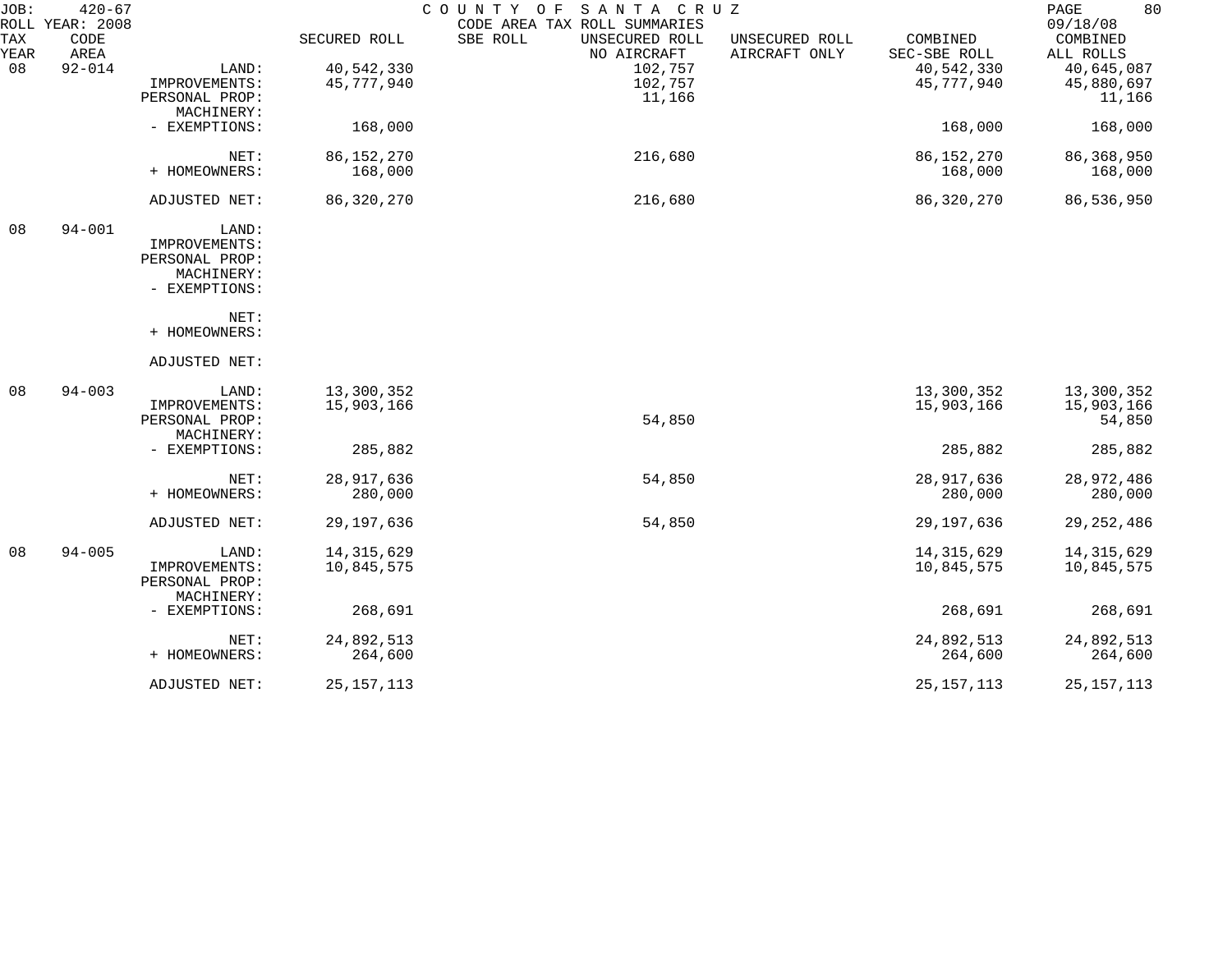| JOB:               | $420 - 67$<br>ROLL YEAR: 2008 |                                                                         |                                                                  | COUNTY OF<br>SANTA CRUZ<br>CODE AREA TAX ROLL SUMMARIES |                                 |                                                                | 81<br>PAGE<br>09/18/08                                         |
|--------------------|-------------------------------|-------------------------------------------------------------------------|------------------------------------------------------------------|---------------------------------------------------------|---------------------------------|----------------------------------------------------------------|----------------------------------------------------------------|
| <b>TAX</b><br>YEAR | CODE<br>AREA                  |                                                                         | SECURED ROLL                                                     | SBE ROLL<br>UNSECURED ROLL<br>NO AIRCRAFT               | UNSECURED ROLL<br>AIRCRAFT ONLY | COMBINED<br>SEC-SBE ROLL                                       | COMBINED<br>ALL ROLLS                                          |
| 08                 | $94 - 008$                    | LAND:<br>IMPROVEMENTS:<br>PERSONAL PROP:<br>MACHINERY:<br>- EXEMPTIONS: |                                                                  |                                                         |                                 |                                                                |                                                                |
|                    |                               | NET:<br>+ HOMEOWNERS:                                                   |                                                                  |                                                         |                                 |                                                                |                                                                |
|                    |                               | ADJUSTED NET:                                                           |                                                                  |                                                         |                                 |                                                                |                                                                |
| 08                 | $94 - 012$                    | LAND:<br>IMPROVEMENTS:<br>PERSONAL PROP:<br>MACHINERY:<br>- EXEMPTIONS: | 136,406,307<br>114, 152, 737<br>1,116,263<br>17,348<br>2,290,905 | 18,500<br>131,901                                       |                                 | 136,406,307<br>114,152,737<br>1,116,263<br>17,348<br>2,290,905 | 136,406,307<br>114,171,237<br>1,248,164<br>17,348<br>2,290,905 |
|                    |                               | NET:<br>+ HOMEOWNERS:                                                   | 249,401,750<br>2,184,000                                         | 150,401                                                 |                                 | 249,401,750<br>2,184,000                                       | 249, 552, 151<br>2,184,000                                     |
|                    |                               | ADJUSTED NET:                                                           | 251,585,750                                                      | 150,401                                                 |                                 | 251,585,750                                                    | 251,736,151                                                    |
| 08                 | $94 - 013$                    | LAND:<br>IMPROVEMENTS:<br>PERSONAL PROP:<br>MACHINERY:                  | 1,278,562<br>1,310,492                                           |                                                         |                                 | 1,278,562<br>1,310,492                                         | 1,278,562<br>1,310,492                                         |
|                    |                               | - EXEMPTIONS:                                                           | 15,624                                                           |                                                         |                                 | 15,624                                                         | 15,624                                                         |
|                    |                               | NET:<br>+ HOMEOWNERS:                                                   | 2,573,430<br>14,000                                              |                                                         |                                 | 2,573,430<br>14,000                                            | 2,573,430<br>14,000                                            |
|                    |                               | ADJUSTED NET:                                                           | 2,587,430                                                        |                                                         |                                 | 2,587,430                                                      | 2,587,430                                                      |
| 08                 | $94 - 015$                    | LAND:<br>IMPROVEMENTS:<br>PERSONAL PROP:                                | 491,349<br>659,516                                               |                                                         |                                 | 491,349<br>659,516                                             | 491,349<br>659,516                                             |
|                    |                               | MACHINERY:<br>- EXEMPTIONS:                                             | 14,000                                                           |                                                         |                                 | 14,000                                                         | 14,000                                                         |
|                    |                               | NET:                                                                    | 1,136,865                                                        |                                                         |                                 | 1,136,865                                                      | 1,136,865                                                      |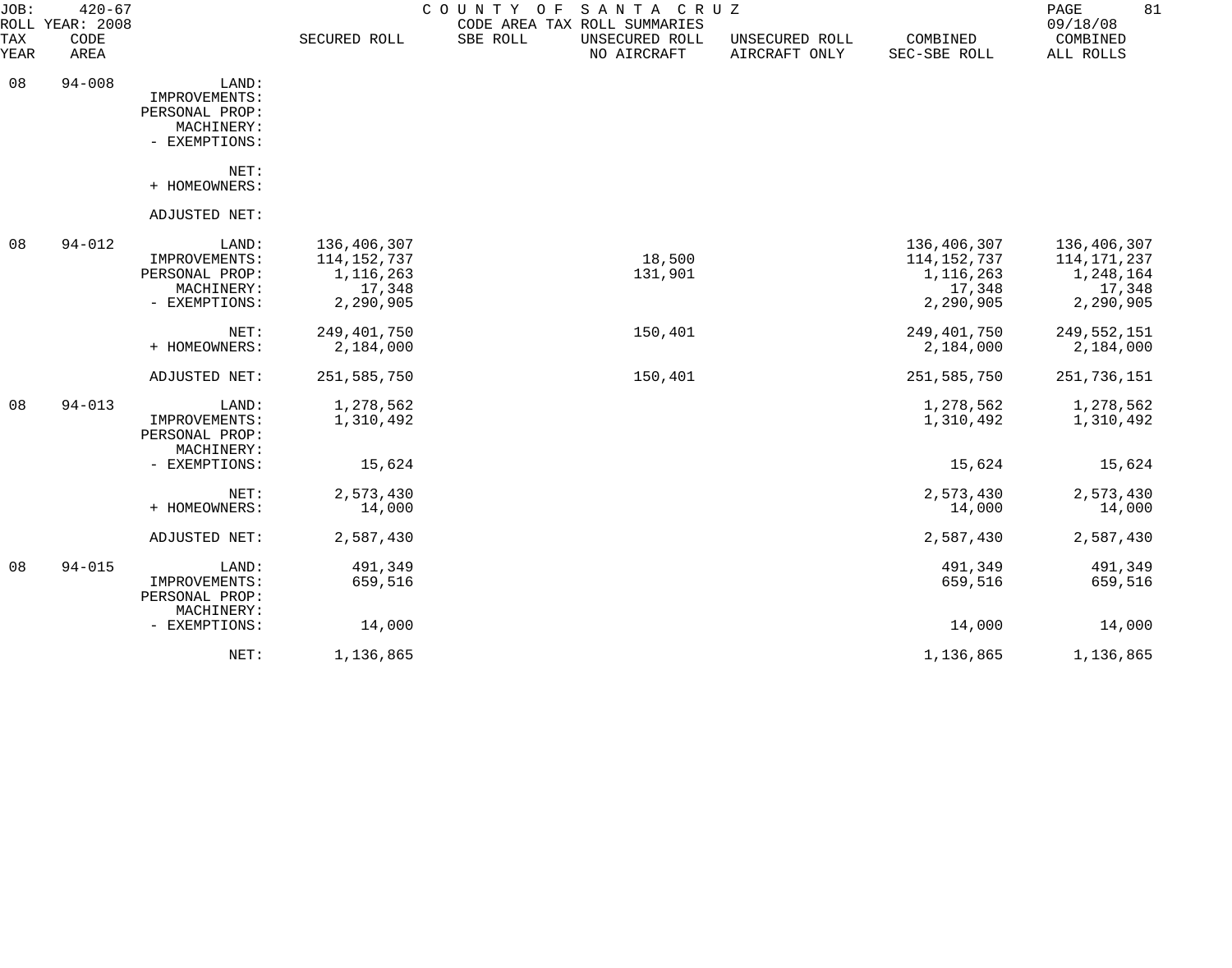| JOB:        | $420 - 67$<br>ROLL YEAR: 2008 |                                                                         |                        | COUNTY OF SANTA CRUZ<br>CODE AREA TAX ROLL SUMMARIES                         |                          | 82<br>PAGE<br>09/18/08 |
|-------------|-------------------------------|-------------------------------------------------------------------------|------------------------|------------------------------------------------------------------------------|--------------------------|------------------------|
| TAX<br>YEAR | CODE<br>AREA                  |                                                                         | SECURED ROLL           | SBE ROLL<br>UNSECURED ROLL<br>UNSECURED ROLL<br>NO AIRCRAFT<br>AIRCRAFT ONLY | COMBINED<br>SEC-SBE ROLL | COMBINED<br>ALL ROLLS  |
|             |                               | + HOMEOWNERS:                                                           | 14,000                 |                                                                              | 14,000                   | 14,000                 |
|             |                               | ADJUSTED NET:                                                           | 1,150,865              |                                                                              | 1,150,865                | 1,150,865              |
| 08          | $94 - 016$                    | LAND:                                                                   | 21,785,865             |                                                                              | 21,785,865               | 21,785,865             |
|             |                               | IMPROVEMENTS:<br>PERSONAL PROP:<br>MACHINERY:                           | 23,689,019             | 35,651                                                                       | 23,689,019               | 23,689,019<br>35,651   |
|             |                               | - EXEMPTIONS:                                                           | 455,570                |                                                                              | 455,570                  | 455,570                |
|             |                               | NET:<br>+ HOMEOWNERS:                                                   | 45,019,314<br>455,000  | 35,651                                                                       | 45,019,314<br>455,000    | 45,054,965<br>455,000  |
|             |                               | ADJUSTED NET:                                                           | 45, 474, 314           | 35,651                                                                       | 45, 474, 314             | 45,509,965             |
| 08          | $94 - 017$                    | LAND:<br>IMPROVEMENTS:<br>PERSONAL PROP:<br>MACHINERY:<br>- EXEMPTIONS: |                        |                                                                              |                          |                        |
|             |                               | NET:<br>+ HOMEOWNERS:                                                   |                        |                                                                              |                          |                        |
|             |                               | ADJUSTED NET:                                                           |                        |                                                                              |                          |                        |
| 08          | $94 - 018$                    | LAND:<br>IMPROVEMENTS:<br>PERSONAL PROP:<br>MACHINERY:<br>- EXEMPTIONS: | 347,258                |                                                                              | 347,258                  | 347,258                |
|             |                               | NET:<br>+ HOMEOWNERS:                                                   | 347,258                |                                                                              | 347,258                  | 347,258                |
|             |                               | ADJUSTED NET:                                                           | 347,258                |                                                                              | 347,258                  | 347,258                |
| 08          | $94 - 019$                    | LAND:<br>IMPROVEMENTS:<br>PERSONAL PROP:<br>MACHINERY:                  | 3,170,338<br>4,056,040 |                                                                              | 3,170,338<br>4,056,040   | 3,170,338<br>4,056,040 |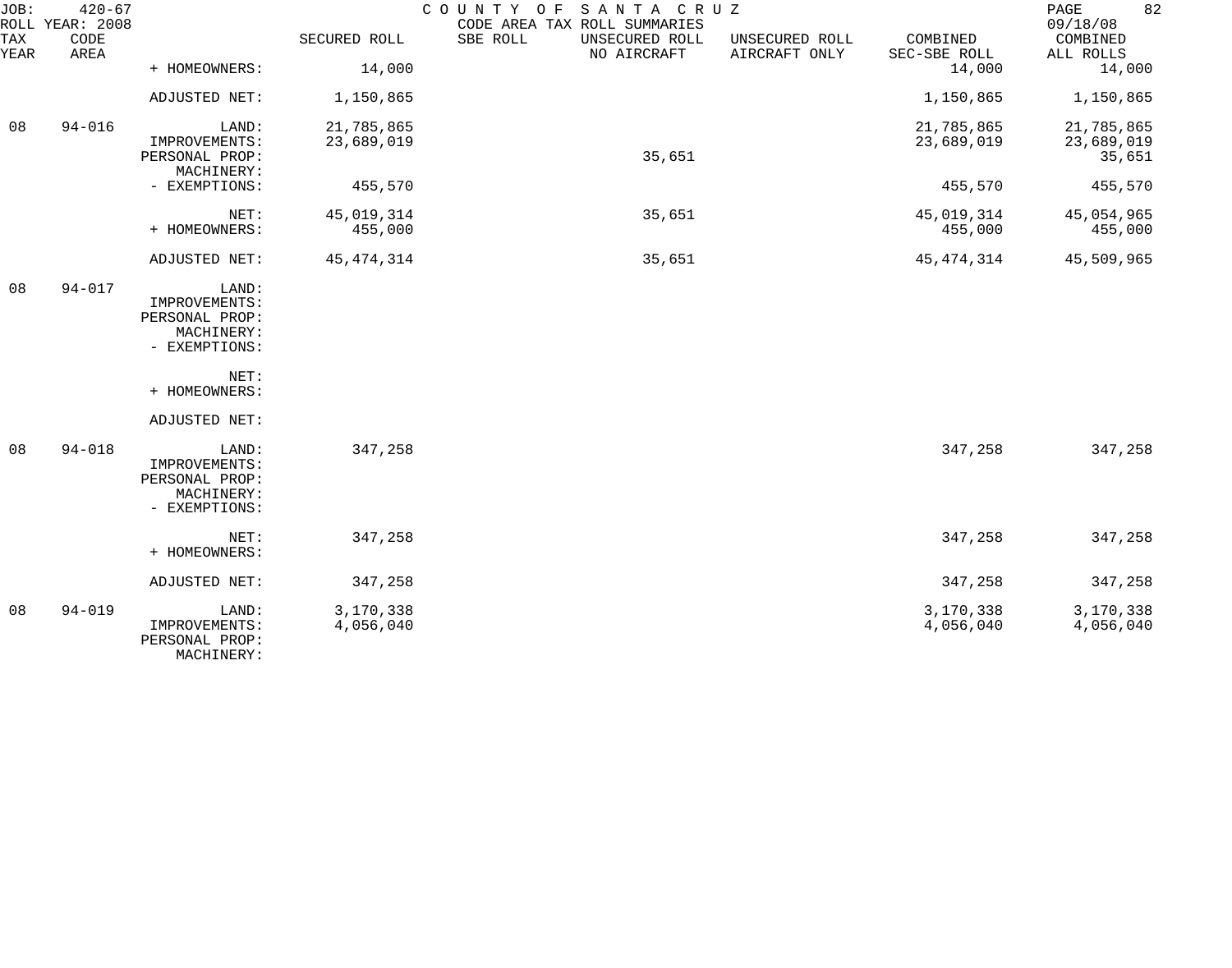| JOB:        | $420 - 67$<br>ROLL YEAR: 2008 |                                                                         |                            | COUNTY OF<br>SANTA CRUZ<br>CODE AREA TAX ROLL SUMMARIES |                                 |                            | 83<br>PAGE<br>09/18/08               |
|-------------|-------------------------------|-------------------------------------------------------------------------|----------------------------|---------------------------------------------------------|---------------------------------|----------------------------|--------------------------------------|
| TAX<br>YEAR | CODE<br>AREA                  |                                                                         | SECURED ROLL               | SBE ROLL<br>UNSECURED ROLL<br>NO AIRCRAFT               | UNSECURED ROLL<br>AIRCRAFT ONLY | COMBINED<br>SEC-SBE ROLL   | COMBINED<br>ALL ROLLS                |
|             |                               | - EXEMPTIONS:                                                           | 56,000                     |                                                         |                                 | 56,000                     | 56,000                               |
|             |                               | NET:<br>+ HOMEOWNERS:                                                   | 7,170,378<br>56,000        |                                                         |                                 | 7,170,378<br>56,000        | 7,170,378<br>56,000                  |
|             |                               | ADJUSTED NET:                                                           | 7,226,378                  |                                                         |                                 | 7,226,378                  | 7,226,378                            |
| 08          | $94 - 021$                    | LAND:<br>IMPROVEMENTS:<br>PERSONAL PROP:<br>MACHINERY:<br>- EXEMPTIONS: |                            |                                                         |                                 |                            |                                      |
|             |                               | NET:<br>+ HOMEOWNERS:                                                   |                            |                                                         |                                 |                            |                                      |
|             |                               | ADJUSTED NET:                                                           |                            |                                                         |                                 |                            |                                      |
| 08          | $94 - 026$                    | LAND:<br>IMPROVEMENTS:<br>PERSONAL PROP:<br>MACHINERY:                  | 58, 234, 585<br>54,962,499 | 43,884                                                  |                                 | 58, 234, 585<br>54,962,499 | 58, 234, 585<br>54,962,499<br>43,884 |
|             |                               | - EXEMPTIONS:                                                           | 1,166,979                  |                                                         |                                 | 1,166,979                  | 1,166,979                            |
|             |                               | NET:<br>+ HOMEOWNERS:                                                   | 112,030,105<br>1,099,000   | 43,884                                                  |                                 | 112,030,105<br>1,099,000   | 112,073,989<br>1,099,000             |
|             |                               | ADJUSTED NET:                                                           | 113,129,105                | 43,884                                                  |                                 | 113, 129, 105              | 113, 172, 989                        |
| 08          | $94 - 028$                    | LAND:<br>IMPROVEMENTS:<br>PERSONAL PROP:<br>MACHINERY:<br>- EXEMPTIONS: | 65,836<br>90,675           |                                                         |                                 | 65,836<br>90,675           | 65,836<br>90,675                     |
|             |                               | NET:<br>+ HOMEOWNERS:                                                   | 156,511                    |                                                         |                                 | 156,511                    | 156,511                              |
|             |                               | ADJUSTED NET:                                                           | 156,511                    |                                                         |                                 | 156,511                    | 156,511                              |
| 08          | $94 - 030$                    | LAND:                                                                   | 6,013,471                  |                                                         |                                 | 6,013,471                  | 6,013,471                            |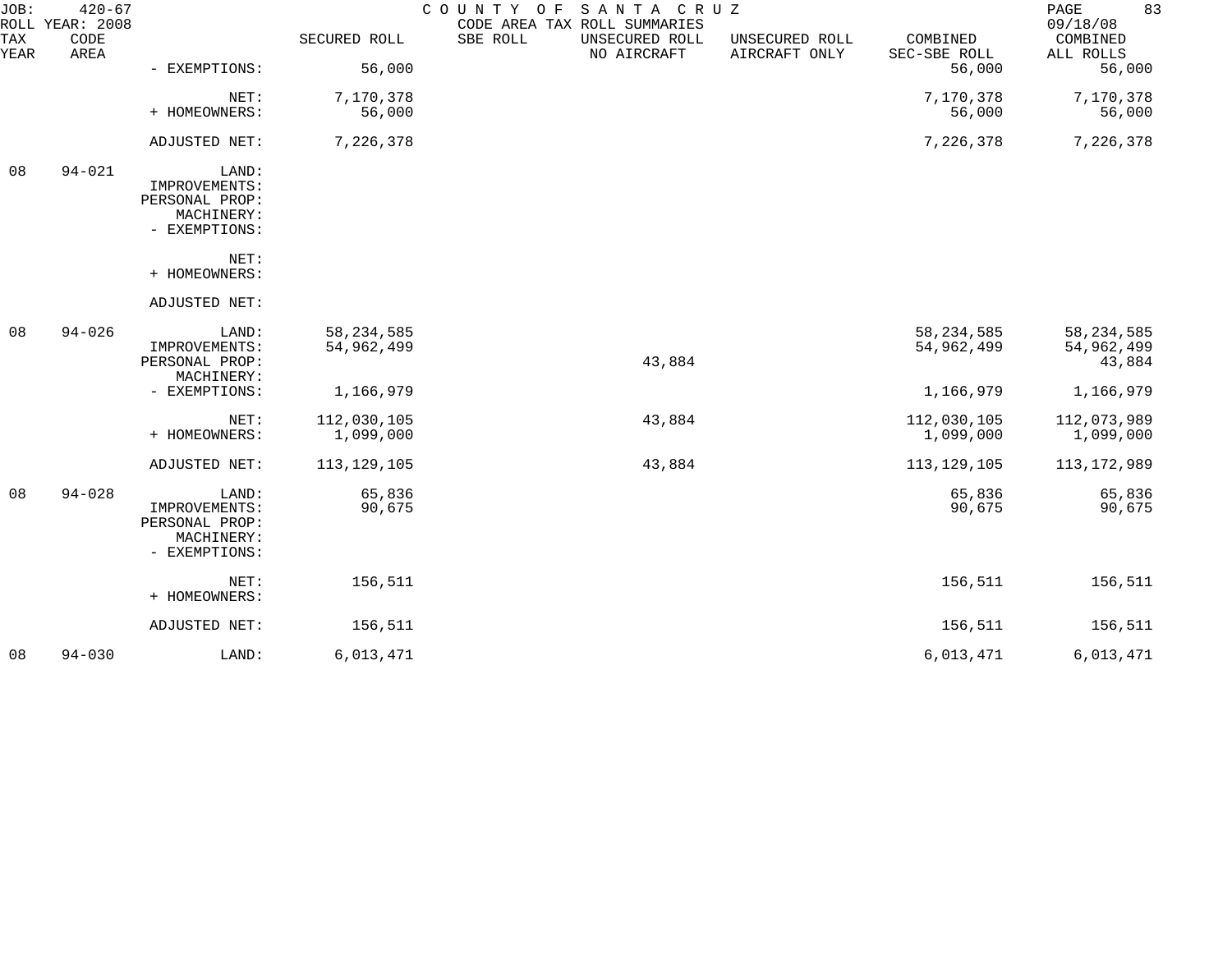| JOB:        | $420 - 67$<br>ROLL YEAR: 2008 |                                                                         |                        | COUNTY OF<br>SANTA CRUZ<br>CODE AREA TAX ROLL SUMMARIES |                                 |                          | 84<br>PAGE<br>09/18/08 |
|-------------|-------------------------------|-------------------------------------------------------------------------|------------------------|---------------------------------------------------------|---------------------------------|--------------------------|------------------------|
| TAX<br>YEAR | CODE<br>AREA                  |                                                                         | SECURED ROLL           | SBE ROLL<br>UNSECURED ROLL<br>NO AIRCRAFT               | UNSECURED ROLL<br>AIRCRAFT ONLY | COMBINED<br>SEC-SBE ROLL | COMBINED<br>ALL ROLLS  |
|             |                               | IMPROVEMENTS:<br>PERSONAL PROP:<br>MACHINERY:                           | 5,251,709              | 579,332<br>89,753                                       |                                 | 5,251,709                | 5,831,041<br>89,753    |
|             |                               | - EXEMPTIONS:                                                           | 142,167                |                                                         |                                 | 142,167                  | 142,167                |
|             |                               | NET:<br>+ HOMEOWNERS:                                                   | 11, 123, 013           | 669,085                                                 |                                 | 11, 123, 013             | 11,792,098             |
|             |                               |                                                                         | 140,000                |                                                         |                                 | 140,000                  | 140,000                |
|             |                               | ADJUSTED NET:                                                           | 11,263,013             | 669,085                                                 |                                 | 11,263,013               | 11,932,098             |
| 08          | $94 - 031$                    | LAND:<br>IMPROVEMENTS:<br>PERSONAL PROP:<br>MACHINERY:                  | 375,877<br>102,378     |                                                         |                                 | 375,877<br>102,378       | 375,877<br>102,378     |
|             |                               | - EXEMPTIONS:                                                           | 8,091                  |                                                         |                                 | 8,091                    | 8,091                  |
|             |                               | NET:<br>+ HOMEOWNERS:                                                   | 470,164<br>7,000       |                                                         |                                 | 470,164<br>7,000         | 470,164<br>7,000       |
|             |                               | ADJUSTED NET:                                                           | 477,164                |                                                         |                                 | 477,164                  | 477,164                |
| 08          | $94 - 032$                    | LAND:<br>IMPROVEMENTS:<br>PERSONAL PROP:<br>MACHINERY:                  | 4,552,762<br>3,260,115 |                                                         |                                 | 4,552,762<br>3,260,115   | 4,552,762<br>3,260,115 |
|             |                               | - EXEMPTIONS:                                                           | 70,128                 |                                                         |                                 | 70,128                   | 70,128                 |
|             |                               | NET:<br>+ HOMEOWNERS:                                                   | 7,742,749<br>49,000    |                                                         |                                 | 7,742,749<br>49,000      | 7,742,749<br>49,000    |
|             |                               | ADJUSTED NET:                                                           | 7,791,749              |                                                         |                                 | 7,791,749                | 7,791,749              |
| 08          | $94 - 040$                    | LAND:<br>IMPROVEMENTS:<br>PERSONAL PROP:<br>MACHINERY:<br>- EXEMPTIONS: | 708,905<br>460,418     |                                                         |                                 | 708,905<br>460,418       | 708,905<br>460,418     |
|             |                               | NET:<br>+ HOMEOWNERS:                                                   | 1,169,323              |                                                         |                                 | 1,169,323                | 1,169,323              |
|             |                               | ADJUSTED NET:                                                           | 1,169,323              |                                                         |                                 | 1,169,323                | 1,169,323              |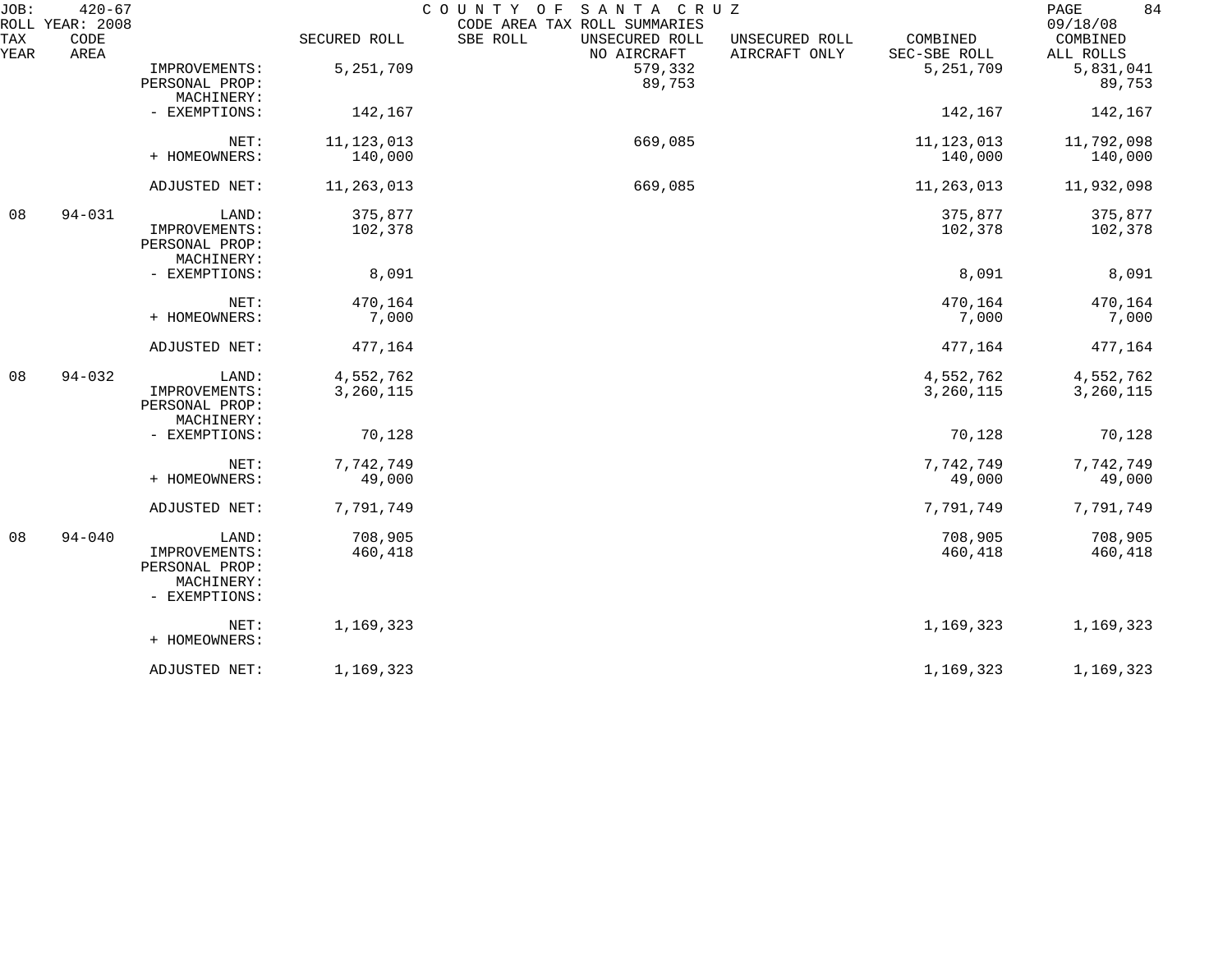| JOB:<br>ROLL | $420 - 67$<br>YEAR: 2008 |                |              | COUNTY OF | SANTA CRUZ<br>CODE AREA TAX ROLL SUMMARIES |                                 |                          | 85<br>$\mathop{\mathrm{PAGE}}$<br>09/18/08 |
|--------------|--------------------------|----------------|--------------|-----------|--------------------------------------------|---------------------------------|--------------------------|--------------------------------------------|
| TAX<br>YEAR  | CODE<br>AREA             |                | SECURED ROLL | SBE ROLL  | UNSECURED ROLL<br>NO AIRCRAFT              | UNSECURED ROLL<br>AIRCRAFT ONLY | COMBINED<br>SEC-SBE ROLL | COMBINED<br>ALL ROLLS                      |
| 08           | $94 - 041$               | LAND:          | 3,330,603    |           |                                            |                                 | 3,330,603                | 3,330,603                                  |
|              |                          | IMPROVEMENTS:  | 2,593,371    |           |                                            |                                 | 2,593,371                | 2,593,371                                  |
|              |                          | PERSONAL PROP: |              |           |                                            |                                 |                          |                                            |
|              |                          | MACHINERY:     |              |           |                                            |                                 |                          |                                            |
|              |                          | - EXEMPTIONS:  | 57,061       |           |                                            |                                 | 57,061                   | 57,061                                     |
|              |                          | NET:           | 5,866,913    |           |                                            |                                 | 5,866,913                | 5,866,913                                  |
|              |                          | + HOMEOWNERS:  | 56,000       |           |                                            |                                 | 56,000                   | 56,000                                     |
|              |                          | ADJUSTED NET:  | 5,922,913    |           |                                            |                                 | 5,922,913                | 5,922,913                                  |
| 08           | $94 - 044$               | LAND:          | 211,852      |           |                                            |                                 | 211,852                  | 211,852                                    |
|              |                          | IMPROVEMENTS:  |              |           |                                            |                                 |                          |                                            |
|              |                          | PERSONAL PROP: |              |           |                                            |                                 |                          |                                            |
|              |                          | MACHINERY:     |              |           |                                            |                                 |                          |                                            |
|              |                          | - EXEMPTIONS:  |              |           |                                            |                                 |                          |                                            |
|              |                          | NET:           | 211,852      |           |                                            |                                 | 211,852                  | 211,852                                    |
|              |                          | + HOMEOWNERS:  |              |           |                                            |                                 |                          |                                            |
|              |                          | ADJUSTED NET:  | 211,852      |           |                                            |                                 | 211,852                  | 211,852                                    |
| 08           | $94 - 045$               | LAND:          | 1,138,043    |           |                                            |                                 | 1,138,043                | 1,138,043                                  |
|              |                          | IMPROVEMENTS:  | 1,255,877    |           |                                            |                                 | 1,255,877                | 1,255,877                                  |
|              |                          | PERSONAL PROP: |              |           |                                            |                                 |                          |                                            |
|              |                          | MACHINERY:     |              |           |                                            |                                 |                          |                                            |
|              |                          | - EXEMPTIONS:  | 14,000       |           |                                            |                                 | 14,000                   | 14,000                                     |
|              |                          | NET:           | 2,379,920    |           |                                            |                                 | 2,379,920                | 2,379,920                                  |
|              |                          | + HOMEOWNERS:  | 14,000       |           |                                            |                                 | 14,000                   | 14,000                                     |
|              |                          | ADJUSTED NET:  | 2,393,920    |           |                                            |                                 | 2,393,920                | 2,393,920                                  |
| 08           | $94 - 061$               | LAND:          | 3,805,432    |           |                                            |                                 | 3,805,432                | 3,805,432                                  |
|              |                          | IMPROVEMENTS:  | 3,516,356    |           |                                            |                                 | 3,516,356                | 3,516,356                                  |
|              |                          | PERSONAL PROP: |              |           | 8,213                                      |                                 |                          | 8,213                                      |
|              |                          | MACHINERY:     |              |           |                                            |                                 |                          |                                            |
|              |                          | - EXEMPTIONS:  | 112,000      |           |                                            |                                 | 112,000                  | 112,000                                    |
|              |                          | NET:           | 7,209,788    |           | 8,213                                      |                                 | 7,209,788                | 7,218,001                                  |
|              |                          | + HOMEOWNERS:  | 112,000      |           |                                            |                                 | 112,000                  | 112,000                                    |
|              |                          | ADJUSTED NET:  | 7,321,788    |           | 8,213                                      |                                 | 7,321,788                | 7,330,001                                  |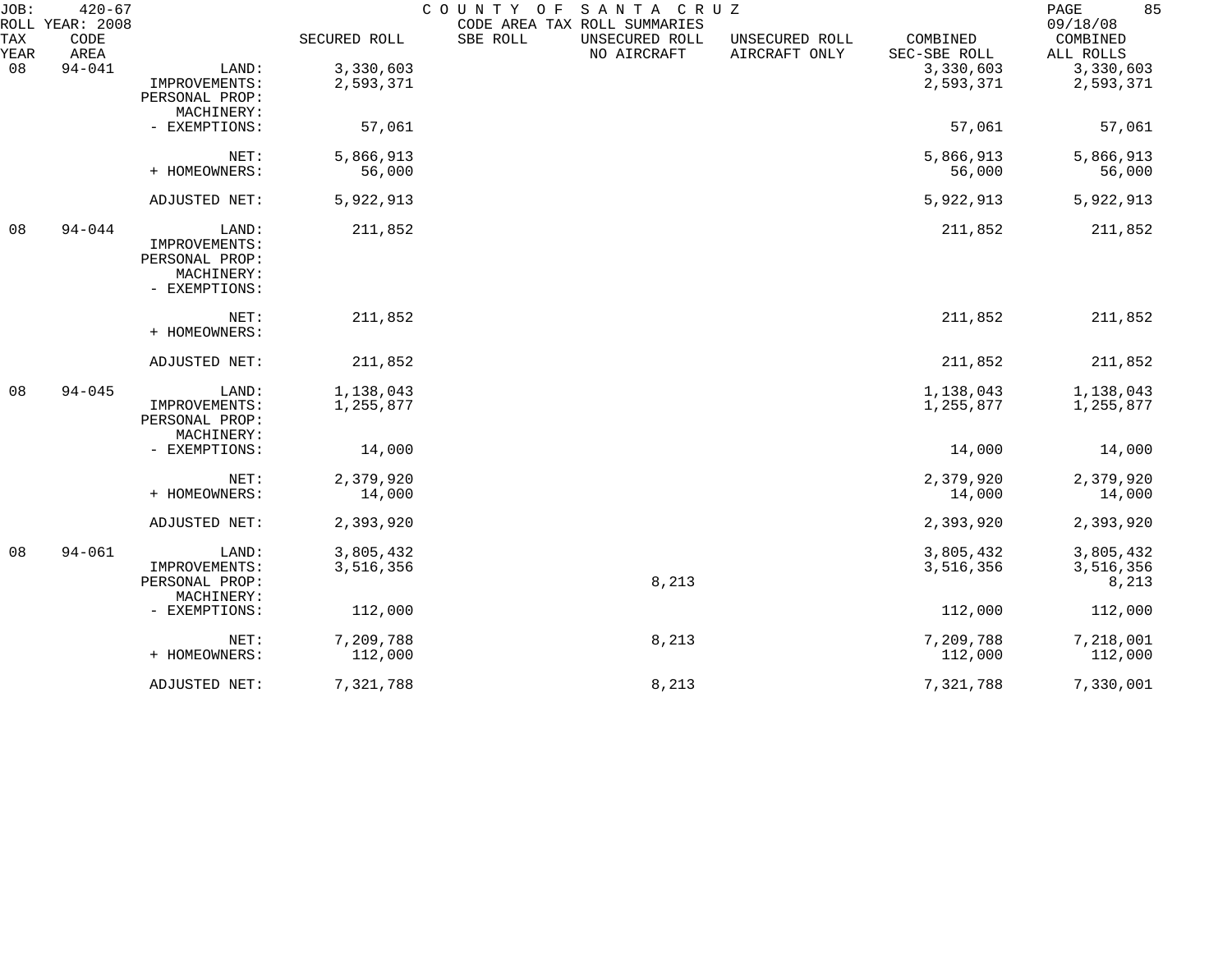| JOB:        | $420 - 67$<br>ROLL YEAR: 2008 |                                                        |                            | SANTA CRUZ<br>COUNTY OF<br>CODE AREA TAX ROLL SUMMARIES |                                 |                            | 86<br>PAGE<br>09/18/08                |
|-------------|-------------------------------|--------------------------------------------------------|----------------------------|---------------------------------------------------------|---------------------------------|----------------------------|---------------------------------------|
| TAX<br>YEAR | CODE<br>AREA                  |                                                        | SECURED ROLL               | SBE ROLL<br>UNSECURED ROLL<br>NO AIRCRAFT               | UNSECURED ROLL<br>AIRCRAFT ONLY | COMBINED<br>SEC-SBE ROLL   | COMBINED<br>ALL ROLLS                 |
| 08          | $94 - 062$                    | LAND:<br>IMPROVEMENTS:<br>PERSONAL PROP:               | 4, 135, 584<br>3,857,197   |                                                         |                                 | 4, 135, 584<br>3,857,197   | 4, 135, 584<br>3,857,197              |
|             |                               | MACHINERY:<br>- EXEMPTIONS:                            | 57,171                     |                                                         |                                 | 57,171                     | 57,171                                |
|             |                               | NET:<br>+ HOMEOWNERS:                                  | 7,935,610<br>56,000        |                                                         |                                 | 7,935,610<br>56,000        | 7,935,610<br>56,000                   |
|             |                               | ADJUSTED NET:                                          | 7,991,610                  |                                                         |                                 | 7,991,610                  | 7,991,610                             |
| 08          | $94 - 063$                    | LAND:<br>IMPROVEMENTS:<br>PERSONAL PROP:<br>MACHINERY: | 21,827,045<br>23, 132, 691 | 31,025                                                  |                                 | 21,827,045<br>23, 132, 691 | 21,827,045<br>23, 132, 691<br>31,025  |
|             |                               | - EXEMPTIONS:                                          | 421,192                    |                                                         |                                 | 421,192                    | 421,192                               |
|             |                               | NET:<br>+ HOMEOWNERS:                                  | 44,538,544<br>420,000      | 31,025                                                  |                                 | 44,538,544<br>420,000      | 44,569,569<br>420,000                 |
|             |                               | ADJUSTED NET:                                          | 44,958,544                 | 31,025                                                  |                                 | 44,958,544                 | 44,989,569                            |
| 08          | $94 - 064$                    | LAND:<br>IMPROVEMENTS:<br>PERSONAL PROP:<br>MACHINERY: | 5,615,064<br>5,685,338     | 12,305                                                  |                                 | 5,615,064<br>5,685,338     | 5,615,064<br>5,685,338<br>12,305      |
|             |                               | - EXEMPTIONS:                                          | 374,376                    |                                                         |                                 | 374,376                    | 374,376                               |
|             |                               | NET:<br>+ HOMEOWNERS:                                  | 10,926,026<br>77,000       | 12,305                                                  |                                 | 10,926,026<br>77,000       | 10,938,331<br>77,000                  |
|             |                               | ADJUSTED NET:                                          | 11,003,026                 | 12,305                                                  |                                 | 11,003,026                 | 11,015,331                            |
| 08          | $94 - 065$                    | LAND:<br>IMPROVEMENTS:<br>PERSONAL PROP:               | 47,605,348<br>50, 533, 828 | 579,049                                                 |                                 | 47,605,348<br>50, 533, 828 | 47,605,348<br>50, 533, 828<br>579,049 |
|             |                               | MACHINERY:<br>- EXEMPTIONS:                            | 931,176                    |                                                         |                                 | 931,176                    | 931,176                               |
|             |                               | NET:                                                   | 97,208,000                 | 579,049                                                 |                                 | 97,208,000                 | 97,787,049                            |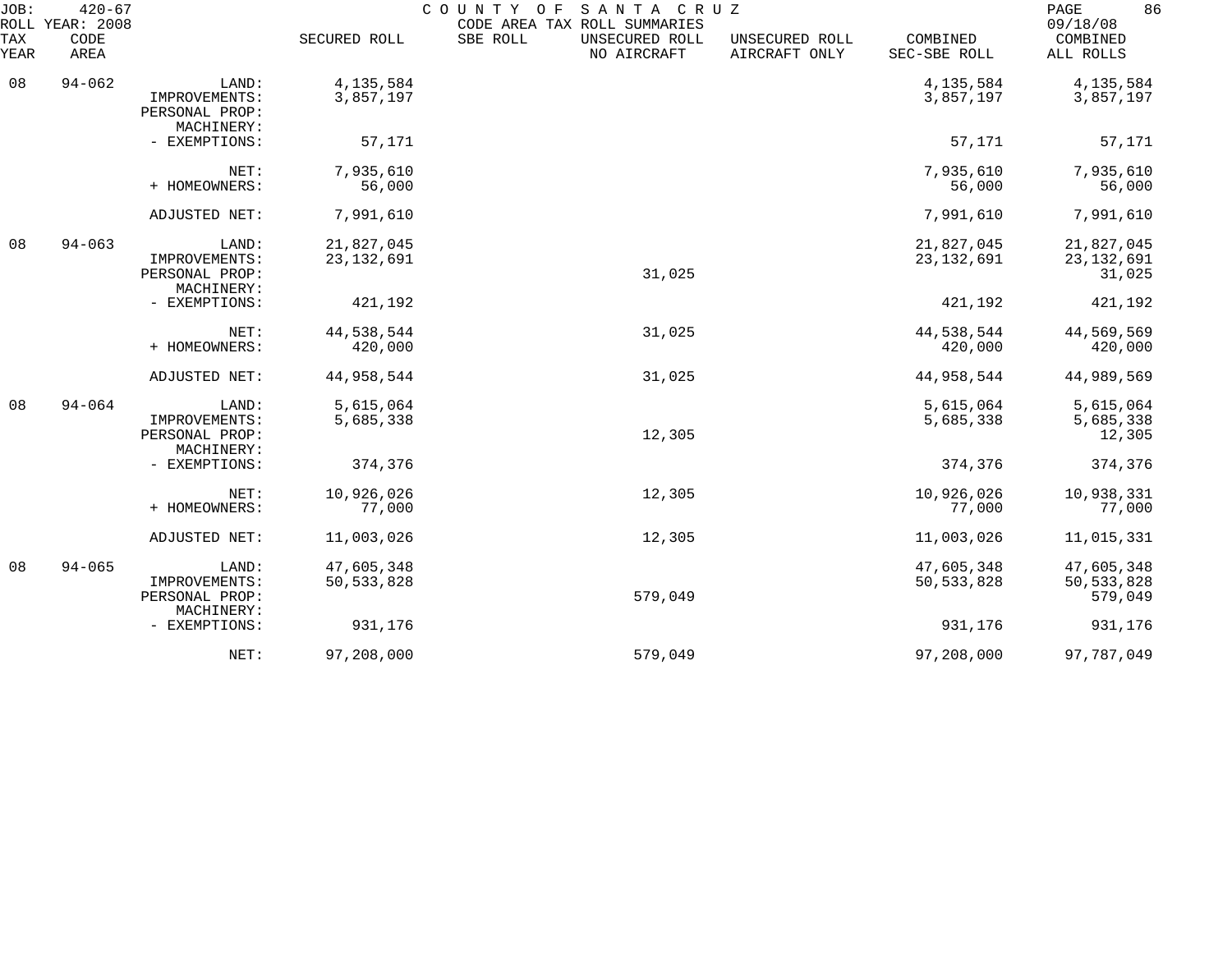| JOB:        | $420 - 67$<br>ROLL YEAR: 2008 |                                               |               | COUNTY OF | SANTA CRUZ<br>CODE AREA TAX ROLL SUMMARIES |                                 |                          | 87<br>PAGE<br>09/18/08 |
|-------------|-------------------------------|-----------------------------------------------|---------------|-----------|--------------------------------------------|---------------------------------|--------------------------|------------------------|
| TAX<br>YEAR | CODE<br>AREA                  |                                               | SECURED ROLL  | SBE ROLL  | UNSECURED ROLL<br>NO AIRCRAFT              | UNSECURED ROLL<br>AIRCRAFT ONLY | COMBINED<br>SEC-SBE ROLL | COMBINED<br>ALL ROLLS  |
|             |                               | + HOMEOWNERS:                                 | 924,000       |           |                                            |                                 | 924,000                  | 924,000                |
|             |                               | ADJUSTED NET:                                 | 98,132,000    |           | 579,049                                    |                                 | 98,132,000               | 98,711,049             |
| 08          | $94 - 066$                    | LAND:                                         | 187,861,183   | 50,000    |                                            |                                 | 187, 911, 183            | 187, 911, 183          |
|             |                               | IMPROVEMENTS:                                 | 165,091,167   |           | 92,863                                     |                                 | 165,091,167              | 165,184,030            |
|             |                               | PERSONAL PROP:                                | 769,721       |           | 863,957                                    |                                 | 769,721                  | 1,633,678              |
|             |                               | MACHINERY:                                    | 167,577       |           |                                            |                                 | 167,577                  | 167,577                |
|             |                               | - EXEMPTIONS:                                 | 13,525,847    |           | 4,938                                      |                                 | 13,525,847               | 13,530,785             |
|             |                               | NET:                                          | 340, 363, 801 | 50,000    | 951,882                                    |                                 | 340, 413, 801            | 341, 365, 683          |
|             |                               | + HOMEOWNERS:                                 | 3,175,200     |           |                                            |                                 | 3,175,200                | 3,175,200              |
|             |                               | ADJUSTED NET:                                 | 343,539,001   |           | 951,882                                    |                                 | 343,589,001              | 344,540,883            |
| 08          | $94 - 067$                    | LAND:                                         | 5, 153, 841   |           |                                            |                                 | 5, 153, 841              | 5, 153, 841            |
|             |                               | IMPROVEMENTS:<br>PERSONAL PROP:<br>MACHINERY: | 3,850,719     |           |                                            |                                 | 3,850,719                | 3,850,719              |
|             |                               | - EXEMPTIONS:                                 | 48,879        |           |                                            |                                 | 48,879                   | 48,879                 |
|             |                               | NET:                                          | 8,955,681     |           |                                            |                                 | 8,955,681                | 8,955,681              |
|             |                               | + HOMEOWNERS:                                 | 47,600        |           |                                            |                                 | 47,600                   | 47,600                 |
|             |                               | ADJUSTED NET:                                 | 9,003,281     |           |                                            |                                 | 9,003,281                | 9,003,281              |
| 08          | $94 - 068$                    | LAND:                                         | 15,083,056    |           |                                            |                                 | 15,083,056               | 15,083,056             |
|             |                               | IMPROVEMENTS:                                 | 18,103,234    |           |                                            |                                 | 18, 103, 234             | 18,103,234             |
|             |                               | PERSONAL PROP:<br>MACHINERY:                  |               |           | 48,104                                     |                                 |                          | 48,104                 |
|             |                               | - EXEMPTIONS:                                 | 369,877       |           |                                            |                                 | 369,877                  | 369,877                |
|             |                               | NET:                                          | 32,816,413    |           | 48,104                                     |                                 | 32,816,413               | 32,864,517             |
|             |                               | + HOMEOWNERS:                                 | 362,600       |           |                                            |                                 | 362,600                  | 362,600                |
|             |                               | ADJUSTED NET:                                 | 33, 179, 013  |           | 48,104                                     |                                 | 33, 179, 013             | 33, 227, 117           |
| 08          | $94 - 069$                    | LAND:<br>IMPROVEMENTS:<br>PERSONAL PROP:      | 2,705         |           |                                            |                                 | 2,705                    | 2,705                  |

MACHINERY: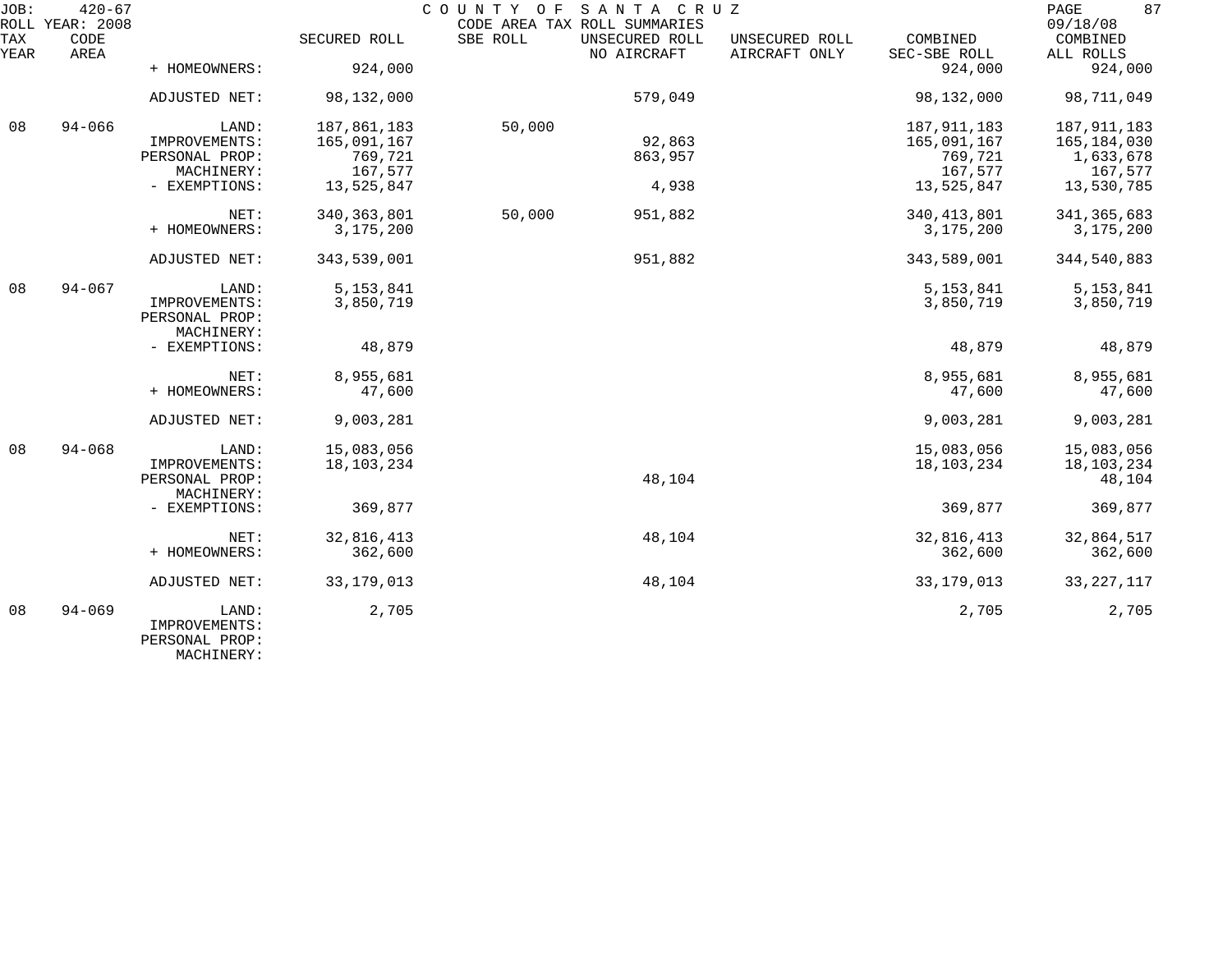| JOB:        | $420 - 67$<br>ROLL YEAR: 2008 |                                                        |                          | SANTA CRUZ<br>COUNTY<br>O F<br>CODE AREA TAX ROLL SUMMARIES |                                 |                          | 88<br>PAGE<br>09/18/08             |
|-------------|-------------------------------|--------------------------------------------------------|--------------------------|-------------------------------------------------------------|---------------------------------|--------------------------|------------------------------------|
| TAX<br>YEAR | CODE<br>AREA                  |                                                        | SECURED ROLL             | SBE ROLL<br>UNSECURED ROLL<br>NO AIRCRAFT                   | UNSECURED ROLL<br>AIRCRAFT ONLY | COMBINED<br>SEC-SBE ROLL | COMBINED<br>ALL ROLLS              |
|             |                               | - EXEMPTIONS:                                          | 2,705                    |                                                             |                                 | 2,705                    | 2,705                              |
|             |                               | NET:<br>+ HOMEOWNERS:                                  |                          |                                                             |                                 |                          |                                    |
|             |                               | ADJUSTED NET:                                          |                          |                                                             |                                 |                          |                                    |
| 08          | $94 - 070$                    | LAND:<br>IMPROVEMENTS:<br>PERSONAL PROP:<br>MACHINERY: | 25,927,065<br>22,802,244 | 52,249                                                      |                                 | 25,927,065<br>22,802,244 | 25,927,065<br>22,802,244<br>52,249 |
|             |                               | - EXEMPTIONS:                                          | 684,758                  |                                                             |                                 | 684,758                  | 684,758                            |
|             |                               | NET:<br>+ HOMEOWNERS:                                  | 48,044,551<br>532,000    | 52,249                                                      |                                 | 48,044,551<br>532,000    | 48,096,800<br>532,000              |
|             |                               | ADJUSTED NET:                                          | 48,576,551               | 52,249                                                      |                                 | 48,576,551               | 48,628,800                         |
| 08          | $96 - 016$                    | LAND:<br>IMPROVEMENTS:<br>PERSONAL PROP:<br>MACHINERY: | 128,414<br>144,985       |                                                             |                                 | 128,414<br>144,985       | 128,414<br>144,985                 |
|             |                               | - EXEMPTIONS:                                          | 7,000                    |                                                             |                                 | 7,000                    | 7,000                              |
|             |                               | NET:<br>+ HOMEOWNERS:                                  | 266,399<br>7,000         |                                                             |                                 | 266,399<br>7,000         | 266,399<br>7,000                   |
|             |                               | ADJUSTED NET:                                          | 273,399                  |                                                             |                                 | 273,399                  | 273,399                            |
| 08          | $96 - 019$                    | LAND:<br>IMPROVEMENTS:<br>PERSONAL PROP:<br>MACHINERY: | 24,932,712<br>26,841,030 | 7,696<br>19,683                                             |                                 | 24,932,712<br>26,841,030 | 24,932,712<br>26,848,726<br>19,683 |
|             |                               | - EXEMPTIONS:                                          | 448,464                  |                                                             |                                 | 448,464                  | 448,464                            |
|             |                               | NET:<br>+ HOMEOWNERS:                                  | 51, 325, 278<br>336,000  | 27,379                                                      |                                 | 51, 325, 278<br>336,000  | 51, 352, 657<br>336,000            |
|             |                               | ADJUSTED NET:                                          | 51,661,278               | 27,379                                                      |                                 | 51,661,278               | 51,688,657                         |
| 08          | $96 - 033$                    | LAND:                                                  | 1,328                    |                                                             |                                 | 1,328                    | 1,328                              |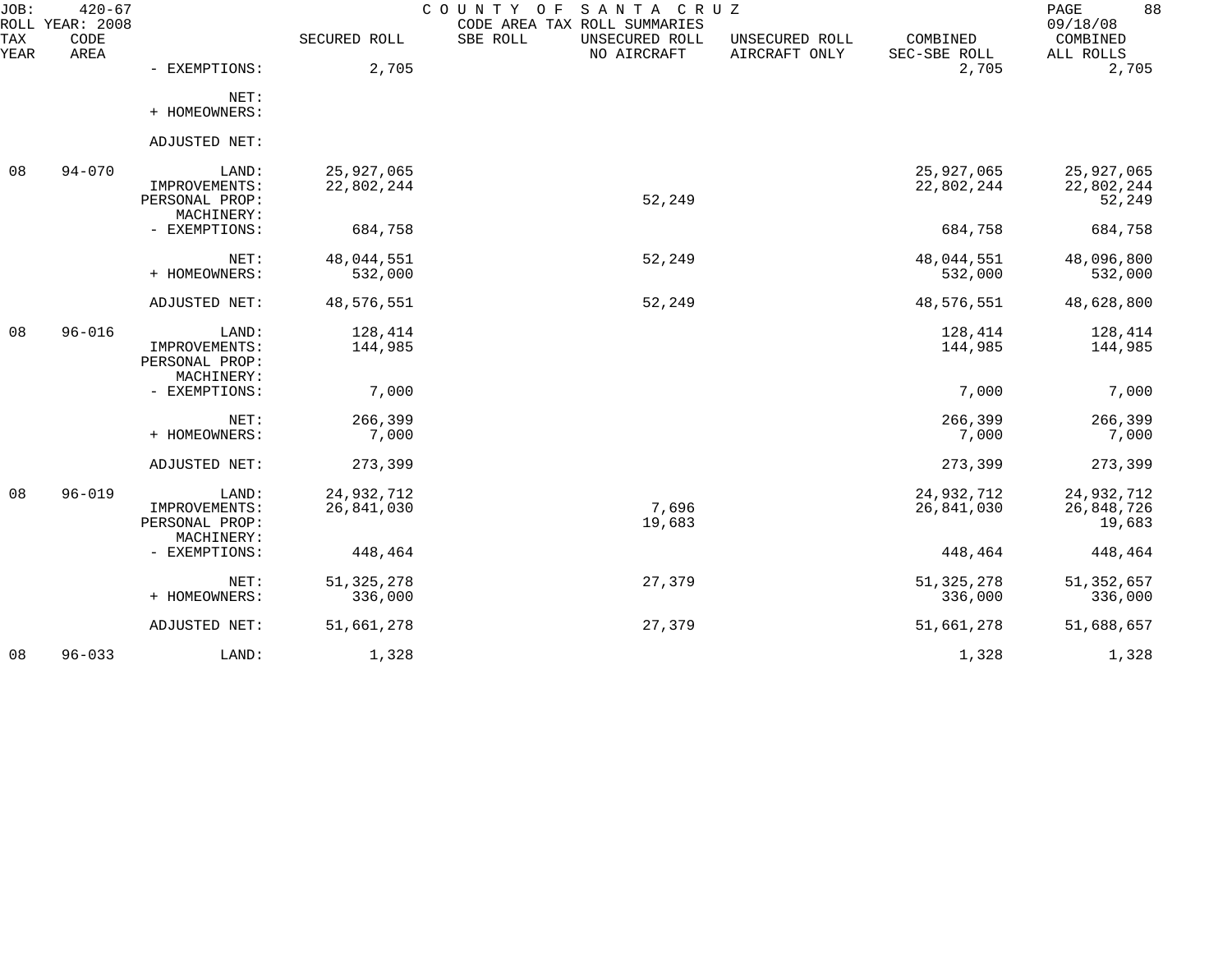| JOB:        | $420 - 67$<br>ROLL YEAR: 2008 |                |              | COUNTY OF<br>SANTA CRUZ<br>CODE AREA TAX ROLL SUMMARIES |                                 |                          | 89<br>PAGE<br>09/18/08 |
|-------------|-------------------------------|----------------|--------------|---------------------------------------------------------|---------------------------------|--------------------------|------------------------|
| TAX<br>YEAR | CODE<br>AREA                  |                | SECURED ROLL | SBE ROLL<br>UNSECURED ROLL<br>NO AIRCRAFT               | UNSECURED ROLL<br>AIRCRAFT ONLY | COMBINED<br>SEC-SBE ROLL | COMBINED<br>ALL ROLLS  |
|             |                               | IMPROVEMENTS:  |              |                                                         |                                 |                          |                        |
|             |                               | PERSONAL PROP: |              |                                                         |                                 |                          |                        |
|             |                               | MACHINERY:     |              |                                                         |                                 |                          |                        |
|             |                               | - EXEMPTIONS:  | 1,328        |                                                         |                                 | 1,328                    | 1,328                  |
|             |                               | NET:           |              |                                                         |                                 |                          |                        |
|             |                               | + HOMEOWNERS:  |              |                                                         |                                 |                          |                        |
|             |                               | ADJUSTED NET:  |              |                                                         |                                 |                          |                        |
| 08          | $96 - 038$                    | LAND:          | 6,134,558    |                                                         |                                 | 6,134,558                | 6,134,558              |
|             |                               | IMPROVEMENTS:  | 4,573,639    |                                                         |                                 | 4,573,639                | 4,573,639              |
|             |                               | PERSONAL PROP: |              | 34,337                                                  |                                 |                          | 34,337                 |
|             |                               | MACHINERY:     |              |                                                         |                                 |                          |                        |
|             |                               | - EXEMPTIONS:  | 121,698      |                                                         |                                 | 121,698                  | 121,698                |
|             |                               | NET:           | 10,586,499   | 34,337                                                  |                                 | 10,586,499               | 10,620,836             |
|             |                               | + HOMEOWNERS:  | 119,000      |                                                         |                                 | 119,000                  | 119,000                |
|             |                               | ADJUSTED NET:  | 10,705,499   | 34,337                                                  |                                 | 10,705,499               | 10,739,836             |
| 08          | $96 - 039$                    | LAND:          | 21,894,034   |                                                         |                                 | 21,894,034               | 21,894,034             |
|             |                               | IMPROVEMENTS:  | 16,057,446   |                                                         |                                 | 16,057,446               | 16,057,446             |
|             |                               | PERSONAL PROP: |              | 48,556                                                  |                                 |                          | 48,556                 |
|             |                               | MACHINERY:     |              |                                                         |                                 |                          |                        |
|             |                               | - EXEMPTIONS:  | 366,835      |                                                         |                                 | 366,835                  | 366,835                |
|             |                               | NET:           | 37,584,645   | 48,556                                                  |                                 | 37,584,645               | 37,633,201             |
|             |                               | + HOMEOWNERS:  | 364,000      |                                                         |                                 | 364,000                  | 364,000                |
|             |                               | ADJUSTED NET:  | 37,948,645   | 48,556                                                  |                                 | 37,948,645               | 37,997,201             |
| 08          | $96 - 040$                    | LAND:          | 760,864      |                                                         |                                 | 760,864                  | 760,864                |
|             |                               | IMPROVEMENTS:  | 506,976      |                                                         |                                 | 506,976                  | 506,976                |
|             |                               | PERSONAL PROP: |              |                                                         |                                 |                          |                        |
|             |                               | MACHINERY:     |              |                                                         |                                 |                          |                        |
|             |                               | - EXEMPTIONS:  | 21,194       |                                                         |                                 | 21,194                   | 21,194                 |
|             |                               | NET:           | 1,246,646    |                                                         |                                 | 1,246,646                | 1,246,646              |
|             |                               | + HOMEOWNERS:  | 21,000       |                                                         |                                 | 21,000                   | 21,000                 |
|             |                               | ADJUSTED NET:  | 1,267,646    |                                                         |                                 | 1,267,646                | 1,267,646              |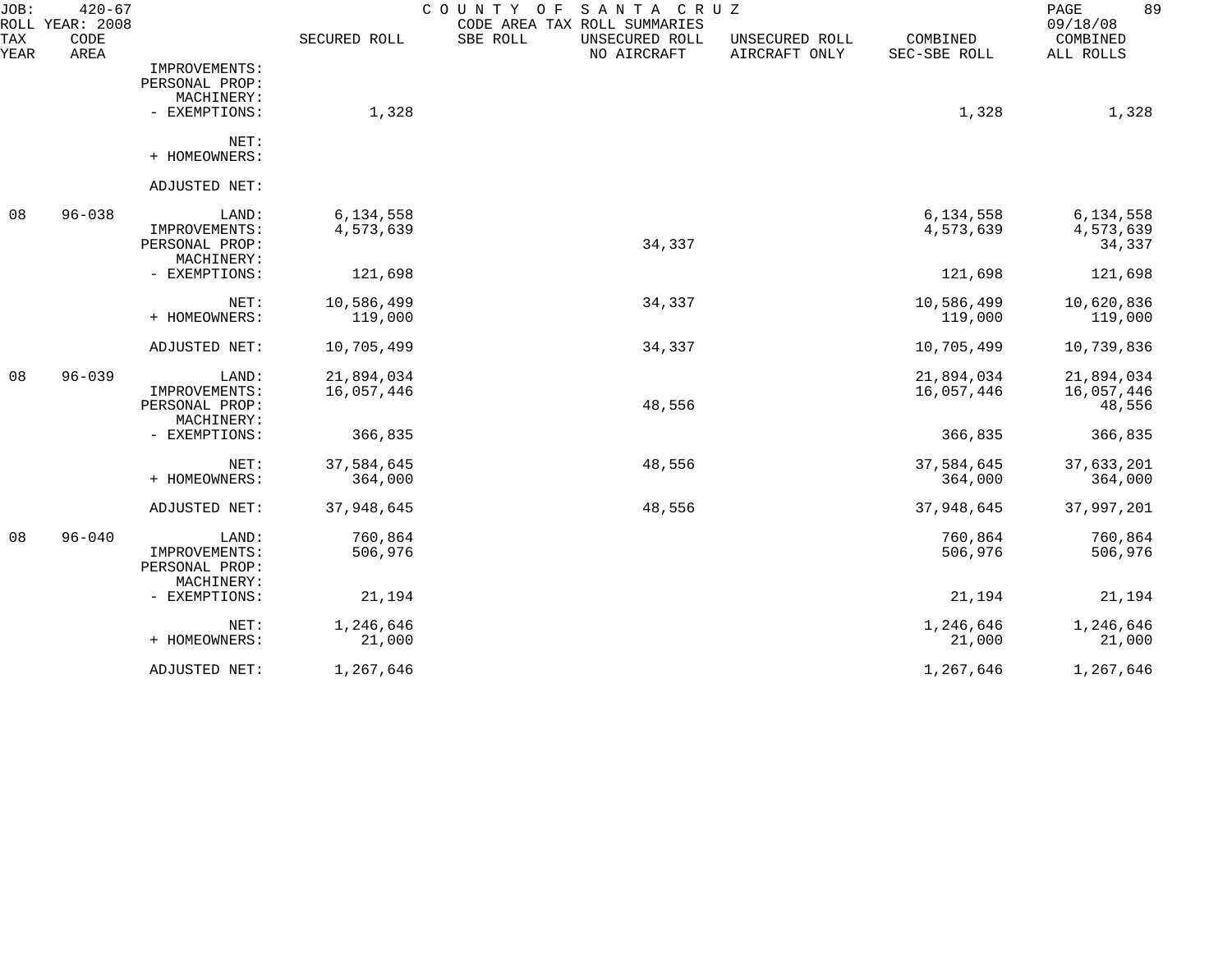| JOB:        | $420 - 67$                      |                              |              | COUNTY OF<br>SANTA CRUZ                                                   |                                 |                          | 90<br>PAGE                        |
|-------------|---------------------------------|------------------------------|--------------|---------------------------------------------------------------------------|---------------------------------|--------------------------|-----------------------------------|
| TAX<br>YEAR | ROLL YEAR: 2008<br>CODE<br>AREA |                              | SECURED ROLL | CODE AREA TAX ROLL SUMMARIES<br>SBE ROLL<br>UNSECURED ROLL<br>NO AIRCRAFT | UNSECURED ROLL<br>AIRCRAFT ONLY | COMBINED<br>SEC-SBE ROLL | 09/18/08<br>COMBINED<br>ALL ROLLS |
| 08          | $96 - 041$                      | LAND:                        | 14,401,349   |                                                                           |                                 | 14,401,349               | 14,401,349                        |
|             |                                 | IMPROVEMENTS:                | 16,165,192   |                                                                           |                                 | 16, 165, 192             | 16,165,192                        |
|             |                                 | PERSONAL PROP:<br>MACHINERY: |              | 38,489                                                                    |                                 |                          | 38,489                            |
|             |                                 | - EXEMPTIONS:                | 254,317      |                                                                           |                                 | 254,317                  | 254,317                           |
|             |                                 | NET:                         | 30, 312, 224 | 38,489                                                                    |                                 | 30, 312, 224             | 30, 350, 713                      |
|             |                                 | + HOMEOWNERS:                | 252,000      |                                                                           |                                 | 252,000                  | 252,000                           |
|             |                                 | ADJUSTED NET:                | 30,564,224   | 38,489                                                                    |                                 | 30,564,224               | 30,602,713                        |
| 08          | $96 - 044$                      | LAND:                        | 46,853,238   |                                                                           |                                 | 46,853,238               | 46,853,238                        |
|             |                                 | IMPROVEMENTS:                | 43,566,387   | 53,971                                                                    |                                 | 43,566,387               | 43,620,358                        |
|             |                                 | PERSONAL PROP:<br>MACHINERY: | 195,481      | 350,139                                                                   |                                 | 195,481                  | 545,620                           |
|             |                                 | - EXEMPTIONS:                | 6, 143, 763  | 162,574                                                                   |                                 | 6, 143, 763              | 6,306,337                         |
|             |                                 | NET:                         | 84, 471, 343 | 241,536                                                                   |                                 | 84, 471, 343             | 84,712,879                        |
|             |                                 | + HOMEOWNERS:                | 770,000      |                                                                           |                                 | 770,000                  | 770,000                           |
|             |                                 | ADJUSTED NET:                | 85, 241, 343 | 241,536                                                                   |                                 | 85, 241, 343             | 85, 482, 879                      |
| 08          | $96 - 050$                      | LAND:                        | 2,553,574    |                                                                           |                                 | 2,553,574                | 2,553,574                         |
|             |                                 | IMPROVEMENTS:                | 1,884,508    | 23,207                                                                    |                                 | 1,884,508                | 1,907,715                         |
|             |                                 | PERSONAL PROP:<br>MACHINERY: |              | 40,656                                                                    |                                 |                          | 40,656                            |
|             |                                 | - EXEMPTIONS:                | 21,640       | 30,266                                                                    |                                 | 21,640                   | 51,906                            |
|             |                                 | NET:                         | 4, 416, 442  | 33,597                                                                    |                                 | 4, 416, 442              | 4,450,039                         |
|             |                                 | + HOMEOWNERS:                | 21,000       |                                                                           |                                 | 21,000                   | 21,000                            |
|             |                                 | ADJUSTED NET:                | 4,437,442    | 33,597                                                                    |                                 | 4,437,442                | 4,471,039                         |
| 08          | $96 - 057$                      | LAND:                        | 17,525,137   |                                                                           |                                 | 17,525,137               | 17,525,137                        |
|             |                                 | IMPROVEMENTS:                | 15,969,110   |                                                                           |                                 | 15,969,110               | 15,969,110                        |
|             |                                 | PERSONAL PROP:<br>MACHINERY: |              | 15,510                                                                    |                                 |                          | 15,510                            |
|             |                                 | - EXEMPTIONS:                | 372,611      |                                                                           |                                 | 372,611                  | 372,611                           |
|             |                                 | NET:                         | 33, 121, 636 | 15,510                                                                    |                                 | 33, 121, 636             | 33, 137, 146                      |
|             |                                 | + HOMEOWNERS:                | 371,000      |                                                                           |                                 | 371,000                  | 371,000                           |
|             |                                 | ADJUSTED NET:                | 33, 492, 636 | 15,510                                                                    |                                 | 33, 492, 636             | 33,508,146                        |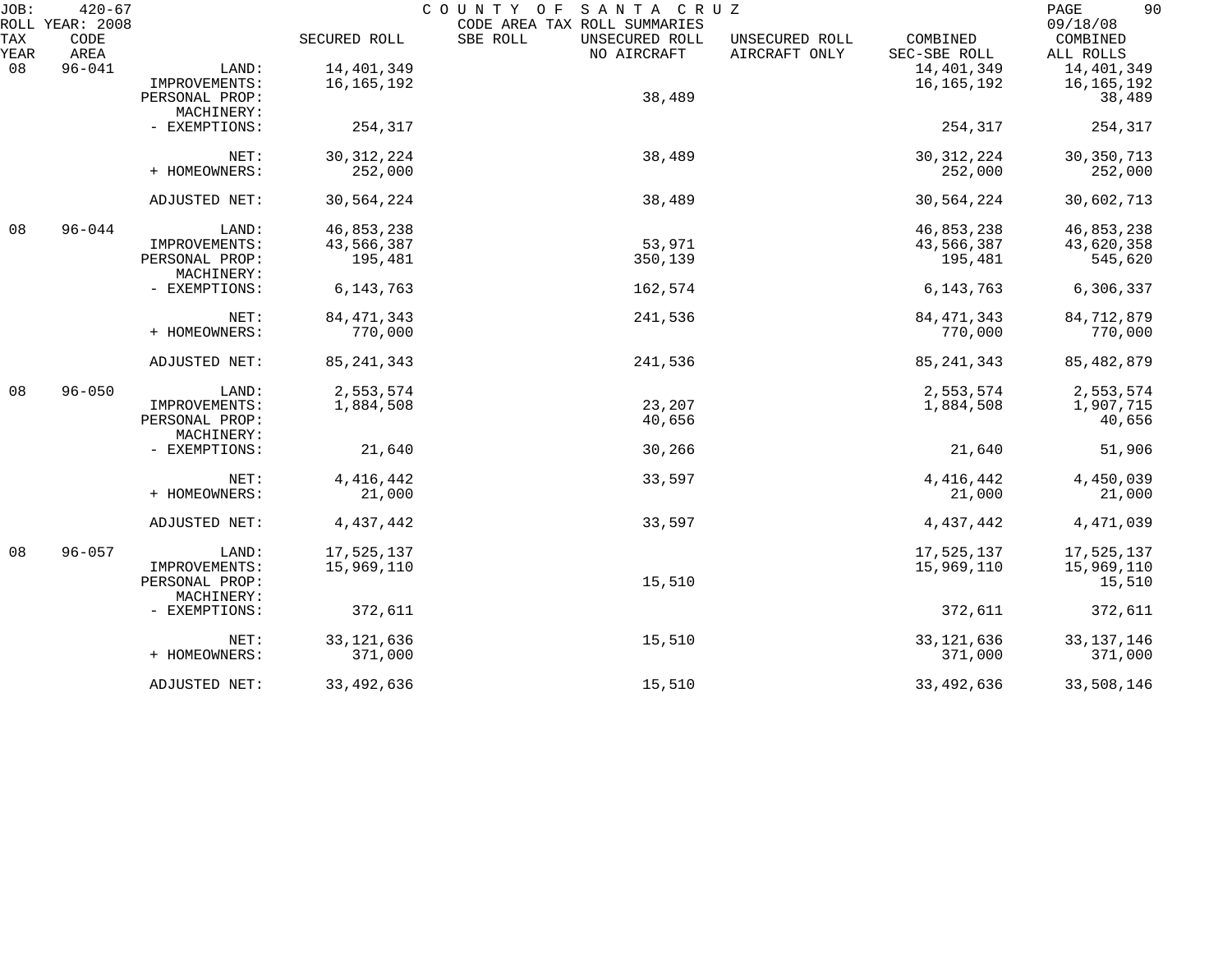| JOB:               | $420 - 67$<br>ROLL YEAR: 2008 |                                                                         |                                            | COUNTY OF | SANTA CRUZ<br>CODE AREA TAX ROLL SUMMARIES |                                 |                                            | 91<br>PAGE<br>09/18/08                     |
|--------------------|-------------------------------|-------------------------------------------------------------------------|--------------------------------------------|-----------|--------------------------------------------|---------------------------------|--------------------------------------------|--------------------------------------------|
| TAX<br><b>YEAR</b> | CODE<br>AREA                  |                                                                         | SECURED ROLL                               | SBE ROLL  | UNSECURED ROLL<br>NO AIRCRAFT              | UNSECURED ROLL<br>AIRCRAFT ONLY | COMBINED<br>SEC-SBE ROLL                   | COMBINED<br>ALL ROLLS                      |
| 08                 | $96 - 059$                    | LAND:<br>IMPROVEMENTS:<br>PERSONAL PROP:<br>MACHINERY:<br>- EXEMPTIONS: |                                            |           |                                            |                                 |                                            |                                            |
|                    |                               | NET:<br>+ HOMEOWNERS:                                                   |                                            |           |                                            |                                 |                                            |                                            |
|                    |                               | ADJUSTED NET:                                                           |                                            |           |                                            |                                 |                                            |                                            |
| 08                 | $96 - 062$                    | LAND:<br>IMPROVEMENTS:<br>PERSONAL PROP:<br>MACHINERY:                  | 4,220,330<br>2,725,951                     |           |                                            |                                 | 4,220,330<br>2,725,951                     | 4,220,330<br>2,725,951                     |
|                    |                               | - EXEMPTIONS:                                                           | 28,000                                     |           |                                            |                                 | 28,000                                     | 28,000                                     |
|                    |                               | NET:<br>+ HOMEOWNERS:                                                   | 6,918,281<br>28,000                        |           |                                            |                                 | 6,918,281<br>28,000                        | 6,918,281<br>28,000                        |
|                    |                               | ADJUSTED NET:                                                           | 6,946,281                                  |           |                                            |                                 | 6,946,281                                  | 6,946,281                                  |
| 08                 | $96 - 064$                    | LAND:<br>IMPROVEMENTS:<br>PERSONAL PROP:<br>MACHINERY:<br>- EXEMPTIONS: | 8,737,797<br>8,156,944<br>4,000<br>184,277 |           |                                            |                                 | 8,737,797<br>8,156,944<br>4,000<br>184,277 | 8,737,797<br>8,156,944<br>4,000<br>184,277 |
|                    |                               | NET:<br>+ HOMEOWNERS:                                                   | 16,714,464<br>182,000                      |           |                                            |                                 | 16,714,464<br>182,000                      | 16,714,464<br>182,000                      |
|                    |                               | ADJUSTED NET:                                                           | 16,896,464                                 |           |                                            |                                 | 16,896,464                                 | 16,896,464                                 |
| 08                 | $96 - 068$                    | LAND:<br>IMPROVEMENTS:<br>PERSONAL PROP:<br>MACHINERY:                  |                                            |           |                                            |                                 |                                            |                                            |

- EXEMPTIONS:

NET: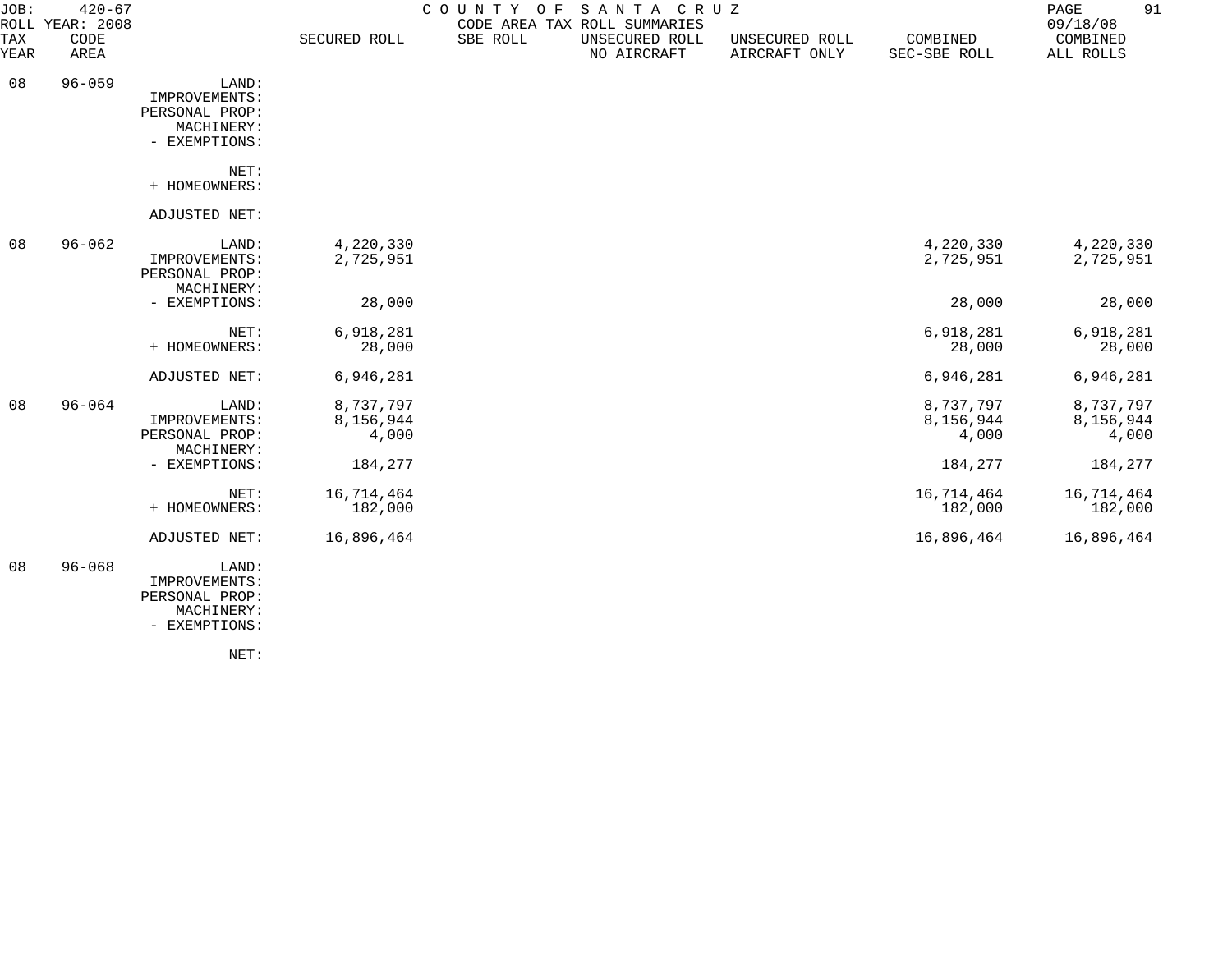| JOB:<br>ROLL<br><b>TAX</b> | $420 - 67$<br>YEAR: 2008<br>CODE |                                                        | SECURED ROLL                 | COUNTY<br>SANTA CRUZ<br>O F<br>CODE AREA TAX ROLL SUMMARIES<br>SBE ROLL<br>UNSECURED ROLL | UNSECURED ROLL | COMBINED                     | 92<br>PAGE<br>09/18/08<br>COMBINED      |
|----------------------------|----------------------------------|--------------------------------------------------------|------------------------------|-------------------------------------------------------------------------------------------|----------------|------------------------------|-----------------------------------------|
| YEAR                       | AREA                             | + HOMEOWNERS:                                          |                              | NO AIRCRAFT                                                                               | AIRCRAFT ONLY  | SEC-SBE ROLL                 | ALL ROLLS                               |
|                            |                                  | ADJUSTED NET:                                          |                              |                                                                                           |                |                              |                                         |
| 08                         | $96 - 071$                       | LAND:<br>IMPROVEMENTS:<br>PERSONAL PROP:<br>MACHINERY: | 54, 211, 584<br>47, 211, 171 | 1,592<br>162,307                                                                          |                | 54, 211, 584<br>47, 211, 171 | 54, 211, 584<br>47, 212, 763<br>162,307 |
|                            |                                  | - EXEMPTIONS:                                          | 1,989,549                    |                                                                                           |                | 1,989,549                    | 1,989,549                               |
|                            |                                  | NET:<br>+ HOMEOWNERS:                                  | 99, 433, 206<br>1,642,200    | 163,899                                                                                   |                | 99, 433, 206<br>1,642,200    | 99,597,105<br>1,642,200                 |
|                            |                                  | ADJUSTED NET:                                          | 101,075,406                  | 163,899                                                                                   |                | 101,075,406                  | 101,239,305                             |
| 08                         | $96 - 076$                       | LAND:<br>IMPROVEMENTS:<br>PERSONAL PROP:<br>MACHINERY: | 42,668,804<br>34,605,108     | 31,925                                                                                    |                | 42,668,804<br>34,605,108     | 42,668,804<br>34,605,108<br>31,925      |
|                            |                                  | - EXEMPTIONS:                                          | 1,107,203                    |                                                                                           |                | 1,107,203                    | 1,107,203                               |
|                            |                                  | NET:<br>+ HOMEOWNERS:                                  | 76,166,709<br>1,043,000      | 31,925                                                                                    |                | 76,166,709<br>1,043,000      | 76,198,634<br>1,043,000                 |
|                            |                                  | ADJUSTED NET:                                          | 77,209,709                   | 31,925                                                                                    |                | 77,209,709                   | 77, 241, 634                            |
| 08                         | $96 - 078$                       | LAND:<br>IMPROVEMENTS:<br>PERSONAL PROP:               | 538,337<br>57,714            |                                                                                           |                | 538,337<br>57,714            | 538,337<br>57,714                       |
|                            |                                  | MACHINERY:<br>- EXEMPTIONS:                            | 7,000                        |                                                                                           |                | 7,000                        | 7,000                                   |
|                            |                                  | NET:<br>+ HOMEOWNERS:                                  | 589,051<br>7,000             |                                                                                           |                | 589,051<br>7,000             | 589,051<br>7,000                        |
|                            |                                  | ADJUSTED NET:                                          | 596,051                      |                                                                                           |                | 596,051                      | 596,051                                 |
| 08                         | $96 - 080$                       | LAND:<br>IMPROVEMENTS:<br>PERSONAL PROP:<br>MACHINERY: | 2,902,840<br>2,237,707       |                                                                                           |                | 2,902,840<br>2, 237, 707     | 2,902,840<br>2, 237, 707                |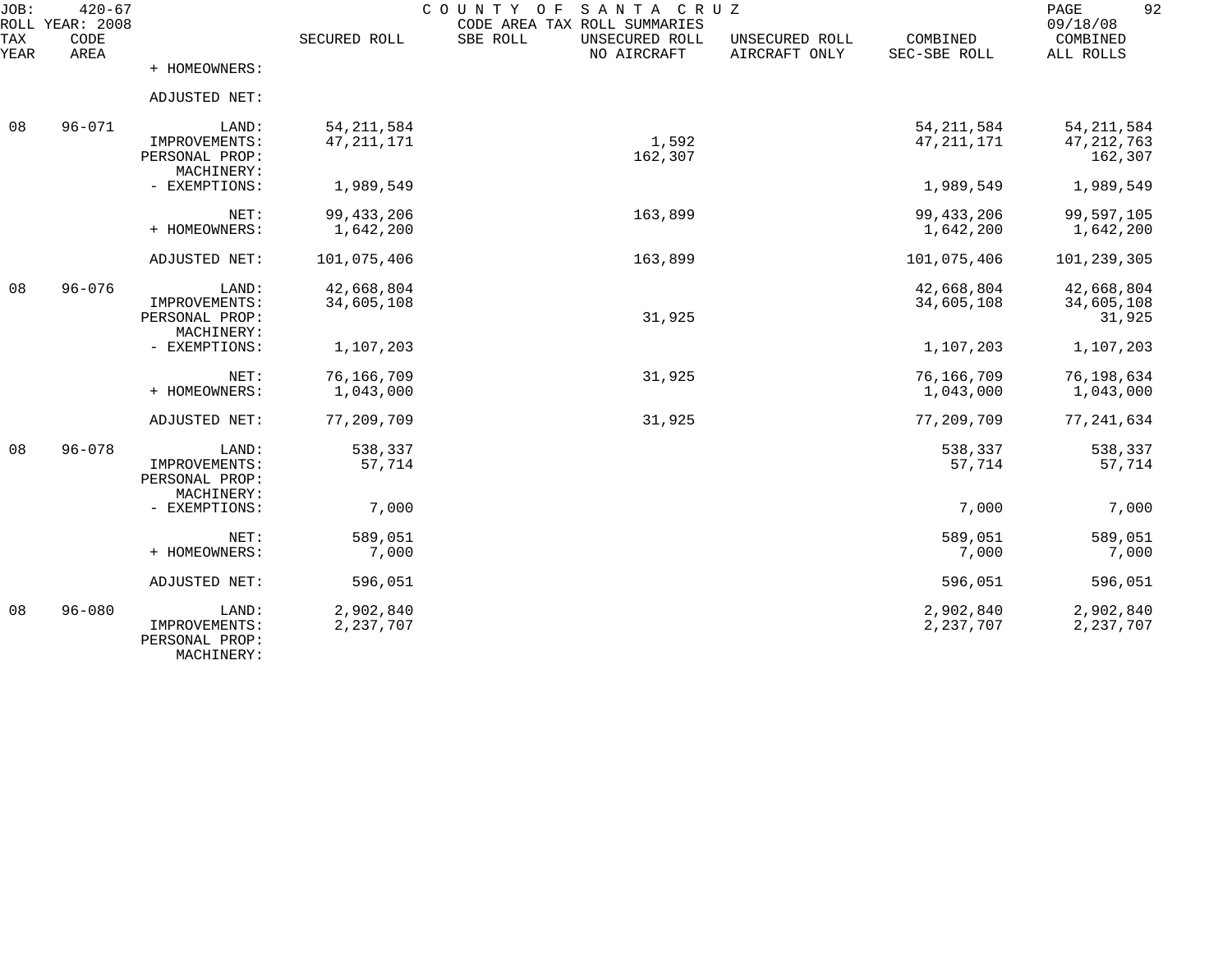| JOB:        | $420 - 67$<br>ROLL YEAR: 2008 |                                               |               | COUNTY OF SANTA CRUZ | CODE AREA TAX ROLL SUMMARIES  |                                 |                          | 93<br>PAGE<br>09/18/08 |
|-------------|-------------------------------|-----------------------------------------------|---------------|----------------------|-------------------------------|---------------------------------|--------------------------|------------------------|
| TAX<br>YEAR | CODE<br>AREA                  |                                               | SECURED ROLL  | SBE ROLL             | UNSECURED ROLL<br>NO AIRCRAFT | UNSECURED ROLL<br>AIRCRAFT ONLY | COMBINED<br>SEC-SBE ROLL | COMBINED<br>ALL ROLLS  |
|             |                               | - EXEMPTIONS:                                 | 77,000        |                      |                               |                                 | 77,000                   | 77,000                 |
|             |                               | NET:                                          | 5,063,547     |                      |                               |                                 | 5,063,547                | 5,063,547              |
|             |                               | + HOMEOWNERS:                                 | 77,000        |                      |                               |                                 | 77,000                   | 77,000                 |
|             |                               | ADJUSTED NET:                                 | 5,140,547     |                      |                               |                                 | 5,140,547                | 5,140,547              |
| 08          | $96 - 097$                    | LAND:                                         | 92,786        |                      |                               |                                 | 92,786                   | 92,786                 |
|             |                               | IMPROVEMENTS:<br>PERSONAL PROP:<br>MACHINERY: | 117,248       |                      |                               |                                 | 117,248                  | 117,248                |
|             |                               | - EXEMPTIONS:                                 | 7,000         |                      |                               |                                 | 7,000                    | 7,000                  |
|             |                               | NET:                                          | 203,034       |                      |                               |                                 | 203,034                  | 203,034                |
|             |                               | + HOMEOWNERS:                                 | 7,000         |                      |                               |                                 | 7,000                    | 7,000                  |
|             |                               | ADJUSTED NET:                                 | 210,034       |                      |                               |                                 | 210,034                  | 210,034                |
| 08          | $96 - 100$                    | LAND:                                         | 116,075,584   |                      |                               |                                 | 116,075,584              | 116,075,584            |
|             |                               | IMPROVEMENTS:                                 | 59,508,332    |                      | 917,992                       |                                 | 59,508,332               | 60,426,324             |
|             |                               | PERSONAL PROP:<br>MACHINERY:                  | 31,298        |                      | 1,022,207                     |                                 | 31,298                   | 1,053,505              |
|             |                               | - EXEMPTIONS:                                 | 1,279,388     |                      |                               |                                 | 1,279,388                | 1,279,388              |
|             |                               | NET:                                          | 174, 335, 826 |                      | 1,940,199                     |                                 | 174, 335, 826            | 176,276,025            |
|             |                               | + HOMEOWNERS:                                 | 1,190,000     |                      |                               |                                 | 1,190,000                | 1,190,000              |
|             |                               | ADJUSTED NET:                                 | 175,525,826   |                      | 1,940,199                     |                                 | 175,525,826              | 177,466,025            |
| 08          | $96 - 101$                    | LAND:                                         | 430,834,480   |                      | 31,858                        |                                 | 430,834,480              | 430,866,338            |
|             |                               | IMPROVEMENTS:                                 | 381,853,563   |                      | 1,908,511                     |                                 | 381,853,563              | 383,762,074            |
|             |                               | PERSONAL PROP:                                | 943,788       |                      | 7,037,993                     |                                 | 943,788                  | 7,981,781              |
|             |                               | MACHINERY:                                    | 92,720        |                      |                               |                                 | 92,720                   | 92,720                 |
|             |                               | - EXEMPTIONS:                                 | 30, 717, 748  |                      | 299,000                       |                                 | 30, 717, 748             | 31,016,748             |
|             |                               | NET:                                          | 783,006,803   |                      | 8,679,362                     |                                 | 783,006,803              | 791,686,165            |
|             |                               | + HOMEOWNERS:                                 | 8,418,200     |                      |                               |                                 | 8,418,200                | 8,418,200              |
|             |                               | ADJUSTED NET:                                 | 791, 425, 003 |                      | 8,679,362                     |                                 | 791,425,003              | 800, 104, 365          |
| 08          | $96 - 103$                    | LAND:                                         | 381,953,820   | 3,606,765            | 803,959                       |                                 | 385,560,585              | 386, 364, 544          |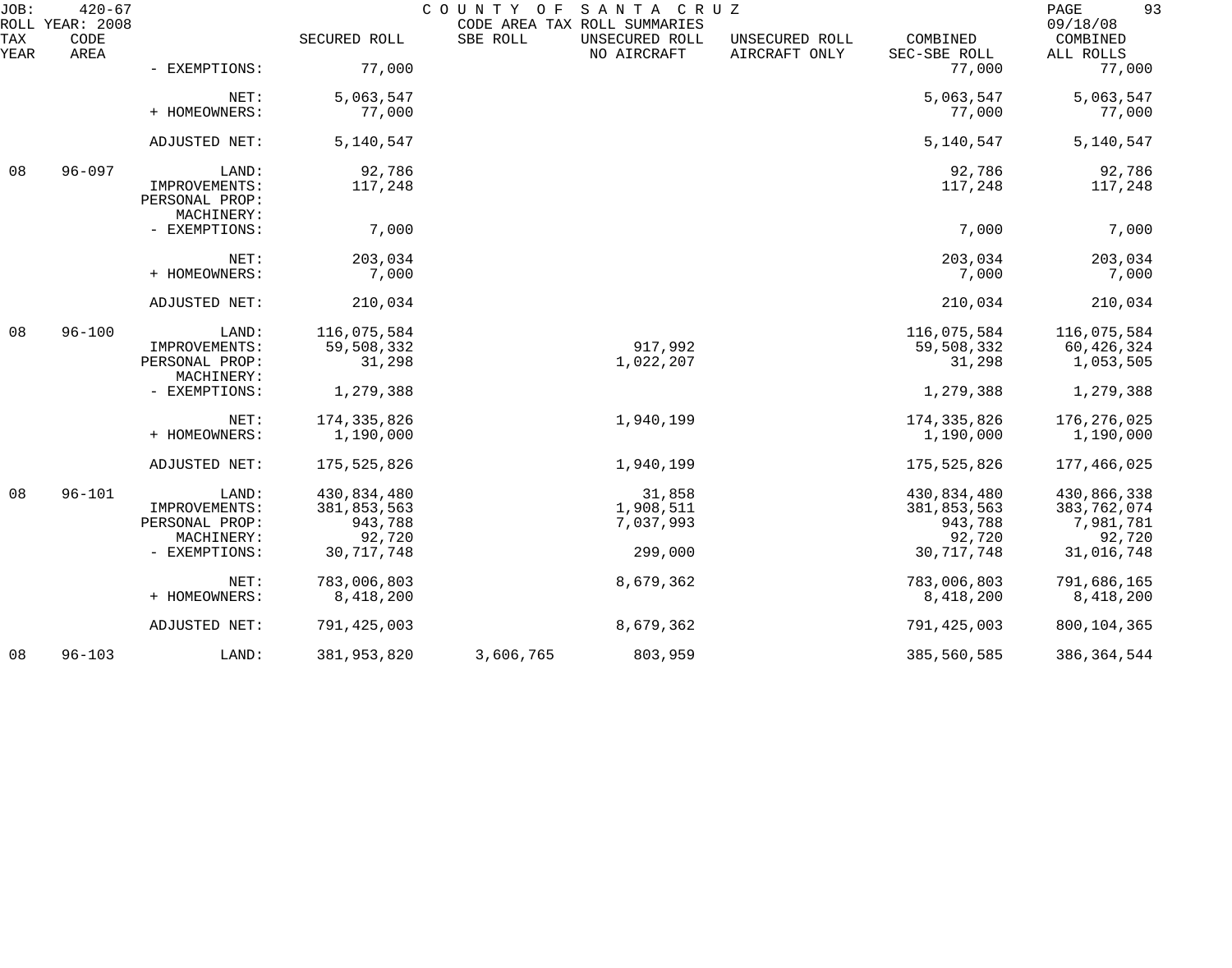| JOB:        | $420 - 67$                      |                              |               | SANTA CRUZ<br>COUNTY OF                                                   |                                 |                          | 94<br>PAGE                        |
|-------------|---------------------------------|------------------------------|---------------|---------------------------------------------------------------------------|---------------------------------|--------------------------|-----------------------------------|
| TAX<br>YEAR | ROLL YEAR: 2008<br>CODE<br>AREA |                              | SECURED ROLL  | CODE AREA TAX ROLL SUMMARIES<br>SBE ROLL<br>UNSECURED ROLL<br>NO AIRCRAFT | UNSECURED ROLL<br>AIRCRAFT ONLY | COMBINED<br>SEC-SBE ROLL | 09/18/08<br>COMBINED<br>ALL ROLLS |
|             |                                 | IMPROVEMENTS:                | 403,718,563   | 14,404,392                                                                |                                 | 403,718,563              | 418, 122, 955                     |
|             |                                 | PERSONAL PROP:               | 29, 135, 905  | 34,621,188                                                                |                                 | 29, 135, 905             | 63,757,093                        |
|             |                                 | MACHINERY:                   | 393,798       |                                                                           |                                 | 393,798                  | 393,798                           |
|             |                                 | - EXEMPTIONS:                | 138,774,655   | 6,669,454                                                                 |                                 | 138,774,655              | 145, 444, 109                     |
|             |                                 | NET:                         | 676, 427, 431 | 3,606,765<br>43,160,085                                                   |                                 | 680,034,196              | 723, 194, 281                     |
|             |                                 | + HOMEOWNERS:                | 4,732,000     |                                                                           |                                 | 4,732,000                | 4,732,000                         |
|             |                                 | ADJUSTED NET:                | 681, 159, 431 | 43,160,085                                                                |                                 | 684,766,196              | 727,926,281                       |
| 08          | $96 - 104$                      | LAND:                        | 9,729,587     |                                                                           |                                 | 9,729,587                | 9,729,587                         |
|             |                                 | IMPROVEMENTS:                | 11,282,430    | 20,137                                                                    |                                 | 11,282,430               | 11,302,567                        |
|             |                                 | PERSONAL PROP:<br>MACHINERY: | 37,199        | 957,102                                                                   |                                 | 37,199                   | 994,301                           |
|             |                                 | - EXEMPTIONS:                | 2,769,941     |                                                                           |                                 | 2,769,941                | 2,769,941                         |
|             |                                 | NET:                         | 18, 279, 275  | 977,239                                                                   |                                 | 18, 279, 275             | 19,256,514                        |
|             |                                 | + HOMEOWNERS:                | 161,000       |                                                                           |                                 | 161,000                  | 161,000                           |
|             |                                 | ADJUSTED NET:                | 18,440,275    | 977,239                                                                   |                                 | 18,440,275               | 19, 417, 514                      |
| 08          | $96 - 105$                      | LAND:                        | 24,589,597    |                                                                           |                                 | 24,589,597               | 24,589,597                        |
|             |                                 | IMPROVEMENTS:                | 22,036,446    |                                                                           |                                 | 22,036,446               | 22,036,446                        |
|             |                                 | PERSONAL PROP:<br>MACHINERY: |               | 35,924                                                                    |                                 |                          | 35,924                            |
|             |                                 | - EXEMPTIONS:                | 114,858       |                                                                           |                                 | 114,858                  | 114,858                           |
|             |                                 | NET:                         | 46, 511, 185  | 35,924                                                                    |                                 | 46, 511, 185             | 46,547,109                        |
|             |                                 | + HOMEOWNERS:                | 112,000       |                                                                           |                                 | 112,000                  | 112,000                           |
|             |                                 | ADJUSTED NET:                | 46,623,185    | 35,924                                                                    |                                 | 46,623,185               | 46,659,109                        |
| 08          | $96 - 106$                      | LAND:                        | 21,370,148    |                                                                           |                                 | 21,370,148               | 21,370,148                        |
|             |                                 | IMPROVEMENTS:                | 22, 289, 906  |                                                                           |                                 | 22, 289, 906             | 22, 289, 906                      |
|             |                                 | PERSONAL PROP:               |               | 5,415                                                                     |                                 |                          | 5,415                             |
|             |                                 | MACHINERY:                   |               |                                                                           |                                 |                          |                                   |
|             |                                 | - EXEMPTIONS:                | 338,656       |                                                                           |                                 | 338,656                  | 338,656                           |
|             |                                 | NET:                         | 43, 321, 398  | 5,415                                                                     |                                 | 43, 321, 398             | 43, 326, 813                      |
|             |                                 | + HOMEOWNERS:                | 336,000       |                                                                           |                                 | 336,000                  | 336,000                           |
|             |                                 | ADJUSTED NET:                | 43,657,398    | 5,415                                                                     |                                 | 43,657,398               | 43,662,813                        |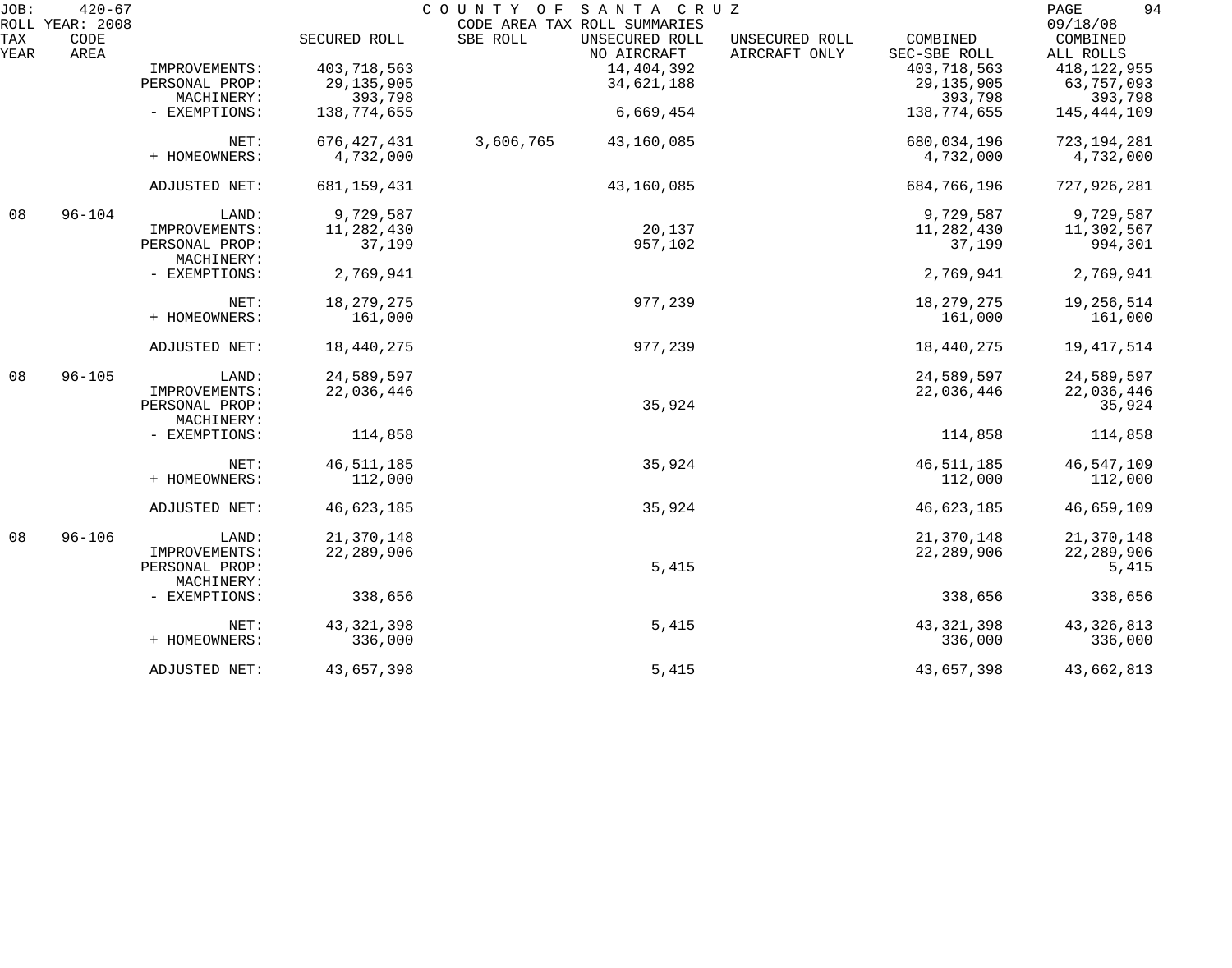| JOB:        | $420 - 67$                      |                              |              | COUNTY OF<br>SANTA CRUZ                                                   |                                 |                          | 95<br>PAGE<br>09/18/08 |
|-------------|---------------------------------|------------------------------|--------------|---------------------------------------------------------------------------|---------------------------------|--------------------------|------------------------|
| TAX<br>YEAR | ROLL YEAR: 2008<br>CODE<br>AREA |                              | SECURED ROLL | CODE AREA TAX ROLL SUMMARIES<br>SBE ROLL<br>UNSECURED ROLL<br>NO AIRCRAFT | UNSECURED ROLL<br>AIRCRAFT ONLY | COMBINED<br>SEC-SBE ROLL | COMBINED<br>ALL ROLLS  |
| 08          | $96 - 107$                      | LAND:                        | 42, 234, 677 |                                                                           |                                 | 42, 234, 677             | 42, 234, 677           |
|             |                                 | IMPROVEMENTS:                | 24,540,098   |                                                                           |                                 | 24,540,098               | 24,540,098             |
|             |                                 | PERSONAL PROP:<br>MACHINERY: |              | 99,126                                                                    |                                 |                          | 99,126                 |
|             |                                 | - EXEMPTIONS:                | 231,584      |                                                                           |                                 | 231,584                  | 231,584                |
|             |                                 | NET:                         | 66, 543, 191 | 99,126                                                                    |                                 | 66, 543, 191             | 66,642,317             |
|             |                                 | + HOMEOWNERS:                | 231,000      |                                                                           |                                 | 231,000                  | 231,000                |
|             |                                 | ADJUSTED NET:                | 66,774,191   | 99,126                                                                    |                                 | 66,774,191               | 66,873,317             |
| 08          | $96 - 108$                      | LAND:                        | 14,197,307   |                                                                           |                                 | 14, 197, 307             | 14, 197, 307           |
|             |                                 | IMPROVEMENTS:                | 8,894,487    |                                                                           |                                 | 8,894,487                | 8,894,487              |
|             |                                 | PERSONAL PROP:<br>MACHINERY: | 394,006      | 242,311                                                                   |                                 | 394,006                  | 636,317                |
|             |                                 | - EXEMPTIONS:                | 3,966,914    |                                                                           |                                 | 3,966,914                | 3,966,914              |
|             |                                 | NET:                         | 19,518,886   | 242,311                                                                   |                                 | 19,518,886               | 19,761,197             |
|             |                                 | + HOMEOWNERS:                | 98,000       |                                                                           |                                 | 98,000                   | 98,000                 |
|             |                                 | ADJUSTED NET:                | 19,616,886   | 242,311                                                                   |                                 | 19,616,886               | 19,859,197             |
| 08          | $96 - 109$                      | LAND:                        | 14,880,455   | 6,419                                                                     |                                 | 14,880,455               | 14,886,874             |
|             |                                 | IMPROVEMENTS:                | 21,780,264   | 34,718                                                                    |                                 | 21,780,264               | 21,814,982             |
|             |                                 | PERSONAL PROP:<br>MACHINERY: | 4,834,233    | 6,113                                                                     |                                 | 4,834,233                | 4,840,346              |
|             |                                 | - EXEMPTIONS:                | 154,930      |                                                                           |                                 | 154,930                  | 154,930                |
|             |                                 | NET:                         | 41,340,022   | 47,250                                                                    |                                 | 41,340,022               | 41,387,272             |
|             |                                 | + HOMEOWNERS:                | 154,000      |                                                                           |                                 | 154,000                  | 154,000                |
|             |                                 | ADJUSTED NET:                | 41,494,022   | 47,250                                                                    |                                 | 41, 494, 022             | 41,541,272             |
| 08          | $96 - 110$                      | LAND:                        | 5, 414, 613  |                                                                           |                                 | 5, 414, 613              | 5, 414, 613            |
|             |                                 | IMPROVEMENTS:                | 3,312,607    |                                                                           |                                 | 3,312,607                | 3,312,607              |
|             |                                 | PERSONAL PROP:<br>MACHINERY: |              | 12,380                                                                    |                                 |                          | 12,380                 |
|             |                                 | - EXEMPTIONS:                | 77,320       |                                                                           |                                 | 77,320                   | 77,320                 |
|             |                                 | NET:                         | 8,649,900    | 12,380                                                                    |                                 | 8,649,900                | 8,662,280              |
|             |                                 | + HOMEOWNERS:                | 77,000       |                                                                           |                                 | 77,000                   | 77,000                 |
|             |                                 | ADJUSTED NET:                | 8,726,900    | 12,380                                                                    |                                 | 8,726,900                | 8,739,280              |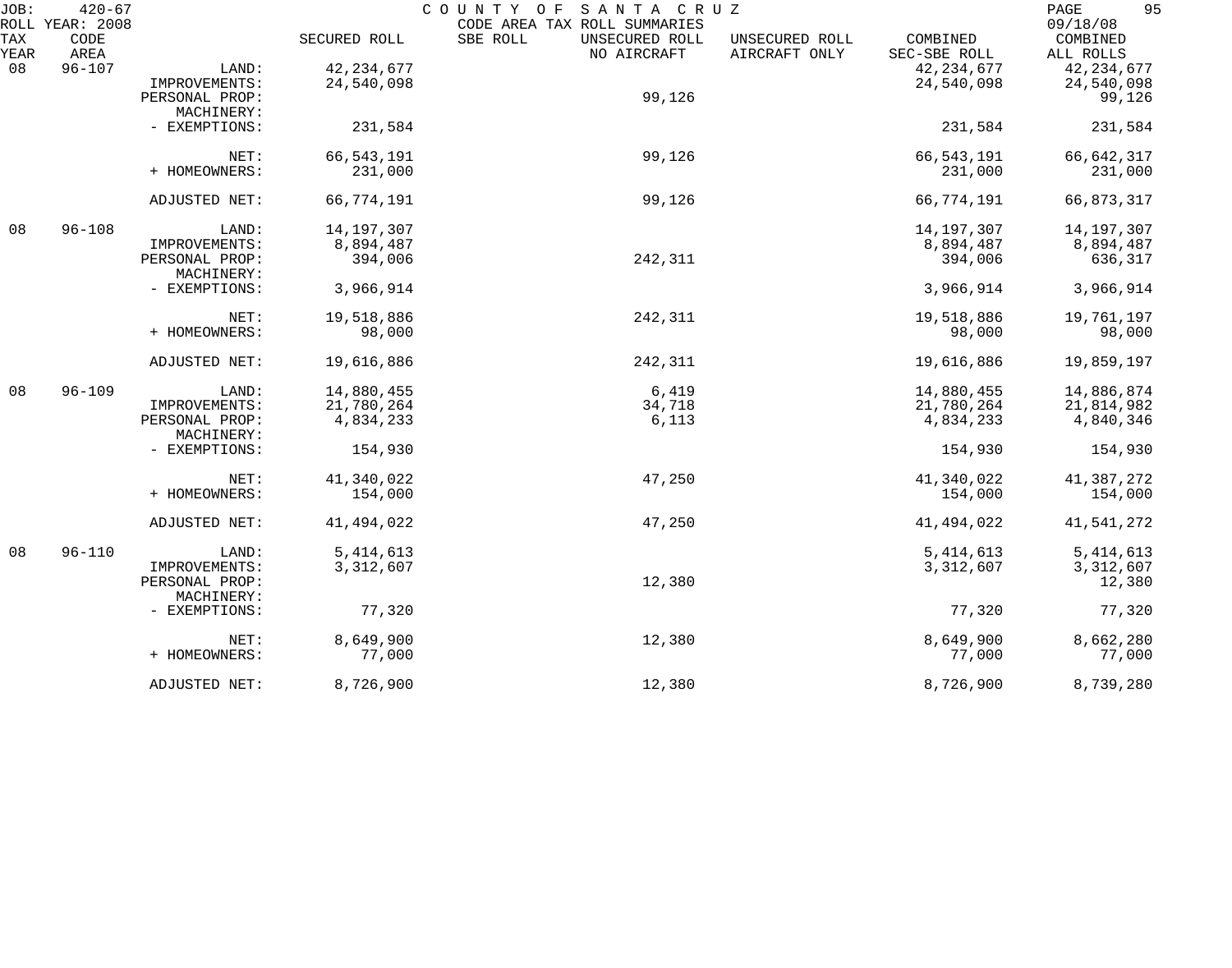| JOB:<br>ROLL | $420 - 67$<br>YEAR: 2008 |                              |               | SANTA CRUZ<br>COUNTY OF<br>CODE AREA TAX ROLL SUMMARIES |                                 |                          | 96<br>PAGE<br>09/18/08 |
|--------------|--------------------------|------------------------------|---------------|---------------------------------------------------------|---------------------------------|--------------------------|------------------------|
| TAX<br>YEAR  | CODE<br>AREA             |                              | SECURED ROLL  | SBE ROLL<br>UNSECURED ROLL<br>NO AIRCRAFT               | UNSECURED ROLL<br>AIRCRAFT ONLY | COMBINED<br>SEC-SBE ROLL | COMBINED<br>ALL ROLLS  |
| 08           | $96 - 111$               | LAND:                        | 83, 287, 933  |                                                         |                                 | 83, 287, 933             | 83, 287, 933           |
|              |                          | IMPROVEMENTS:                | 77,879,921    | 14,892                                                  |                                 | 77,879,921               | 77,894,813             |
|              |                          | PERSONAL PROP:<br>MACHINERY: | 61,437        | 312,148                                                 |                                 | 61,437                   | 373,585                |
|              |                          | - EXEMPTIONS:                | 1,238,187     |                                                         |                                 | 1,238,187                | 1,238,187              |
|              |                          | NET:                         | 159,991,104   | 327,040                                                 |                                 | 159,991,104              | 160, 318, 144          |
|              |                          | + HOMEOWNERS:                | 1,225,000     |                                                         |                                 | 1,225,000                | 1,225,000              |
|              |                          | ADJUSTED NET:                | 161, 216, 104 | 327,040                                                 |                                 | 161, 216, 104            | 161,543,144            |
| 08           | $96 - 112$               | LAND:                        | 16,982,367    |                                                         |                                 | 16,982,367               | 16,982,367             |
|              |                          | IMPROVEMENTS:                | 12,767,165    |                                                         |                                 | 12,767,165               | 12,767,165             |
|              |                          | PERSONAL PROP:               |               | 79,245                                                  |                                 |                          | 79,245                 |
|              |                          | MACHINERY:<br>- EXEMPTIONS:  | 716,989       |                                                         |                                 | 716,989                  | 716,989                |
|              |                          |                              |               |                                                         |                                 |                          |                        |
|              |                          | NET:                         | 29,032,543    | 79,245                                                  |                                 | 29,032,543               | 29, 111, 788           |
|              |                          | + HOMEOWNERS:                | 210,000       |                                                         |                                 | 210,000                  | 210,000                |
|              |                          | ADJUSTED NET:                | 29, 242, 543  | 79,245                                                  |                                 | 29, 242, 543             | 29, 321, 788           |
| 08           | $96 - 113$               | LAND:                        | 7,617,832     |                                                         |                                 | 7,617,832                | 7,617,832              |
|              |                          | IMPROVEMENTS:                | 6,938,556     | 5,950                                                   |                                 | 6,938,556                | 6,944,506              |
|              |                          | PERSONAL PROP:               |               | 53,027                                                  |                                 |                          | 53,027                 |
|              |                          | MACHINERY:                   |               |                                                         |                                 |                          |                        |
|              |                          | - EXEMPTIONS:                | 182,467       |                                                         |                                 | 182,467                  | 182,467                |
|              |                          | NET:                         | 14, 373, 921  | 58,977                                                  |                                 | 14, 373, 921             | 14, 432, 898           |
|              |                          | + HOMEOWNERS:                | 70,000        |                                                         |                                 | 70,000                   | 70,000                 |
|              |                          | ADJUSTED NET:                | 14, 443, 921  | 58,977                                                  |                                 | 14, 443, 921             | 14,502,898             |
| 08           | $96 - 114$               | LAND:                        | 2,276,266     |                                                         |                                 | 2,276,266                | 2,276,266              |
|              |                          | IMPROVEMENTS:                | 2,100,896     |                                                         |                                 | 2,100,896                | 2,100,896              |
|              |                          | PERSONAL PROP:               |               |                                                         |                                 |                          |                        |
|              |                          | MACHINERY:<br>- EXEMPTIONS:  | 84,000        |                                                         |                                 | 84,000                   | 84,000                 |
|              |                          |                              |               |                                                         |                                 |                          |                        |
|              |                          | NET:                         | 4,293,162     |                                                         |                                 | 4, 293, 162              | 4, 293, 162            |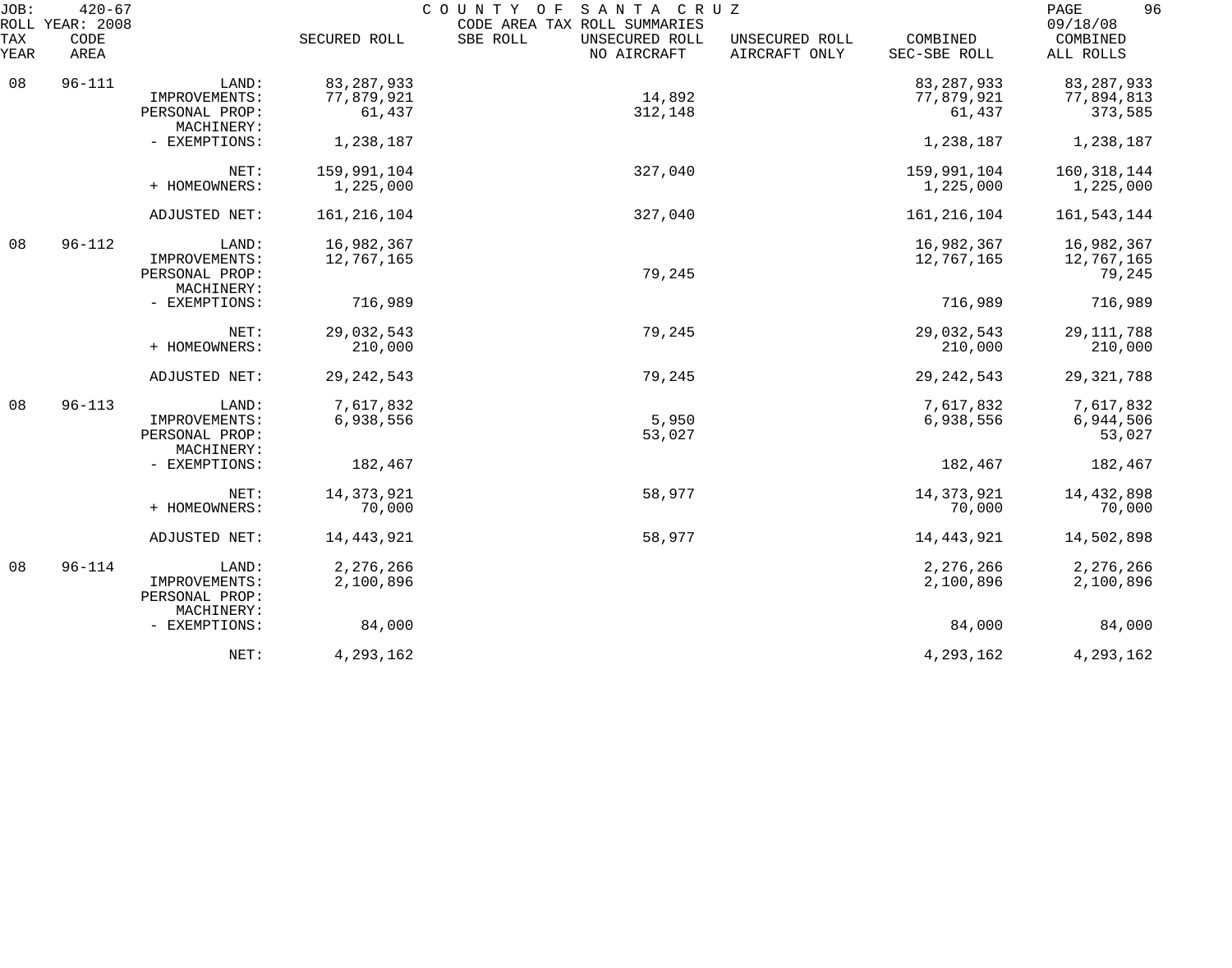| JOB:<br>ROLL<br>TAX<br>YEAR | $420 - 67$<br>YEAR: 2008<br>CODE<br>AREA | + HOMEOWNERS:                                                           | SECURED ROLL<br>84,000 | COUNTY<br>ΟF<br>SBE ROLL | SANTA CRUZ<br>CODE AREA TAX ROLL SUMMARIES<br>UNSECURED ROLL<br>NO AIRCRAFT | UNSECURED ROLL<br>AIRCRAFT ONLY | COMBINED<br>SEC-SBE ROLL<br>84,000 | 97<br>PAGE<br>09/18/08<br>COMBINED<br>ALL ROLLS<br>84,000 |
|-----------------------------|------------------------------------------|-------------------------------------------------------------------------|------------------------|--------------------------|-----------------------------------------------------------------------------|---------------------------------|------------------------------------|-----------------------------------------------------------|
|                             |                                          | ADJUSTED NET:                                                           | 4,377,162              |                          |                                                                             |                                 | 4,377,162                          | 4,377,162                                                 |
| 08                          | $96 - 115$                               | LAND:<br>IMPROVEMENTS:<br>PERSONAL PROP:<br>MACHINERY:<br>- EXEMPTIONS: | 6,199,777<br>1,989,689 |                          |                                                                             |                                 | 6,199,777<br>1,989,689             | 6,199,777<br>1,989,689                                    |
|                             |                                          | NET:<br>+ HOMEOWNERS:                                                   | 8,189,466              |                          |                                                                             |                                 | 8,189,466                          | 8,189,466                                                 |
|                             |                                          | ADJUSTED NET:                                                           | 8,189,466              |                          |                                                                             |                                 | 8,189,466                          | 8,189,466                                                 |